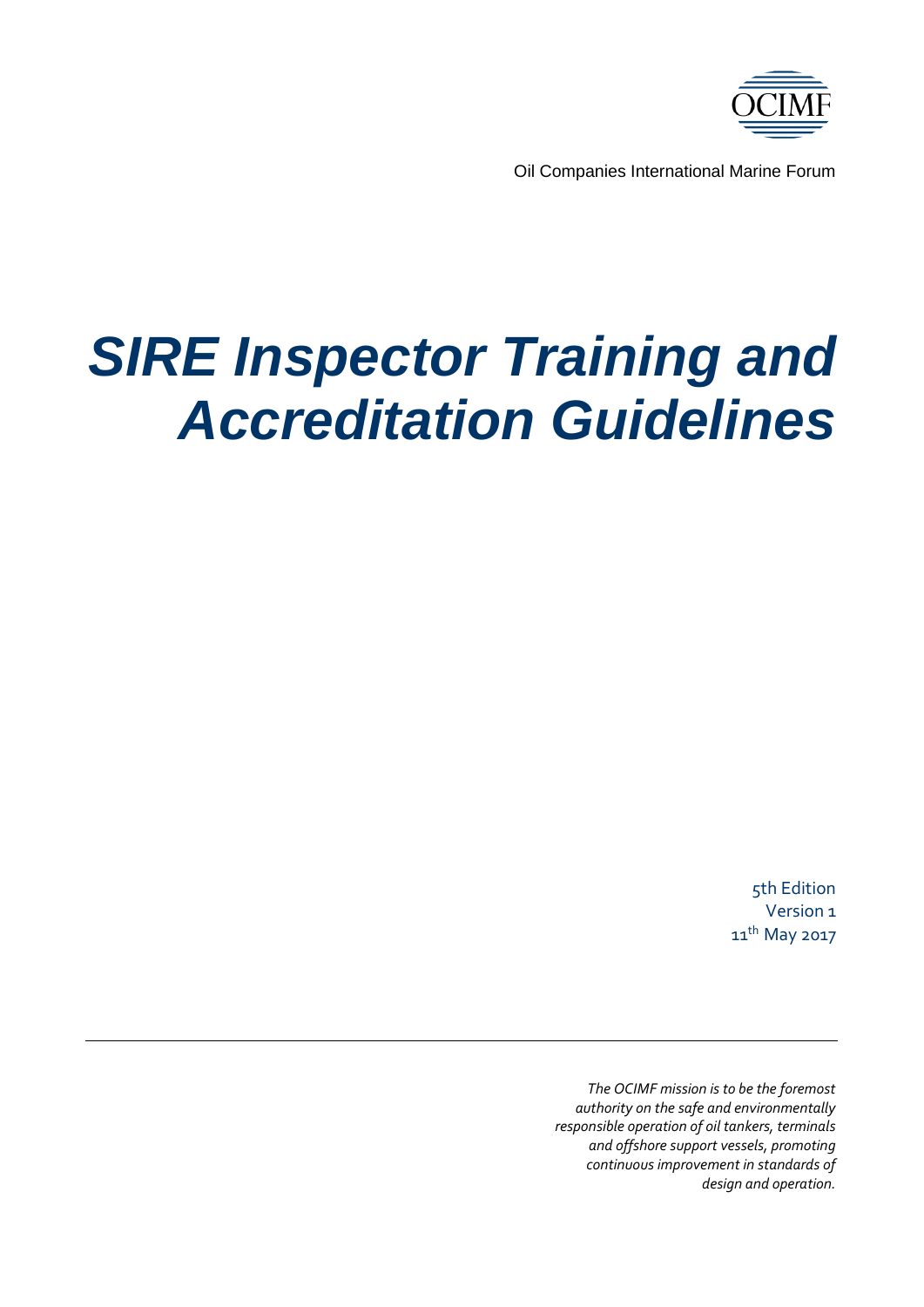*Issued by the* Oil Companies International Marine Forum

29 Queen Anne's Gate London SW1H 9BU United Kingdom

Tel +44 (0)20 7654 1200 FAX +44 (0)20 7654 1205 E-Mai[l enquiries@ocimf.com](mailto:enquiries@ocimf.com)<br>Web www.ocimf.org [www.ocimf.org](http://www.ocimf.org/)

© Oil Companies International Marine Forum, Bermuda

#### **The Oil Companies International Marine Forum (OCIMF)**

Is a voluntary association of oil companies having an interest in the shipment and terminalling of crude oil and oil products. OCIMF is organised to represent its membership before, and consult with, the International Maritime Organization (IMO) and other government bodies on matters relating to the shipment and terminalling of crude oil and oil products, including marine pollution and safety.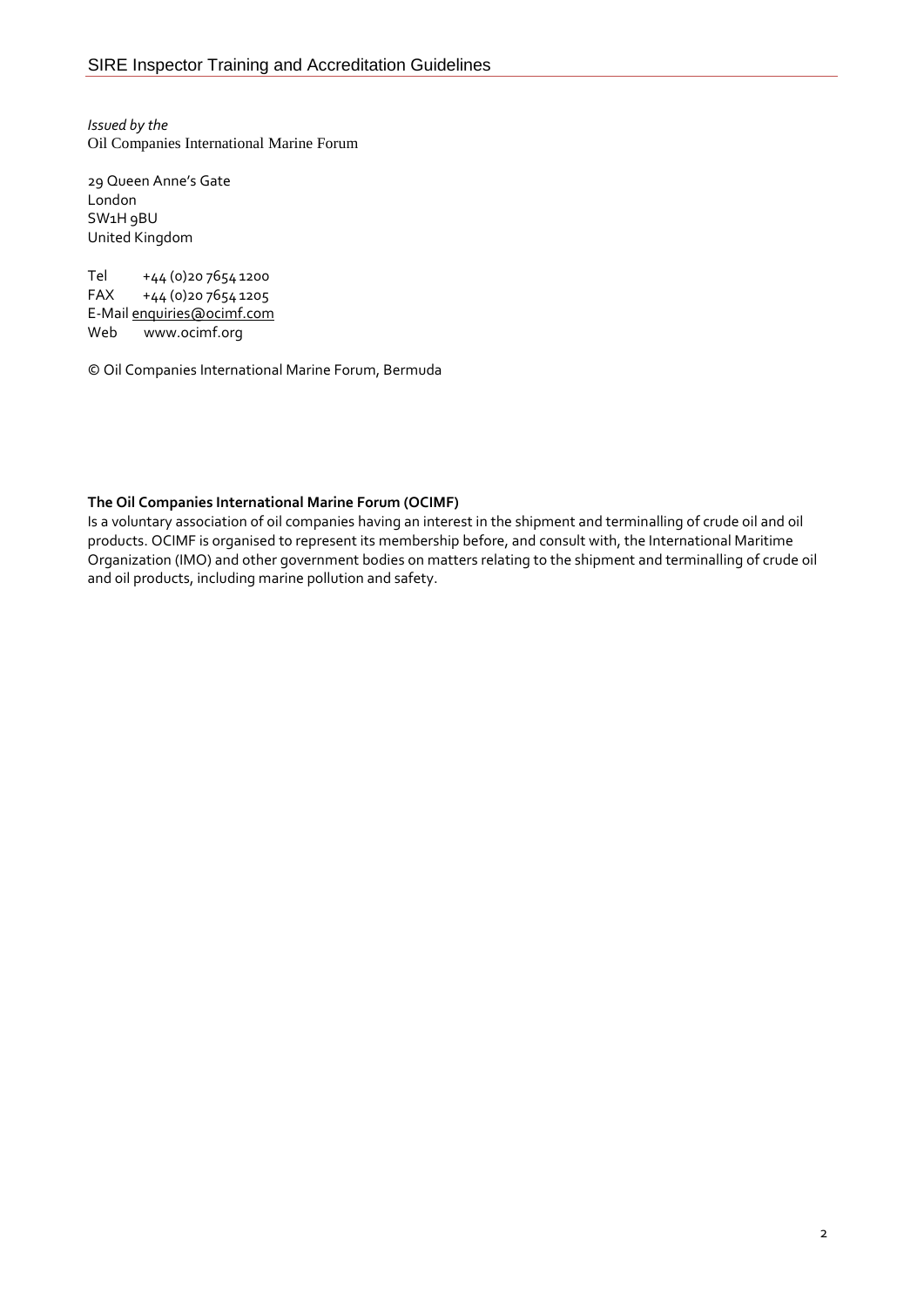## **REVISION AND APPROVAL**

**These guidelines are released and approved as follows:**

| Rev.                          | <b>Nature of Changes</b>         | Author            | Approved by    | Date of<br>Approval          |
|-------------------------------|----------------------------------|-------------------|----------------|------------------------------|
| Edition $5$                   |                                  |                   | Oliver Pointon | 1 <sup>st</sup> January 2014 |
| Edition 5<br>Rev <sub>1</sub> | Appendices 6,7 and 10<br>amended | Patrick McGroggan | Oliver Pointon | 11 <sup>th</sup> May 2017    |
|                               |                                  |                   |                |                              |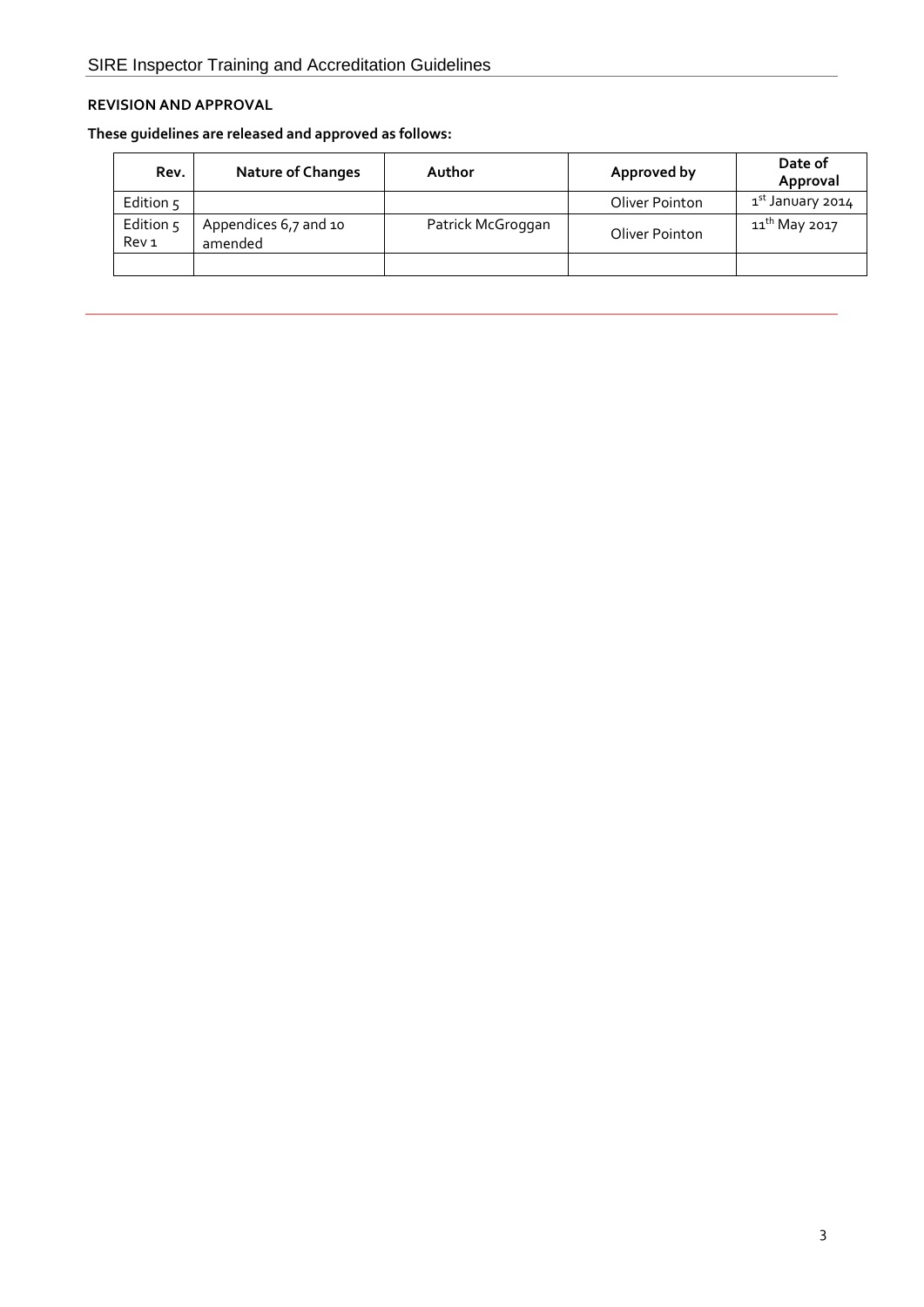## *Contents*

- **1 General Section 7**
- **1.1 Applicability 7**
- **1.2 Objective 7**
- **1.3 Ethics 7**
- **1.4 Eligibility to attain SIRE Inspector Accreditation 7**
- **1.5 Conflicts of Interest 7**
- **1.6 Working for Vessel Operators 8**
- **1.7 Attempts to Influence the Outcome of Inspections 8**
- **1.8 OCIMF Standards for Inspector Qualification 8**
- **1.9 Training and Accreditation Committee 8**
- **1.10 Application Procedures – New Inspectors 9**
	- **1.10.1 Eligibility to become a SIRE Accredited Inspector 9**
	- **1.10.2 Initial Application from a Prospective Inspector 9**
	- **1.10.3 Application Process and Responsibilities of the Nominating OCIMF Member 9**
	- **1.10.4 Treatment of Applications 9**
	- **1.10.5 Relationships Between Inspector and Vessel Operators 9**
	- **1.10.6 Nomination of the Applicant to OCIMF 9**
- **1.11 Application Procedures – Approved Applicants 9**
- **1.12 Inspector Directory 10**
- **1.13 Subscription 10**

#### **2 Category 1, and 3 Inspectors 12**

- **2.1 Inspector Qualifications 12**
	- **2.1.1 Category 1 Inspectors 12**
		- **2.1.1.1 Certification 12**
		- **2.1.1.2 SIRE Accreditation 12**
		- **2.1.1.3 Work Experience: Category 1 Inspectors 12**
		- **2.1.1.4 Knowledge 12**
		- **2.1.1.5 Capabilities 13**
		- **2.1.1.6 Qualification Administration 13**
	- **2.1.2 Category 3 Inspectors 13**
		- **2.1.2.1 Certification 13**
		- **2.1.2.2 SIRE Accreditation 14**
		- **2.1.2.3 Work Experience: Category 3 Inspectors 14**
		- **2.1.2.4 Knowledge 14**
		- **2.1.2.5 Capabilities 14**
		- **2.1.2.6 Qualification Administration 14**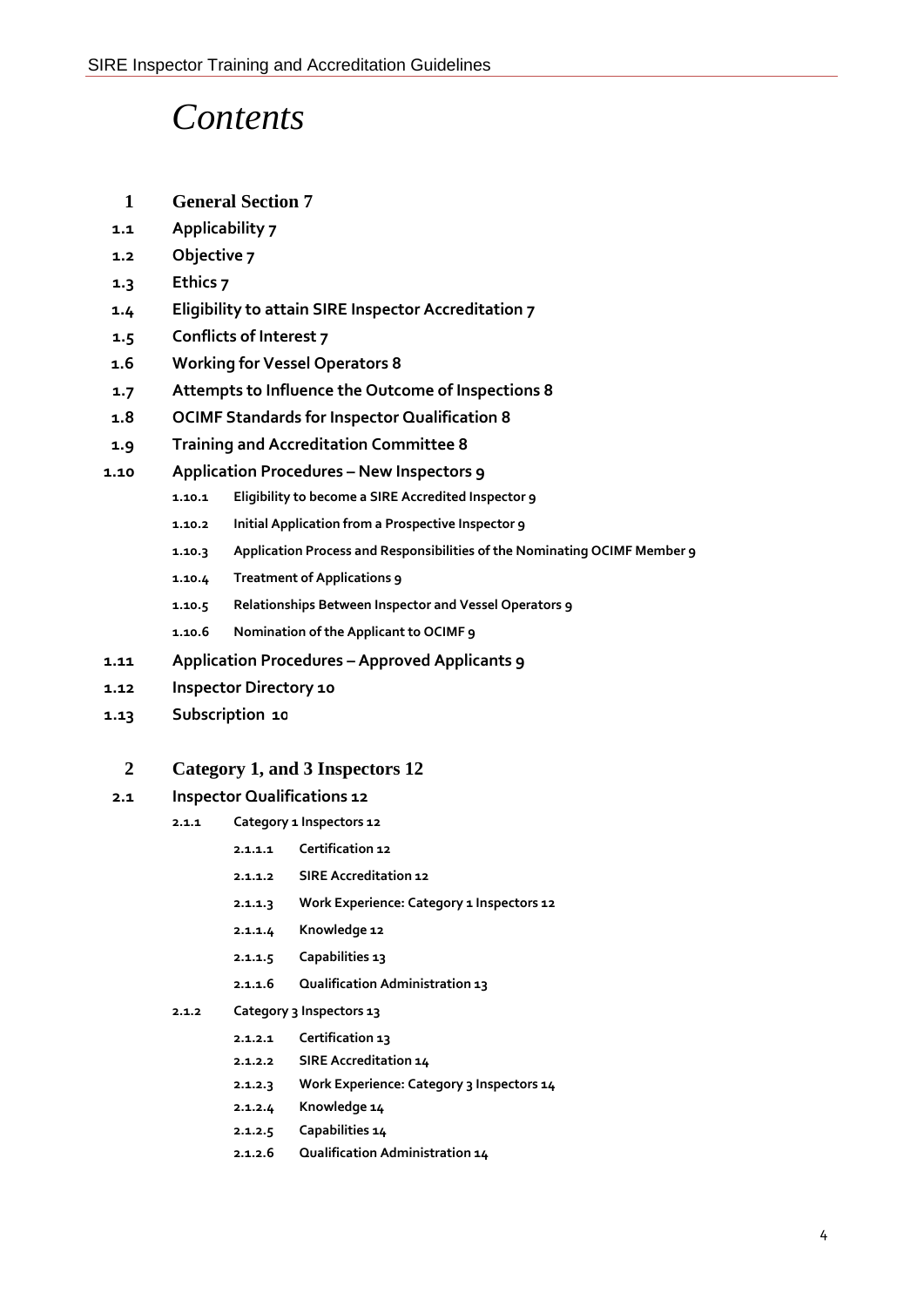| 2.2 |       | Training Courses and Examinations 15        |  |  |
|-----|-------|---------------------------------------------|--|--|
|     | 2.2.1 | Training Course Development 15              |  |  |
|     | 2.2.2 | Invigilation of Examinations 15             |  |  |
|     | 2.2.3 | Training Course and Examination Location 15 |  |  |
|     | 2.2.4 | Training – New Inspectors 15                |  |  |
|     |       | Training Course 15<br>2.2.4.1               |  |  |
|     | 2.2.5 | Additional Training – Chemicals and Gas 15  |  |  |
|     |       |                                             |  |  |

- **2.2.6 Training Course Curricula 16**
- **2.2.7 Written Examination 16**
- **2.2.8 Content of the Examination 16**
- **2.2.9 Examination Structure – Part 2 16**
- **2.2.10 Frequency of Courses and Examinations 16**
- **2.2.11 Unsuccessful Applicants 16**
- **2.2.12 Fees 17**

#### **2.3 On-Board Training and Audited Inspection 17**

- **2.3.1 In-House On-Board Training 17**
- **2.3.2 Audited Inspection – Notification to OCIMF 17**
- **2.3.3 Audited Inspection 17**
	- **2.3.3.1 Nominating Submitting Company's Responsibilities 17**
	- **2.3.3.2 OCIMF Accredited Auditing Inspector's Responsibilities 18**
	- **2.3.3.3 Overall Responsibility for the Inspection Report 19**
	- **2.3.3.4 Submission of the Completed VIQ 19**
	- **2.3.3.5 Obligation to Undertake the Audit 19**
- **2.3.4 Audited Inspection – Unsuccessful Applicants 19**
- **2.3.5 Audited Inspection – Successful Applicants 20**
- **2.3.6 Payment of Auditors 20**

#### **2.4 OCIMF Accredited Auditing Inspectors 20**

- **2.4.1 Eligibility 20**
- **2.4.2 Qualifications 21**
- **2.4.3 Examination 21**
- **2.4.4 Auditor Interview 21**
- **2.4.5 Additional Qualifications - Chemicals and Gas 21**
- **2.4.6 Retaining Auditor Status 21**
- **2.4.7 Withdrawal of Auditor Status. 21**

#### **2.5 Monitoring of Inspectors 22**

- **2.5.1 Attaining Accreditation 22**
- **2.5.2 Certificates of Accreditation 22**
- **2.5.3 New Inspectors – Monitoring of Reports 22**
- **2.5.4 Existing Inspectors – Monitoring of Reports 22**

#### **2.6 Periodic Auditing and Revalidation 22**

**2.6.1 On-Board Auditing 22**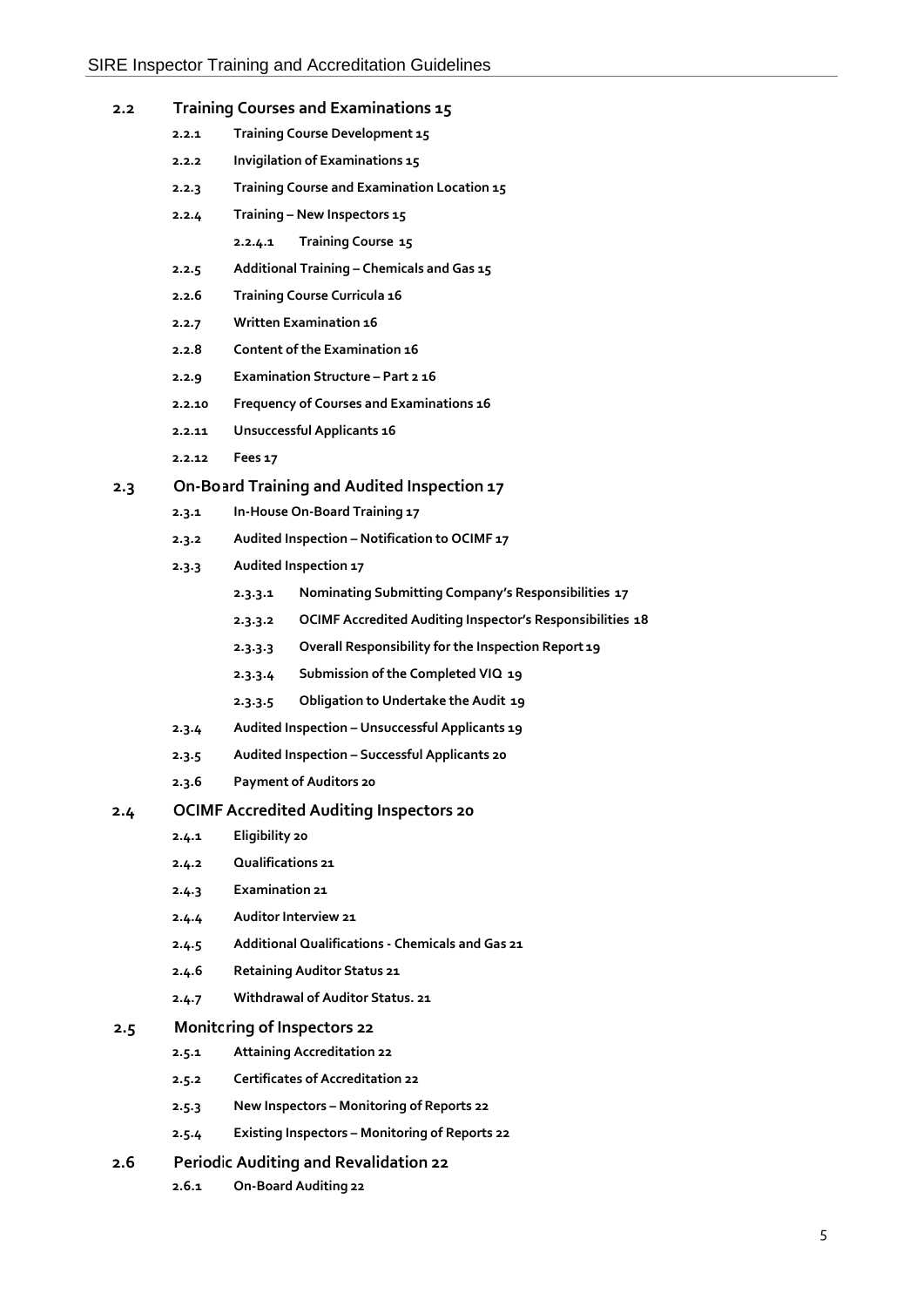- **2.6.1.1 Inspectors to be Re-Audited 22**
- **2.6.1.2 Period Between Auditing 23**
- **2.6.1.3 Appointment of Auditors 23**
- **2.6.2 Refresher Training 23**
- **2.6.3 Auditing of Auditors 23**
- **2.6.4 Revalidation of Accreditation 24**
- **2.6.5 Withdrawal of Accreditation 24**
	- **2.6.5.1 Unacceptable Conduct during the course of an Inspection 24**
	- **2.6.5.2 Submission of Unsatisfactory Reports 25**
	- **2.6.5.3 Failure to Submit a Specific Number of Reports 25**
	- **2.6.5.4 Failing an Auditing Review 26**
	- **2.6.5.5 Failure to Attend a Refresher Course 26**
	- **2.6.5.6 Failure to Undertake a Periodic Audit 26**
	- **2.6.5.7 Unacceptable Relationship with One or More Vessel Operator 26**
	- **2.6.5.8 Submission of Two Reports of the Same Vessel by the Same Inspector 26**
	- **2.6.5.9 Tabular Summary of Issues and Potential Recourse 27**
- **2.6.6 Investigation Panel Hearings 27**
- **2.6.7 SIRE Focus Group Disciplinary Committee 27**

#### **2.7 Appeals 28**

- **2.7.1 The Appeals Process 28**
- **2.7.2 Appeals to the OCIMF General Purposes Committee 28**

#### **3 Appendices 30**

- **1 Application Form - New Inspector 34**
- **2 Flowchart - New Inspector Accreditation 36**
- **3 Flowchart - On-board Auditing of Inspectors 37**
- **4 Appraisal of Performance 38**
- **5 Training Course Curriculum 46**
- **6 Training and Accreditation Programme for Category 3 Inspectors who inspect Category 3 Vessels in North America 52**
- **7 Training and Accreditation Programme for Category 3 Inspectors who inspect Category 3 Vessels in South and Central America 54**
- **8 Guidelines for Auditing Inspectors 57**
- **9 Payment and Travel Policy for Accredited SIRE Auditors 64**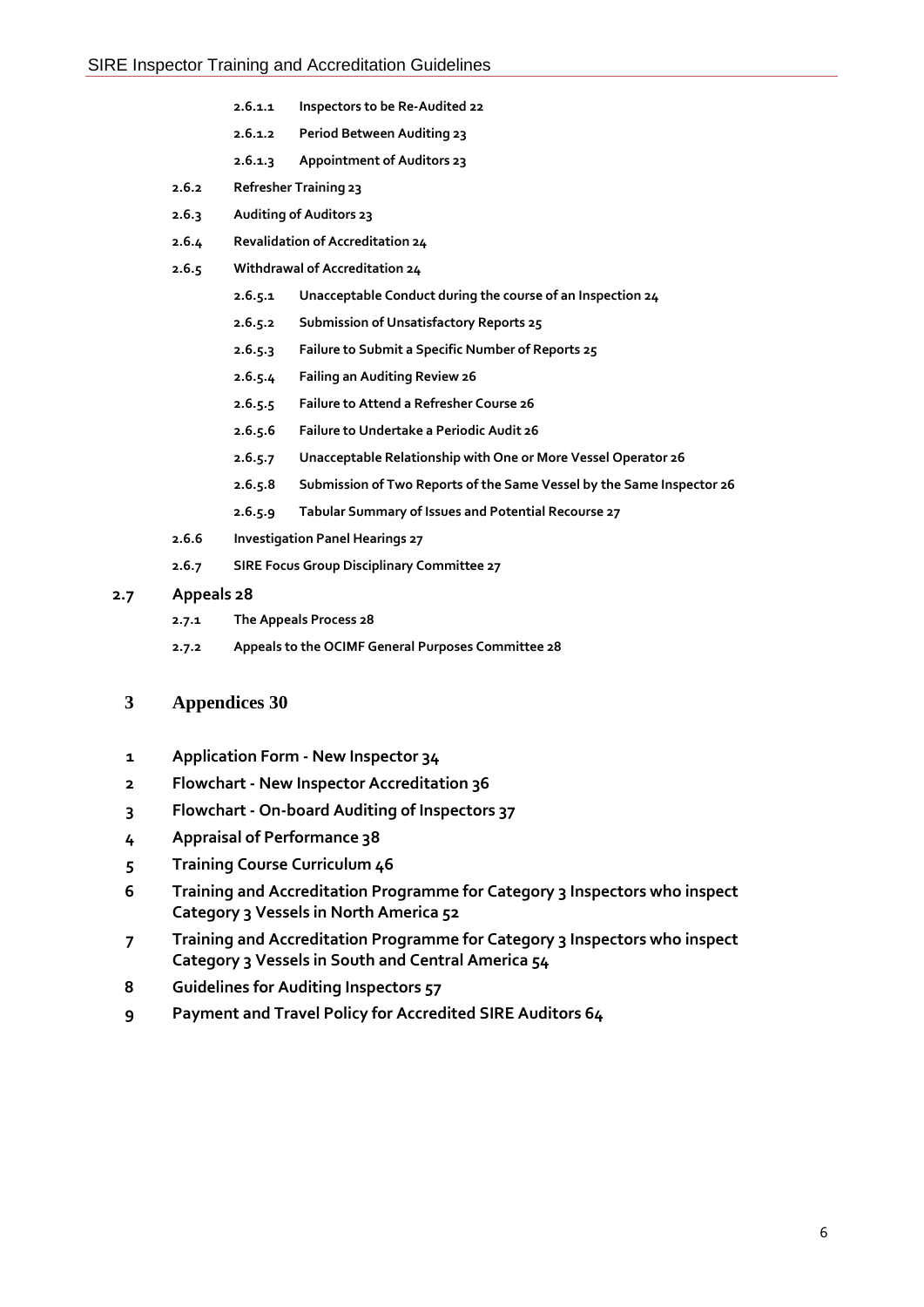**SIRE Inspector Training and Accreditation Guidelines**

*General*

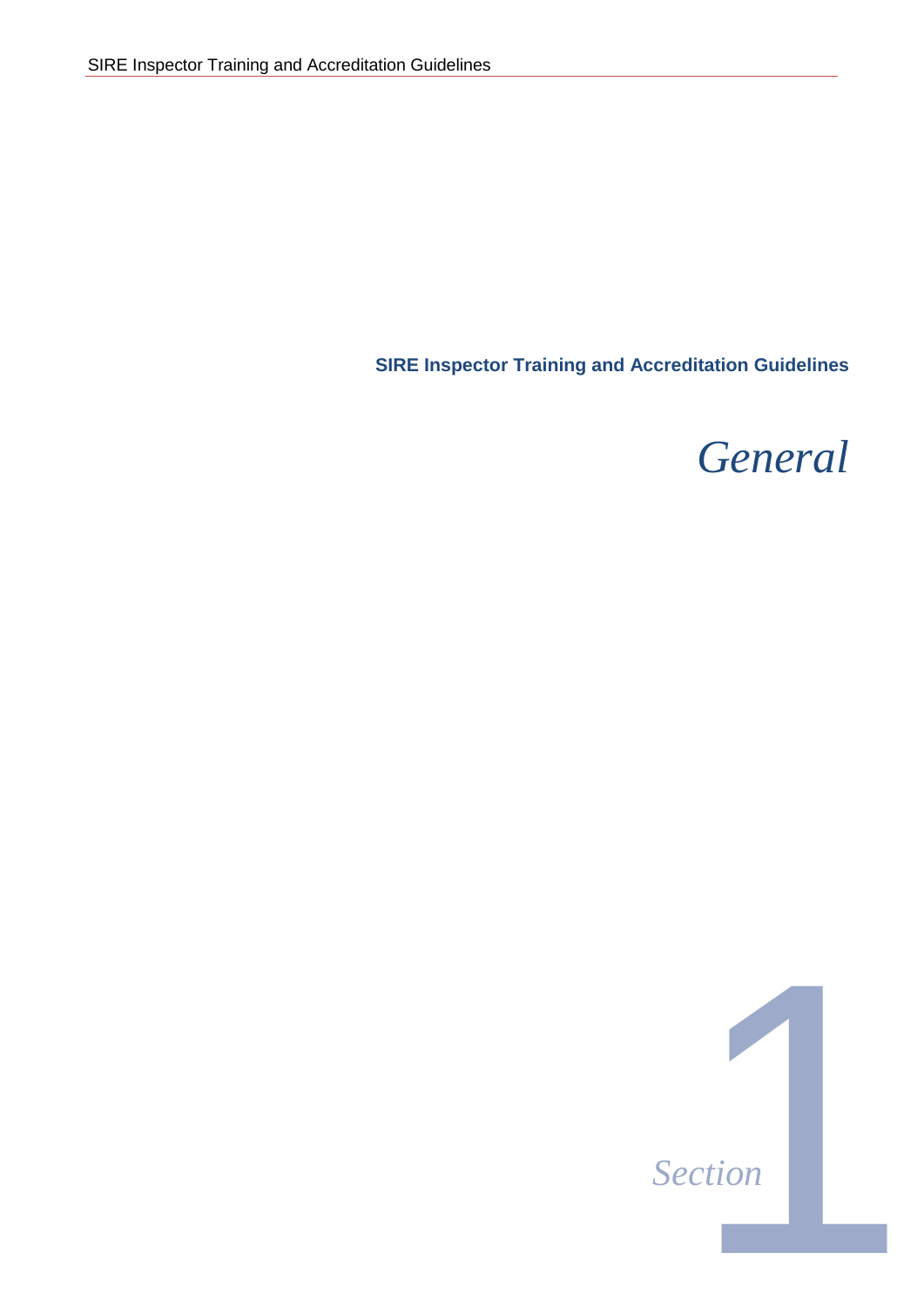## **1.1 Applicability**

The content of this general section shall apply to all Inspectors involved in the various inspection processes including, but not limited to;

- Oil, Gas & Chemical Tankers
- **Barges**

and as controlled by OCIMF through the Members within the General Purposes Committee. The content of this document does NOT cover the inspectors registered with the Offshore Vessel Inspection Database (OVID).

#### **1.2 Objective**

OCIMF's mission is to be the foremost authority on the safe and environmentally responsible operation of oil tankers, terminals and offshore support vessels, promoting continuous improvement in standards of design and operation.

The Ship Inspection and Reporting (SIRE) formats; including Oil, Chemical and Gas Tankers, and Barges and are recognised as practical examples of promoting such continuous improvement in both the design and operation of vessels used within the oil industry.

#### **1.3 Ethics**

The integrity of OCIMF and its Members remains paramount and the SIRE programme requires all participants to share, retain and promote such value. SIRE Inspectors are required to be Accredited prior to their involvement, to demonstrate their suitability to inspect and provide reports. Their ongoing performance and positive conclusion at subsequent re-accreditation courses will ensure they are worthy of retaining such accreditation. A panel formed of members of the SIRE Focus Group, will be responsible for performance standards. This panel has the authority to issue disciplinary measures ranging from personal warnings through to removal of the accreditation where the performance of the Inspector warrants such control.

Inspectors who are accredited to the SIRE Programme must observe the highest standards of professional conduct at all times. They must be completely honest and impartial in their relationships with Vessel Operators' personnel, Masters, the vessels' crew with whom they come into contact and with other third parties who may be associated with inspected vessels. Inspections must be conducted with scrupulous regard to uphold the integrity of the SIRE Programme and inspection reports must be completely unbiased.

Accreditation is awarded by OCIMF and held by an Inspector on behalf of OCIMF. OCIMF reserves the right to review such accreditation when it is shown that an Inspector is not retaining the highest standards of professional conduct (see 2.6.5).

## **1.4 Eligibility to attain SIRE Inspector Accreditation**

Persons employed with vessel operators and those having possible conflicts of interest that are generated due to the nature of work are not eligible to become SIRE accredited inspector. Contractors or consultants who are appointed by Vessel Operators on an occasional basis and whose vessels are subjected to inspections under the SIRE Programme, must declare such associations in the SIRE Ship Inspector Application Form and must not accept assignments to inspect these vessels. In this context, employment with a Vessel Operator refers to the employment with an independent vessel owner, operator or technical manager who is responsible for the manning and operation of one or more vessels, or with a commercial operator that raises conflicts of interest that are generated due to the nature of work.

OCIMF reserves the right to refuse the application of an applicant who declares a relationship with a vessel operator, where the nature of the relationship is likely to compromise the good-standing of the SIRE Programme.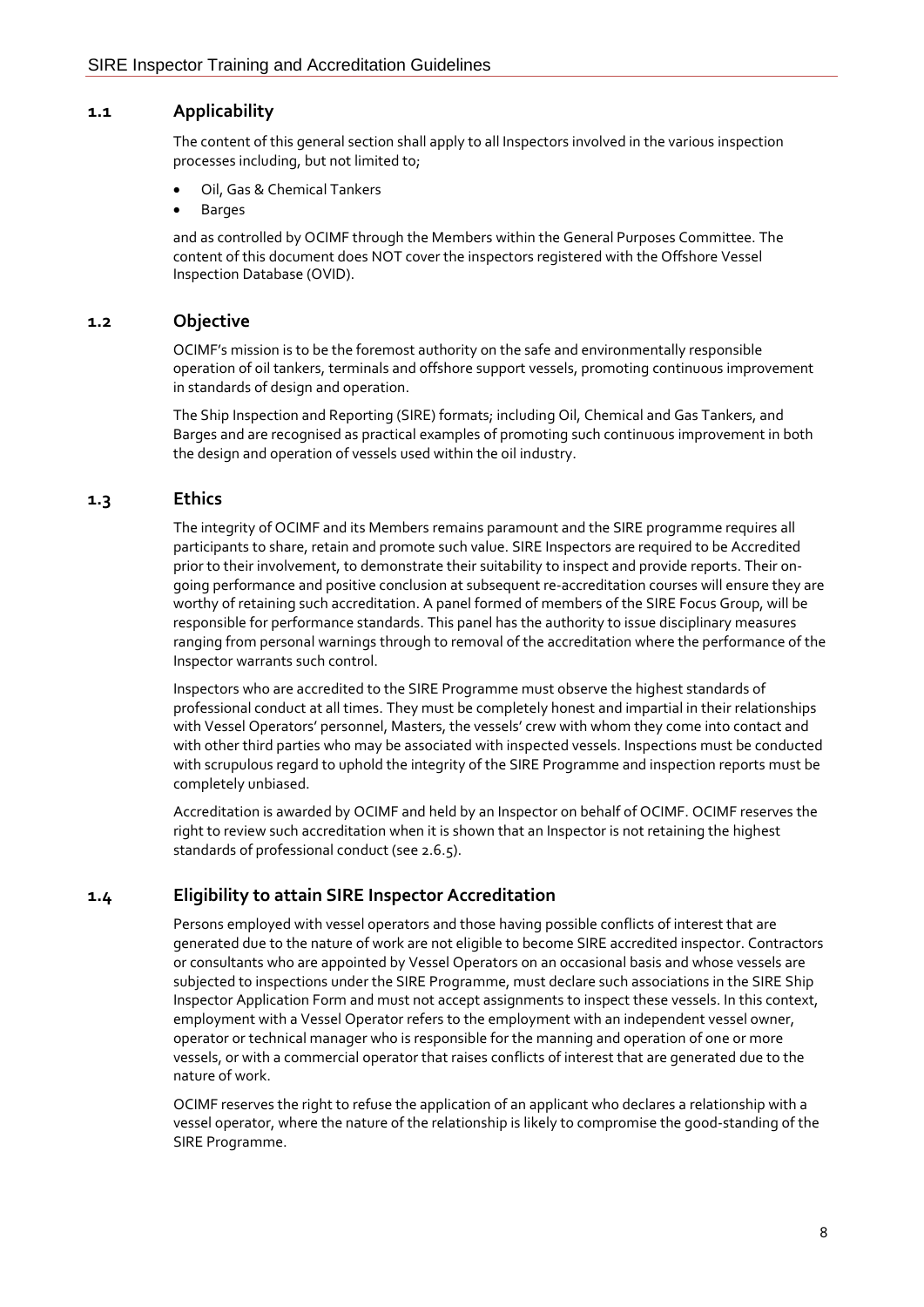## **1.5 Conflicts of Interests**

An Inspector who undertakes any form of paid work (including for example acting as a Contractor or a Consultant) for a Vessel Operator whose vessels are subjected to SIRE inspections must not inspect such vessels. In such cases, the Inspector must:-

- i. declare to the Submitting Company that a conflict of interest situation exists
- ii. refuse all appointments to inspect any vessels operated by that company
- iii. declare the conflict of interest to the OCIMF Secretariat using the Inspector Profile page of the OCIMF Inspector website

An inspector who considers that a piece of work that he is about to undertake may present a conflict of interest should declare such potential conflict to OCIMF. An electronic 'Conflict of Interest' section within the inspectors profile page has been set up and any declaration must be made using this system.

The OCIMF Compliance Manager will determine whether such declared work constitutes a conflict of interest and advice the inspector accordingly. If the work is considered a Conflict of Interest, restrictions may be imposed upon the inspector. The Inspector has an obligation to advice OCIMF of any changes to the Conflict of Interest including when such work has been completed.

If the OCIMF Compliance Manager advises that a piece of work does constitute a Conflict of Interest, then the inspector must advise all the SIRE submitting members for whom he inspects that such Conflict Of Interest exists.

If, after being appointed to inspect a specific vessel, an Inspector becomes aware of circumstances whereby his ability to provide an impartial inspection report might be compromised, the Inspector must immediately inform the Submitting Company of the circumstances of the case. If such Inspector works for an inspection company that is contracted to the Submitting Company (i.e. the Submitting Company does not have a direct contract with the Inspector and therefore does not directly appoint the Inspector) then the Inspector must inform both the Submitting Company and the inspection company for whom he works regarding the conflict of interest.

If an Inspector is approached by any party to undertake a piece of work and is unsure as to whether it is a Conflict of Interest, then the Inspector is encouraged to make a Declaration and the OCIMF Compliance Manager will adjudicate as to whether such work constitutes a Conflict of Interest.

In the event that an Inspector who has not declared conflicts of interests is discovered to have any form of contractual relationships with one or more Vessel Operators, then the Inspector will be subject to the disciplinary procedures as set out in Para 2.6.

## **1.6 Working for Vessel Operators**

Any Inspector who attains accreditation, who subsequently undertakes any form of paid work (including for example acting as a Contractor or a Consultant) with a Ship Operator or represents them in any form, should declare this as a conflict of interest, failure to do so will result in the inspector being subject to the disciplinary procedures as set out in Para 2.6.

## **1.7 Attempts to Influence the Outcome of Inspections**

Approaches from any party that seeks to influence the conduct of the inspection or the Inspector's completion of the report by the offer of inducements must be firmly refused. Inducements might include offers of work, gifts or money.

Any offers of inducements must be reported to the Submitting Company and to the OCIMF Compliance Manager. The Compliance Manager will investigate any reports of Inspectors accepting such inducements and where necessary the Inspector will be subject to disciplinary procedures as set out in Para 2.6.

Inspectors will be obliged to immediately notify the Submitting Company of such approach in order to protect the integrity of the Inspector and permit the Submitting Company to take the appropriate action with the Vessel Operator. Failure to notify the Submitting Company will be seen as the Inspector condoning such approach.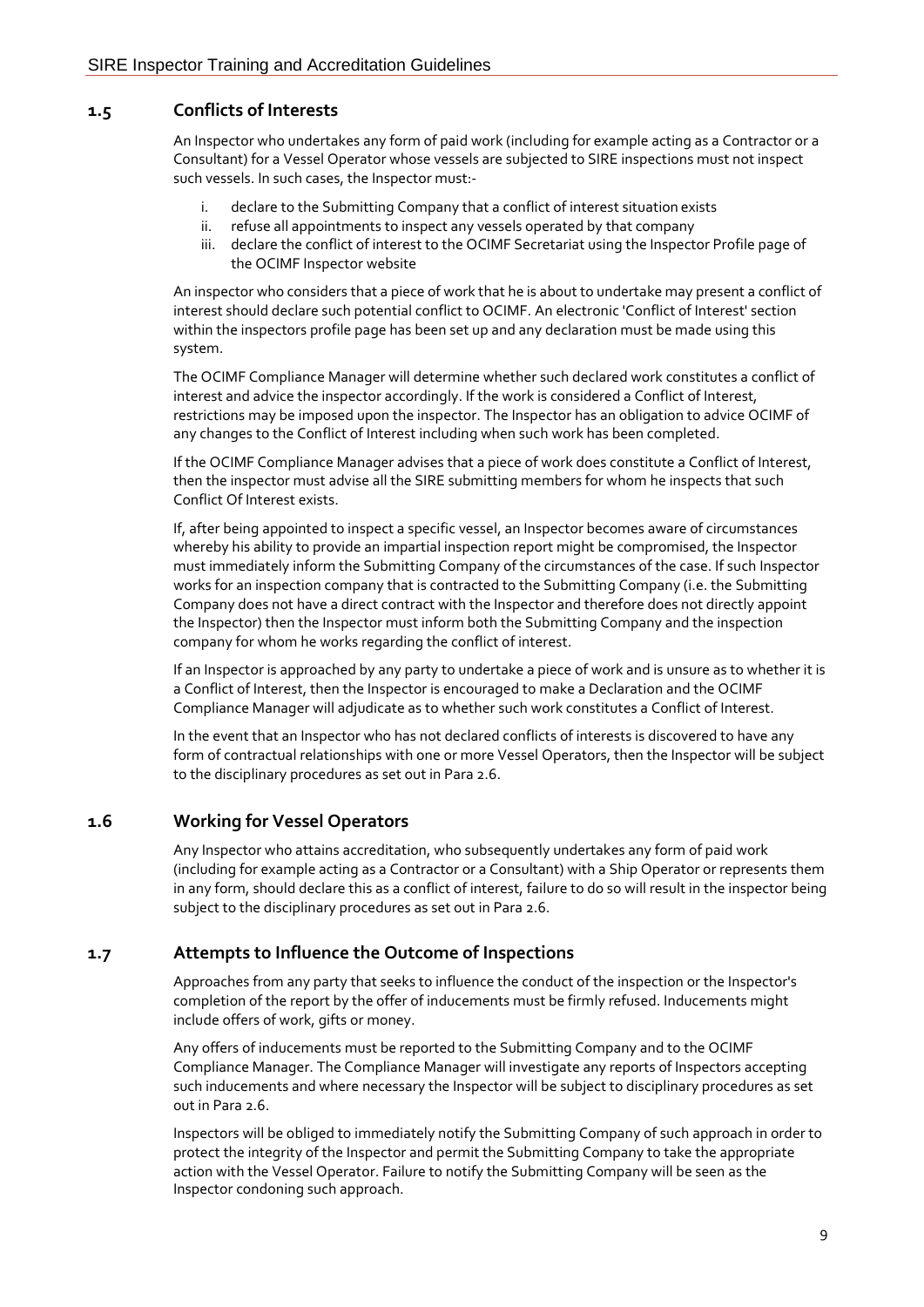## **1.8 OCIMF Standards for Inspector Qualification**

The 2000 revisions to the SIRE Programme introduced formal Inspector qualifications in the form of certification, experience, knowledge and competencies. The purpose was to enhance the quality and consistency of inspections by Inspectors who had each undergone similar training and accreditation procedures. All new Inspectors conducting inspections under the SIRE Programme must meet defined qualifications and experience requirements as set out in Section 2.1.

## **1.9 Training and Accreditation Committee**

A Training and Accreditation Committee is drawn from members of the SIRE Focus Group and is responsible for developing the training, examination and accreditation requirements under the Inspector Accreditation Programme. The Training and Accreditation Committee is also responsible for the selection of Auditors and for administering the SIRE Accreditation Appeals procedures.

## **1.10 Application Procedures – New Inspectors**

#### **1.10.1 Eligibility to become a SIRE Accredited Inspector**

Companies that are eligible to participate in SIRE by submitting reports to SIRE are OCIMF Members and certain other Companies that are approved by OCIMF to participate in the SIRE Programme as a Submitting company. Collectively, these are "Submitting Companies". Only OCIMF Members are eligible to nominate an Applicant for Accreditation.

#### **1.10.2 Initial Application from a prospective Inspector**

All prospective Inspectors must, in the first instance, apply to an OCIMF Member to undertake the necessary training leading to Examination and Accreditation. An application form as detailed in Appendix 1, must be completed or an online application, as appropriate.

#### **1.10.3 Application Process and Responsibilities of the Nominating OCIMF Member**

The OCIMF Member must be satisfied that the Applicant, in addition to possessing the qualifications, knowledge, experience and physical fitness specified in Section 2.1 and appropriate to the Category of qualification that is sought, is a high calibre individual of integrity who can be predicted to fulfil the requirements of the inspection and represent the best interests of the OCIMF SIRE Programme. It is the responsibility of the nominating OCIMF Member to ensure that the documents provided by the applicant relating to qualifications and experience are checked and verified. **The nominating OCIMF Member must attest to the foregoing by signing a statement that forms part of the Application form as contained within Appendix 1 or by electronic signature if the application is submitted online.**

Applications should be sent to the Inspector Accreditation Administrator together with all the supporting documentation (hardcopy or electronic copies are acceptable). The application must be countersigned by the nominating member confirming the applicant meets the qualifications and experience criteria as set out in Section 2.

#### **1.10.4 Treatment of Applications**

OCIMF Members must ensure that all applications by prospective Inspectors are processed in an impartial and non-discriminatory manner.

#### **1.10.5 Relationships Between Inspectors and Vessel Operators**

OCIMF Members must further ensure that prospective Inspectors do not have relationships with Vessel Operators that may influence inspections or impact adversely on the reputation of SIRE. (See Section 1.5)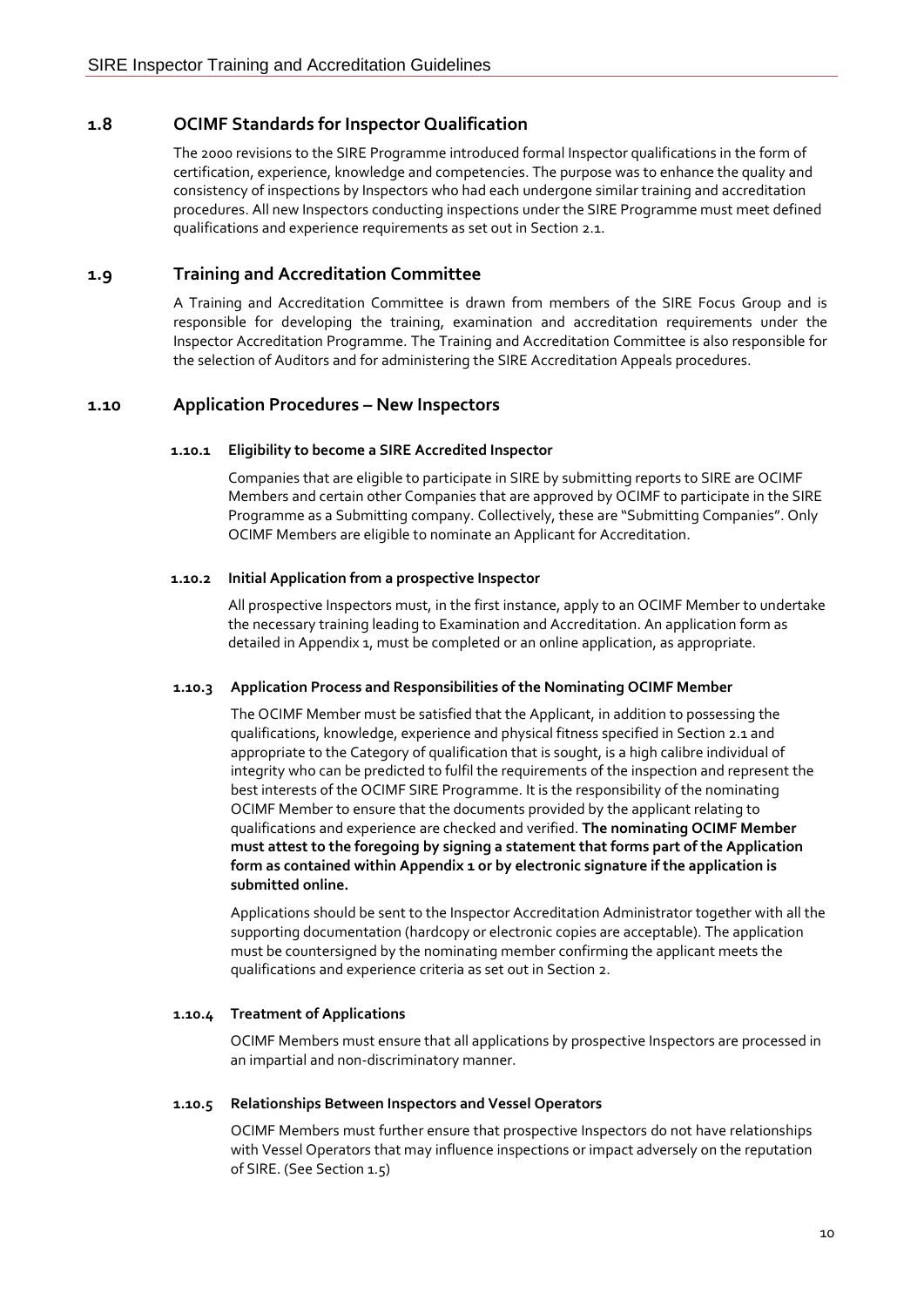#### **1.10.6 Nomination of the Applicant to OCIMF**

When the application of a prospective Inspector is approved by the OCIMF Member, the OCIMF Member will nominate the Applicant to OCIMF who will co-ordinate further training and examination at a training course managed by OCIMF in the case of Category 1 Inspectors, or by the Regional Accreditation Committee in the case of Category 3 Inspectors.

This nomination will be in the form of the written Application Form completed by the Applicant and endorsed by the nominating Submitting Company as set out above, as a true and accurate application.

A flowchart describing the Accreditation procedures for new Inspectors is contained in Appendix 2.

#### **1.11 Application Procedures - Approved Applicants**

Once an application is approved, OCIMF will arrange for the Applicant to attend an approved SIRE Inspector Training Course and sit an Examination at an OCIMF designated examination centre.

#### **1.12 Inspector Directory**

Inspector details shall be maintained by the OCIMF Inspector Accreditation Administrator in the form of an Inspector Directory. The Inspector Directory will contain full details of each Inspector and list their qualifications, experience and other relevant information. Also included will be details of periodic refresher training and on-board auditing.

In the case of SIRE accredited Inspectors, this information will remain confidential to the OCIMF Secretariat and controlled under the Terms of the U.K. Data Protection Act. (1998), except that where the Inspector concerned, and the Submitting Company, by whom the Inspector is employed or contracted agrees, contact details may be made available to third party Submitting Companies, but only upon request.

In the case of Auditing Inspectors, however, their contact details are made available to all Submitting Companies.

#### **1.13 Subscription**

From the 1st January 2012 all Category 1 and 2 Inspectors, with the exception of OCIMF Accredited Auditing Inspectors, shall be liable to pay an annual subscription fee as determined by the OCIMF Director. This annual subscription fee will cover all costs associated with **routine** three yearly reauditing and does not cover the cost of audits for new inspectors.

Where an Inspector fails an audit or requires to be re-audited following his accreditation lapsing for whatever reason, the Inspector will be liable for the costs of the re-audit as set out in Section 2.3.4 and 2.6.5.3 respectively.

This annual subscription fee, which will be published on the OCIMF website, will be payable on the 1st January each year, and must be paid by the due date of 31st March of that year. Failure to pay the annual subscription fee will result in accreditation being suspended. In the event that an Inspector who has valid accreditation does not pay the annual subscription by the due date, as specified above, will still be liable for the full annual subscription if paid after the 31st March of that year.

All payments must be made by Credit Card through the OCIMF SIRE website. OCIMF Members or Inspector Grouping companies may be invoiced for multiple subscriptions.

For new Inspectors who are accredited part way through the year, this subscription fee will be pro rata for the remainder of the year up to the 31st December.

In the event that an Inspector voluntarily relinquishes his accreditation, a refund of the subscription fee, on a pro rata basis, will be payable from the accreditation anniversary date to the date the Inspector's accreditation is suspended. No interest will be payable on any refund, and will be paid within 30 days of advising the OCIMF Inspector Accreditation Administrator in writing of the decision to relinquish their accreditation.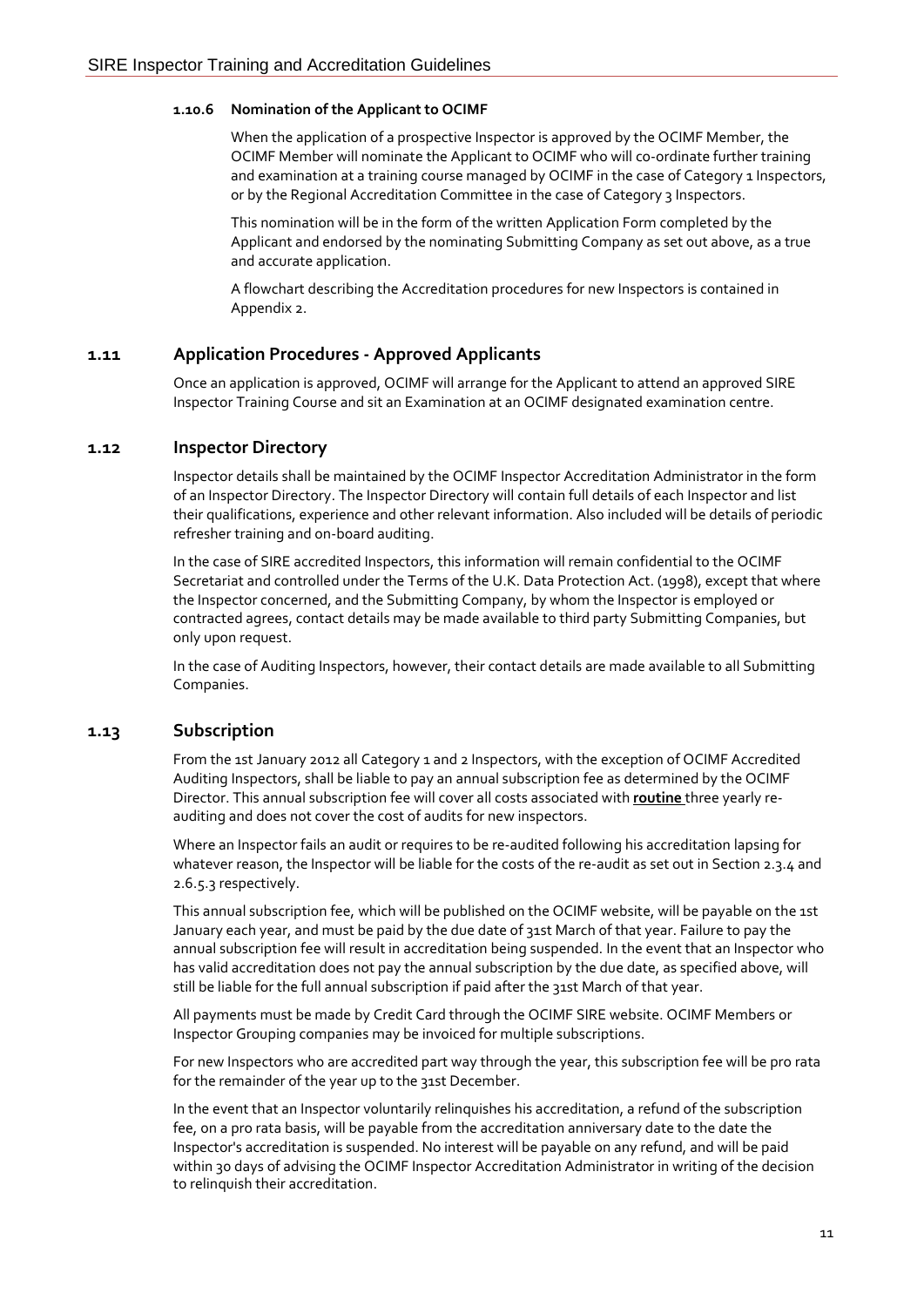The annual subscription fee will be reviewed on an annual basis. From the 1st January 2014 this shall be extended to cover CAT3 inspectors, with the exception of OCIMF Accredited Auditing Inspectors, in the North American regional area.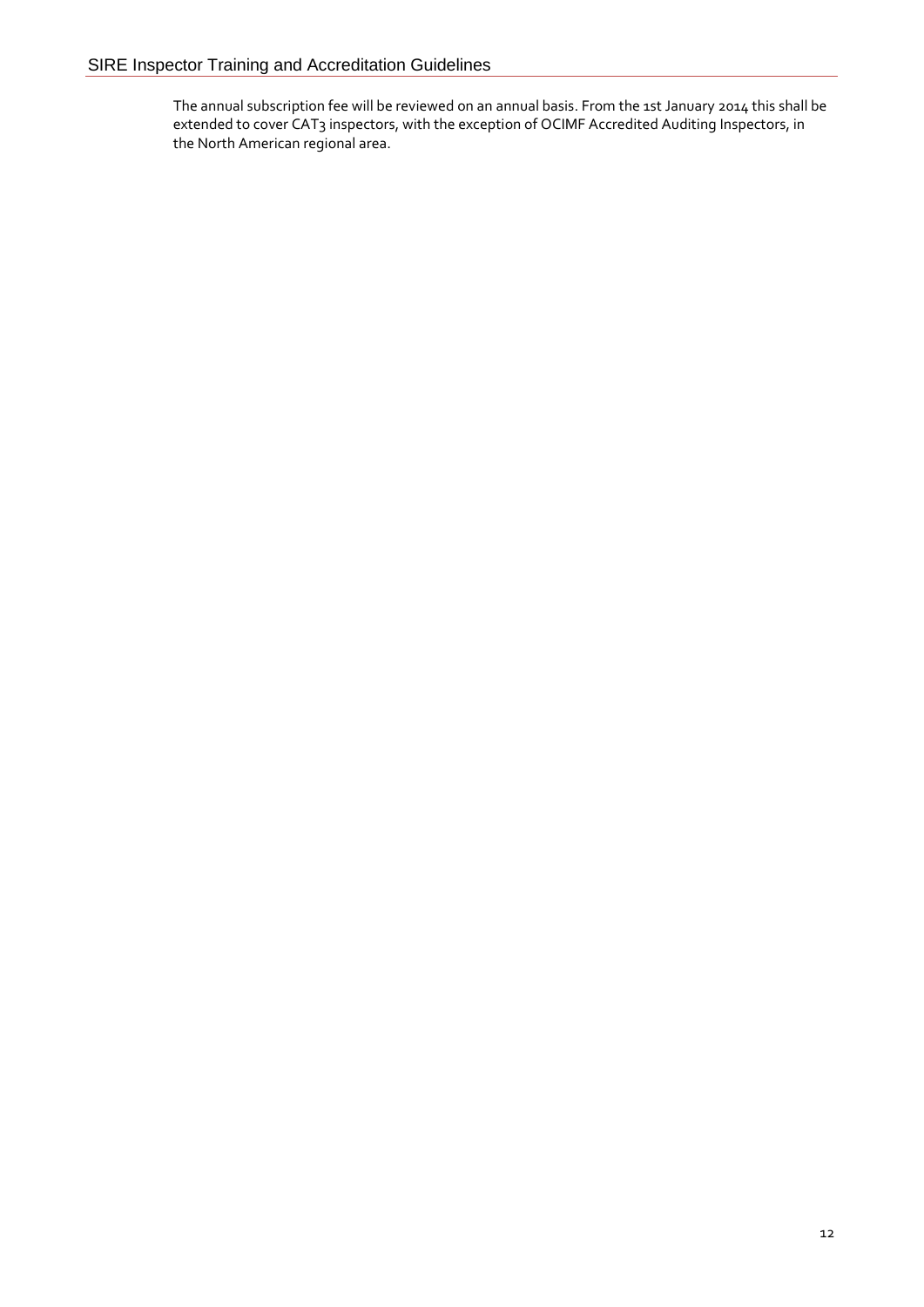**SIRE Inspector Training and Accreditation Guidelines**

# *Category 1 & 3 Inspectors*



13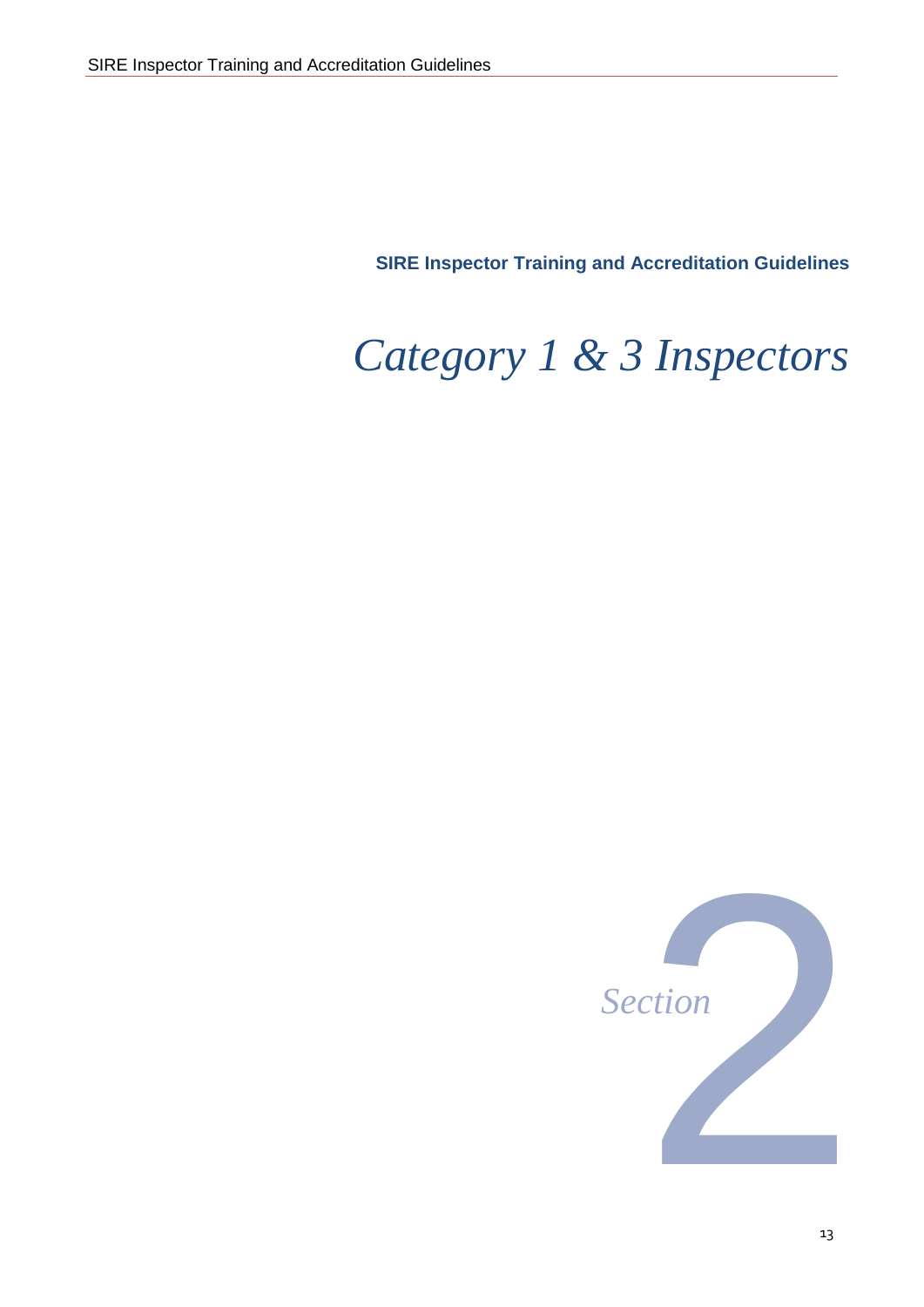## **2.1 Inspector Qualifications**

#### **2.1.1 Category 1 Inspectors**

#### **2.1.1.1 Certification**

Category 1 Inspectors must hold, or have held:

- a Master's licence from a recognised flag State for vessels of 3,000 gross tonnage or more or
- a Chief Engineer Officer's licence from a recognised flag State for vessels powered by main propulsion of 3,000kW or more.

#### **2.1.1.2 SIRE Accreditation**

To inspect Category 1 vessels, Inspectors must hold valid accreditation under the OCIMF Ship Inspector Training and Accreditation Programme.

#### **2.1.1.3 Work Experience: Category 1 Inspectors**

- must have at least 60 months actual **sea** service\* aboard tankers, of which not less than 24 months must have been as senior officer\*\* on board a tanker, a maximum of 3 months of service as a senior officer can be made up using the equivalence table below.
- shall hold, or have held a Certificate of Advanced training appropriate to the type of vessel to be inspected or proof of satisfactory training under the STCW Convention/Code.

(\*Note. Sea Service in this instance means actual accumulated time on board as sea service and not calendar years as a certificated officer.)

(\*\*Note. Senior Officer is defined as:- Master, Chief Officer, Chief Engineer or 1st/2nd Engineer. A Gas/Cargo Engineer may also be considered as a Senior Officer at the Sponsoring Members discretion )

| Vetting Superintendent        | 24 months            |
|-------------------------------|----------------------|
| Salvage / Underwriters        | 18 months            |
| Pilotage                      | 18 months            |
| Mooring/Loading Master        | 18 months            |
| Ship Superintendent           | 18 months            |
| <b>Terminal Operator</b>      | 18 months            |
| Expeditor                     | 18 months            |
| Pilot & Loading Master        | 12 months            |
| PSC Inspector                 | 12 months            |
| Other ship type (Engine only) | 6 months sea service |
| <b>DPO</b>                    | No equivalency       |
| Cargo Surveyor                | No equivalency       |
| Class Surveyor                | No equivalency       |
| Lecturer                      | No equivalency       |
| Loss Control                  | No equivalency       |

#### **Equivalence Table**

#### **2.1.1.4 Knowledge**

Category 1 Inspectors must be able to demonstrate familiarity with, and knowledge of, International Regulations, Codes and Conventions and Industry Guidelines, Procedures and Standards appropriate to the type of vessels being inspected. Those must include, but not be limited to:

Policies and Procedures required by ISM;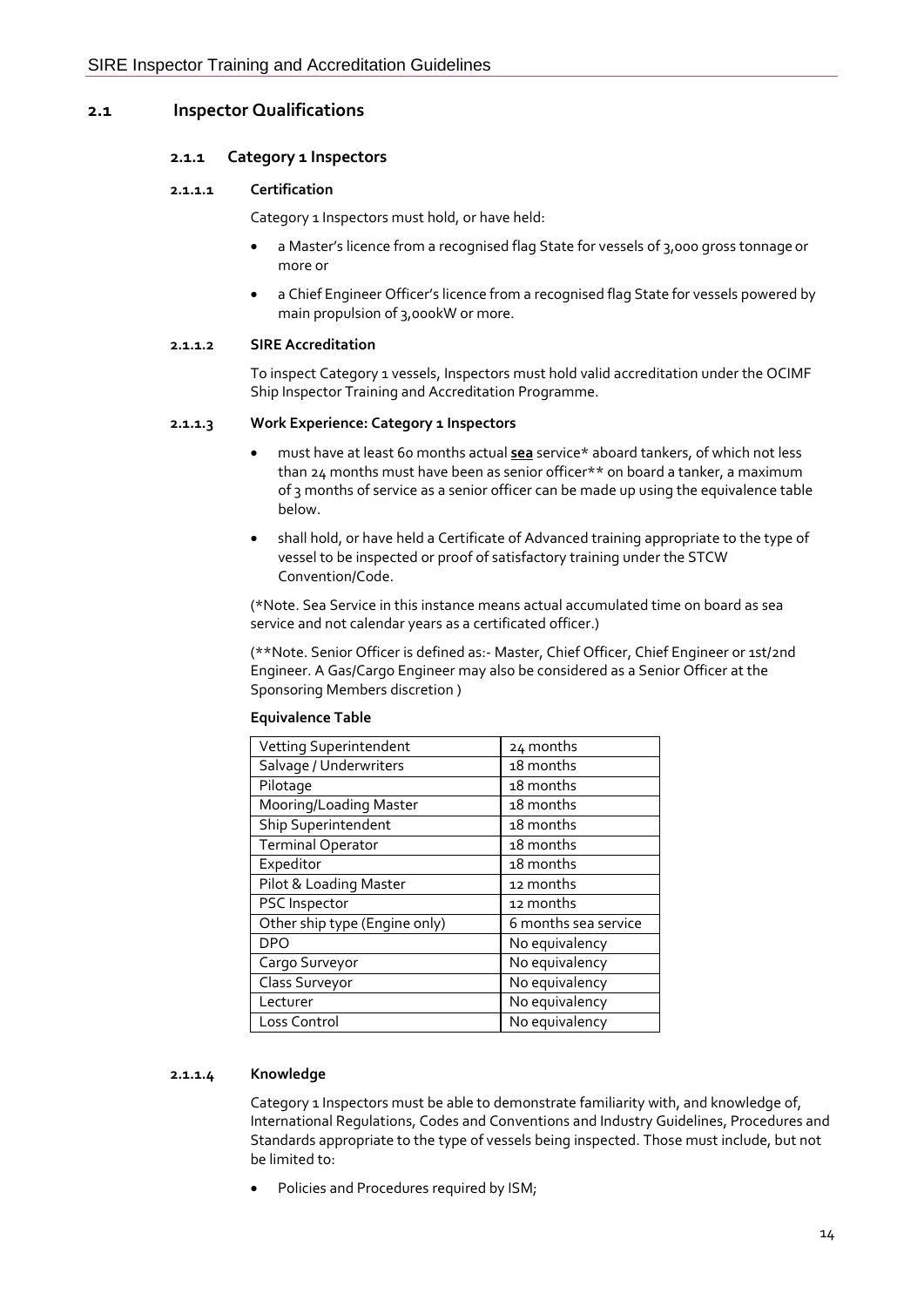- IMO Safety of Life at Sea Convention (SOLAS 74);
- IMO International Convention for the Prevention of Pollution from Ships (MARPOL 73/78);
- IMO International Regulations for the Preventing Sea Collisions at Sea(COLREGS);
- IMO International Ship and Port Facility Security Code and SOLAS Amendments 2002;
- IMO Code for the Construction and Equipment of Ships Carrying Dangerous Chemicals in Bulk (IBC Code);
- IMO Code for the Construction and Equipment of Ships Carrying Dangerous Chemicals in Bulk (BCH Code);
- IMO Code for the Construction and Equipment of Ships Carrying Liquefied Gases in Bulk (IGC Code);
- IMO International Convention of Standards of training, Certification and Watchkeeping for Seafarers, 1978 as amended in 1995 (STCWConvention);
- ICS Tanker Safety Guide (Chemicals);
- ICS Tanker Safety Guide (Liquefied Gas);
- ICS Guide to Helicopter/Ship Operations;
- OCIMF/ICS/IAPH International Safety Guide for Oil Tankers and Terminals(ISGOTT);
- OCIMF/ICS Clean Seas Guide for Tankers;
- OCIMF/ICS Prevention of Oil Spillages Through Cargo Pumproom Sea Valves;
- OCIMF/ICS Ship to Ship Transfer Guide (Petroleum);
- OCIMF Recommendation for Oil Tanker Manifolds and Associated Equipment;
- OCIMF Mooring Equipment Guidelines;
- OCIMF Effective Mooring;
- USCG Regulations for Tankers (If applicable);
- OCIMF Guidelines for the Control of Drugs and Alcohol abroad Ship (1995);

#### **2.1.1.5 Capabilities**

Category 1 Inspectors must:

- be physically capable of conducting a full and complete inspection according to the requirements of the VIQ;
- be capable of communicating proficiently in written and spoken English;
- when inspecting Category 2 or 3 vessels, have been provided with training associated with the inspection of these vessels. Such training is to be conducted by the Submitting Company that sponsors the Inspector and in accordance with the OCIMFagreed syllabus; and
- when inspecting Category 3 vessels, be capable of communicating proficiently in the spoken language of the vessels' personnel.

#### **2.1.1.6 Qualification Administration**

The Submitting Company will be responsible for establishing Inspectors Compliance with the above, except that in the case of SIRE Accreditation, such administration shall be undertaken by OCIMF.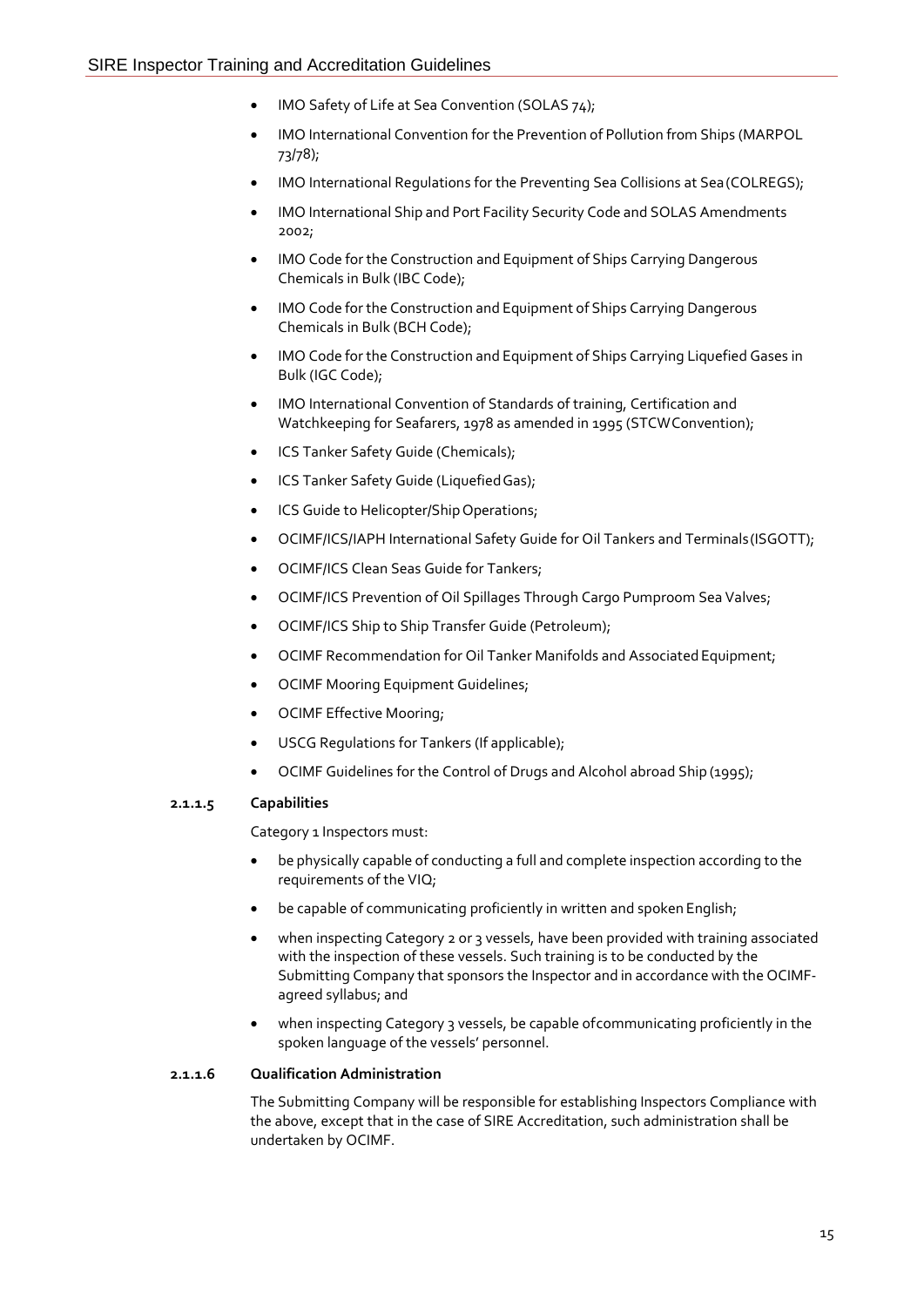#### **2.1.2 Category 3 Inspectors**

#### **2.1.2.1 Certification**

Category 3 Inspectors must hold, or have held:

- Certificate of competency for Officers in charge of a navigation watch or as Master of a ship of less than 500 gross tonnage issued by recognised flag state, or
- Certificate of Competency as Second Engineer issued by recognised flag state,or
- Nationally recognised Barge Master licence, or
- Nationally recognised barge Chief Engineers license, or
- Extensive day-to-day experience in barge operations or barge terminalmanagement.

#### **2.1.2.2 SIRE Accreditation**

It is a preferred requirement that Inspectors who hold valid Accreditation under the OCIMF Ship Inspector Training and Accreditation Programme will undertake the inspection of Category 3 vessels. Specific requirements for the training, accreditation and administration of Category 3 Inspectors have been developed and implemented for North America and for South and Central America. Inspectors operating in North America and in South and Central America must possess full Accreditation. Details of the accreditation requirements are respectively contained in Appendix 6 and Appendix 7 to these Guidelines.

The work experience, knowledge and capabilities set out below for Category 3 Inspectors are applicable to the selection of Inspectors who will inspect Category 3 vessels in regions other than those who inspect Category 3 vessels in North America and in South and Central America.

#### **2.1.2.3 Work Experience: Category 3 Inspectors**

- Must have served at least two years on the vessels of the type to be inspected, (\*Note. Served means in this instance actual accumulated time on board and not calendar years), or
- Have undertaken suitable training to meet the agreed inspecting requirements for Category 3 vessels.

Category 3 Inspectors with previous seagoing experience shall hold, or have held a Certificate of Advanced training appropriate to the type of vessel to be inspected or a certificate issued by a local authority of equivalent standard.

#### **2.1.2.4 Knowledge**

Category 3 Inspectors must be able to demonstrate familiarity with, and knowledge of, International Regulations, National regulations as appropriate, codes and Conventions and Industry Guidelines, Procedures and Standards appropriate to the type of vessels being inspected. This knowledge will be assessed by the Submitting Company at a local level and deemed to be acceptable.

#### **2.1.2.5 Capabilities**

Category 3 Inspectors must:

- be physically capable of conducting a full and complete inspection according to the requirement of the VIQ, and
- be capable of communicating proficiently in written and spoken English,
- have been provided with training associated with the SIRE Programme and the inspection of these vessels. Such training is to be conducted by the Submitting Company that sponsors the Inspector and in accordance with the OCIMF-agreed syllabus, and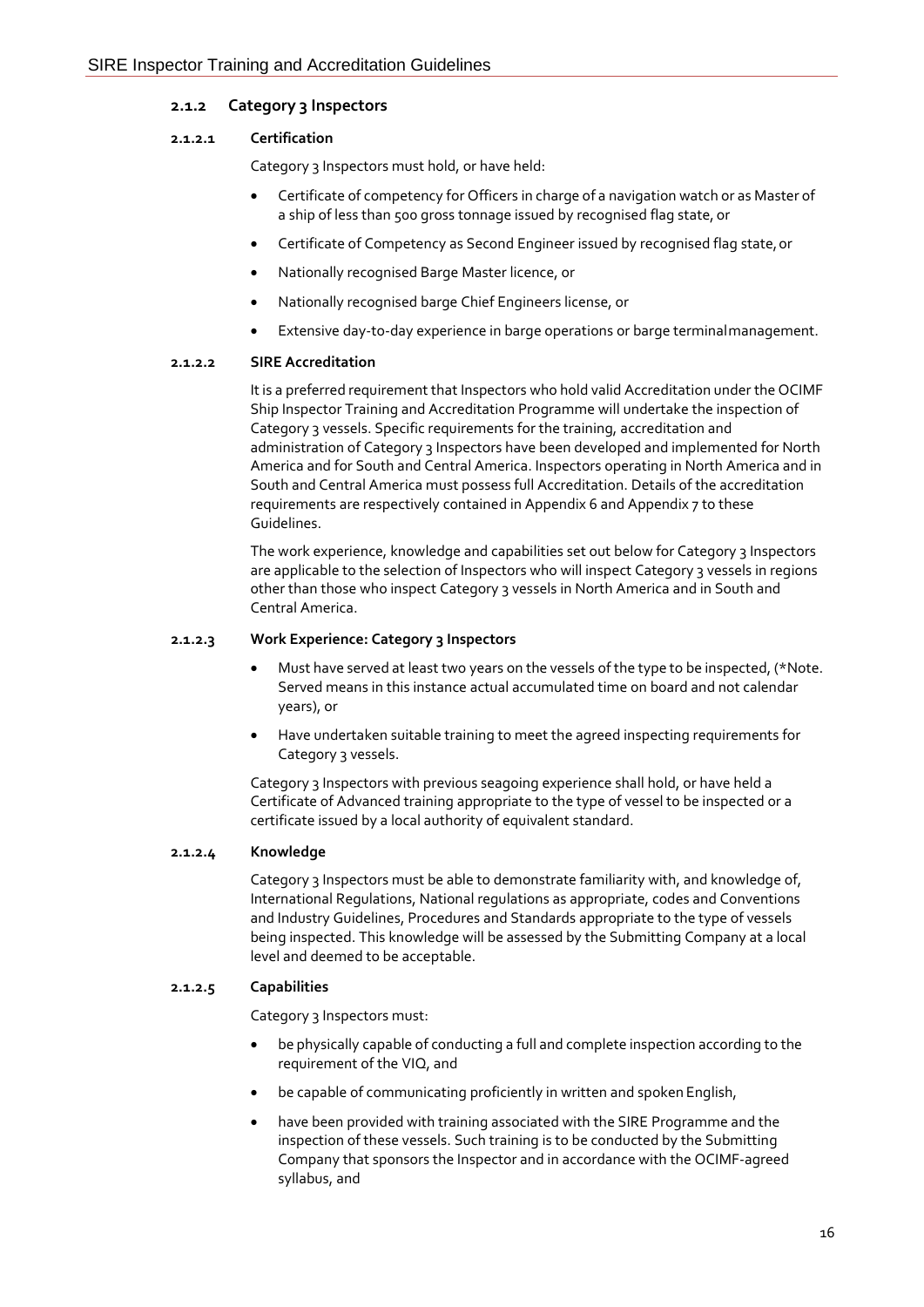• be capable of communicating proficiently in the spoken language of thevessels' personnel.

Category 3 Inspectors with previous seagoing experience shall hold or have held a Dangerous Cargo endorsement appropriate to the type of vessel to be inspected, or a certificate issued by a local authority of equivalent standard.

In the event that an Inspector who is accredited by one regional Accreditation system is required to inspect a vessel in another geographic region, the Submitting Company must ensure that the Inspector is suitably competent to inspect that type of vessel.

#### **2.1.2.6 Qualification Administration**

The Submitting Company will be responsible for establishing Inspectors compliance with the above.

## **2.2 Training Courses and Examinations**

#### **2.2.1 Training Course Development**

The SIRE Focus Group is responsible for setting the curricula for all SIRE training courses. These courses and examinations are conducted in accordance with the curricula that are set by the Focus Group, and may from time to time be updated. OCIMF is responsible for arranging and conducting the courses, and making available the necessary training expertise.

In the case of new Inspectors, the training course concludes with a written examination. The Warsash Centre of Nautical Studies, Southampton, is responsible for assessing examination papers.

Should any candidate fail an examination, the OCIMF SIRE Training and Accreditation Manager may assess the examination paper. In such cases, additional fees will be payable.

#### **2.2.2 Invigilation of Examinations**

A member of the OCIMF Secretariat will invigilate all examinations. In the case of exam resits, these are typically held at a Lloyds Register office close the candidates domicile and in these cases a member of the Lloyds Register staff shall invigilate the exams.

#### **2.2.3 Training Course and Examination Location**

Courses for full SIRE Accreditation are held, on an "as needed" basis, within the UK. However, in the event that a number of applicants located in the same region apply to attend a course, then other international locations will be considered. Members may nominate attendees to the course who may not meet the experience and qualification criteria as set out in 2.1.1. These attendees will be 'observers' and are not permitted to sit the examinations. The number of 'observers' per course is limited to a maximum of three (3) per course subject to availability of spaces on the course.

#### **2.2.4 Training – New Inspectors**

All new Applicants must attend a training course as specified in 2.3

Effective 1 Sep 2008, the duration of the course is five  $(5)$  days and comprises two parts i.e. a familiarisation part and an examination part.

#### **2.2.4.1 Training Course**

The new Inspector will be introduced to the International and Industry structures, IMO, Vetting, OCIMF, SIRE, accessing the SIRE website and downloading SIRE reports, the conduct of an inspection and the use of the VIQ/ROVIQ and its questions and explanation of the features and use of the SIRE VIQ software.

For Chemicals and Gas Applicants, additional instruction will be provided addressing the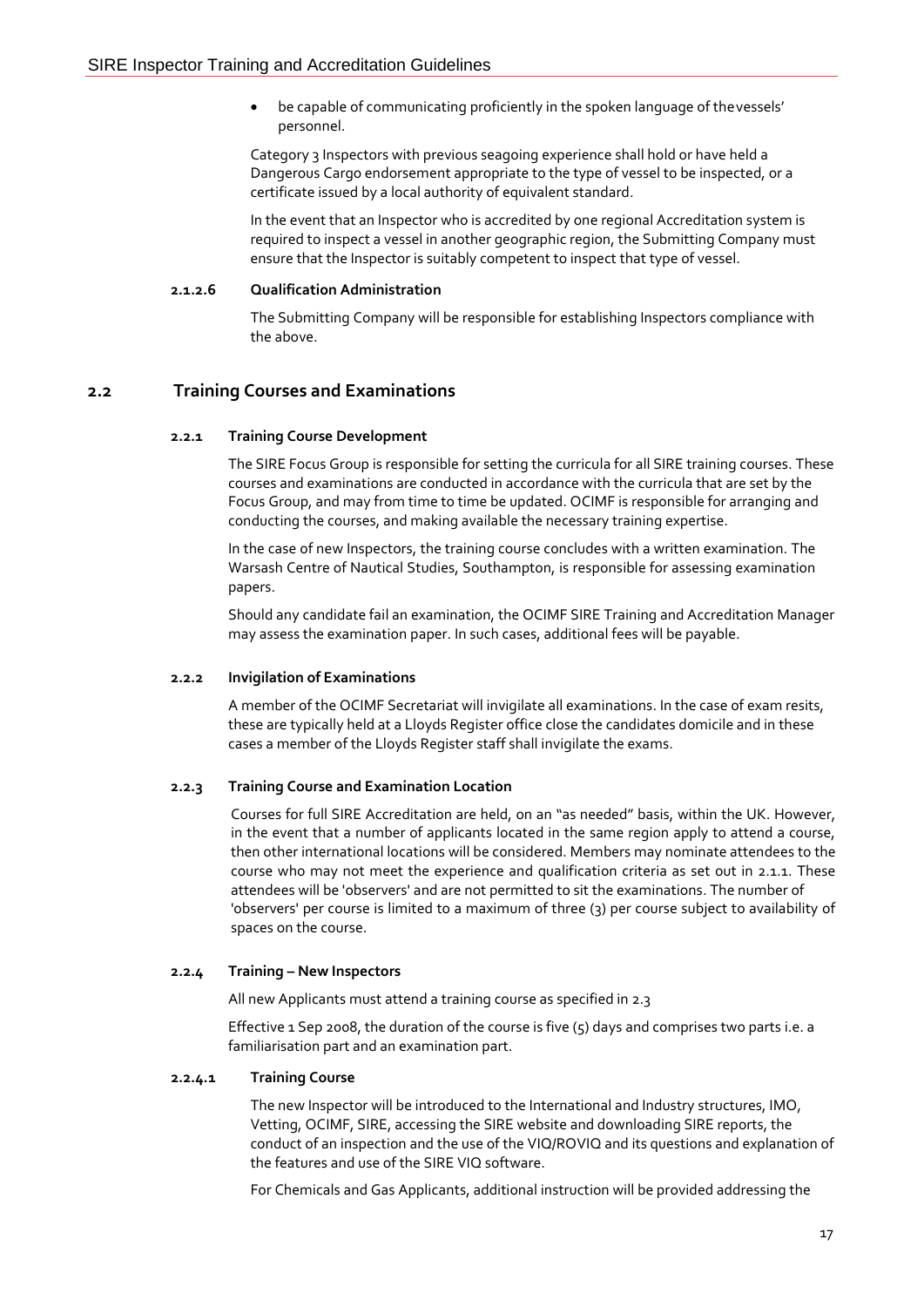operation, Regulations and guidelines specific to these vessels.

#### **2.2.5 Additional Training - Chemicals and Gas**

New Inspectors who apply for Accreditation to inspect chemical tankers and/or gas carriers should already be knowledgeable in the operation of these vessels. Approved Applicants will receive additional training pertaining to the inspection of these vessels. The Chemical Tanker and Gas Carrier Examinations will, in addition to the General Examination, address the specific requirements of chemical tankers and/or gas carriers.

New Inspectors who have served on chemical tankers and/or gas carriers and who are in possession of a Certificate of Advanced training pertaining to either one, or both of these vessels can be nominated to apply for accreditation to inspect these vessels.

However, new Inspectors who have not served on gas carriers or chemical tankers, and who are considered by the Submitting Company nominating them to possess the necessary experience and qualifications relating to these vessels are also eligible to sit the Examinations. In such cases, applicants must be adequately trained and must have attended specific courses appropriate to these types of vessels. In cases where a new Inspector does not possess a Certificate of Advanced Training applicable to chemical tankers or gas carriers and is nominated to sit for the gas or chemicals examination, the Inspector must undertake at least two accompanied inspections on each type of vessel for which accreditation is sought **prior** to attending the Inspector training course. New Inspectors who **do** possess the Certificate of Advanced Training for chemical or gas vessels are not required to undertake additional accompanied inspections.

Existing Inspectors, who have not served on gas carriers or chemical tankers, may gain accreditation in either or both. In such cases, applicants must be adequately trained and must have attended specific courses appropriate to these types of vessels. An existing Inspector who does not possess a Certificate of Advanced Training applicable to chemical tankers or gas carriers and wishes to sit for the gas or chemicals examination, must undertake at least two accompanied inspections on each type of vessel for which accreditation is sought. Existing Inspectors who **do** possess the Certificate of Advanced Training for chemical or gas vessels are not required to undertake additional accompanied inspections. Existing Inspectors should contact the OCIMF Inspector Accreditation Administrator who will arrange sitting of the exam(s) at a convenient location.

#### **2.2.6 Training Course Curricula**

Details of a typical Full Accreditation training course curriculum are contained in Appendix 5.

#### **2.2.7 Written Examination**

All Inspectors who inspect under the SIRE Programme are required to pass a written General Examination. The written General Examination will be held immediately following completion of each training course and must be taken by all Applicants.

New Inspectors must, in addition to the written General Examination, undertake on-board training in the form of accompanied inspections and finally, successfully undertake an on-board Audit in the presence of a SIRE Accredited Auditing Inspector. These procedures are described in Section 2.3.

#### **2.2.8 Content of the Examination**

The objective of the General Examination is to test the Applicant's knowledge and abilities relating to:-

- i. the conduct of an inspection as defined in the introductory sections of the VIQ;
- ii. the Questions asked in the VIQ/ROVIQ;
- iii. IMO Regulations/Industry Guidelines; and,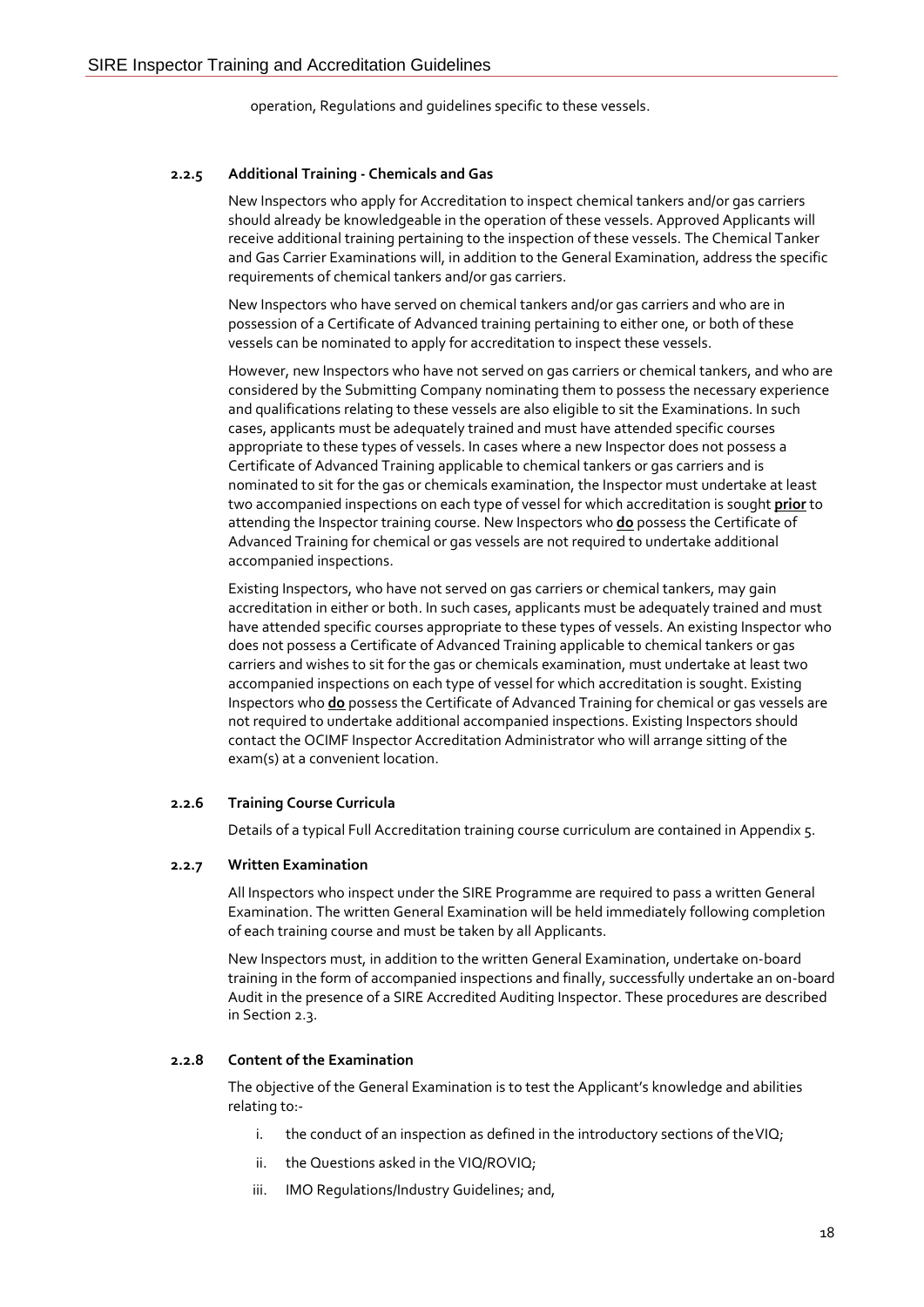iv. making written comments to a series questions taken from the Vessel Inspection Questionnaire. Descriptions and photographs describing situations encountered during an inspection accompany these.

As the VIQ, in many instances, requires written comments, the General Examination will assess both the Applicant's technical knowledge and ability to write clear unambiguous English. This assessment will not, however, seek to test the Applicant's grammatical knowledge.

The General Examination will comprise two parts. The first part will be a multiple-choice paper based upon the Questions, and Inspector Guidance derived from the VIQ. The second will be a written paper that requires the Inspector to provide written responses.

#### **2.2.9 Examination Structure – Part 2**

In Part 2 of the examination, each question will address one or more issues that the Inspector must identify and report in the form of a written response. Marks will be awarded to determine that Inspectors attain the required level of competence. The SIRE Training and Accreditation Committee will decide as to the number of marks each question will carry

#### **2.2.10 Frequency of Courses and Examinations**

Examinations will be held as and when justified by a sufficient number of Applicants.

#### **2.2.11 Unsuccessful Applicants**

An Applicant who fails the written General Examination will be provided with up to three (3) further opportunities to re-sit the General Examination. The first re-sit may be made within three months of the first failed examination, and at a time and location convenient to the applicant determined by the SIRE Inspector Accreditation Administrator. A second attempt can be made within three months after the first re-sit, and a third attempt no later than three months after the second attempt. A third failure will result in the Applicant being permanently disqualified from inspecting under the SIRE Programme.

#### **2.2.12 Fees**

Course fees, travel, costs of accommodation and meals will be for the account of the Applicant.

Fees charged to the applicant will be dependent upon where the course and the General Examination are taken. Details of these can be obtained from the OCIMF Inspector Accreditation Administrator.

The initial course fee includes the costs of assessment of the General Examination paper and also, if applicable, the gas and/or chemical examination papers. In the event of failure in the General Examination, gas or chemical examination, further fees will be charged for each of the examination papers that are assessed. An Applicant who fails any of the examinations may request to have their examination papers reviewed and be provided with general guidance relating to the weaknesses that were revealed. A fee will be charged for each paper reviewed. This fee applies to the initial exam and subsequent re-sits if applicable.

#### **2.3 On-Board Training and Audited Inspection**

#### **2.3.1 In-House On-Board Training**

At least two accompanied inspections in the company of an Inspector (or Inspectors) already Accredited under the Programme **must** be undertaken before attendance at a course and examination. With effect from 1st January 2014, an additional two further accompanied inspections must be undertaken after successfully passing Part1 & Part2 of the Examinations.

As stated in Section 2.2.5 above, except where the new Inspector is in possession of a Certificate of Advanced Training pertaining to either one, or both of these vessels, new Inspectors who wish to be accredited for the inspection of chemical or gas tankers must also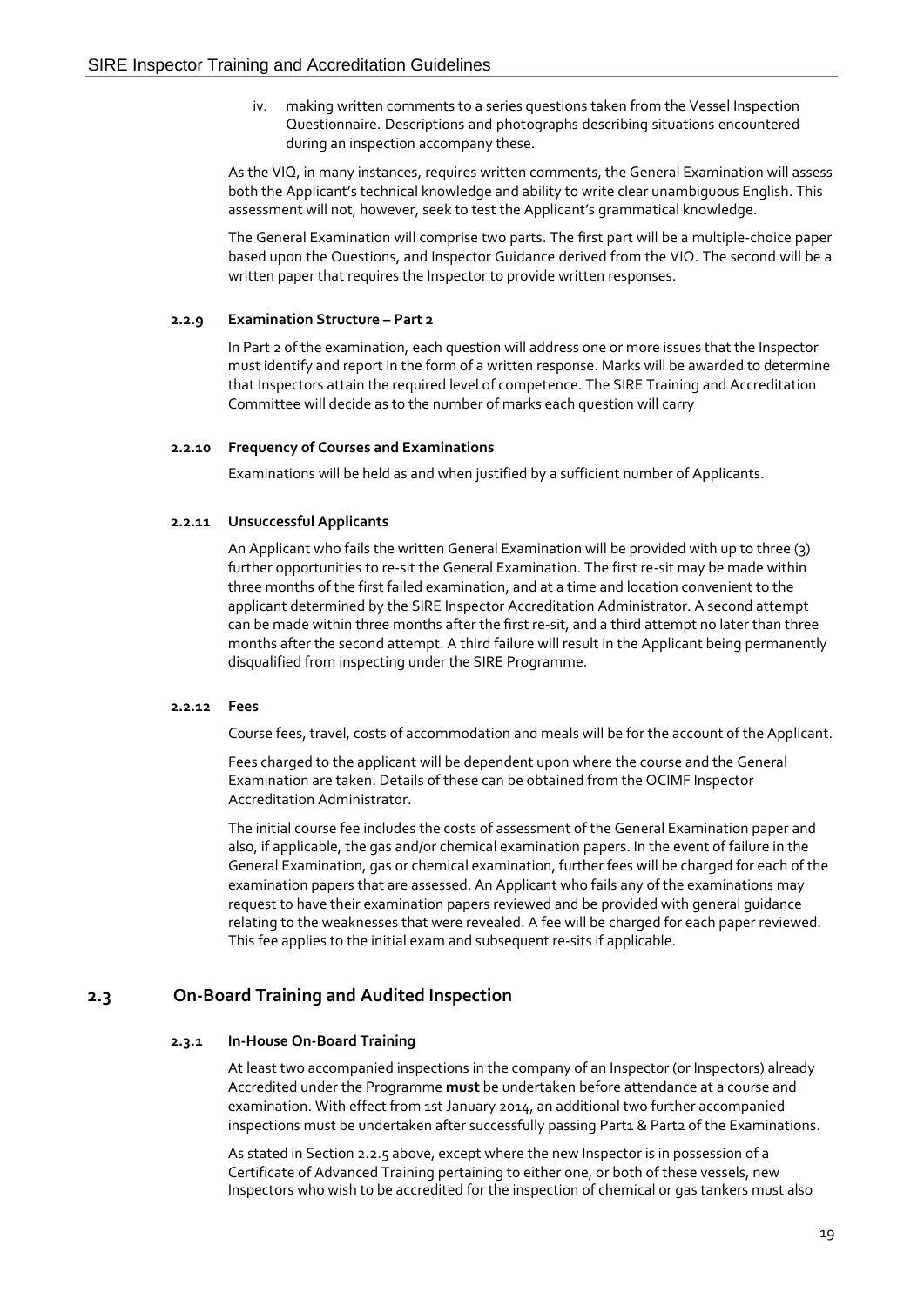undertake at least two accompanied inspections on each of these type of vessels prior to attending a course.

The purpose of the accompanied inspections is to introduce the new Inspector to the practical aspects of the SIRE Inspection System, to the actual conduct of the inspection and to the SIRE VIQ computer software.

An Inspector who is successful in the written examinations and has undergone this on-board training will be eligible to progress to the next stage of the Accreditation process.

#### **2.3.2 Audited Inspection – Notification to OCIMF**

The nominating Submitting Company is responsible for monitoring the progress of a new Inspector during the series of accompanied inspections.

When the nominating Submitting Company is satisfied that the new Inspector has reached a satisfactory level of proficiency, the nominating Submitting Company will notify OCIMF that the new Inspector is ready to undertake the final stage in the Accreditation process, which is an actual ship inspection in the company of an OCIMF Accredited Auditing Inspector.

#### **2.3.3 Audited Inspection**

#### **2.3.3.1 Nominating Submitting Company's Responsibilities**

After a new Inspector has successfully passed the written exams after attendance at a 'New Inspector' Course as specified in 2.2.7 and has completed sufficient in-house, accompanied inspections plus any other in-house training, the nominating Submitting Company must arrange for an inspection to be conducted by the new Inspector, on board a CAT 1 vessel, in the presence of an OCIMF Accredited Auditing Inspector. The auditor will be appointed by the OCIMF Inspector Accreditation Administrator.

To do this, the nominating Submitting Company must:

- i. nominate a vessel that is to be inspected by the new Inspector, If the nominated vessel is an oil or chemical tanker the audit must take place when the vessel is discharging, If the vessel is an LPG or LNG carrier, the audit may take place when the vessel is either loading or discharging,
- ii. inform the Operator of the vessel to be inspected, that the inspection is to be performed by a new Inspector and obtain the agreement of the Operator to permit the auditing inspection to be undertaken. Note: If the Operator does not agree, the audited inspection cannot take place,
- iii. inform the OCIMF Inspector Accreditation Administrator as to the name of the new Inspector, the name of the OCIMF Accredited Auditing Inspector, the name of the vessel to be inspected and the date of the inspection,
- iv. Auditors must make best efforts to conduct audits when so requested. In the event that a request to conduct the Audited inspection is refused by an Auditor for any reason, and where an alternative arrangement is not offered by the Auditor, the entity who is attempting to arrange the Audit, (either the Inspector to be audited, or the Principals of the Inspector to be audited) must inform the OCIMF Inspector Accreditation Administrator of the fact. (See Sect 4.6)

*Note: The OCIMF Accredited Auditing Inspector appointed to perform the audit may be an employee of the nominating Submitting Company, provided that the Inspector to be audited is not an employee of the same Submitting Company. The Auditor must not be an employee of the same third party inspection Company as the Inspector to be audited.*

#### **2.3.3.2 OCIMF Accredited Auditing Inspector's Responsibilities**

#### **General**

Inspector audits that are conducted under the SIRE Inspector Accreditation Programme must be performed in accordance with the provisions of the separate OCIMF publication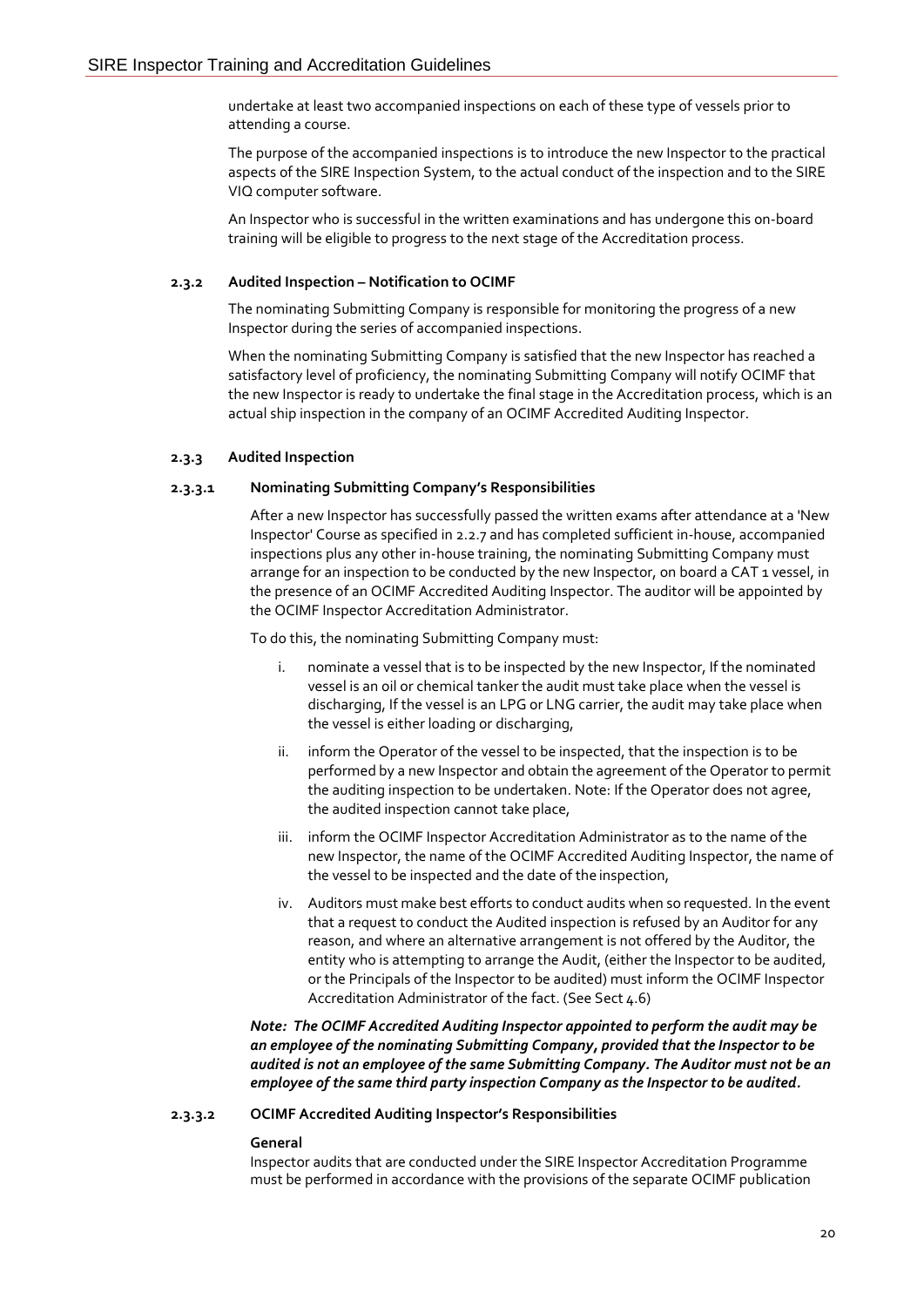"Guidelines for Auditing Inspectors" contained in Appendix 8.

Prior to commencement of the Audit, a detailed discussion between the OCIMF Accredited Auditing Inspector and the Inspector to be audited must address the order of the audit and the provisions of the SIRE Inspector Appraisal of Performance form. It is essential that the Inspector to be audited clearly understands how the audit will be conducted (refer Appendix 3 Flowchart) and how the Appraisal of Performance form (refer Appendix 4) will be used. The Inspector being audited must be informed prior to commencement of the audit that the Appraisal of Performance form provides a specific Comments section and that the Inspector being audited is free to write comments in that section relating to the conduct of the audit, or the compilation of the Appraisal of Performance form.

#### **Conduct of the Inspection**

The Auditor must:-

- i. remind the Inspector being audited that the duration of the audited inspection should not exceed 8-10 hours;
- ii. inform the Inspector being audited that the Auditor will not interfere in the conduct of the inspection except where the safety of the Inspector being audited, the Auditor or ship's staff is likely to be endangered;
- iii. NOT engage in lengthy discussions with the ship's staff that may interfere with the inspection
- iv. remind the Inspector being audited that the role of the Auditor is to monitor the performance of the Inspector being audited and to ensure that the inspection is conducted in compliance with these Accreditation guidelines.

#### **Appraisal of Performance**

During the entire period of the audit, the OCIMF Accredited Auditing Inspector will observe the Inspector being audited and, using the Inspector Appraisal of Performance form, evaluate the overall performance of the Inspector being audited, review the Vessel Inspection Questionnaire as completed by the Inspector being audited and complete the written appraisal relating to his or her performance.

Copies of the completed Appraisal of Performance form must be distributed as follows:

- i. to the nominating Submitting Company, within seventy-two hours of completion of the Audit,
- ii. to the SIRE Inspector Accreditation Administrator within seventy-two hours of completion of the audit by uploading the document onto the SIRE website for final approval.
- iii. to the Inspector being audited at the time of the post inspection reviewmeeting.

In view of the time that is necessary to complete the Vessel Inspection Questionnaire (VIQ) report after the inspection, it is possible that in many cases, the report cannot be reviewed by the Auditor until sometime after the inspection is finished. In such cases, the Auditor must request that a copy of the report is provided to the Auditor in order that the final review can be completed. The report must be provided to the Auditor not later than 72 hours after completion of the inspection. *In such cases, the result of the audit cannot be determined and conveyed to the Inspector being audited until such review is completed.*  The Auditor must on receipt of the completed report transmit the result of the audit to the Inspector within 48hrs.

The Appraisal of Performance can be completed only after the inspection report has been reviewed. Immediately after review of the report, the Auditor will inform the Inspector audited, as to the result of the audit.

The completed Appraisal of Performance must contain a statement indicating whether the Inspector being audited has passed or failed the audit.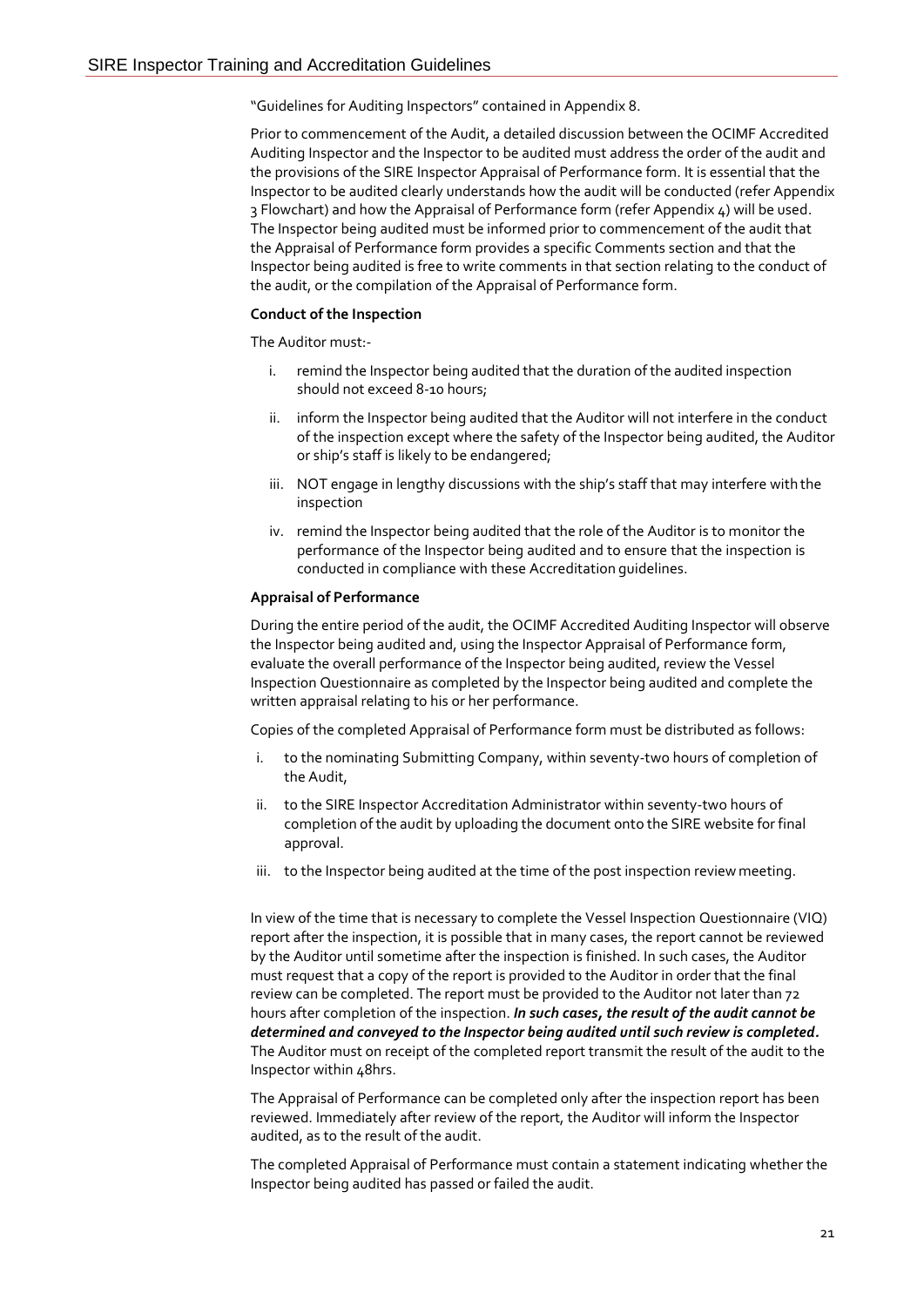#### **2.3.3.3 Overall Responsibility for the Inspection Report**

The Inspector being audited is responsible for compiling and submitting the completed Vessel Inspection Questionnaire using the VIQ software belonging to the same Inspector.

#### **2.3.3.4 Submission of the Completed VIQ**

At the conclusion of the audit review, the completed VIQ will be transmitted by the Inspector being audited, to his or her Principals. In the event that the Inspector being audited has passed the Audit, the VIQ can be processed by the Principal and submitted to the tanker Operator and to SIRE.

Details of the audited inspection process are included in the flow chart contained in Appendix 3 and the Appraisal of Performance report contained in Appendix 4.

#### **2.3.3.5 Obligation to undertake the audit**

New Inspectors who are successful in the general examination and, if applicable, the chemical and/or gas examinations must undertake the audit within six months from the date when they successfully sat the examination. New Inspectors who fail to undertake the audit within a six month period from the date of the examination, but subsequently apply to be audited must first attend a full five day course and successfully pass the examination(s) in order to be eligible for the audit. An Inspector who undertakes the audit within the six month period, but is unsuccessful may retake the audit after expiry of the six month window but no later than six months after the date of the initial audit.

#### **2.3.4 Audited Inspection – Unsuccessful Applicants**

An inspection report that is completed by an Inspector who fails the on-board audited inspection will be retained by the nominating Submitting Company and must not be submitted to SIRE.

In such cases, the OCIMF Inspector Accreditation Administrator and the tanker Operator must immediately be informed that the new or existing Inspector has failed the audit and that the report will not be submitted to SIRE.

The Applicant's VIQ software will be disabled by the OCIMF Inspector Accreditation Administrator and the Inspector must not conduct any further inspections under the SIRE Programme. The Applicant will be required to undertake further in-house training before being re-audited. A minimum period of one month must elapse between the failed audit and a subsequent re-audit. The SIRE Compliance Manager and the SIRE Inspector Accreditation Administrator must be advised that such in-house training has been completed.

In the case of a failed audit, the Applicant is permitted to utilise the same auditor who conducted the initial audit, or subsequent audit in the case of a second failed audit.

An Applicant who fails the on-board audited inspection three times will be permanently disqualified from further participation in the SIRE Programme.

An Inspector who has failed the audit and elects to retake the audit(s) will be invoiced by OCIMF for the actual costs for the audit or audits as appropriate. These costs will be in addition to the Annual subscription fee set out in Section 1.13.

#### **2.3.5 Audited Inspection – Successful Applicants**

Final Accreditation is dependent upon the OCIMF Accredited Auditing Inspector's written Appraisal of Performance attesting to the successful outcome of the on-board audited inspection. The OCIMF Accredited Auditing Inspector must be satisfied that the Inspector being audited:

- i. is knowledgeable as to the operation of the type of vessel being inspected,
- ii. fully understands the requirements of the SIRE VIQ inspection process,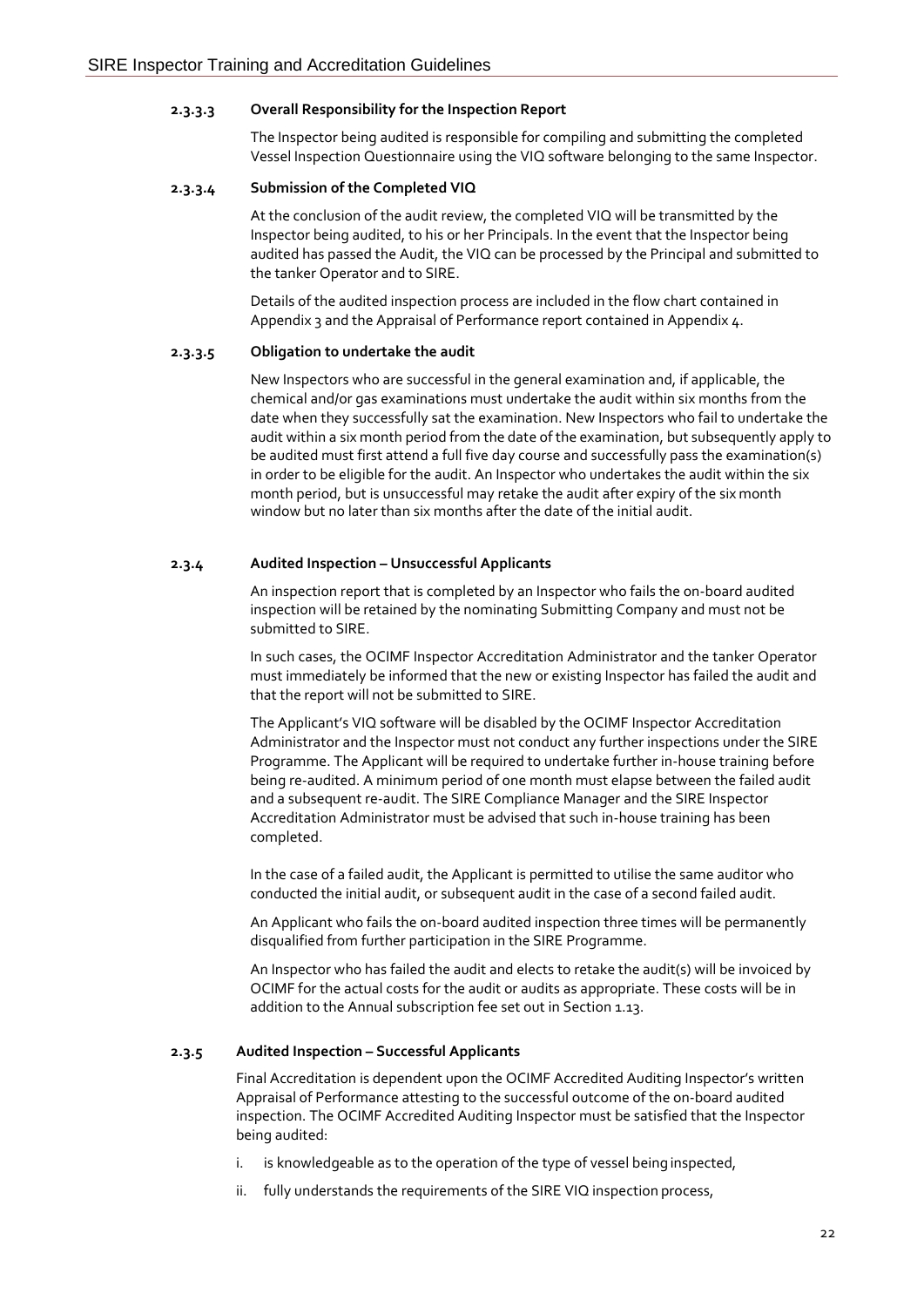- iii. is familiar with the requirements of IMO Requlations and industry quidelines, and;
- iv. possesses the necessary interpersonal skills to deal with the Master, Officers and ratings with courtesy and diplomacy.

The OCIMF Accredited Auditing Inspector will utilise the SIRE Inspector Appraisal of Performance form during the Audit to ensure that each Audit is scrupulously fair, objective and is standardised as far as is practical.

The written Appraisal of Performance document, once completed, will be reviewed by the OCIMF Training and Accreditation Manager or the OCIMF Compliance Manager. If the OCIMF Training and Accreditation Manager or the OCIMF Compliance Manager considers that the Auditor has been too lenient, then another audit of the Inspector will be required.

Requirements for OCIMF Accredited Auditing Inspectors are set out in the Section 2.4.

#### **2.3.6 Payment of Auditors**

OCIMF Accredited Auditors will invoice OCIMF directly for all reasonable costs involved in conducting audits either on Inspectors or other auditors. The Per Diem/Flat rate will be published each year and other costs involved in travel and accommodation etc are outlined in Appendix 9.

OCIMF will pay all invoices complete with supporting documentation as set out in Appendix 9 within 30 days of the date of receipt of the invoice.

## **2.4 OCIMF Accredited Auditing Inspectors**

#### **2.4.1 Eligibility**

A Submitting Company that considers that an accredited Inspector possesses superior additional skills may nominate that Inspector to become an OCIMF Accredited Auditing Inspector. An Inspector who wishes to become an auditing Inspector should contact a Submitting Company in order to obtain endorsement and nomination. To ensure that candidates of the right calibre are selected, nominations must be accompanied by documents supporting the Inspector's application. The Training and Accreditation Committee will be responsible for the assessment of nominations and selection of the OCIMF Accredited Auditing Inspectors.

An OCIMF Accredited Auditing Inspector who wishes to be considered for appointment as an Auditing Inspector will him/herself; have held full accreditation as a SIRE Ship Inspector for a period of not less than three years.

The Training and Accreditation Committee will assess the application and advise the OCIMF Inspector Accreditation Administrator of their decisions as to whether Auditor Applicants are to be permitted to proceed to the next stage.

#### **2.4.2 Qualifications**

Inspectors wishing to qualify as OCIMF Accredited Auditing Inspectors will be generally acknowledged in the industry for their superior qualifications and inspecting expertise, as supported by the quality of the reports they submit and will possess well-developed interpersonal skills. Auditor applicants shall possess an ISM Lead Auditor Qualification.

An Inspector who desires to become an Auditing Inspector must attain at least 90% in Part 1 of the written examination and attain at least 80% in Part 2 of the written examination. Inspectors who fail to gain the required results at the initial examination may retake the examinations but will be liable for the costs of these examination retakes.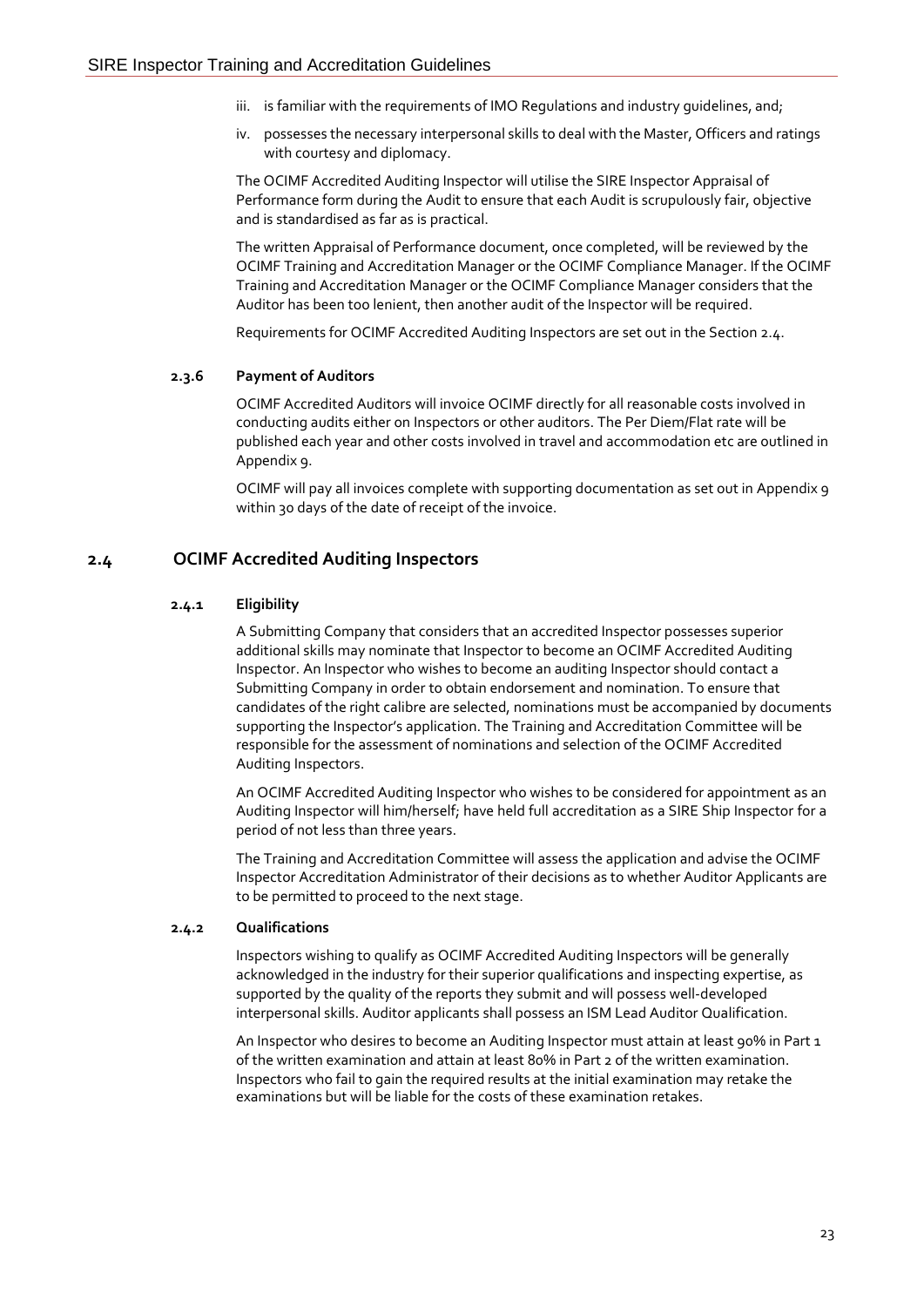#### **2.4.3 Examination**

An accredited Inspector may be nominated by a Submitting Company to take the Auditor Examination to become an Auditor after a period of at least three years from the time of attaining full SIRE Accreditation.

In such cases, if the nomination is approved by the Training and Accreditation Committee, the candidate will undertake a written examination.

The Training and Accreditation Committee, drawn from at least three members of the SIRE Focus Group, will collectively assess each completed examination paper and reach a consensus as to the final result. The result of this assessment will be passed to the OCIMF Inspector Accreditation Administrator who will, in turn inform the Applicant.

#### **2.4.4 Auditor Interview**

A prospective Auditing Inspector whose examination paper has been positively assessed by the Training and Accreditation Committee will be invited to attend an interview with the same Committee. Representatives from at least three Submitting Companies must be present at such interview.

The SIRE Training and Accreditation Manager will provide the results of the interview to the applicant.

#### **2.4.5 Additional Qualification – Chemicals and Gas**

OCIMF Accredited Auditing Inspectors who audit new Inspectors during on-board audited inspections or who conduct periodic auditing of current Inspectors on either Chemical Tankers or Gas Carriers must themselves be experts in the respective trades and achieve the necessary pass mark in the additional Examinations for these types of vessels.

OCIMF Accredited Auditing Inspectors who possess the necessary experience and qualifications are eligible to gain the additional qualifications for either, or both of these types of vessels.

#### **2.4.6 Retaining Auditor Status**

To retain their Auditor status, Auditors must make best efforts to make themselves available to conduct audits when so requested.

In general, to retain Auditor accreditation, Auditors must conduct a minimum of 3 (three) audited inspections in any calendar year. In the case of new Auditors, the number of audited inspections conducted within the first year in which they gain Auditor status will be pro-rated from the date when Auditor status is gained.

It is recognised that an Auditor's business or other commitments may, from time to time, result in audit requests being declined. However an Auditor must make best efforts to cooperate by offering alternatives dates if an initial date is not convenient.

#### **2.4.7 Withdrawal of Auditor Status.**

An auditor who persistently fails to respond positively to requests for audits may, at the discretion of the SIRE Accreditation Committee, lose Auditor status.

An auditor who while conducting an audit acts in any way in an unsafe act or who acts unprofessionally, unethically against the spirit of SIRE will be subject to disciplinary action which may result in auditor status being either temporarily or permanently withdrawn.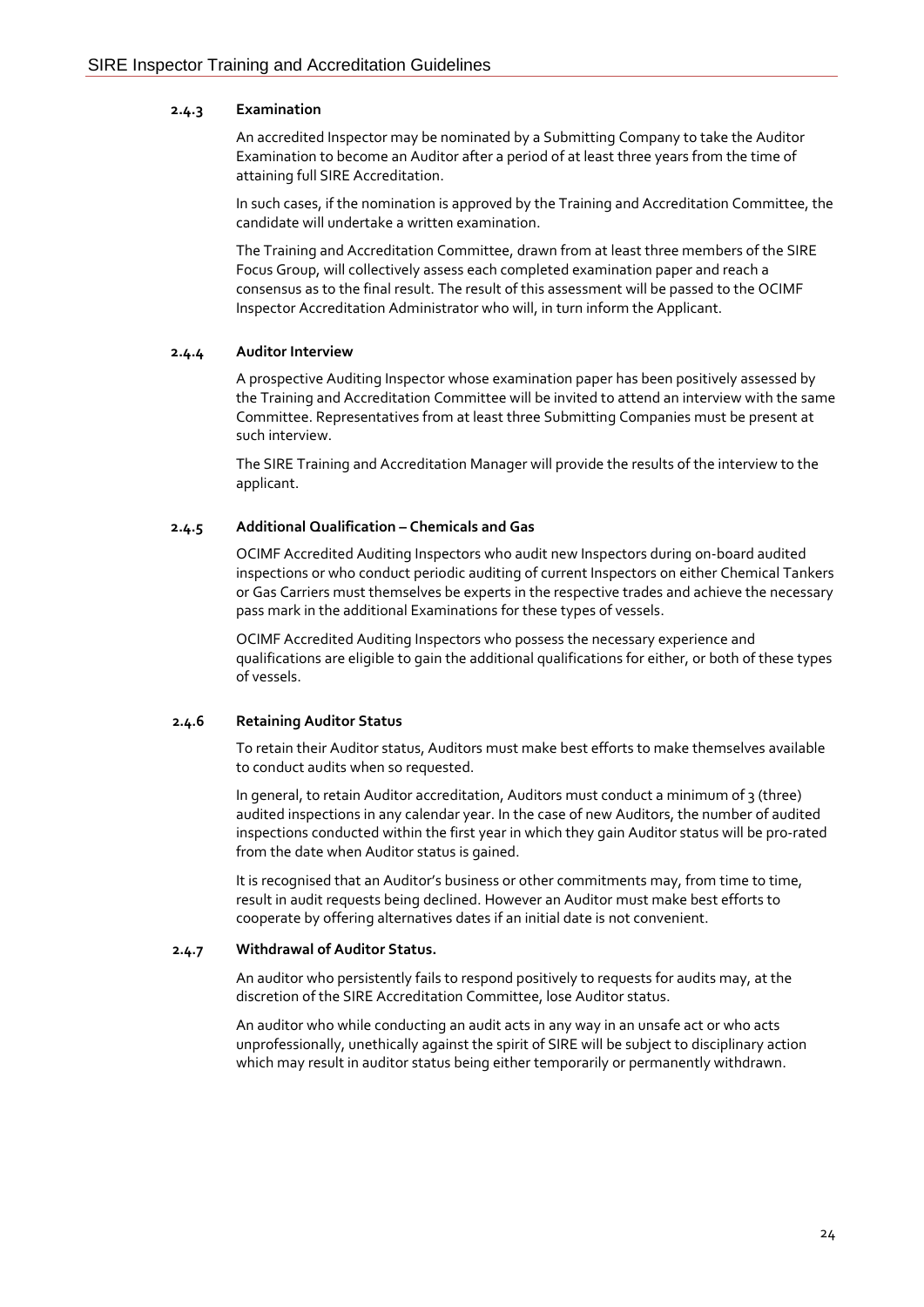## **2.5 Monitoring of Inspectors**

#### **2.5.1 Attaining Accreditation**

Successful completion of the written General Examination, on-board familiarisation in the form of accompanied inspections and the audited on-board inspection will result in the Inspector being issued with a SIRE Inspector Certificate of Accreditation.

#### **2.5.2 Certificates of Accreditation**

The Certificates of Accreditation will comprise two documents. A full size (A4) Certificate will be provided and in addition, a credit card size laminated Certificate that will include a photograph of the Inspector, details as to the Inspector's name, ID Number, date of expiry, and a description of the type(s) of vessels that the Inspector is qualified to inspect.

#### *The Inspector is required to carry the credit card size Certificate, and produce this as proof of identity to the vessel's Master or his authorised deputy on each occasion the Inspector boards a vessel to conduct an inspection.*

#### **2.5.3 New Inspectors – Monitoring of Reports**

It is the responsibility of the Submitting Company to ensure that all reports are completed in accordance with the instructions contained in the VIQ prior to their submission to SIRE. This is particularly important in the case of newly accredited Inspectors.

Reports submitted to SIRE that are not in accordance with the stipulated requirements of the Composite Guidelines governing the SIRE Programme will initiate procedures whereby the Submitting Company will be requested to bring to the attention of the Inspector concerned, details as to where the report is deficient. Such reports must then either be corrected or withdrawn.

Repeated failure to submit reports of the required standard may result in withdrawal of an Inspector's Accreditation.

#### **2.5.4 Existing Inspectors – Monitoring of Reports**

Reports from all Inspectors are subject to routine ad-hoc monitoring. The OCIMF Programme Manager, the OCIMF Training and Accreditation Manager and OCIMF Compliance Manager are responsible to undertake this. The monitoring that is made addresses compliance with the requirements of the SIRE Programme, but does not address the accuracy of Inspector observations and other comments. A report as to the overall results of this monitoring will be included in the OCIMF Programme Manager's Bi-Annual Report.

Reports submitted to SIRE that are not in accordance with the stipulated requirements of the Composite Guidelines governing the SIRE Programme will initiate procedures whereby the Submitting Company will be requested to bring to the attention of the Inspector concerned, details as to where the report is deficient. Such reports must then either be corrected or withdrawn.

## **2.6 Periodic Auditing and Revalidation**

#### **2.6.1 On-Board Auditing**

#### **2.6.1.1 Inspectors to be Re-Audited**

Periodic on-board auditing is required for all Inspectors as part of maintaining Accreditation.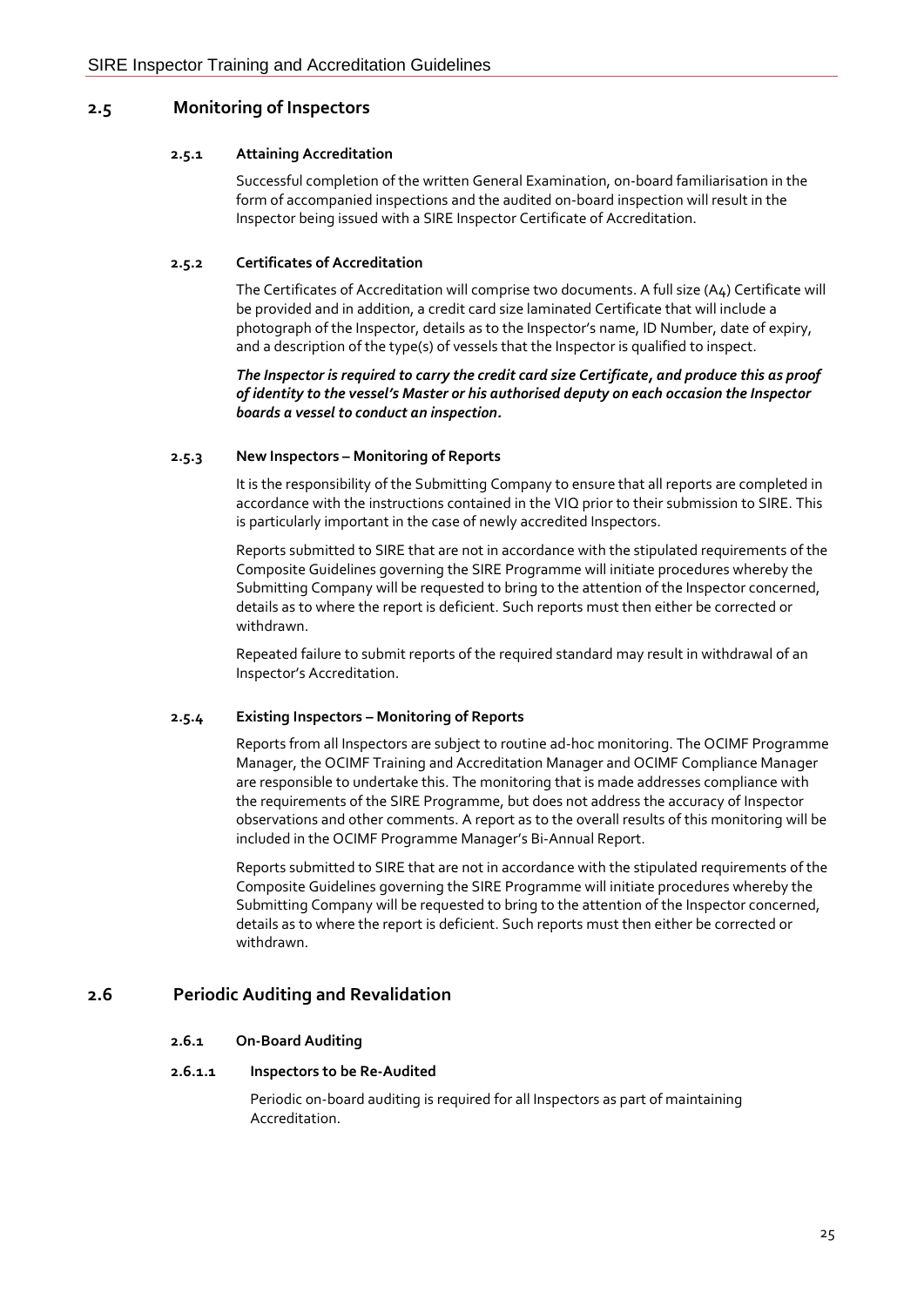#### **2.6.1.2 Period Between Auditing**

An OCIMF Accredited Auditing Inspector will audit each accredited Inspector during the course of an actual inspection at intervals of not less than two years and not more than three years. The periodic audited inspection must be conducted on a vessel appropriate to the inspection category for which the Inspector is seeking reaccreditation, i.e. an Inspector seeking to renew Cat 1 accreditation must be audited on board a Cat 1 vessel. The audited inspection must be conducted on oil or chemical tanker when the vessel is discharging, or if the vessel is an LPG or LNG carrier, the audit may take place when the vessel is either loading or discharging.

The costs of attendance of the OCIMF Accredited Auditing Inspector for a routine 3 yearly audit will be paid by OCIMF with effect from the 1st January 2012. (See section 1.13)

Each Accredited Inspector is responsible to coordinate the audited inspection with their Submitting Company Principals. The audit will be conducted in accordance with the procedures contained in Section 2.3.3.

The OCIMF Accredited Auditing Inspector will provide to the nominating Submitting Company and to OCIMF, a formal written Appraisal of Performance of the audited Inspector. A sample of the Appraisal of Performance form is contained in Appendix 4. A satisfactory appraisal will result in a revalidation of the Inspector's Certificate of Accreditation. An unsatisfactory appraisal will result in the immediate withdrawal of the Inspector's Certificate of Accreditation. An Inspector or Submitting Company who considers that the auditing process has been unfair may appeal against the decision. This appeal process is set out in Section 2.7.

Any un-expired period between the actual date of the audited inspection and the date of the three-year cycle period will be added to the new three-year period of accreditation validity

Once an Inspector has completed an audited inspection, the Inspector is prohibited from undertaking any further SIRE inspections until the Inspector has been formally advised by the Auditing Inspector that he/she has passed the auditing inspection.

In the event that the audit is failed, then the Inspector's accreditation will immediately be withdrawn, irrespective of there being any period remaining until the expiry of his accreditation.

#### **2.6.1.3 Appointment of Auditors**

The Inspector Accreditation Administrator will appoint the auditor for the periodic audit. If either the Auditor or the Inspector to be audited believes there is a conflict of Interest then a Conflict of Interest declaration must be made and the OCIMF Compliance Manager will determine whether the conflict is valid. If the conflict of Interest is considered valid then another auditor will be appointed

#### **2.6.2 Refresher Training**

All Inspectors are required to attend, at least once during each three-year accreditation cycle, a refresher-training seminar. Such seminars will be held at selected international locations and will address the introduction of new IMO legislation and such other relevant issues as may be decided by the SIRE Focus Group.

#### **2.6.3 Auditing of Auditors**

All Auditors are to be audited in the same manner, and within the same time frame as any other OCIMF Accredited Inspector. The auditor to conduct the audit will be appointed in the same manner as in 2.6.1.3 above.

An Auditor Inspector who requires an audit ("the Auditee") must follow designated procedures, as follows:

i. Inform their Principal that an audit is required and gain permission for the audit to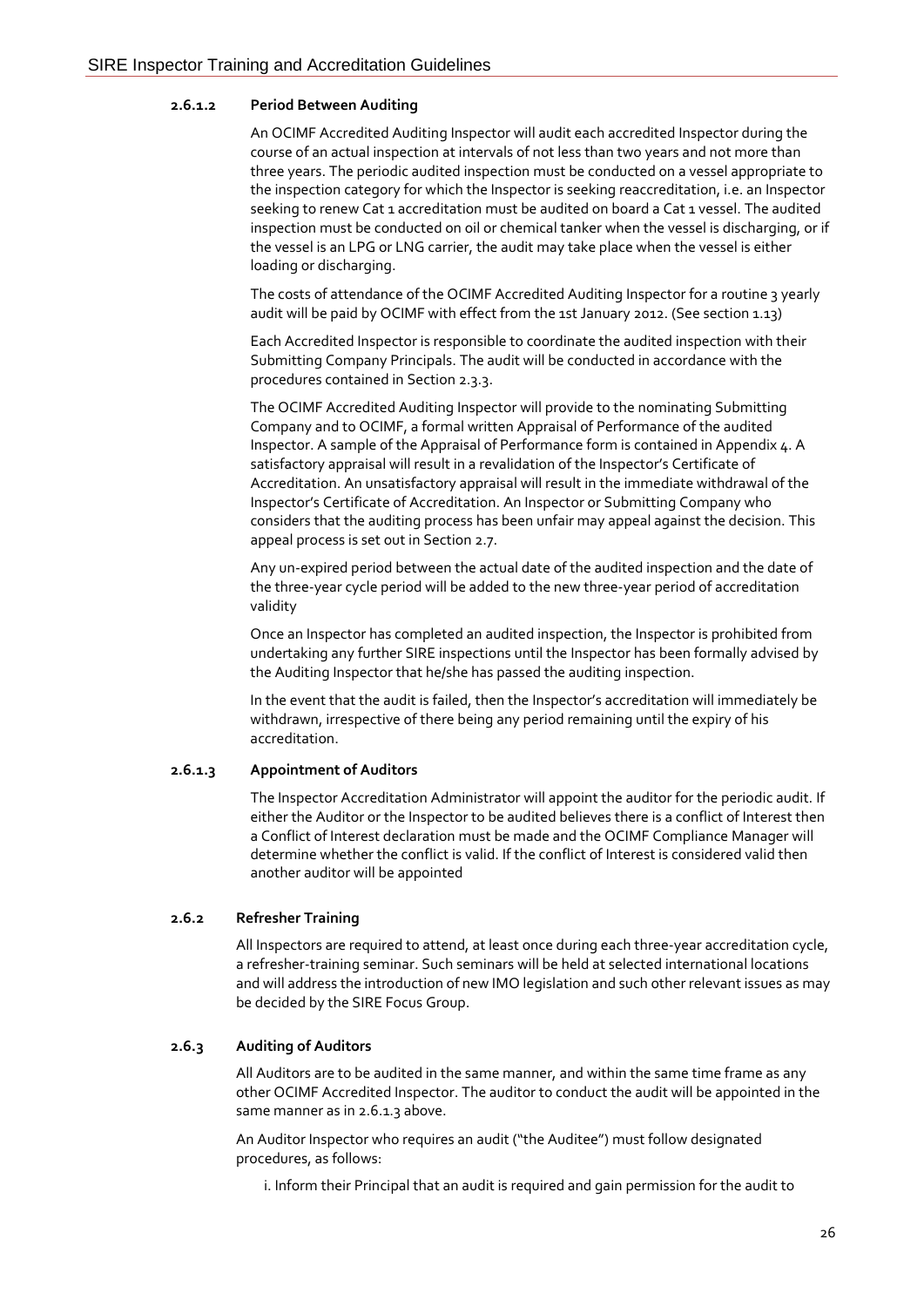take place.

- ii. (Assuming that both the Submitting Company Principal and the Vessel Operator agree to permit the audit to take place), ascertain the name of the nominated vessel/port and approximate date when the audit is to take place
- iii. Advise the OCIMF Inspector Accreditation Administrator that the services of an Auditing Inspector is required to perform the audit on thevessel/port/date.
- iv. The Auditee will contact the nominated Auditor and obtain agreement from the Auditor for the audit to take place. In the event that the Auditor may not be available, the Auditor will so inform the OCIMF Inspector Accreditation Administrator. The Auditee will also contact the OCIMF Inspector Accreditation Administrator who will provide the name of an alternate Auditor.
- v. The Auditor will, upon accepting the invitation to conduct the audit, provide to the OCIMF Inspector Accreditation Administrator, a pro-forma invoice listing the estimated costs of the audit. The Administrator will, in turn, review the invoice, provide approval to the Auditor for the audit to take place and confirm this to the Auditee.
- vi. Liaison thereafter will be between the Auditor and Auditee.
- vii. The audit shall be conducted using the Appraisal of Performance form that is contained in Appendix 4.

#### **2.6.4 Revalidation of Accreditation**

Revalidation of an Inspector's Accreditation will be ongoing. This will be dependent upon the following conditions being met:

- i. a minimum of twelve inspections (or in the case of shore based vetting personnel, six) each year must be conducted on board Cat 1 or Cat 2 vessels. Category 1 Inspectors who may inspect Category 1 or Category 2 vessels may also inspect Category 3 vessels. In the event that an Inspector does not inspect at least either twelve, or six Category 1 vessels as required by this paragraph, if the Inspector has also inspected Category 3 vessels, these may count towards meeting the requirement on the basis oftwo Category 3 inspections shall count as one Category 1 inspection,
- ii. attendance has been made at a refresher seminar,
- iii. the reports submitted have reached the required standard; and
- iv. at the specified intervals, the Inspector has passed the on-board inspection audit referred to in Section 2.6.1.2 above.

If an OCIMF Accredited Auditing Inspector is performing an audit of another Inspector, this audit will count towards the minimum requirements specified in this Section.

#### **2.6.5 Withdrawal of Accreditation**

Accreditation is awarded by OCIMF and held by an Inspector on behalf of OCIMF. OCIMF reserves the right to review such accreditation when it is shown that an Inspector is not retaining the highest standards of professional conduct.

The SIRE Focus Group under the direction of the General Purposes Committee is responsible for determining the standards of professional conduct to ensure the reputation and integrity of OCIMF is enhanced and retained.

It is possible in certain circumstances for an Inspector's Accreditation to be either temporarily or permanently withdrawn. These may include, but not be limited to:

#### **2.6.5.1 Unacceptable Conduct during the course of an inspection**

It is essential that the Inspector's conduct during the course of an inspection sets an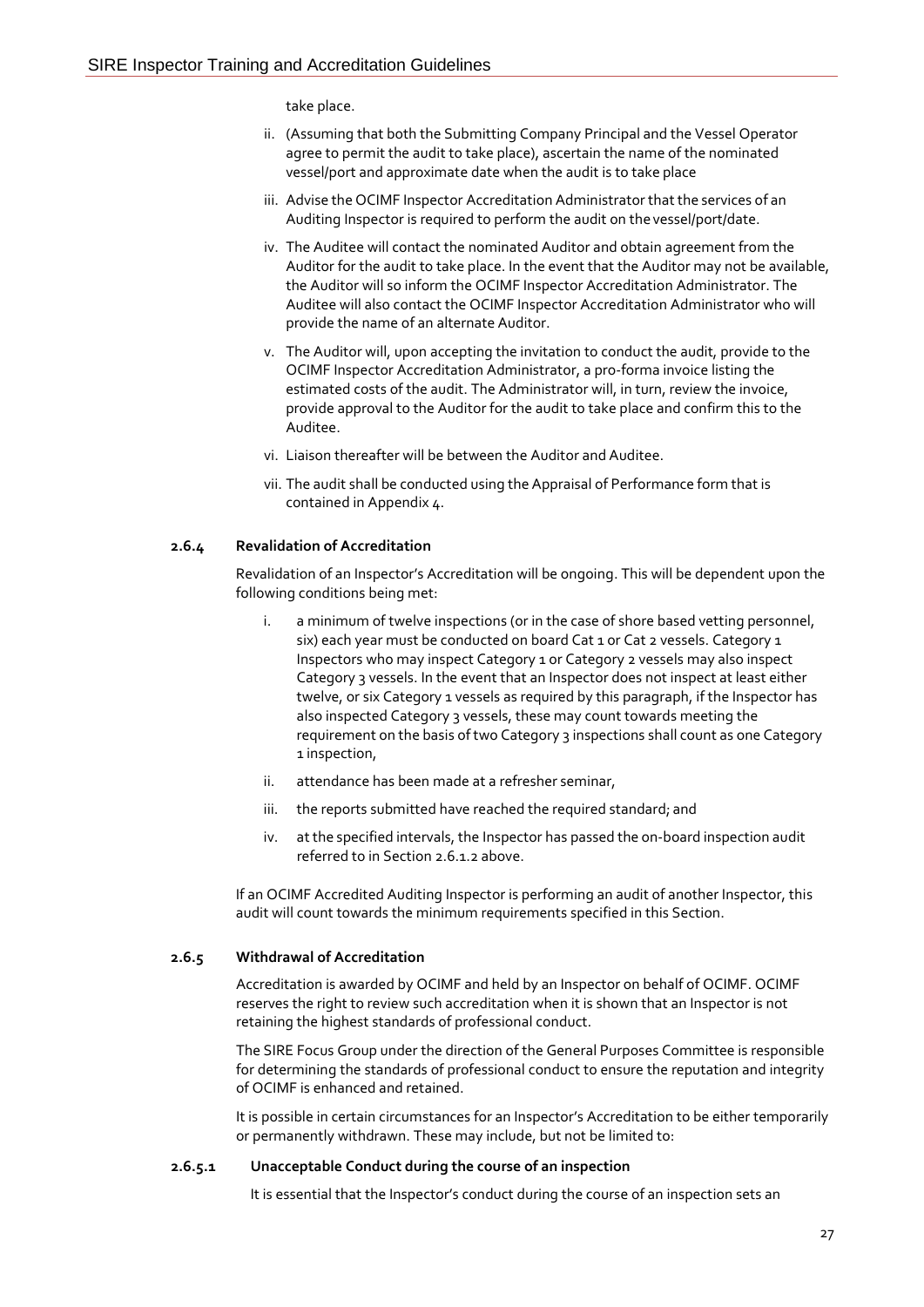exemplary example to the Master, officers and crew. As a representative of the Submitting Company and OCIMF, the Inspector must at all times maintain a professional and cordial relationship with the Master, Officers and Ratings and must respect the authority of the Master.

The Inspector must fully respect the content of 1.3 Inspector Ethics.

If a complaint relating to an Inspector's conduct is submitted to a Submitting Company, the Submitting Company will investigate its validity. If a complaint is received by OCIMF, this will be passed to the Inspector's Submitting Company for further investigation.

In the event that a complaint is substantiated, the Submitting Company will take actions as appropriate to the circumstances.

The Submitting Company may:

- i. Determine that the complaint is without foundation, and so inform the complainant, and, if the complaint was made through OCIMF, to the complainant via the OCIMF Training and Accreditation Manager or the OCIMF Compliance Manager.
- ii. Verbally caution the Inspector concerned and advise the OCIMF Training and Accreditation Manager or the OCIMF Compliance Manager as to thecircumstances.
- iii. Serve the Inspector with a formal written caution that further substantiated complaints could be grounds for terminating the Inspector's SIRE Accreditation. In the event that further complaints are received and are substantiated, the Submitting Company will bring these to the attention of the OCIMF Training and Accreditation Manager or the OCIMF Compliance Manager who will convene a meeting of the SIRE Focus Group Disciplinary Committee to determine the appropriate actions.
- iv. If the complaint is substantiated and is sufficiently serious to so warrant, notify the Inspector that the Submitting Company will no longer utilise his or her services and immediately withdraw the Inspector's name from the List of Inspectors controlled by the Submitting Company and appearing on the Website. If the Inspector is utilised by other Submitting Companies, such notification may not affect the ability of the Inspector to inspect for other Submitting Companies, if, in the opinion of the Submitting Company, the incident is specific to the interests of the Submitting Company itself. However the OCIMF Training and Accreditation Manager or OCIMF Compliance Manager should inform other Submitting Companies of the disciplinary action that has been taken.
- v. If the nature of the complaint is sufficiently serious to warrant possible permanent withdrawal ofthe Inspector's SIRE Inspector Accreditation, the Submitting Company will instruct the OCIMF Training and Accreditation Manager or OCIMF Compliance Manager to convene a meeting of the SIRE Focus Group Disciplinary Committee to review the case and determine the appropriate action.

When determining the appropriate actions, the Submitting Company must take into account the good reputation of OCIMF and of the SIRE Programme and ensure that whatever course of action is taken, this will maintain the standing of OCIMF, the SIRE Programme and the quality of reports that are submitted.

#### **2.6.5.2 Submission of Unsatisfactory Reports**

It is the responsibility of the Submitting Company to ensure that unsatisfactory reports are not submitted to SIRE. However, in the event that this may occur, it is important that such reports are either corrected or withdrawn.

On receipt of a complaint at OCIMF as to the quality of a report, the Submitting Company will, at the request of the OCIMF Training and Accreditation Manager or OCIMF Compliance Manager, investigate the validity of the complaint. In the event that the complaint is justified, the Submitting Company shall take immediate action in consultation with the Inspector concerned to ensure that the report is either brought up to the required standard or withdrawn, and advise the OCIMF Training and Accreditation Manager or OCIMF Compliance Manager.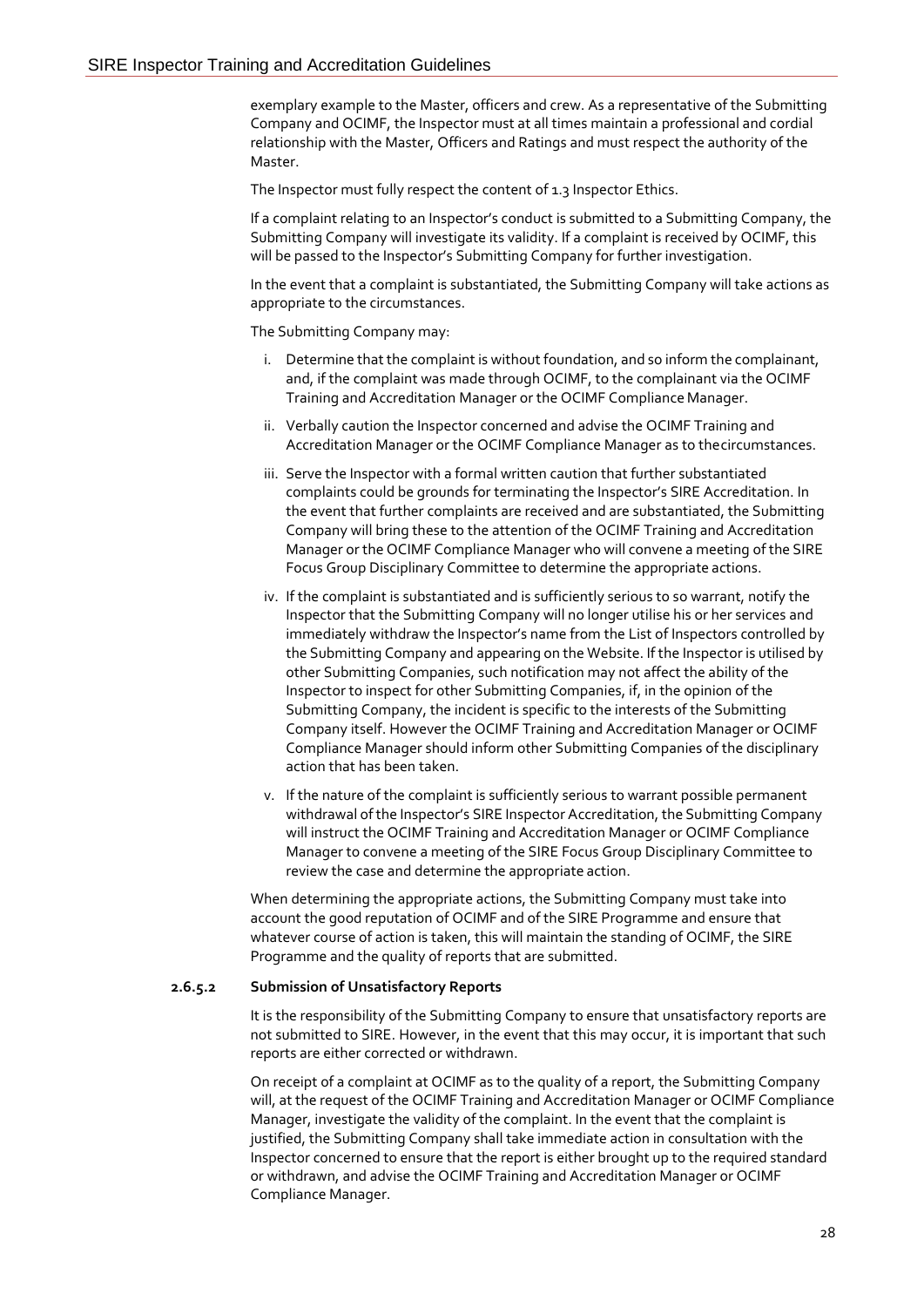The Inspector must ensure the complete accuracy of the observations and content of the report.

An Inspector whose report or reports are proven to be sub-standard must be advised formally, in writing, by the Submitting Company as to their shortcomings and given the opportunity to improve. The submission of four substandard reports in a 12 month period from the date of the first substandard report will result in permanent withdrawal of Accreditation.

#### **2.6.5.3 Failure to Submit a Specific Number of Reports**

To maintain Accreditation, a minimum number of reports must be submitted to SIRE each year. Where an Inspector does not submit a designated number of reports, this will result in temporary withdrawal of Accreditation.

The minimum number of inspections to be conducted each year, (1st Jan  $-$  31st Dec) is twelve. However, where the Inspector is employed by a Submitting Company and is normally involved with the day-to-day administration of a vetting department (a 'Vetter'), a minimum of six inspections during the same period will be required. The Vetting Manager or equivalent position within a submitting member will be responsible for nominating 'Vetter' status(See also Para 2.6.4).

In the event of illness or other exceptional circumstances, an Inspector may, at the discretion of the SIRE Focus Group, be permitted to undertake less than the above-required inspections and retain accreditation. If the illness or exceptional circumstance exceeds two years, the Inspector must attend a refresher course and be re-audited in order to regain accreditation.

An Inspector who fails to undertake the minimum number of inspections during the course of any year will, on the 31st December of the same year, have the accreditation temporarily withdrawn. In such cases, an Inspector who, within two years of the date from which the temporary withdrawal commenced, wishes to regain accreditation, may do so by:

- i. Attending a Inspector Refresher course, and
- ii. Being re-audited by a SIRE Accredited Auditor Inspector within 6 months of attending a refresher course.

An Inspector who fails to be re-accredited within two years of the date when his accreditation was temporarily withdrawn, but wishes to regain accreditation, must attend a five day new Inspector's course, successfully pass the examinations for which reaccreditation is sought, and be audited under the same procedures as applicable for a new Inspector.

An Inspector who elects to be re- audited in the two year window as specified above will be invoiced by OCIMF for the actual costs for the re-audit (or audits) as appropriate. These costs will be in addition to the Annual subscription fee set out in Section 1.13.

#### **2.6.5.4 Failing an Auditing Review**

An Inspector who fails the audited inspection within the period of accreditation will have the Accreditation temporarily withdrawn. In such cases, the audited Inspector may appeal and will be given the opportunity to be re-audited, but cannot inspect under the SIRE Programme until such time as the audit is successfully conducted. The appeal procedures are set out in Section 2.7. If the appeal is unsuccessful, or not made within 30 days, then the accreditation will be permanently withdrawn.

In the case of a failed audit, the Applicant is permitted to utilise the same auditor who conducted the initial audit, or subsequent audit in the case of a second failed audit. A period of one month must elapse before any reaudit can be carried out. The inspector has a period of 12 months in which to undertake any subsequent reaudits. If after 12 months a successful audit has not been achieved the inspector will be withdrawn from the SIRE programme An Applicant who fails the on-board audited inspection three times will be permanently disqualified from further participation in the SIRE Programme.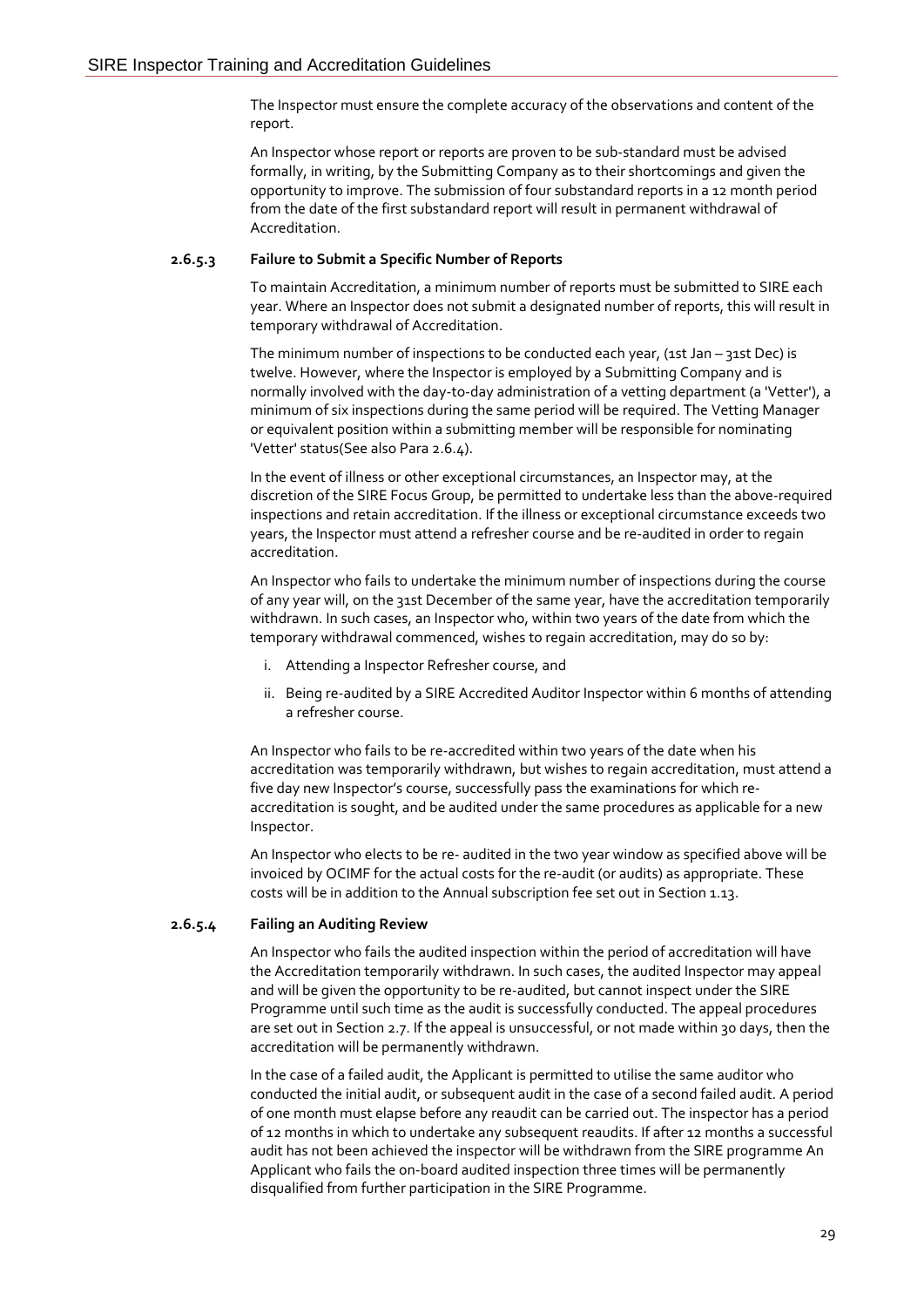An Inspector who has failed the audit and elects to retake the audit will be invoiced by OCIMF for the actual costs for the audit or audits as appropriate. These costs will be in addition to the Annual subscription fee set out in Section 1.13.

#### **2.6.5.5 Failure to Attend a Refresher Course**

An Inspector who fails to attend any Refresher Course during the relevant period will have the Accreditation temporarily withdrawn. Failure to attend the next course provided by OCIMF will result in permanent withdrawal of accreditation.

#### **2.6.5.6 Failure to Undertake a Periodic Audit**

An Inspector who fails to be audited within the three-year period, i.e. during the 12 month period between the second and third year, will have the Accreditation withdrawn. An Inspector can regain his accreditation within two years following the process set out in 2.6.5.3.

#### **2.6.5.7 Unacceptable Relationship with One or More Vessel Operator**

An Inspector who undertakes any form of paid work (including for example acting as a Contractor or a Consultant) for a Vessel Operator will be subject to the disciplinary procedures as set out in Para 2.6. (See Section 1.5).

#### **2.6.5.8 Submission of Two Reports of the Same Vessel by the Same Inspector**

An Inspector who attempts to submit a second report on the same vessel within 30 days of the first report will have the second report withdrawn and the Submitting Company notified. Software developed by OCIMF will identify the Inspector and alert the system of this inappropriate behaviour by the Inspector.

This action by OCIMF will also preclude the opportunity of an Inspector submitting one report to two or more Submitting Companies.

Where an Inspector is seen to act in the manner stated above then his accreditation will be temporarily withdrawn until an investigation panel determines future actions.

#### **2.6.5.9 Tabular Summary of Issues and Potential Recourse**

Where more than one potential recourse is listed then any single option could be implemented i.e. within "Unacceptable Conduct" there could be a case of Bribery which could result in immediate and permanent withdrawal of Accreditation.

| Issue                          | <b>Potential Recourse</b>                                              |  |
|--------------------------------|------------------------------------------------------------------------|--|
| 2.6.5.1 Unacceptable Conduct   | • Verbal caution by Submitting Member                                  |  |
|                                | • Written caution by Submitting Member                                 |  |
|                                | • Temporary withdrawal of Accreditation                                |  |
|                                | • Permanent withdrawal of Accreditation                                |  |
| 2.6.5.2 Unsatisfactory reports | • Submitting Member to review or withdraw the report                   |  |
|                                | • Written caution, issued by Submitting Member, to<br>seek improvement |  |
|                                | • Monitoring of future reports by a Submitting<br>Member               |  |
|                                | • Permanent withdrawal of Accreditation                                |  |
| 2.6.5.3 Failure to provide the | • Temporary withdrawal of Accreditation                                |  |
| required number of reports     | • Permanent withdrawal of Accreditation                                |  |
| 2.6.5.4 Failure of Audit       | • Temporary withdrawal of Accreditation                                |  |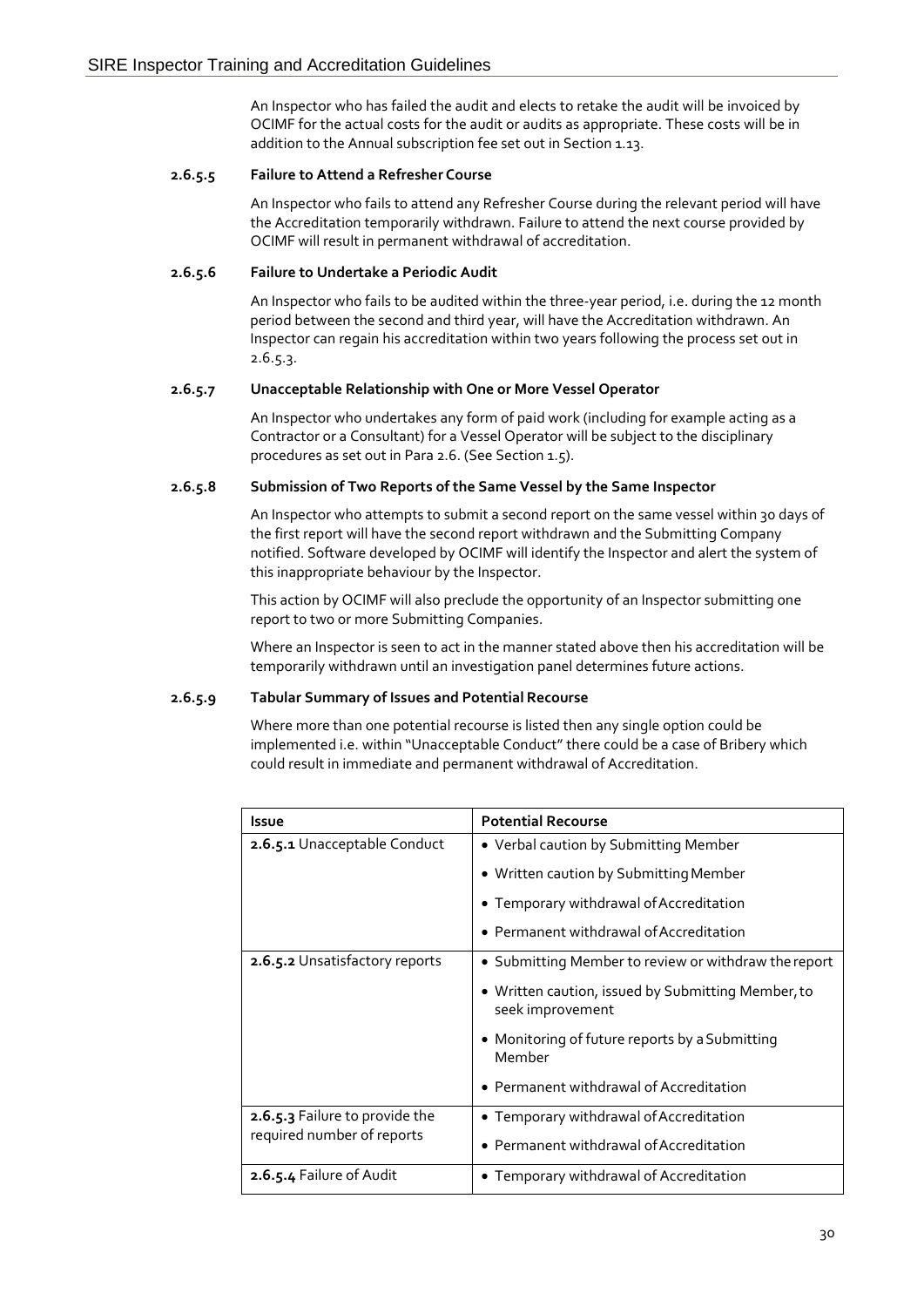|                                                       | • Appeal by Inspector                   |  |  |
|-------------------------------------------------------|-----------------------------------------|--|--|
|                                                       | • Permanent withdrawal of Accreditation |  |  |
| 2.6.5.5 Failure to attend a                           | • Temporary withdrawal of Accreditation |  |  |
| Refresher course                                      | • Permanent withdrawal of Accreditation |  |  |
| 2.6.5.6 Failure to undertake a<br>Periodic Audit      | • Permanent withdrawal of Accreditation |  |  |
| 2.6.5.7 Unacceptable<br>relationship with an Operator | • Permanent withdrawal of Accreditation |  |  |
| 2.6.5.8 Submission of 2 reports                       | • Temporary withdrawal of Accreditation |  |  |
| on the same vessel                                    | • Submitting Member notified            |  |  |
|                                                       | • Investigation Panel                   |  |  |
|                                                       | • Permanent withdrawal of Accreditation |  |  |

#### **2.6.6 Investigation Panel Hearings**

Investigations into any of the above-listed situations may be initiated by the OCIMF Compliance Manager in order to determine the facts associated with a particular case and whether there is sufficient evidence to convene the SIRE Focus Group Disciplinary Committee to consider the facts.

#### **2.6.7 SIRE Focus Group Disciplinary Committee**

A Committee of at least 3 representatives of the SIRE Focus Group will be formed. This Committee will review the evidence in order to reach a decision as to what action should be taken. The Inspector concerned has the right to attend the hearing and present details of the alleged infringement. The Inspector may attend the hearing and be accompanied at the hearing by a representative and must submit any evidence that is intend to be considered at the hearing a minimum of two weeks before the hearing date. If the Inspector is unable to attend the hearing, the Inspector may participate in the hearing by the use of conference telephone call. The Committee has the authority to permanently disqualify an Inspector, to disqualify an Inspector for a specific period of time, to issue a warning letter of reprimand, or to make a decision to dismiss the case.

If an Inspector requests an appeal, the sanctions imposed upon the Inspector shall remain in force until the appeal has taken place and a final decision reached. All costs associated with the attendance at the hearing will be for the Inspectors account. The location and date of the hearing will be determined by the OCIMF secretariat

## **2.7 Appeals**

#### **2.7.1 The Appeals Process**

Assessments or actions made by the SIRE Focus Group Disciplinary Committee that an Inspector considers to be unfair may be appealed. These may be:

- i. initial accreditation examination assessment,\*
- ii. the conduct of the auditing processes,
- iii. unsatisfactory conduct,
- iv. unsatisfactory reports submitted to SIRE,
- v. loss of accreditation due to unacceptable relationship with one or more Vessel Operator, or
- vi. loss of accreditation due to conflicts of interest situations.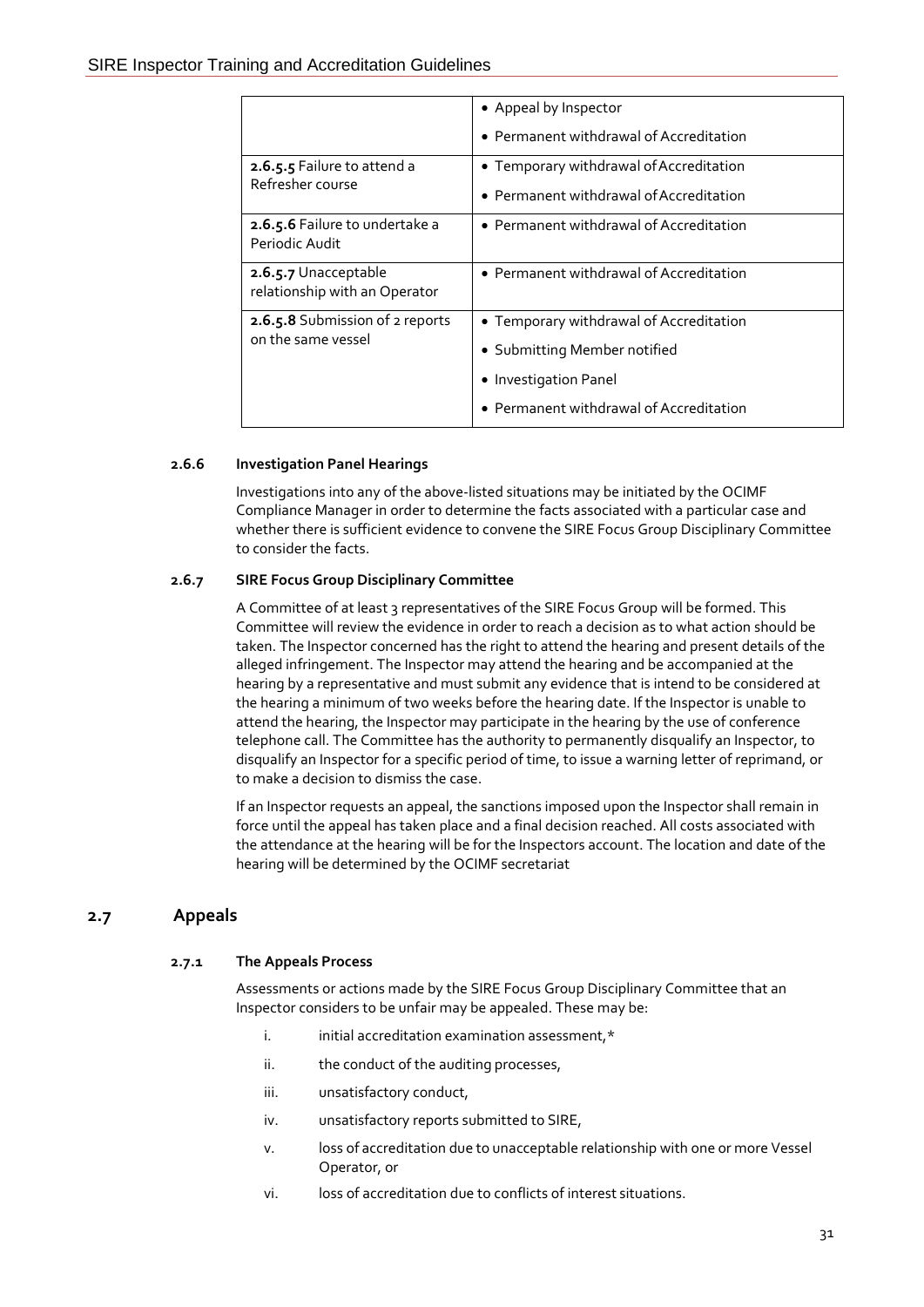If an Applicant is dissatisfied, either with a decision as to the assessment of their General Examination or Gas or Chemical examination papers, or in consequence of an audited onboard inspection that results in them either failing to gain Accreditation, or, in the case of existing Inspectors, losing Accreditation, the first recourse will be to the nominating Submitting Company.

\* A new Inspector who fails any of the SIRE Inspector examinations may have the paper, or papers assessed by OCIMF. (See 2.2.11) If, after such assessment the new Inspector feels that the assessment is unfair, the appeals procedures set out in this section may be commenced.

#### **2.7.2 Appeals to the OCIMF General Purposes Committee**

An Inspector who loses accreditation, either permanently, or for a specific period of time, and considers that the decision was wrong, can appeal the original decision to the OCIMF General Purposes Committee. This committee holds ultimate responsibility for SIRE. The Inspector is entitled to appeal only once.

In such cases, the Inspector must formally advise OCIMF within 14 days of being informed that accreditation has been suspended, with a statement that appeals the original decision and provide grounds for the appeal including any new evidence not considered at the original hearing.

The Director will determine whether there are reasonable grounds for the appeal to proceed. The Inspector will be advised within 28 days of the Inspector requesting an appeal, whether the appeal will proceed.

An Appeals Committee comprising three members drawn from the General Purposes Committee shall be convened by OCIMF to review a case if approved by the Director.

OCIMF will arrange a GPC Appeals Panel at the next scheduled GPC meeting. The GPC meets at six monthly intervals at various locations globally.

The Inspector may attend in person at this meeting and to bring forward new evidence that might not have been considered at the original hearing. Any new evidence that is to be considered must be submitted to the Director a minimum of 14 days before the proposed date of the appeal. Instead of attendance in person facilities will be made available to attend the hearing by conference call if required.

Details of the appeal are to be provided to OCIMF by the nominating Submitting Company together with supporting reasons why the nominating Submitting Company considers that the decision was wrong.

The Appeals Committee will have the authority to review the decision and either:

- i. reverse the decision,
- ii. affirm the decision,
- iii. either reduce or increase the sanction imposed upon the Inspector or
- iv. provide the Applicant or Inspector with a further opportunity to gain Accreditation, either by retaking the General Examination, or performing a further audited onboard inspection, as the case may be.

#### *The decision of the General Purposes Appeal Committee is final.*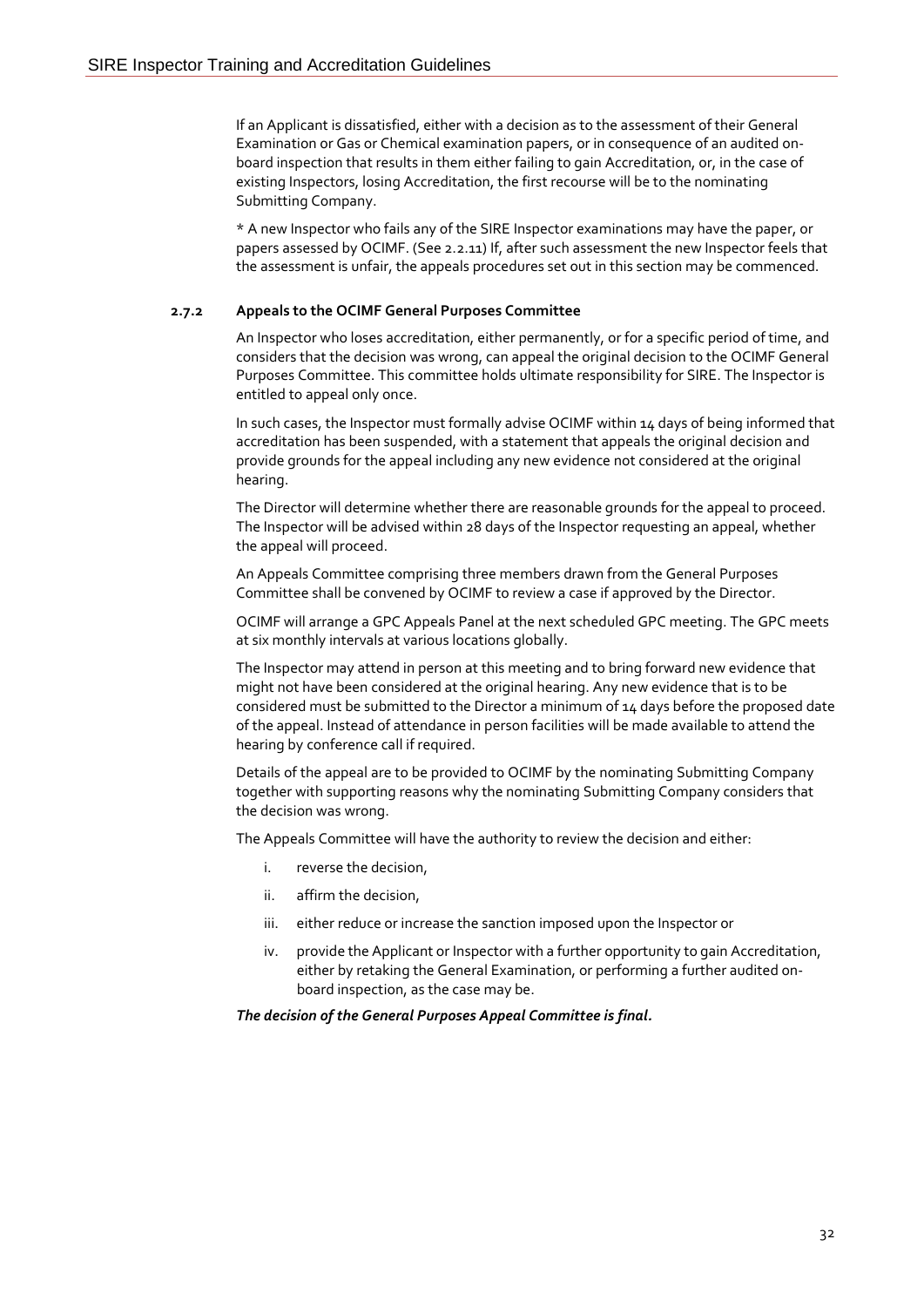**SIRE Inspector Training and Accreditation Guidelines**

## *Appendices*

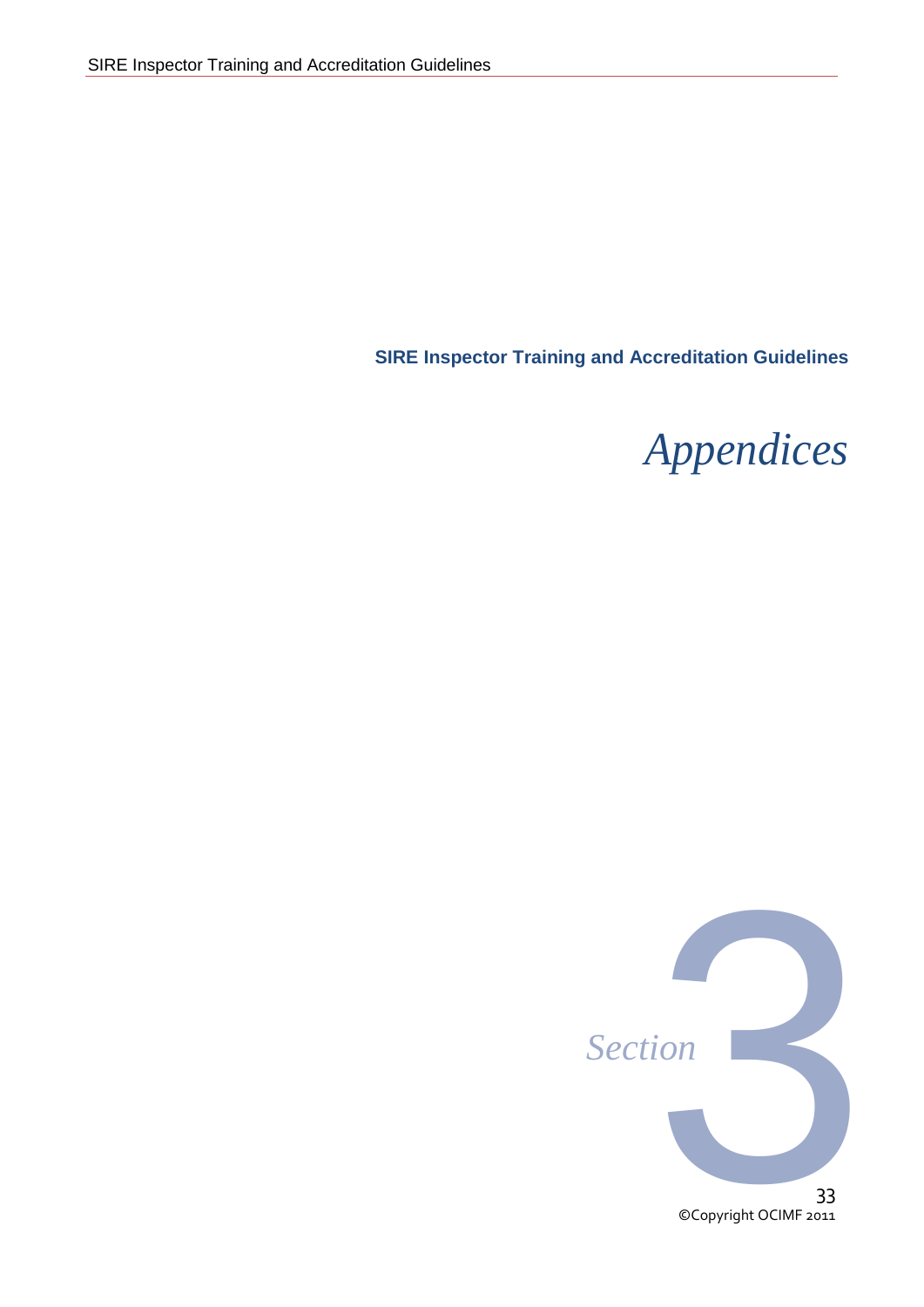Appendices

- **Application Form - New Inspector**
- **Flowchart - New Inspector Accreditation**
- **Flowchart - On-board Auditing of Inspectors**
- **Appraisal of Performance**
- **Training Course Curriculum**
- **Training and Accreditation Programme for Category 3 Inspectors who inspect Category 3 Vessels in North America**
- **Training and Accreditation Programme for Category 3 Inspectors who inspect Category 3 Vessels in South and Central America**
- **Guidelines for Auditing Inspectors**
- **Payment and Travel Policy for Accredited SIRE Auditors**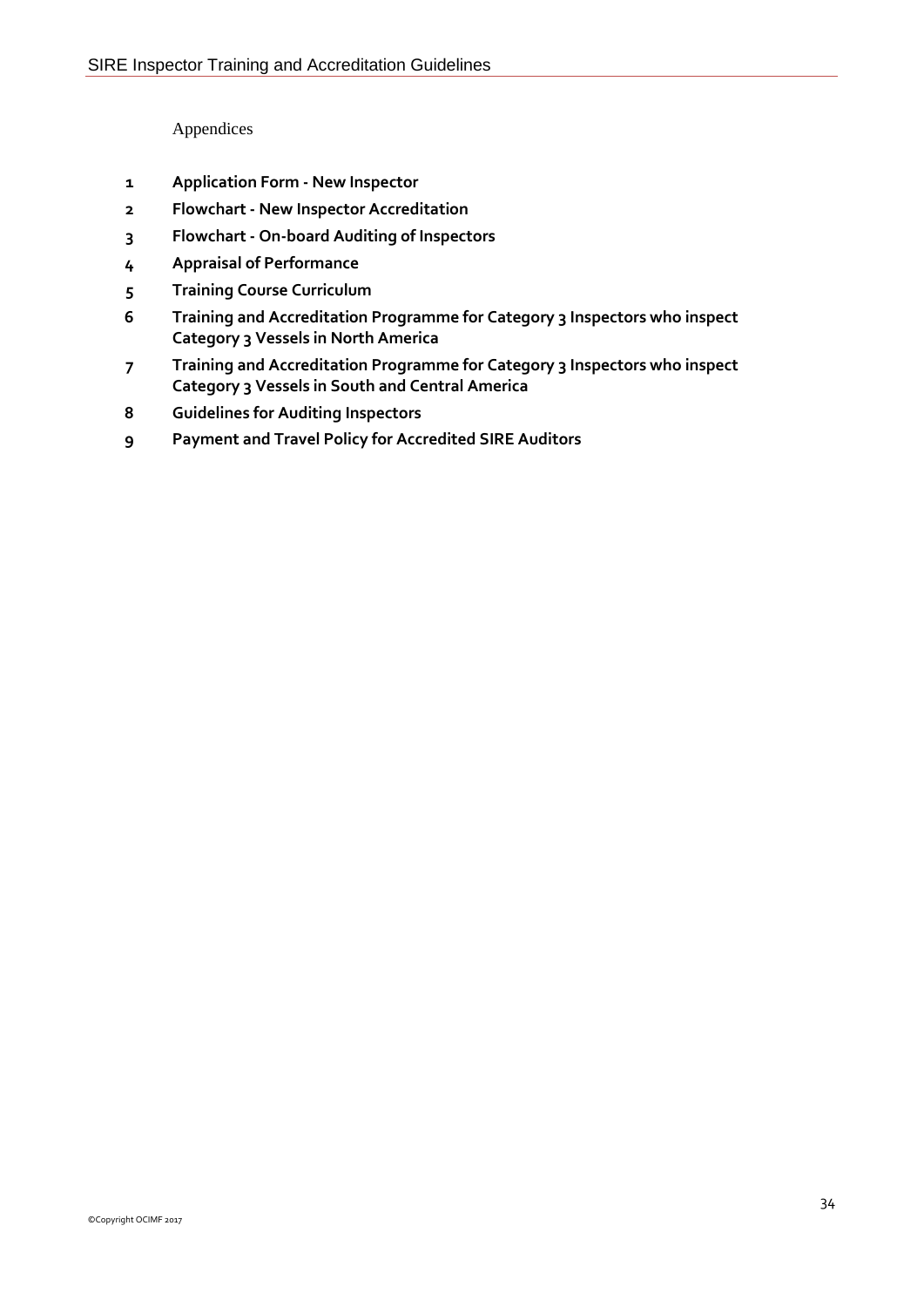## **Appendix 1: Application Form – New Inspector**



## Oil Companies International Marine Forum Revised Ship Inspection Report (SIRE) Programme SIRE SHIP INSPECTOR APPLICATION FORM

**Attach 2 passport size photographs here using paper clip**

The 2004 Revisions to the SIRE Inspector Training and Accreditation Procedures (24th Sep 2004) introduce three separate categories of ship Inspectors. These categories control the types of vessels that can be inspected. Prospective applicants should establish the appropriate category of accreditation by reading the criteria that is set out in Section 1.1 of these Procedures prior to completing this Application.

## Personal Details:

| Family<br>Name: | Title:            |  |
|-----------------|-------------------|--|
| Given<br>Name:  | Date of<br>Birth: |  |

## Employer Details:

(**Not** the OCIMF Member who is supporting your application, unless you are a direct employee of that Member)

| Name of<br>Employer:    | Addres<br>$S$ :   |  |
|-------------------------|-------------------|--|
| Position in<br>Company: |                   |  |
| Telephone:              |                   |  |
| Fax:                    | Zip/Post<br>Code: |  |
| Email:                  | Country:          |  |

*OCIMF Member Supporting Application:*

## Inspector Category For which Accreditation is Sought:

- Category 1\* Oil and Chemical Tankers and Gas Carriers plus vessels listed under Cat 2 and Cat 3.
- Category 2\* Small Oil Tankers of less than 5,000 tonnes dwt and Chemical tankers and Gas Carriers of less than 500 tons gross tonnage plus vessels listed under Cat 3.
- Category 3\* Barges, together with tugs that are associated with the movement of barges, and also vessels that are used for the carriage of packaged cargoes.

\*A Category 1 Inspector is qualified to inspect all categories of vessels under the SIRE Programme. A Category 2 Inspector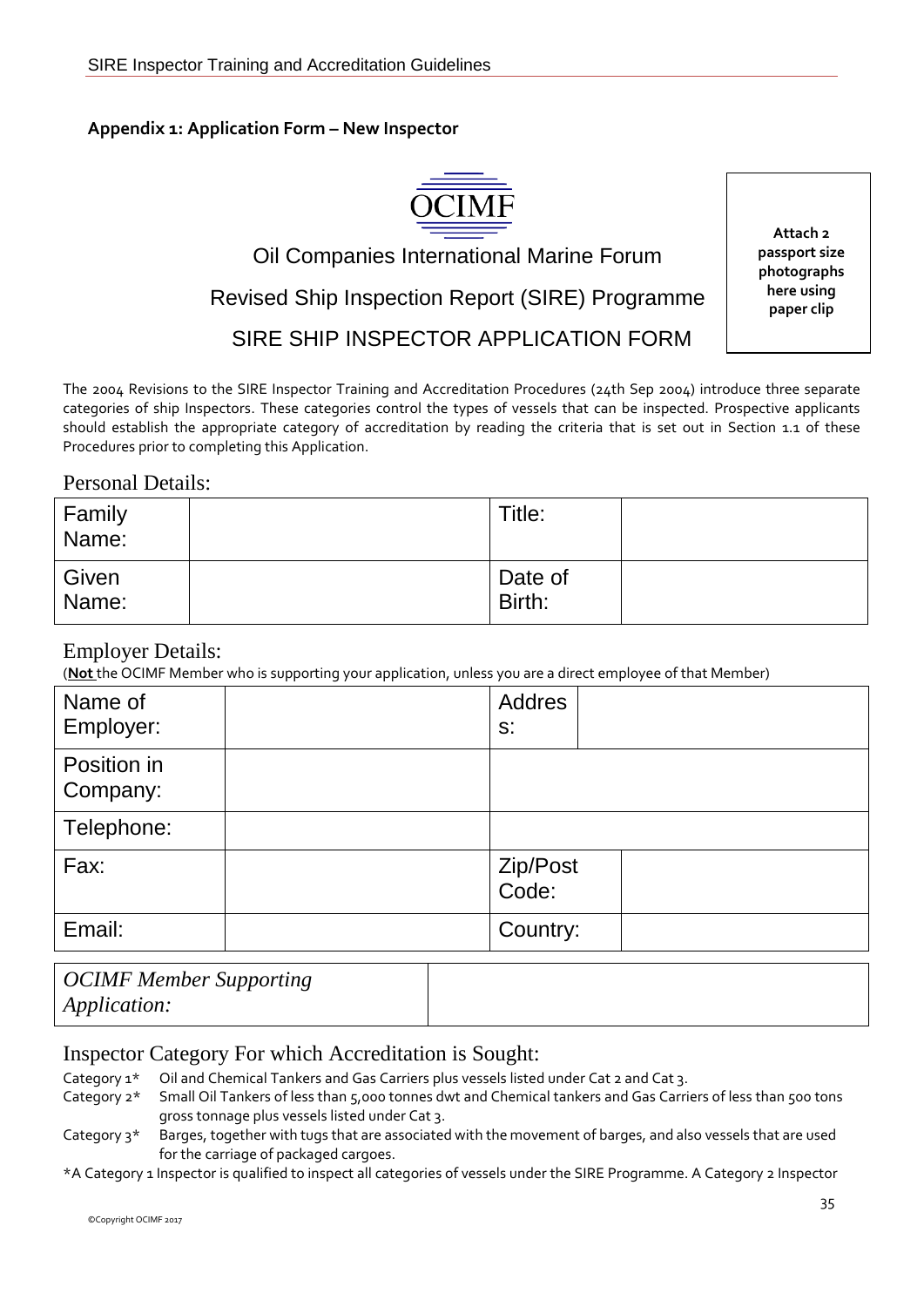is qualified to inspect Category 2 and Category 3 vessels. A Category 3 Inspector is qualified to inspect Category 3 vessels only.

(Please refer to the 'Ship Inspector Training and Accreditation Procedures' for a detailed description of the necessary qualifications required for each Inspector Category)

#### Please tick the appropriate box(es)

| Category | ategory | $\sigma \Delta r$ |  |
|----------|---------|-------------------|--|
|          |         |                   |  |

Application No.: *(Internal use only)*

## Qualifications:

| Licence<br>Grade:     | <b>Highest Rank</b><br>Served:  |               |     |      |
|-----------------------|---------------------------------|---------------|-----|------|
| Issuing<br>Authority: | Service on Specific<br>Vessels: | <b>Tanker</b> | yrs | rank |
| Licence<br>Number:    |                                 | Gas           | yrs | rank |
|                       |                                 | Chemi<br>cal  | yrs | rank |
|                       |                                 | Combi         | yrs | rank |

| Additional Accreditation requested: (For Cat 1 and Cat 2 Inspector                                                                                          | Chemical | Gas |  |
|-------------------------------------------------------------------------------------------------------------------------------------------------------------|----------|-----|--|
| applicants only. To gain accreditation for the inspection of chemical tankers or<br>gas carriers, you must hold, or have held a dangerous cargo endorsement |          |     |  |
| appropriate to the type of vessel to be inspected or proof of satisfactory training<br>under STCW.)                                                         |          |     |  |

## UK Data Protection Act 1998:

The information submitted by you on this Application Form will be entered and stored on and retrieved from an electronic Inspector Directory database controlled by us and may also be retained by us in paper form. It will also be used to process your application for accreditation as a SIRE Inspector and for carrying out the necessary training and examination for such accreditation. This may include transferring the information outside the European Economic Area under terms of confidentiality to third party contractors providing such training and examination services. By signing and submitting this Application Form you are expressly consenting to these uses and these transfers of your information.

## Conflicts of Interest:

The undersigned agrees and declares that if a conflict of interest arises from an appointment to inspect a specific vessel, the appointment will be refused and the commissioning OCIMF Member will be informed of the reasons why.

If the Inspector, after being appointed to inspect a specific vessel, becomes aware of circumstances whereby his/her ability to provide an impartial inspection report might be compromised, the Inspector must immediately contact the OCIMF Member who commissioned the inspection and advise that Member of the circumstances of the case.

This will include, but not be limited to, the discovery of associations with the vessel's Operators or offers from any other party relating to gifts or money in order to influence the Inspector's responses or comments in a SIRE Vessel Inspection Report.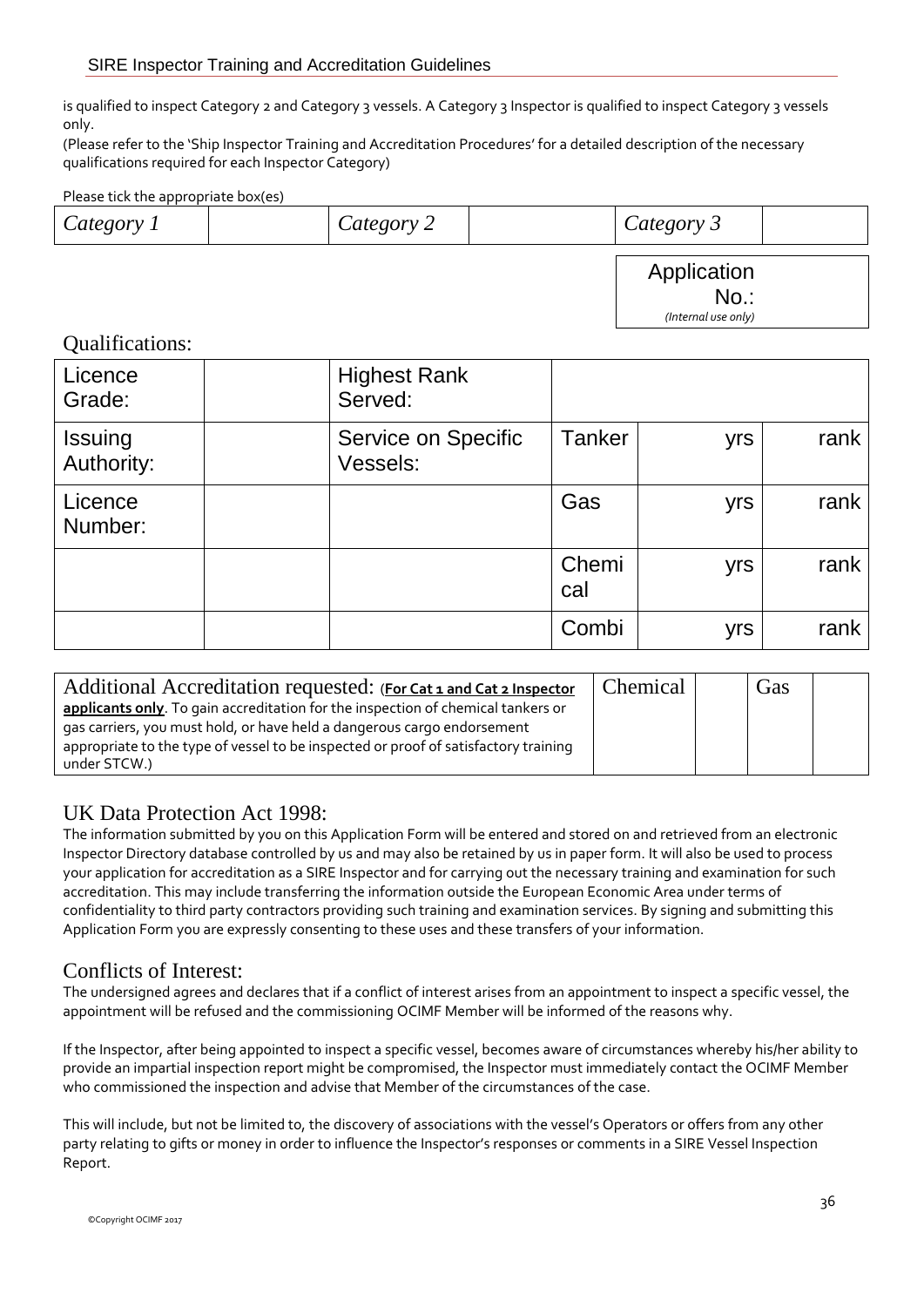Employees of Ship Operators are not eligible to become SIRE Accredited Inspectors. An accredited Inspector who attains accreditation, either as an employee of a Submitting Company, or as an employee of an independent inspecting company, or as a self-employed Inspector who subsequently becomes an employee of a Ship Operator will lose accreditation. In the event that an Applicant is a consultant to a Ship Operator whose ships are subjected to inspections under the SIRE Programme or other circumstances relating to the SIRE Programme, the Applicant must declare such association and must not accept instructions from a Submitting Company to inspect such vessels.

#### **I declare that the information provided in this Application is true and I agree to the terms contained herein.**

**Signature: Date:**

Please return original completed SIRE Ship Inspector Application Form to OCIMF:

**Sire Inspector Accreditation Administrator: 29 Queen Anne's Gate London, SW1H 9BU UK**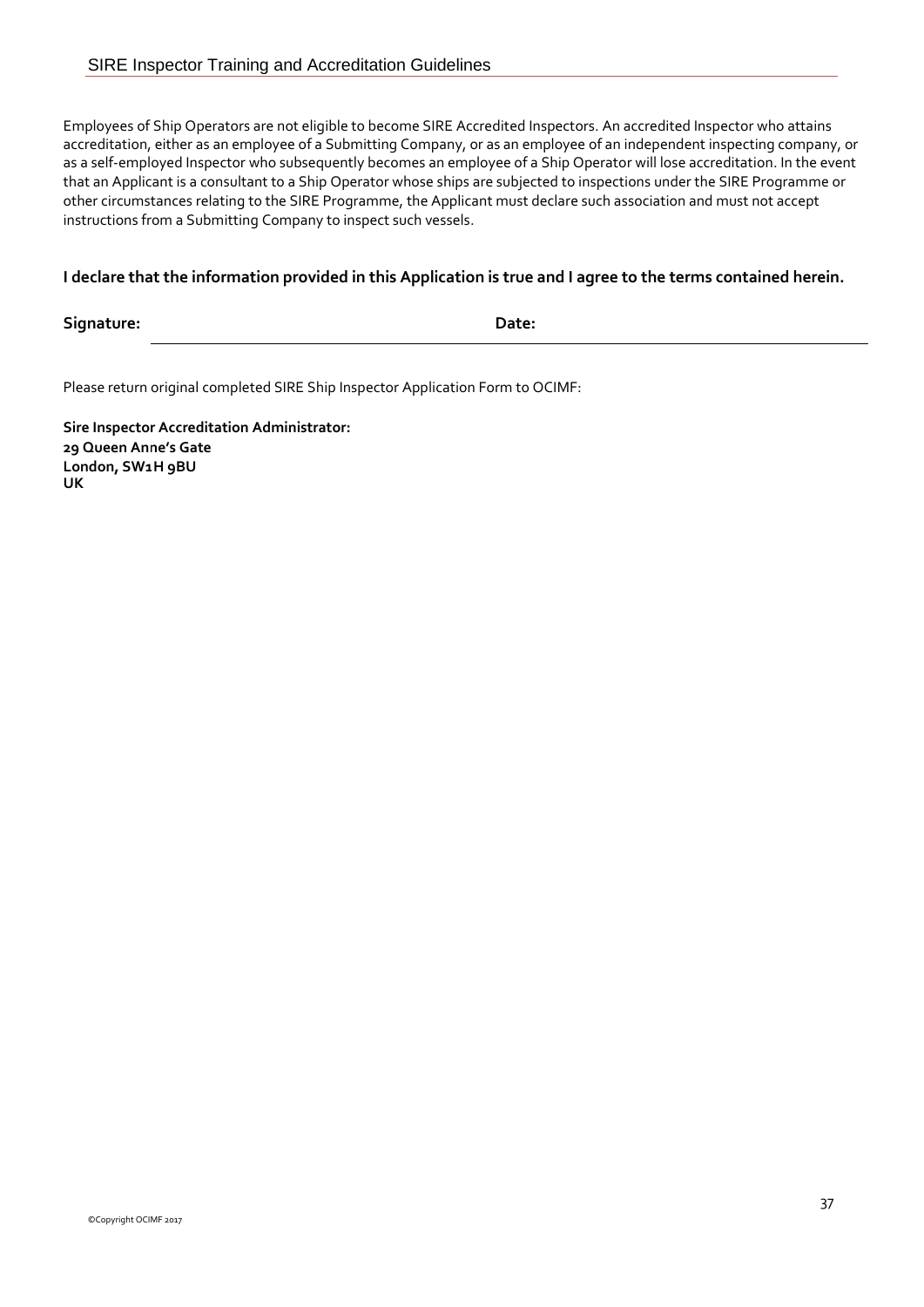

**Appendix 2: New Inspector Accreditation Flowchart**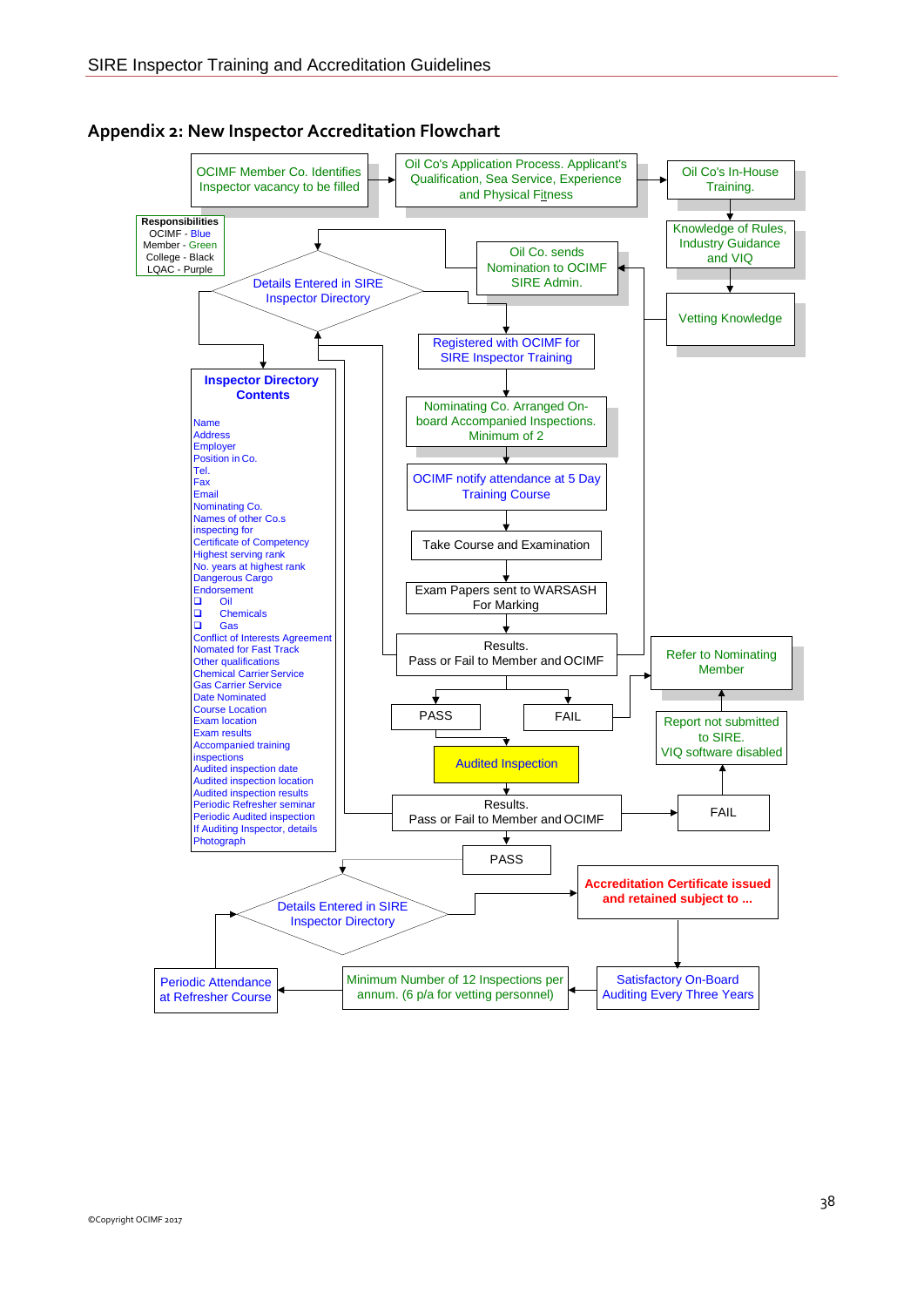

#### **Appendix 3: On-board Auditing of Inspectors Flowchart**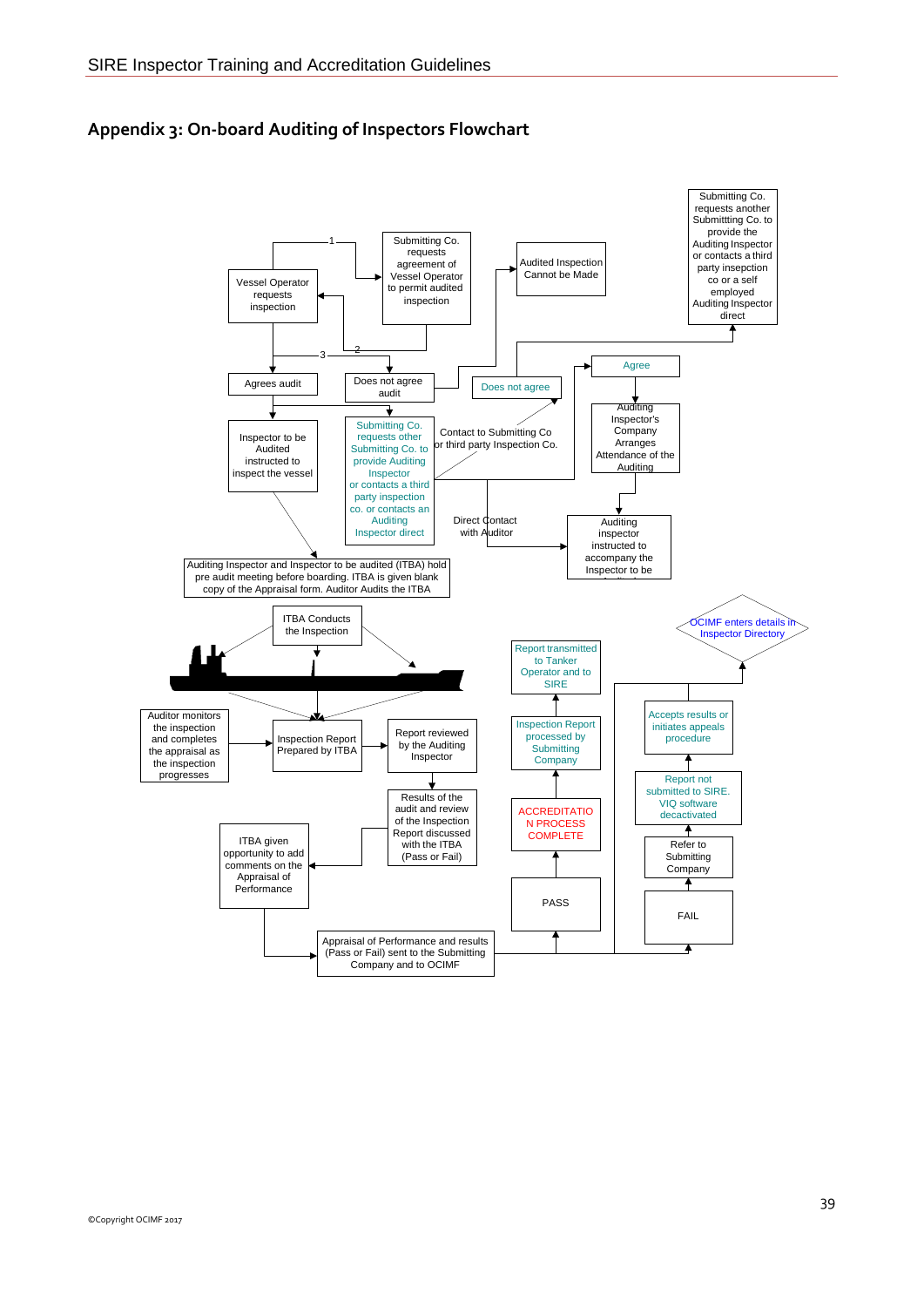#### **Appendix 4: Appraisal of Performance CONFIDENTIAL**



## SIRE Inspector Training And Accreditation Programme

## AUDITED INSPECTION

## **Appraisal of Performance (Revised 1st August 2011)**

| Name of Inspector<br>being audited |                                                                               | <b>Name of Auditing</b><br>Inspector                            |  |
|------------------------------------|-------------------------------------------------------------------------------|-----------------------------------------------------------------|--|
|                                    |                                                                               | Name of previous<br>Auditor (If any)                            |  |
| Nominating<br><b>OCIMF Member</b>  |                                                                               | <b>Affiliation of Auditor</b><br>to Nominating<br><b>Member</b> |  |
| the Nominating OCIMF Member        | Affiliation of the Inspector being Audited to                                 |                                                                 |  |
| Name of Vessel<br>inspected        |                                                                               | <b>Name of Tanker</b><br>Operator                               |  |
| Port of Inspection                 |                                                                               | Date of Inspection                                              |  |
| <b>Audited Inspector</b><br>is     | a new Inspector / an Existing Inspector (delete that which is not applicable) |                                                                 |  |

In Section 1, the performance of the audited Inspector must be assessed using "Yes/No" responses. In Sections 2-5, the performance must be rated using the following rating scale.

| Qualities demonstrated were exceptional        | 10 |
|------------------------------------------------|----|
| Qualities demonstrated were well above average |    |
| Qualities demonstrated were above average      |    |
| Qualities demonstrated were average            |    |
| Qualities demonstrated were satisfactory       |    |
| Qualities demonstrated were unsatisfactory     |    |

#### **Important. Where the competence to be appraised is coloured red, an unsatisfactory rating in any single category will result in the overall appraisal of performance to be judged as unsatisfactory.**

#### **See Appraisal Scoring**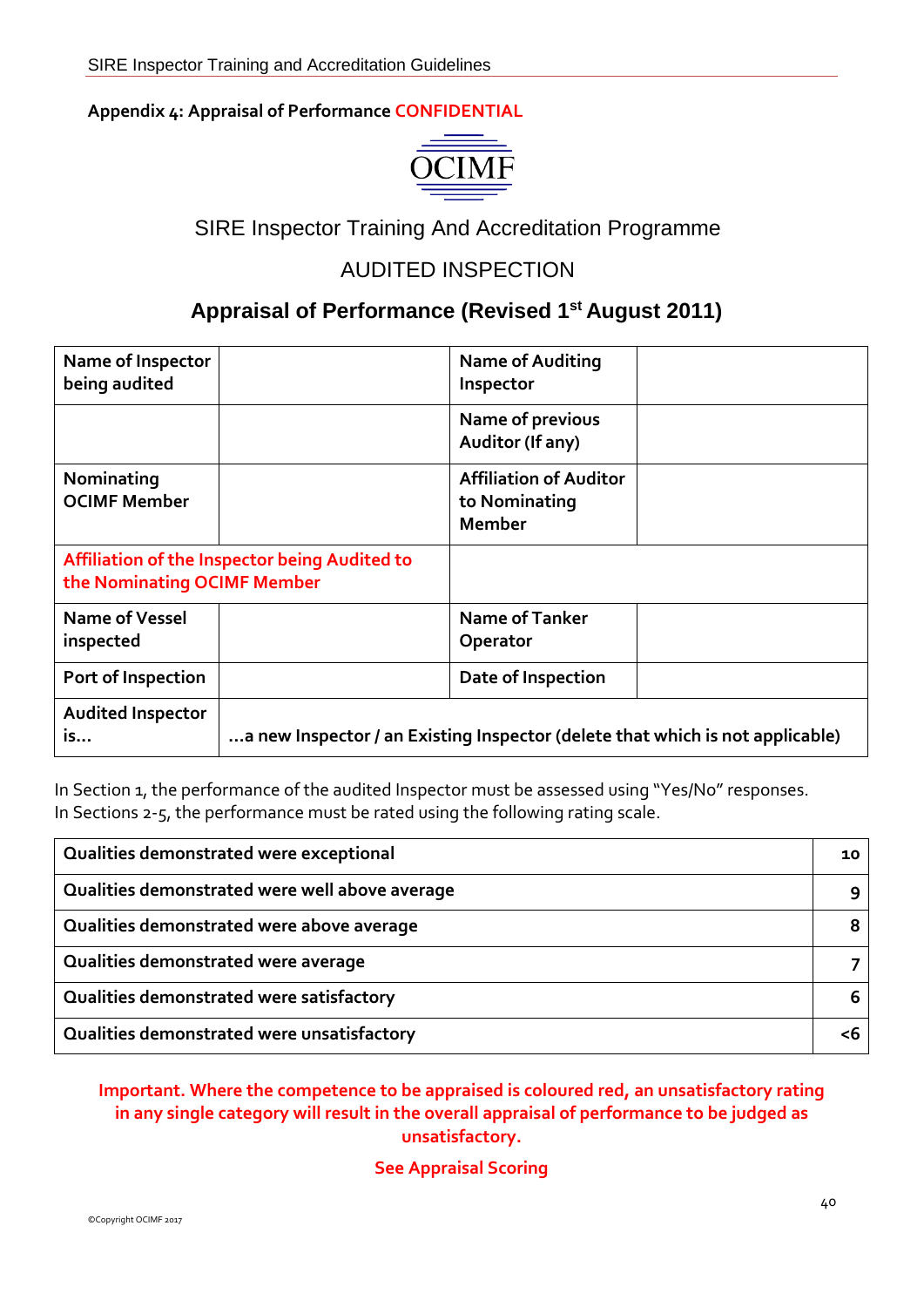## **1. MINIMUM STANDARDS**

| 1.1 | Was the Inspector aware that the outcome of the audit would determine<br>whether he/she was to attain/maintain SIRE accredited Inspector status? | <b>YES/NO</b> |
|-----|--------------------------------------------------------------------------------------------------------------------------------------------------|---------------|
| 1.2 | Did the Inspector advise the agent or the Master of the vessel to be<br>inspected of his attendance prior to boarding?                           | <b>YES/NO</b> |
| 1.3 | Did the Inspector coordinate his attendance with the Auditing Inspector<br>adequately?                                                           | <b>YES/NO</b> |
| 1.4 | Was the Inspector attired in an appropriate manner?                                                                                              | <b>YES/NO</b> |
| 1.5 | Did the Inspector demonstrate familiarity with the VIQ software?                                                                                 | <b>YES/NO</b> |
| 1.6 | Did the Inspector demonstrate an understanding as to how reports were<br>submitted?                                                              | <b>YES/NO</b> |

## **2. GENERAL PERFORMANCE**

| 2.1 | Did the Inspector understand the purposes of the SIRE Programme?                                                                                                                                                                                                                 |  |
|-----|----------------------------------------------------------------------------------------------------------------------------------------------------------------------------------------------------------------------------------------------------------------------------------|--|
| 2.2 | Did the Inspector demonstrate a satisfactory understanding of the<br>introductory Chapter of the VIQ?                                                                                                                                                                            |  |
| 2.3 | If the Inspector was not an existing Inspector, did he/she demonstrate that<br>he/she had performed sufficient accompanied inspections prior to this<br>audited inspection?                                                                                                      |  |
| 2.4 | Was the Inspector in possession of a ROVIQ or VIQ and did the Inspector<br>indicate to the Master the preferred order of the inspection?                                                                                                                                         |  |
|     | (Do not penalise the Inspector if the order of the inspection was changed to<br>meet the vessel's requirements)                                                                                                                                                                  |  |
| 2.5 | Did the Inspector conduct the inspection in a structured format?                                                                                                                                                                                                                 |  |
|     | (The inspection should be conducted without the need to re-check areas or<br>items that may have been overlooked during the initial walk-round.)                                                                                                                                 |  |
| 2.6 | Did the Inspector demonstrate familiarity with IMO regulations and<br><b>Industry guidelines?</b>                                                                                                                                                                                |  |
| 2.7 | Was the Inspector capable of conducting the inspection within the guidance<br>time of 8-10 hours? (Do not penalise the Inspector if the inspection was<br>extended to meet the vessel's operational requirements or if the inspection<br>was conducted in more than one session) |  |
| 2.8 | Did the Inspector inspect all areas of the ship that were available him/her.<br>(Do not penalise the Inspector if areas are not available due to ISPS<br>requirements, it is not expected that each individual cabin be inspected.)                                              |  |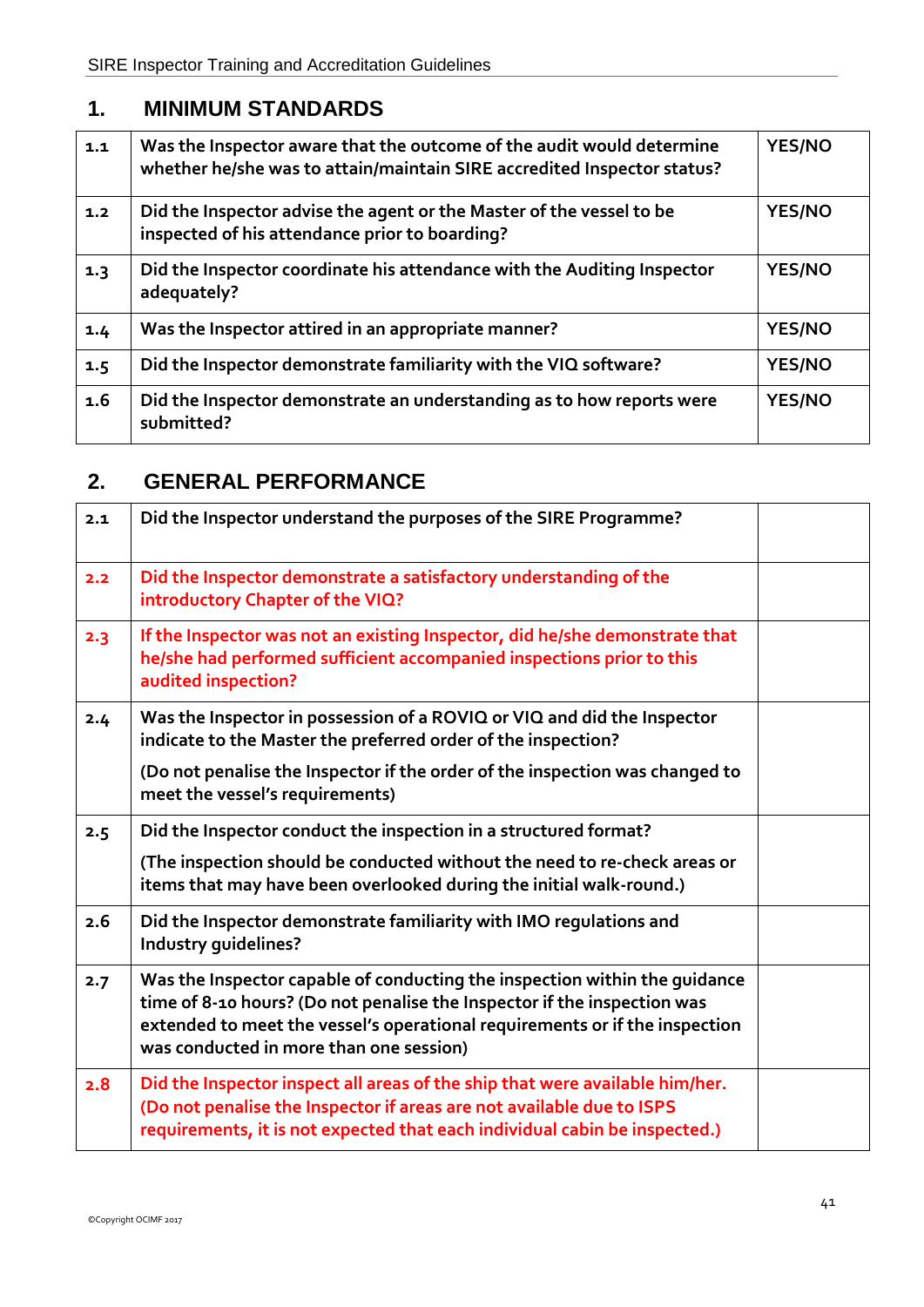| <b>SUB TOTAL   0</b> |  |
|----------------------|--|
|----------------------|--|

Τ

## **3. PERSONAL ATTRIBUTES**

| 3.1     | Was the Inspector receptive to your role as an Auditor?                                                                           |  |
|---------|-----------------------------------------------------------------------------------------------------------------------------------|--|
| 3.2     | Did the Inspector strive to develop and maintain a cordial professional<br>relationship with the Master and vessel's staff?       |  |
| $3 - 3$ | Was the Inspector tactful in making requests and resolving<br>misunderstandings?                                                  |  |
| $3 - 4$ | Was the Inspector alert to observe any unsafe conditions or operations that<br>were being carried out?                            |  |
| $3 - 5$ | Was the Inspector clear and unambiguous in his/her questions to the<br>vessel's staff?                                            |  |
| 3.6     | Did the Inspector ask questions in a way that elicited a meaningful response<br>and avoid providing answers to his own questions? |  |
| 3.7     | Was the Inspector able to write observations and comments clearly and<br>concisely in English?                                    |  |
|         | <b>SUB TOTAL   0</b>                                                                                                              |  |

## **4. INSPECTION PERFORMANCE**

| 4.1 | Did the Inspector carry, and use the appropriate safety apparel and<br>equipment at all times whilst on board and in the terminal? |  |
|-----|------------------------------------------------------------------------------------------------------------------------------------|--|
| 4.2 | Did the Inspector demonstrate satisfactory concern to his/her personal<br>safety throughout the inspection?                        |  |
| 4.3 | Did the Inspector satisfactorily discuss the order of the inspection with the<br>Master/Senior officers prior to commencement?     |  |
| 4.4 | Did the Inspector demonstrate a satisfactory understanding of the issues<br>associated with Chapter 1 of the VIQ?                  |  |
| 4.5 | Did the Inspector demonstrate satisfactory awareness of the issues<br>associated with Chapter 2 of the VIQ?                        |  |
| 4.6 | Did the Inspector demonstrate satisfactory awareness of the issues<br>associated with Chapter 3 of the VIQ?                        |  |
| 4.7 | Did the Inspector demonstrate satisfactory awareness of the issues<br>associated with Chapter 4 of the VIQ?                        |  |
| 4.8 | Did the Inspector demonstrate satisfactory awareness of the issues<br>associated with Chapter 5 of the VIQ?                        |  |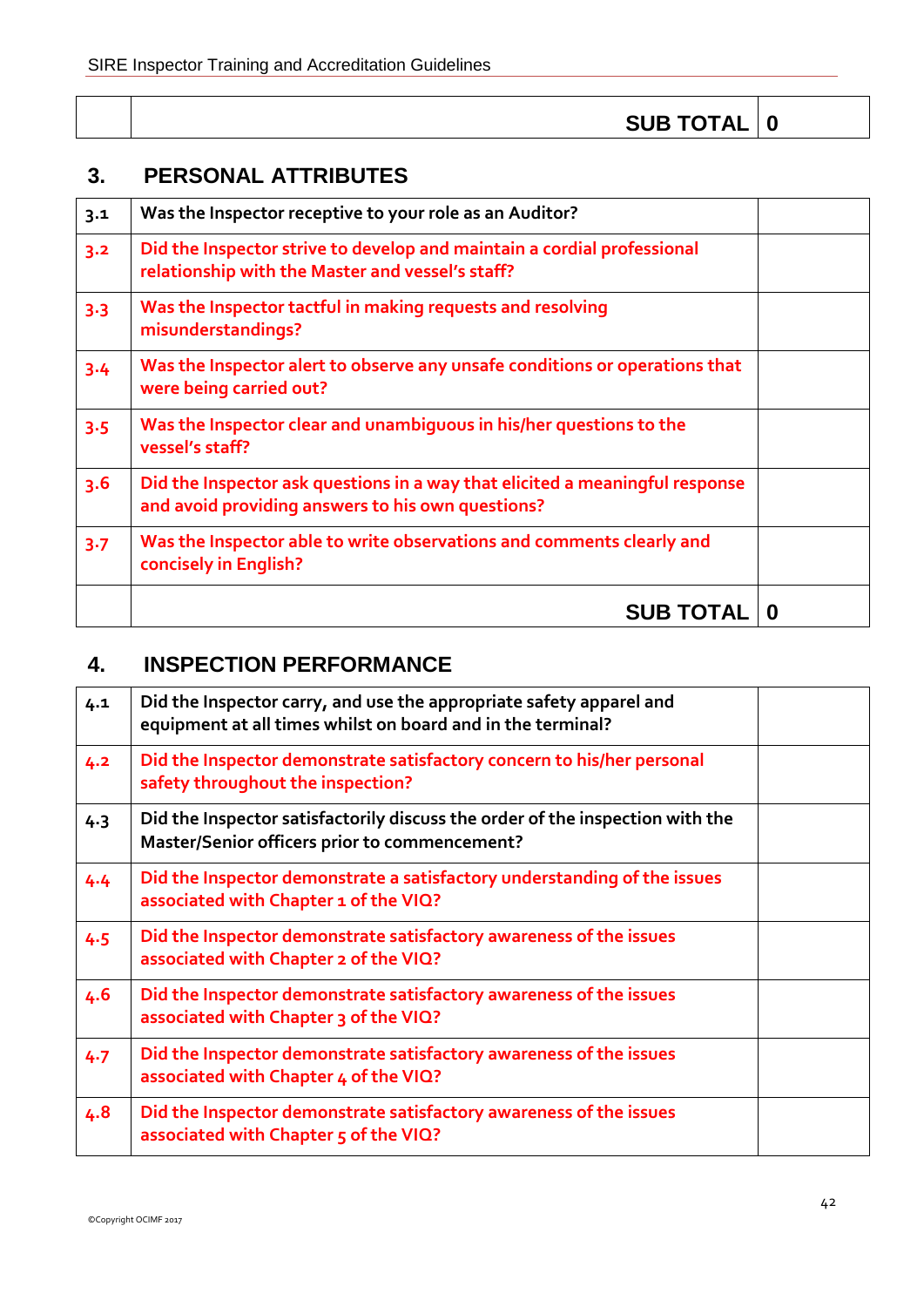| 4.9  | Did the Inspector demonstrate satisfactory awareness of the issues<br>associated with Chapter 6 of the VIQ?  |   |
|------|--------------------------------------------------------------------------------------------------------------|---|
| 4.10 | Did the Inspector demonstrate satisfactory awareness of the issues<br>associated with Chapter 7 of the VIQ?  |   |
| 4.11 | Did the Inspector demonstrate satisfactory awareness of the issues<br>associated with Chapter 8 of the VIQ?  |   |
| 4.12 | Did the Inspector demonstrate satisfactory awareness of the issues<br>associated with Chapter 9 of the VIQ?  |   |
| 4.13 | Did the Inspector demonstrate satisfactory awareness of the issues<br>associated with Chapter 10 of the VIQ? |   |
| 4.14 | Did the Inspector demonstrate satisfactory awareness of the issues<br>associated with Chapter 11 of the VIQ? |   |
| 4.15 | Did the Inspector demonstrate satisfactory awareness of the issues<br>associated with Chapter 12 of the VIQ? |   |
| 4.16 | Did the Inspector demonstrate satisfactory awareness of the issues<br>associated with Chapter 13 of the VIQ? |   |
|      | <b>SUB TOTAL</b>                                                                                             | 0 |

## **5. DEBRIEFING & PREPARATION OF THE INSPECTION REPORT**

| 5.1   | Did the Inspector conduct the debriefing with tact and diplomacy?                                                                                                                                                                                                                                                                |   |
|-------|----------------------------------------------------------------------------------------------------------------------------------------------------------------------------------------------------------------------------------------------------------------------------------------------------------------------------------|---|
| 5.2   | Was the Inspector able to quickly transfer his/her observations from the<br>Pocket ROVIQ to either their notebook computer/printer or a paper list of<br>observations?                                                                                                                                                           |   |
| $5-3$ | Was the list of observations presented to the master in a clear manner and<br>was the discussion conducted objectively? (Some Members do not permit<br>the Inspector to present a written list of observations. If this is the case all<br>observations made must be discussed with the Master or his designated<br>alternative) |   |
| 5.4   | Was the Master offered the opportunity to make comments relating to the<br>observations?                                                                                                                                                                                                                                         |   |
| 5.5   | Was the compilation of the report satisfactory?                                                                                                                                                                                                                                                                                  |   |
| 5.6   | Did the completed inspection report properly reflect the condition of the<br>vessel inspected and the standards of operations that were observed?                                                                                                                                                                                |   |
|       | <b>SUB TOTAL</b>                                                                                                                                                                                                                                                                                                                 | O |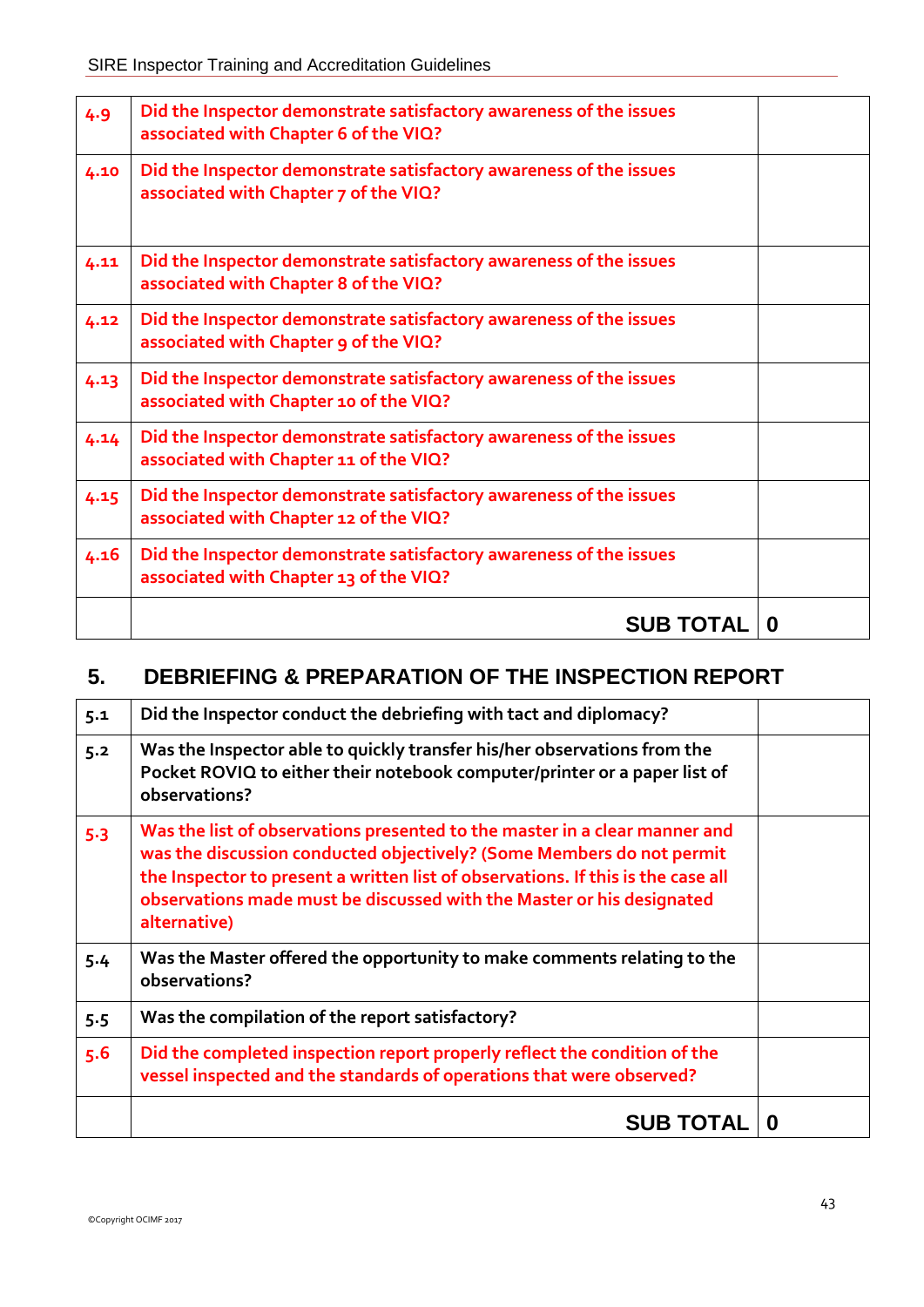## **APPRAISAL SCORING:**

| <b>SECTION 2</b>             |  |
|------------------------------|--|
| <b>SECTION 3</b>             |  |
| <b>SECTION 4</b>             |  |
| <b>SECTION 5</b>             |  |
| <b>TOTAL</b><br><b>SCORE</b> |  |

## **ASSESSING THE COMPETENCIES**

Divide the Total Score from Sections 2 through 5, by the number of competencies actually assessed

to obtain an Average Score. This is used to obtain the Overall Rating assessment from the table below.

Sections 2-5 of the Appraisal address 37 competencies. If all 37 competencies cannot be assessed due to factors beyond the control the Auditing Inspector, then the Overall Rating must be determined by dividing the Total Score by the number of competencies actually assessed. For Example: If the Total Score was 272 and the total number of competencies actually assessed was 32, the Average Score would be 8.5. The corresponding rating for this score is "Above Average."

The appraisal rating is determined as follows:

| <b>AVERAGE</b><br><b>SCORE</b> | <b>OVERALL RATING</b><br><b>ASSESSMENT</b> |
|--------------------------------|--------------------------------------------|
| 10                             | <b>Exceptional</b>                         |
| $9 - 9.9$                      | Well above average                         |
| $8 - 8.9$                      | Above average                              |
| $7 - 7.9$                      | Average                                    |
| $6 - 6.9$                      | Satisfactory                               |
| Less than 6                    | Unsatisfactory                             |

## **FAILING CATEGORIES**

Notwithstanding the overall score attained, **if an Inspector is judged to be unsatisfactory in any single category that is coloured red, in any of the 5 sections of the Audit, this must result in the overall appraisal of performance being rated as unsatisfactory.**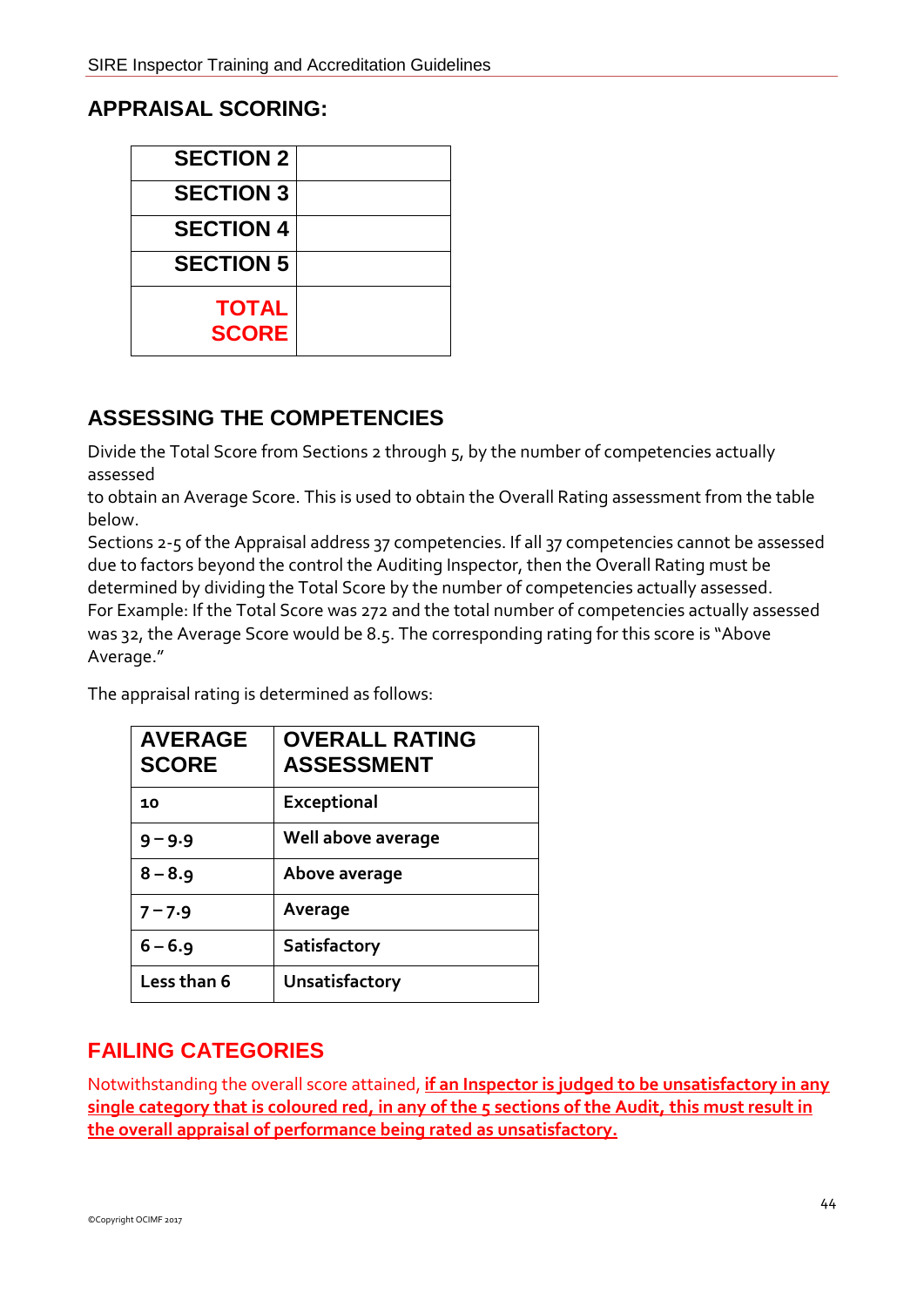An audit however must not be abandoned if a candidate scores an unsatisfactory mark in any of these categories. It is important that the candidate is made aware as to his or her overall performance and can take appropriate measures in any areas that require improvement.

## **COMPETENCIES THAT CANNOT BE EVALUATED**

In all cases where one or more competencies cannot be evaluated, then the Auditing Inspector must clearly state the reason(s) for not being able to evaluate the competency in the Appraisal Summary. Lack of time, by and of itself, will not be accepted as a reason for failing to evaluate competencies.

## **APPRAISAL SUMMARY**

In the event that the performance of the Inspector was judged to be unsatisfactory in any of the above categories, the reason(s) should be explained in the space(s) below. If any of the Minimum Standards criteria in Section 1 were not met, the corrective action the Inspector agrees to implement must be stated in the final section Audited Inspectors Comments.

| CATEGORY<br>NO. | REASONS WHY AN "UNSATISTACTORY" RATING<br><b>WAS AWARDED</b> |
|-----------------|--------------------------------------------------------------|
|                 |                                                              |
|                 |                                                              |
|                 |                                                              |
|                 |                                                              |
|                 |                                                              |
|                 |                                                              |
|                 |                                                              |
|                 |                                                              |
|                 |                                                              |
|                 |                                                              |
|                 |                                                              |
|                 |                                                              |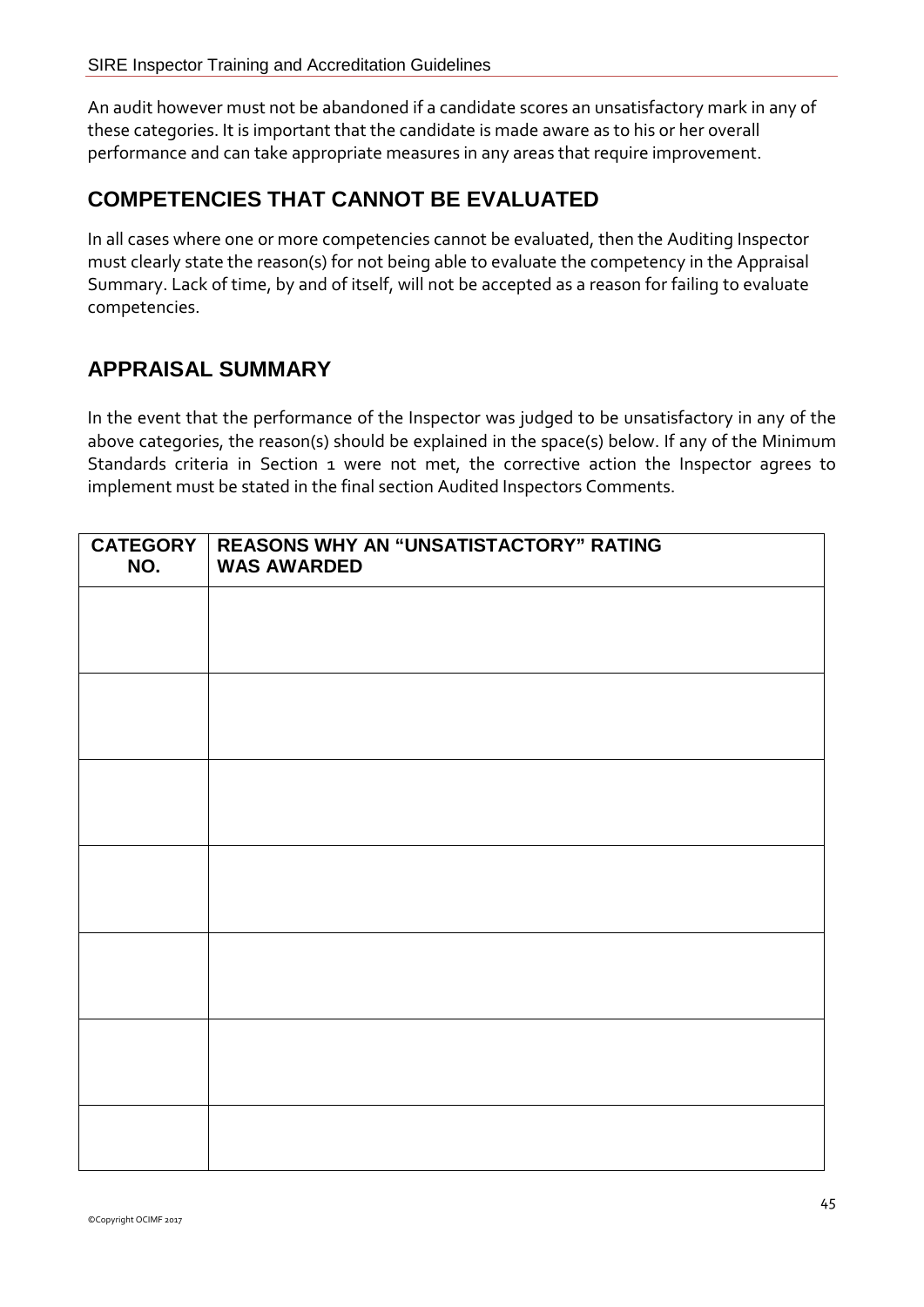## **OVERALL APPRAISAL OF PERFORMANCE**

Using the results obtained from the appraisal tables above, the overall performance of the Inspector was assessed by me to be:-

| <b>Exceptional Quality</b> | <b>Well Above Average</b> |
|----------------------------|---------------------------|
| Above average              | Average                   |
| Satisfactory               | Unsatisfactory            |

(Circle the response as appropriate)

My judgement in making this appraisal was based upon the following factors. (Auditor to indicate the time taken to complete the inspection).

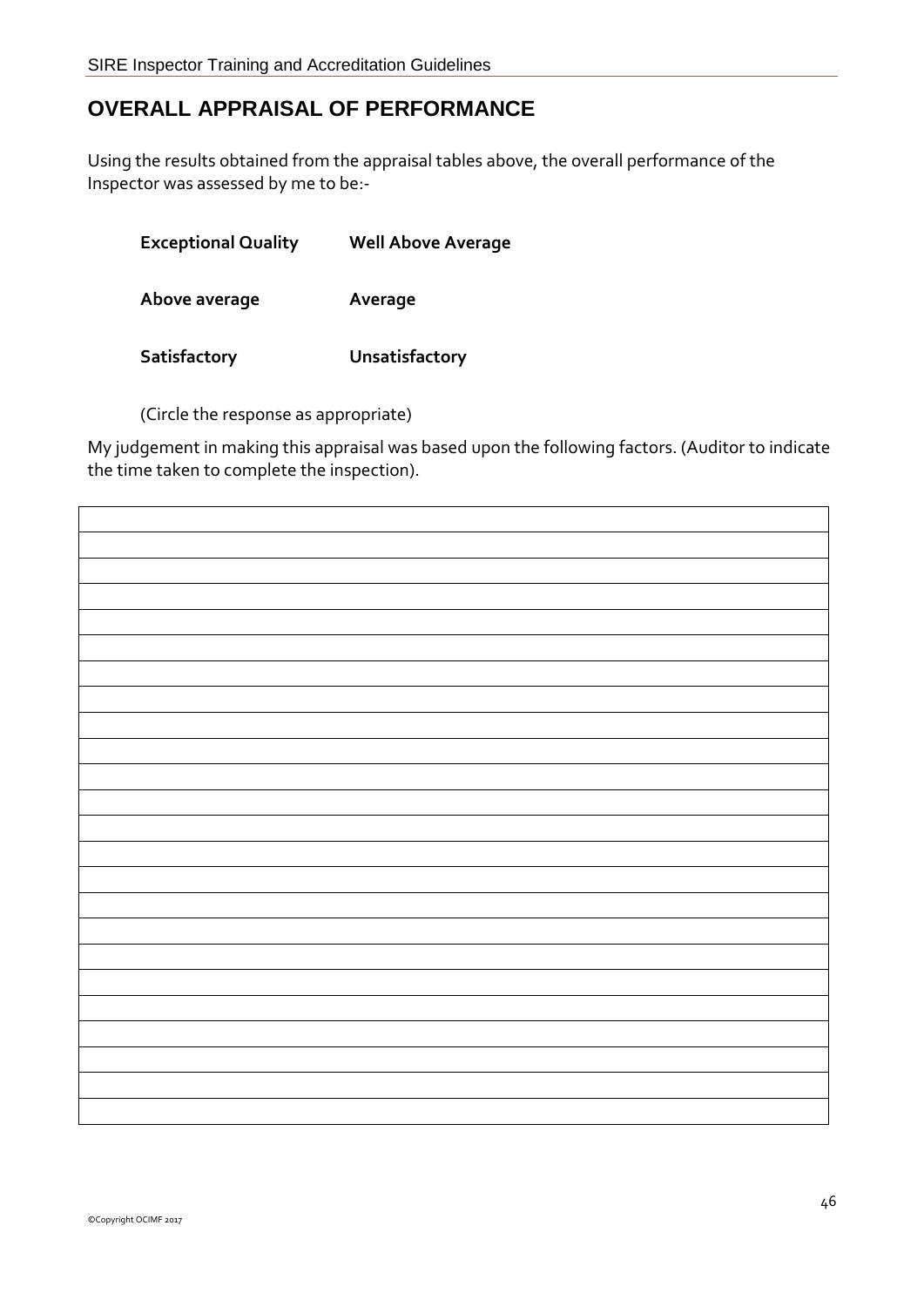## **AUDITED INSPECTOR'S COMMENTS**

The audited Inspector is free to make comment relating to the audit in the space provided below. The audited Inspector must comment on corrective action where Minimum Standards in Section1 were not met.

**Signature of the Inspector being audited:**

**Signature of the Auditing Inspector:**

**Date this Appraisal was completed:**

**Appraisal of Performance to be distributed as follows:**

ORIGINAL: Audited Inspector's Nominating Co.

1st copy: OCIMF

2nd copy: Audited Inspector

## **For OCIMF Use only:**

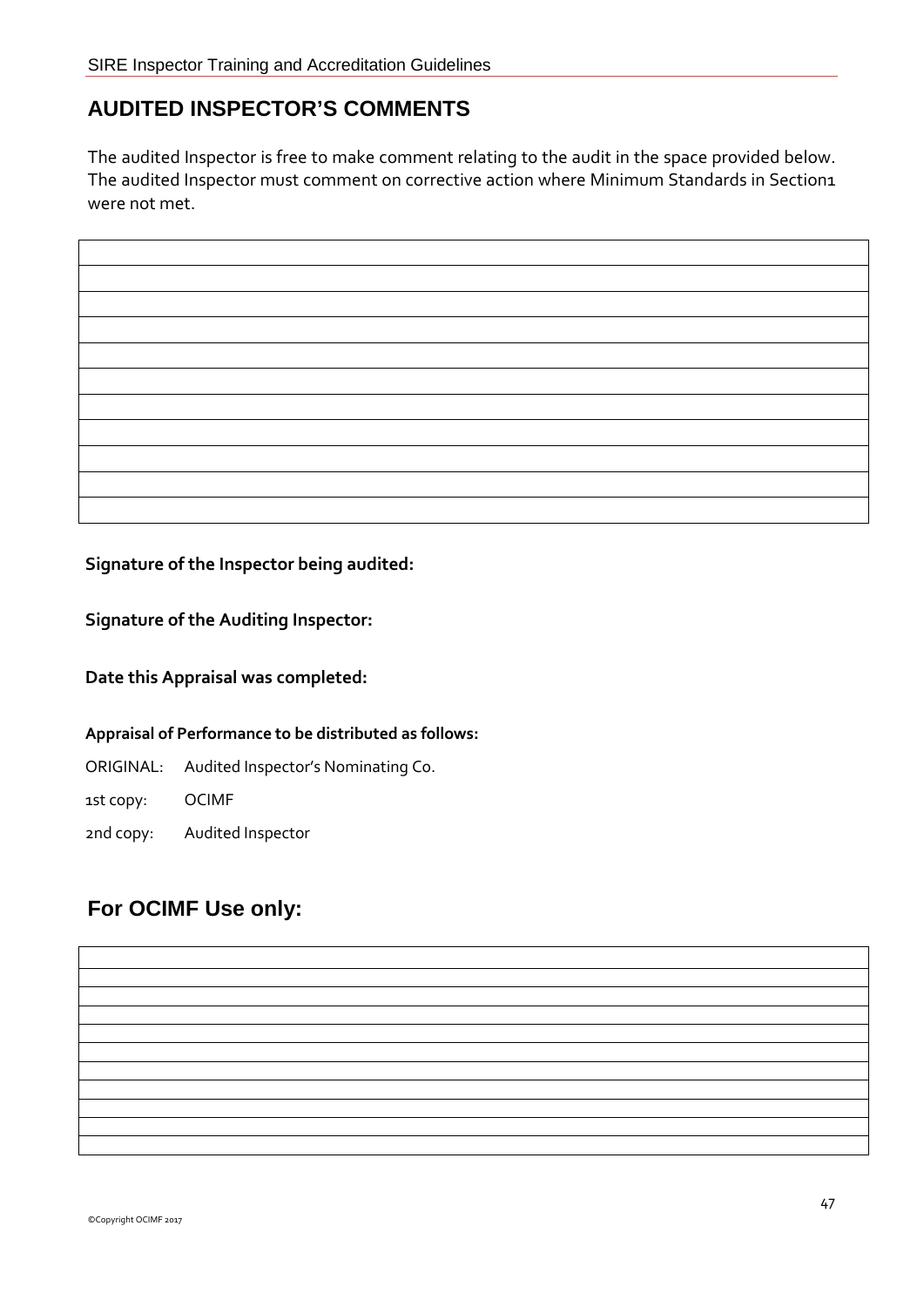## **Appendix 5: Training Course Curriculum**

## **Typical Schedule for the 5-day course for Cat 1 and Cat 2 Inspectors**

*(All training by OCIMF Representatives except where otherwise stated)*

| DAY <sub>1</sub> |                                                                                                                                                                                                                                                                                                                                             |                     |
|------------------|---------------------------------------------------------------------------------------------------------------------------------------------------------------------------------------------------------------------------------------------------------------------------------------------------------------------------------------------|---------------------|
| 0845-0900        | Coffee and registration                                                                                                                                                                                                                                                                                                                     |                     |
| 1.0900-0915      | <b>WELCOME TO THE COURSE</b><br>Safety and domestic information<br>Self-introduction of participants<br>Welcome address                                                                                                                                                                                                                     | <b>OCIMF Member</b> |
| 2.0915-1000      | <b>TEST</b><br>A short test relating to SOLAS, MARPOL,<br>STCW and your knowledge of the SIRE VIQ                                                                                                                                                                                                                                           |                     |
| 3.1000-1015      | SCHEDULE FOR<br>OVERVIEW AND<br><b>THE</b><br><b>COURSE</b><br>What is OCIMF?<br><b>Inspector Accreditation</b><br>Ship Quality/Risk Management?<br>Inspection reports - the heart of SIRE<br>Meeting the requirements of SIRE<br><b>Inspector Ethics</b><br>Practical inspecting - the inspection walk-<br>round<br>What will you achieve? |                     |
| 4.1015-1030      | WHAT IS OCIME AND WHAT IS SIRE?<br>The OCIMF Mission<br>What OCIMF does<br>What is SIRE?<br>Who are the SIRE Participants?<br>How do the Participants contribute to<br>SIRE?                                                                                                                                                                |                     |
| 1030-1050        | Coffee                                                                                                                                                                                                                                                                                                                                      |                     |
| 5.1050-1115      | ATTAINING AND MAINTAINING INSPECTOR<br><b>ACCREDITATION</b><br>Importance of the Inspector's contribution<br>Qualifications and qualities<br>Inspector ethics - conflicts of interests<br>The Accompanied training Inspections for<br>new Inspectors                                                                                        |                     |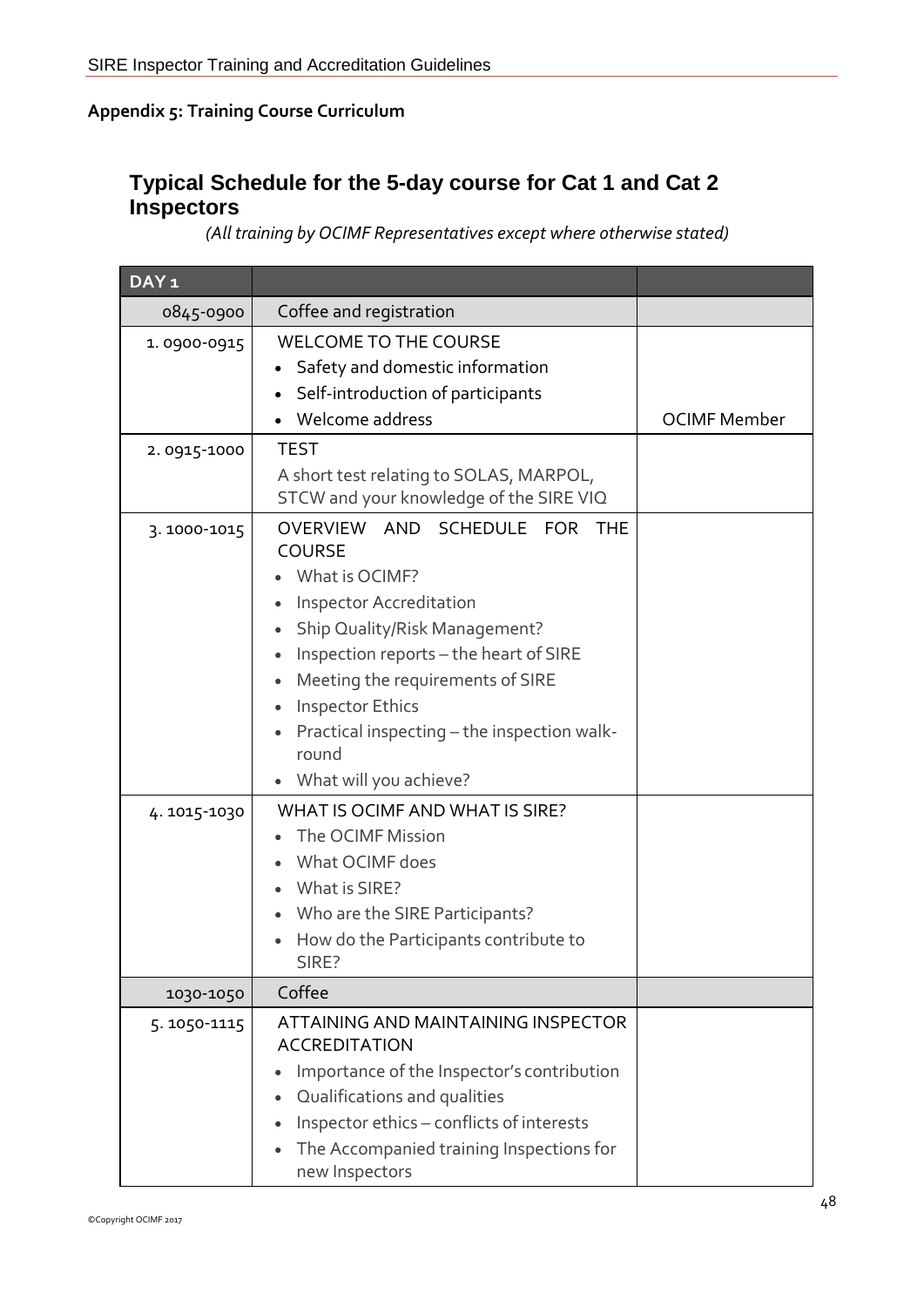|              | The Examination                                            |  |
|--------------|------------------------------------------------------------|--|
|              | Initial and periodic on-board auditing                     |  |
|              | Ad-hoc review of incoming reports                          |  |
|              | The requirement for a minimum number of                    |  |
|              | inspections per year                                       |  |
|              | Attendance at refresher courses                            |  |
| 6. 1115-1130 | SHIP QUALITY - THE CHAIN OF                                |  |
|              | <b>RESPONSIBILITY</b>                                      |  |
|              | <b>IMO</b>                                                 |  |
|              | Flag State                                                 |  |
|              | <b>Port State</b>                                          |  |
|              | <b>Classification Societies</b>                            |  |
|              | <b>Ship Operators</b>                                      |  |
|              | Industry Policing (The SIRE Programme)                     |  |
| 7.1130-1200  | <b>RISK MANAGEMENT</b>                                     |  |
|              | How SIRE Programme participants assess the                 |  |
|              | risk:                                                      |  |
|              | The SIRE inspection report                                 |  |
|              | Additional considerations - external                       |  |
|              | information casualty reports, terminal                     |  |
|              | feedback etc.                                              |  |
|              | How is the vetting decision reached?                       |  |
| 8.1200-1215  | PRINCIPLES OF THE SIRE PROGRAMME                           |  |
|              | Origins of SIRE                                            |  |
|              | <b>SIRE Principles</b>                                     |  |
|              | Sharing reports                                            |  |
|              | What report users need                                     |  |
|              | The uniform inspection report                              |  |
|              | The inspection report                                      |  |
| 9.1215-1300  | THE SIRE REPORT EDITOR SOFTWARE                            |  |
|              | Demonstration of the SIRE VIQ Report Editor                |  |
|              | programme showing                                          |  |
|              | Selection of the vessel variants                           |  |
|              | Compiling reports                                          |  |
|              | <b>Entering Inspector responses</b>                        |  |
|              | The Yes, No, Not Seen and Not Applicable<br>Options        |  |
|              | Mandatory requirements for comments                        |  |
|              | Differences between "Observations" and<br>"Other Comments" |  |
|              | Using the Sub-Questions                                    |  |
|              | Using the Additional Comments Box                          |  |
|              |                                                            |  |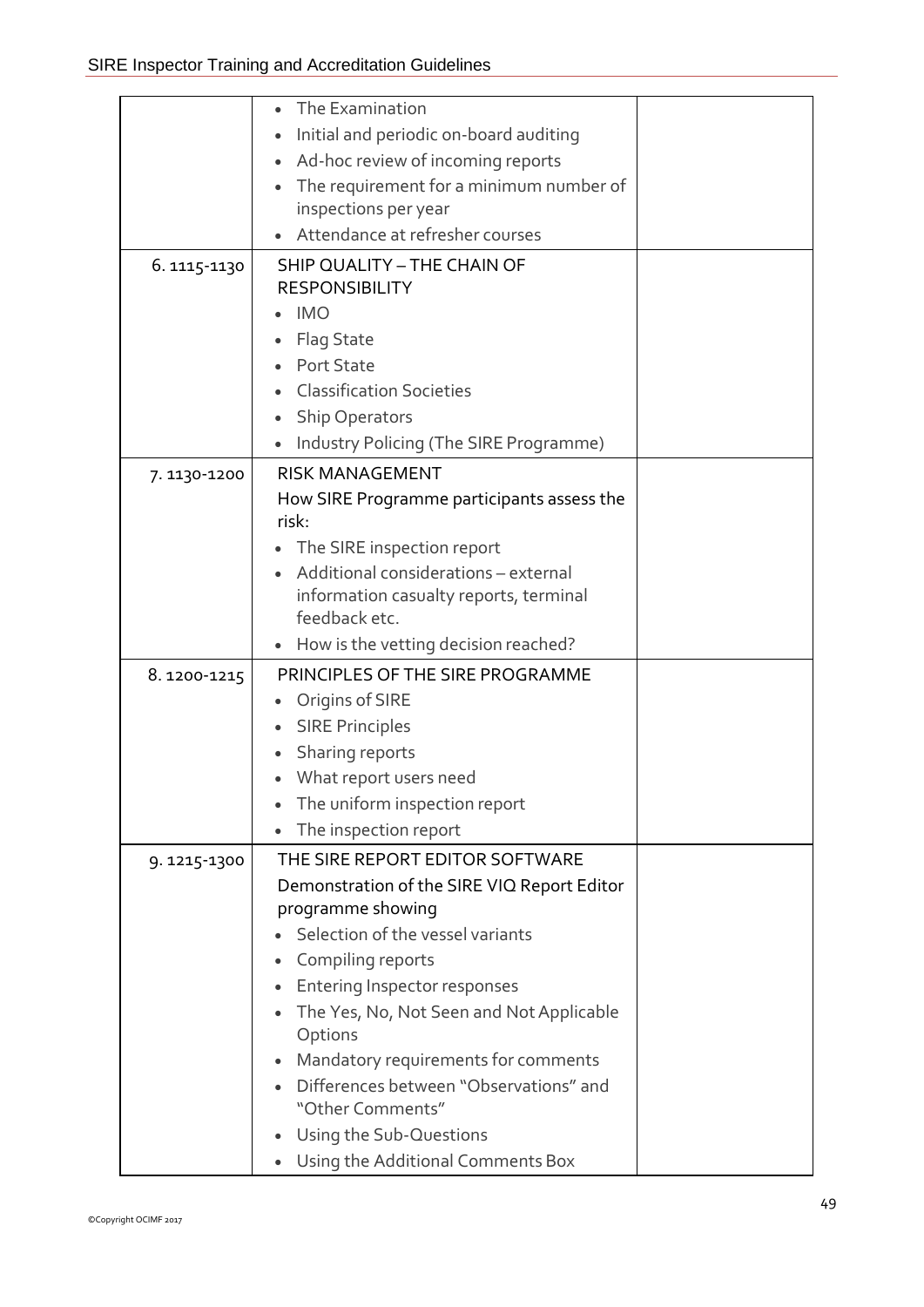| 1300-1400                    | Lunch                                                                                                                                                                                                                                                                                                                                                                                                                                                                                                                  |  |
|------------------------------|------------------------------------------------------------------------------------------------------------------------------------------------------------------------------------------------------------------------------------------------------------------------------------------------------------------------------------------------------------------------------------------------------------------------------------------------------------------------------------------------------------------------|--|
| 10.1400-1500                 | ACCESS AND USE OF THE OCIMF-SIRE<br><b>WEBSITE BY INSPECTORS</b><br>The OCIMF-SIRE Website<br>Registration (OCIMF Inspecting Co. Name)<br>Downloading and opening the software<br>Exporting a completed report to the<br>Internet site<br>Transmitting a completed report to a<br>Principal<br><b>Accessing VPQs</b><br>Viewing Operator comments that relate to<br>your reports                                                                                                                                       |  |
| 1500-1520                    | Coffee                                                                                                                                                                                                                                                                                                                                                                                                                                                                                                                 |  |
| 11.1520-1550<br>12.1550-1700 | THE UNIFORM INSPECTION PROCEDURE<br>Companies submitting inspection reports to<br>SIRE are committed to provide VIQs<br>containing all the info required by all other<br>submitting members.<br>How is this achieved?<br>Inspecting using a standard procedure<br>The Inspector Manual (ROVIQ)<br>VIQ Guidance notes<br>Using the ROVIQ during the inspection<br>PUTTING ON THE VETTER'S HAT<br>A vetting exercise using a SIRE report and<br>other information to determine the<br>suitability of a nominated vessel. |  |
|                              | *Oil Record Book Exercise homework                                                                                                                                                                                                                                                                                                                                                                                                                                                                                     |  |
| DAY <sub>2</sub>             |                                                                                                                                                                                                                                                                                                                                                                                                                                                                                                                        |  |
| 13.0900-1000                 | <b>GOOD AND BAD REPORTS</b><br>A review of some real reports submitted to<br><b>SIRE</b>                                                                                                                                                                                                                                                                                                                                                                                                                               |  |
| 14.1000-1030                 | SIRE INSPECTOR ACCREDITATION - THE<br><b>AUDITED INSPECTION</b><br>Discussion relating to the conduct of the on-<br>board audit.<br>Preparation for the audit<br>Planning<br>On-board activities<br>Relationship between the Auditor and<br>Auditee                                                                                                                                                                                                                                                                    |  |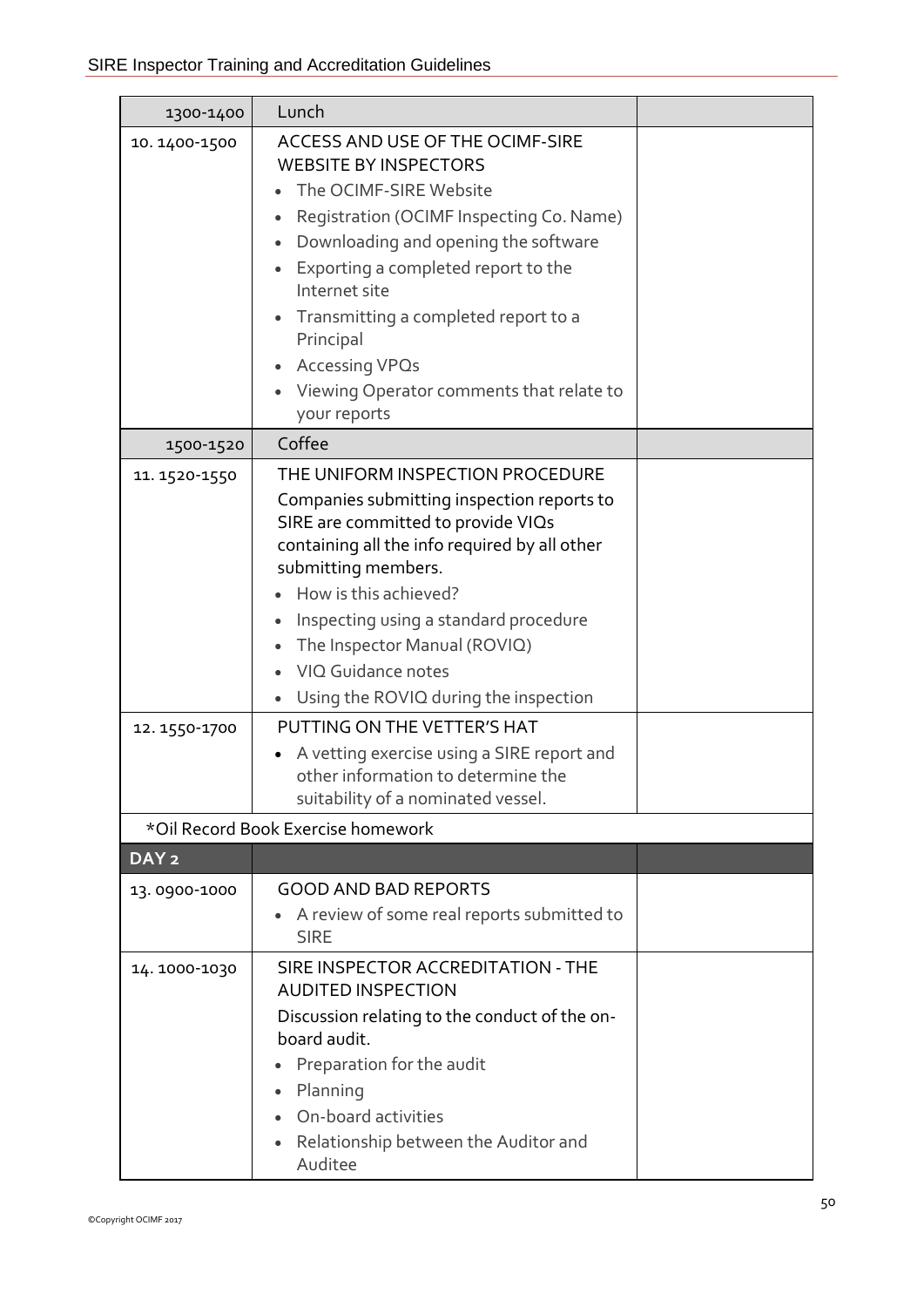|                   | Audit close-out                                                                                                                                                                    |  |
|-------------------|------------------------------------------------------------------------------------------------------------------------------------------------------------------------------------|--|
| 1030-1050         | Coffee                                                                                                                                                                             |  |
| 15.1050-1120      | THE INSPECTION<br>Using the SIRE Inspector Manual<br>$\boxed{2}$<br>The inspection work-flow<br>$\boxed{2}$                                                                        |  |
|                   | Making responses in the report<br>$\boxed{2}$<br>Dos and don'ts in responses - summaries<br>and conclusions<br>Before/during boarding<br>2<br>Certification and Documentation<br>卪 |  |
| 16.1120-1200      | THE INSPECTION<br>Wheelhouse and Navigation<br>Communications                                                                                                                      |  |
| 17.1200-1230      | THE INSPECTION<br><b>External Areas</b>                                                                                                                                            |  |
| 18. 1230-1300     | THE INSPECTION<br>Maindeck and Foc'sle general walk round<br>Dangers<br>Inert gas<br>Condition of pipes                                                                            |  |
| 1300-1400         | Lunch                                                                                                                                                                              |  |
| 19. 1400-1500     | THE INSPECTION (CONTINUED)<br>Maindeck and Foc'sle (continued)<br>Venting and secondary venting<br>COW<br>Tank condition                                                           |  |
| 1500-1520         | Coffee                                                                                                                                                                             |  |
| 20.1520-1620      | THE INSPECTION<br>Mooring                                                                                                                                                          |  |
| 21. 1620-1700     | THE INSPECTION<br>Pump-room<br>Cargo Operations and Cargo Control Room                                                                                                             |  |
| DAY <sub>3</sub>  |                                                                                                                                                                                    |  |
| 22. 0900-<br>1030 | <b>INSPECTION OF CHEMICAL TANKERS</b><br><b>Chemical Hazards</b><br><b>Regulatory Requirements</b><br>Location of Cargo Tanks & Damage<br>Stability                                |  |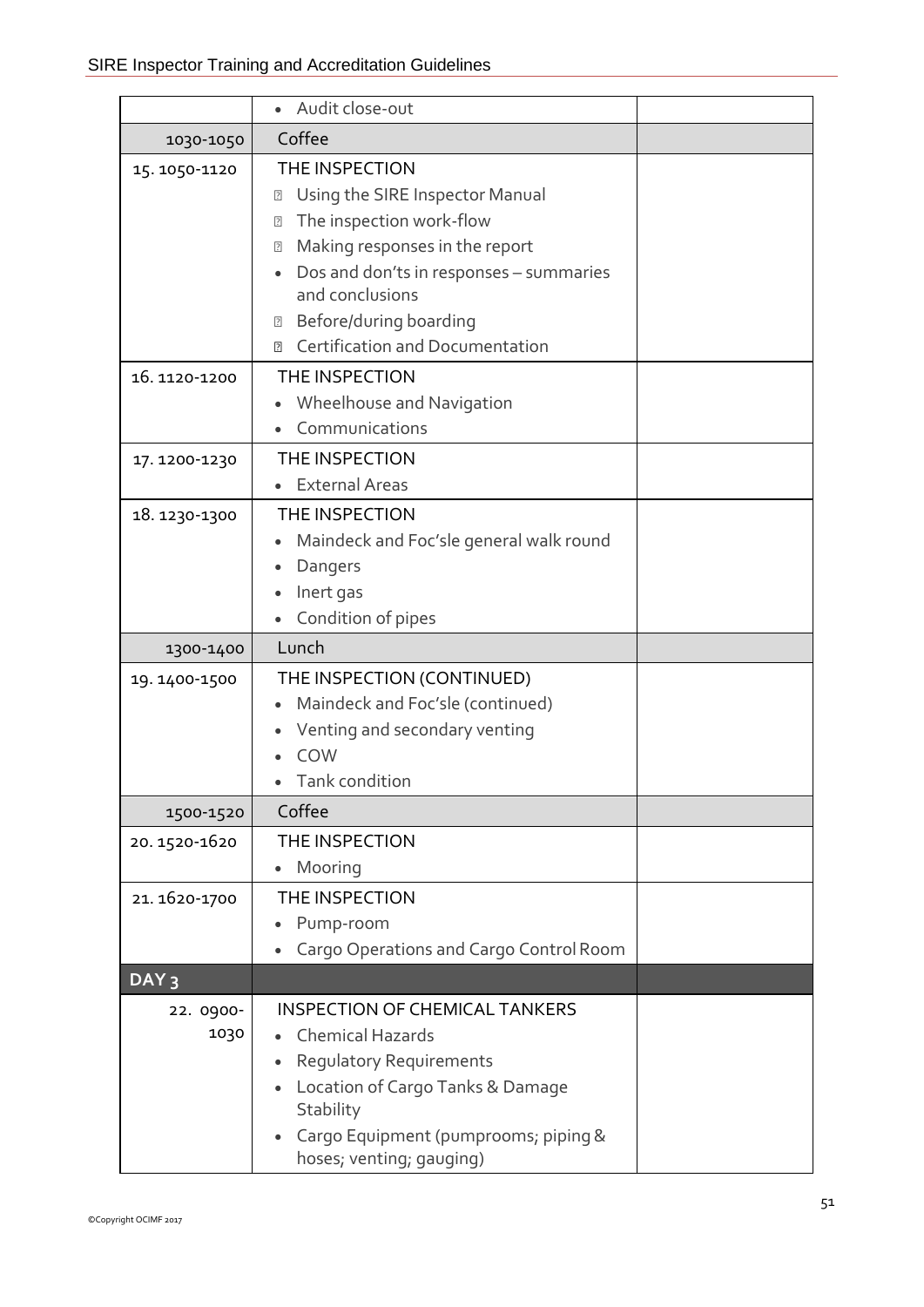|                   | Safety & Protective Equipment<br>Sample Lockers<br>$\bullet$<br>Inhibitors<br>P & A Manual<br>MARPOL Annex II (pollution categories,<br>pre-wash, discharges to sea)<br>Cargo Record Book<br><b>SMPEP</b><br>Certification                                                                                                                  |  |
|-------------------|---------------------------------------------------------------------------------------------------------------------------------------------------------------------------------------------------------------------------------------------------------------------------------------------------------------------------------------------|--|
| 1030-1050         | Coffee                                                                                                                                                                                                                                                                                                                                      |  |
|                   | <b>INSPECTION OF CHEMICAL TANKERS</b>                                                                                                                                                                                                                                                                                                       |  |
| 23. 1050-1230     | <b>Chemical Segregation</b><br>Cargo Planning<br>Cargo Handling<br>$\bullet$<br>Tank cleaning & Cleaning Standards<br>Care of Stainless Steel<br><b>Chemical Blood Tests</b>                                                                                                                                                                |  |
| 1230-1330         | Lunch                                                                                                                                                                                                                                                                                                                                       |  |
| 24. 1330-1500     | <b>INSPECTION OF GAS TANKERS</b><br>Gas Hazards<br><b>Gas Principles</b><br>Regulatory Requirements<br>$\bullet$<br>Location of Cargo Tanks & Damage<br>$\bullet$<br>Stability<br><b>Cargo Containment Systems</b><br>Cargo Handling Equipment<br>(Reliquefaction, Piping, Safety Relief)<br>Safety & Protective Equipment<br>Certification |  |
| 1500-1520         | Coffee                                                                                                                                                                                                                                                                                                                                      |  |
| 25.1520-1700      | <b>INSPECTION OF GAS TANKERS</b><br>Gassing Up<br>$\bullet$<br>Loading,<br>Cargo Custody<br>Discharge<br><b>Gas Freeing</b><br>Hydrate Control                                                                                                                                                                                              |  |
| DAY <sub>4</sub>  |                                                                                                                                                                                                                                                                                                                                             |  |
| 26. 0900-<br>1030 | THE INSPECTION<br>Engine Room<br>٠                                                                                                                                                                                                                                                                                                          |  |
| 1030-1050         | Coffee                                                                                                                                                                                                                                                                                                                                      |  |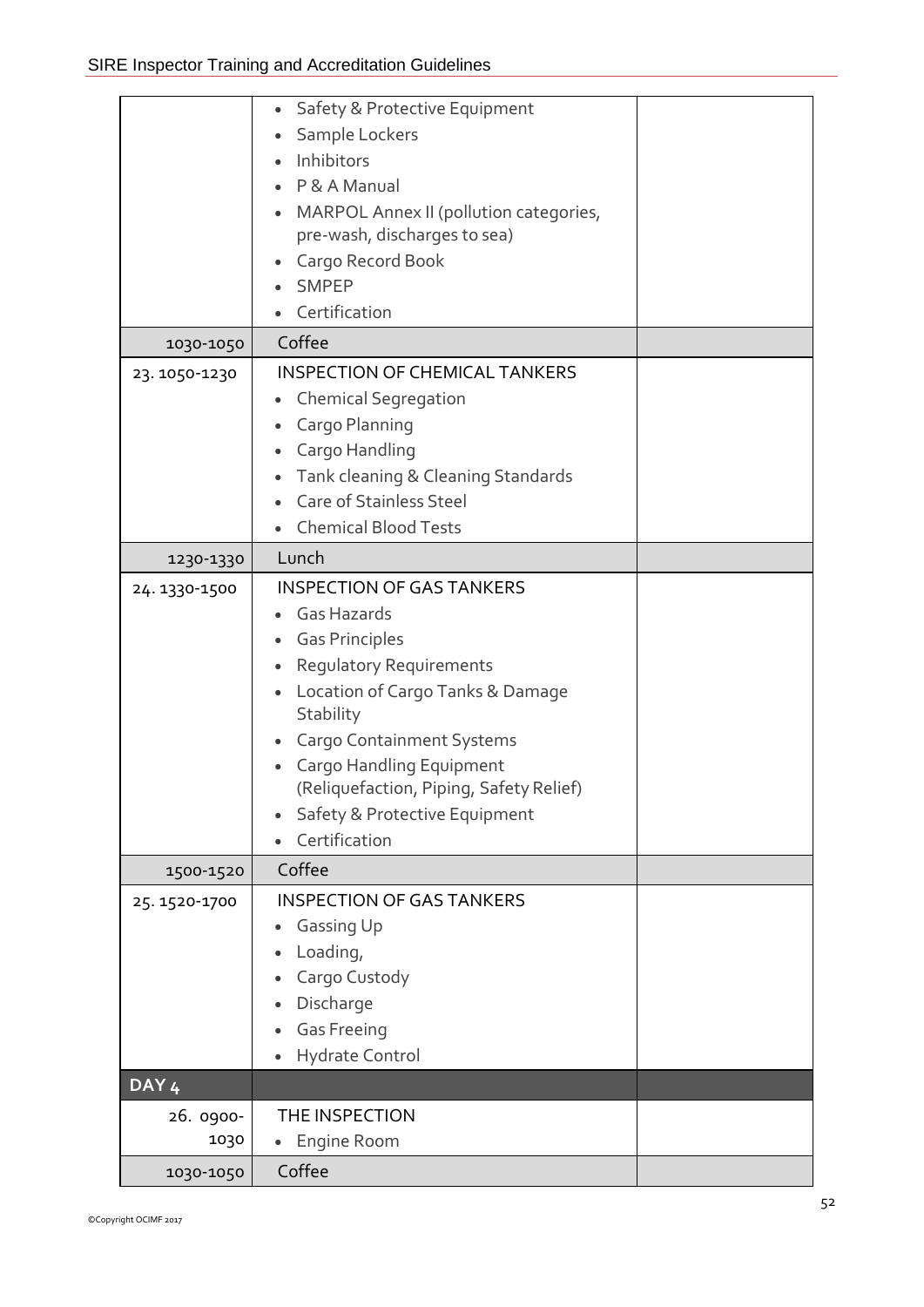| 27.1050-1200     | THE INSPECTION                                                                            |                                          |
|------------------|-------------------------------------------------------------------------------------------|------------------------------------------|
|                  | Accommodation - Internal                                                                  |                                          |
|                  | <b>STS Operations</b>                                                                     |                                          |
|                  | Debriefing with the Master<br>$\bullet$                                                   |                                          |
| 28.1200-1300     | THE MOCK EXAMINATION                                                                      |                                          |
|                  | This session familiarises Inspectors with                                                 |                                          |
|                  | Part 2 of the Exam using a series of photos<br>and descriptions of situations that may be |                                          |
|                  | encountered during an inspection. The                                                     |                                          |
|                  | purpose of this exercise is to familiarise                                                |                                          |
|                  | attendees with the exam concept.                                                          |                                          |
| 1300-1400        | Lunch                                                                                     |                                          |
| 29.1400-1500     | THE MOCK EXAMINATION                                                                      |                                          |
|                  | Continuation of the mock examination                                                      |                                          |
| 1500-1520        | Coffee                                                                                    |                                          |
| 30.1520-1700     | THE TANKER OPERATOR'S PERSPECTIVE                                                         |                                          |
|                  | Tanker Operators are often faced with                                                     | Invited                                  |
|                  | dealing with Inspector observations that<br>are either not descriptive of the true        | representative from<br>a Tanker Operator |
|                  | situation, inaccurate or even plain wrong!                                                |                                          |
|                  | An operator's representative will provide                                                 |                                          |
|                  | case studies.                                                                             |                                          |
| DAY <sub>5</sub> |                                                                                           |                                          |
| *31.0900-        | OIL RECORD BOOKS                                                                          |                                          |
| 1030             | Issues associated with the ORBs                                                           |                                          |
|                  | A review of the Oil Record Book exercise                                                  |                                          |
| 1030-1050        | Coffee                                                                                    |                                          |
| 32.1050-1130     | <b>COURSE SUMMARY</b>                                                                     |                                          |
|                  | Recap of Inspector's role,                                                                |                                          |
|                  | Conduct                                                                                   |                                          |
|                  | SIRE Inspector Accreditation,                                                             |                                          |
|                  | The SIRE Programme                                                                        |                                          |
|                  | Making a difference<br>The examination format and schedule                                |                                          |
|                  | recap                                                                                     |                                          |
| 1130-1230        | Lunch                                                                                     |                                          |
| 33.1230-1430     | <b>GENERAL EXAMINATION</b>                                                                |                                          |
| 1430-1445        | Coffee                                                                                    |                                          |
| 34. 1445-1645    |                                                                                           |                                          |
|                  | <b>GAS CARRIER EXAMINATION (IF</b>                                                        |                                          |
|                  | <b>APPLICABLE)</b><br><b>CHEMICAL TANKER EXAMINATION (IF</b>                              |                                          |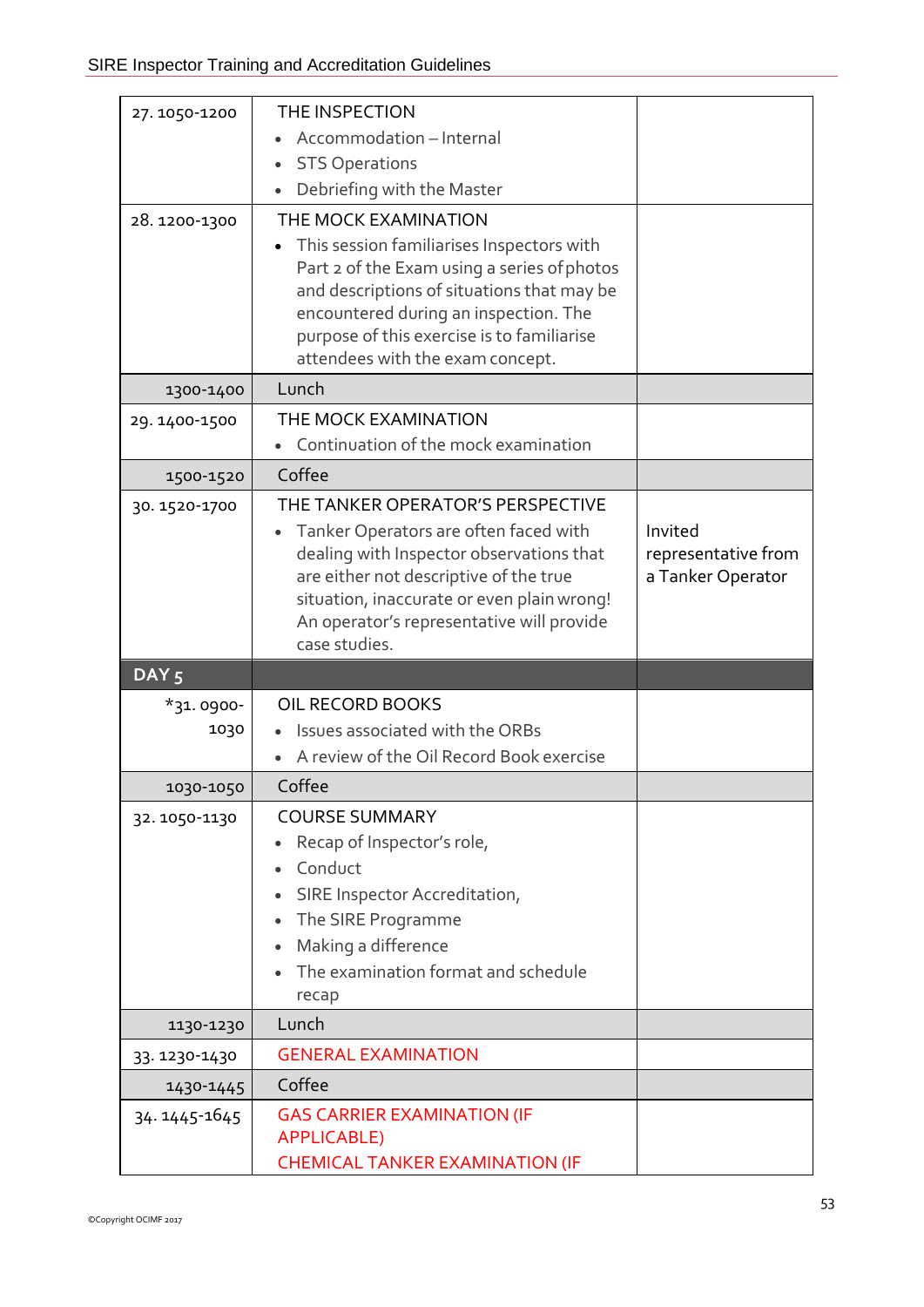## APPLICABLE)

#### **Examination Schedule**

| 2 hours | General examination     |
|---------|-------------------------|
| 1 hour  | Chemical Exam           |
| 1 hour  | <b>Gas Carrier Exam</b> |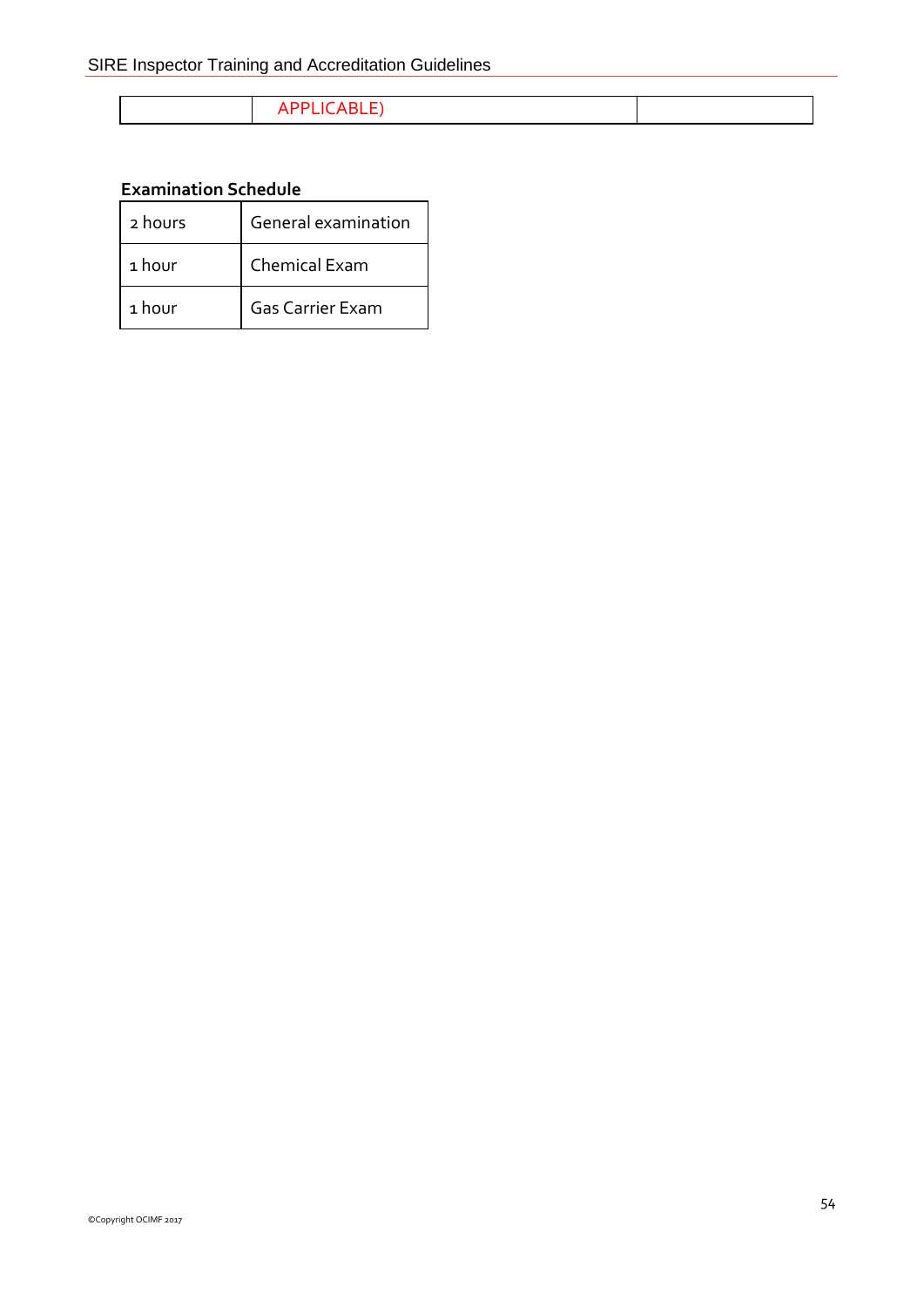#### **Appendix 6: Training and Accreditation Programme for Category 3 Inspector who inspect Category 3 Vessels in North America**

#### **Definition**

North America is defined as the United States of America and Canada

#### **SIRE Accreditation**

In the case of Inspectors who inspect Category 3 vessels in North America, it is a mandatory requirement for such Inspectors to have undertaken the training, accreditation, auditing and revalidation processes listed in this

Appendix and to hold a valid Accreditation under the OCIMF Ship Inspector Training and Accreditation for the Inspection of Category 3 vessels. A Regional Accreditation Committee will be responsible for operating the Category 3 Scheme in South and Central America under the control of the SIRE Focus Group.

#### **Certification**

Category 3 Inspectors must hold, or have held:

- Certificate of competency for Officers in charge of navigation watch or as Master of a ship of less than 500 gross tonnage issued by recognized flag state, or
- Certificate of Competency as Second Engineer issued by recognised flag state, or
- Nationally recognised Barge Master license, or
- Nationally recognised barge Chief Engineers license, or
- Extensive day to day experience in barge operations or barge terminal management.

#### **Work Experience Category 3 Inspectors**

Category 3 Inspectors who inspect Category 3 vessels in North America Region:

- -Must have served at least two years on the vessels of the type to be inspected, served means in this instance actual accumulated time on board and not calendar years.
- or
- - Have undertaken suitable training to meet the agreed inspecting requirements for Category 3 vessels.

#### **Knowledge**

Category 3 Inspectors must be able to demonstrate familiarity with, and knowledge of:

- the type of the equipment he/she is going to inspect.
- International Regulations, National Regulations as appropriate, Codes Conventions, and Industry Guidelines, Procedures and Standards appropriate to the type of vessels being inspected. This knowledge will be assessed by the OCIMF Report Submitting Company at a local level and deemed to be acceptable prior to a prospective Inspector being nominated to undertake the Accreditation training processes.

#### **Capabilities**

Category 3 Inspectors in North America Region must:

- Be capable of communicating proficiently in written and spoken ENGLISH.
- Be capable of understanding technical English.
- Have been provided with training associated with the SIRE Programme and the inspection of Category 3 vessels. Such training is to be conducted by the NAICBFG on behalf of the Submitting Company that sponsors the Inspector and in accordance with the OCIMF agreed syllabus and
- Be capable of communicating proficiently in ENGLISH and the spoken language of the vessels personnel.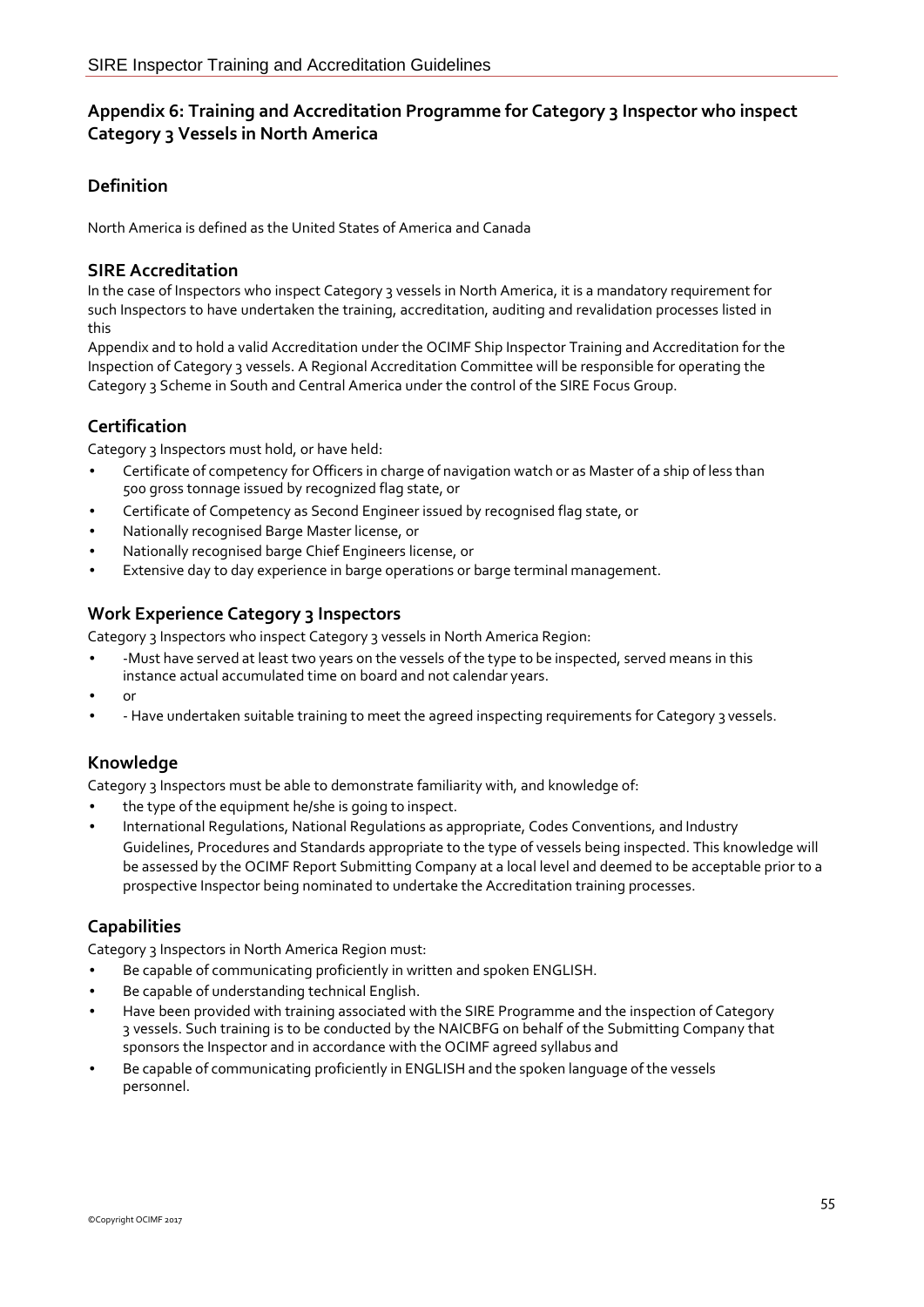#### **Training and Examinations**

Training shall consist of three (3) days of classroom instruction, which will conclude with a written examination in ENGLISH.

Training topics shall include:

- Familiarisation with the SIRE Programme,
- Use of the SIRE Report Editor,
- SIRE report preparation and submission,
- Review of OCIMF policies relating to Inspector accreditation, including Inspector ethics, and conflicts of interest,
- Specific issues associated with the inspection walk around-SIRE questions, Inspector guidelines and HSSE issues.
- Recording of observations and other comments.
- Specific vessel equipment, systems, and structural condition, and
- An owner's perspective regarding Sire reports

The written exam will consist of two parts. Part One will consist of twenty-five multiple choice questions relating BIQ questions and associated Inspector guidance and introductory chapter of the OCIMF BIQ. Part Two will consist of five to eight essay questions that use photographs and descriptions of situations to which the Inspector must record narrative observations. To pass the exam, the candidate must correctly answer at least 20 out of the 25 questions in Part One of the examination, and attain a score of at least 70% in responses to Part Two.

Where the applicant does not successfully complete the exam requirements one resit will be offered. This single opportunity for unsuccessful applicants to resit shall be completed by the applicant within 6 months after the date of the training course examination. Testing location and venue for a resit will be at the discretion of the NAICBFG Chairman and Vice Chairman.

#### **On-board training for new Inspectors:**

- At least 2 (two) accompanied inspections in the company of an Inspector already Accredited under the Programme must be undertaken either before or after attendance at a course andexamination.
- One out of Two accompanied inspections should be carried out in a self-propelled barge ortug.
- The purpose of the accompanied inspections is to introduce the new Inspector to the practical aspects of the SIRE Inspection System, to the actual conduct of the inspection and to the SIRE BIQ computer software.
- An Inspector who is successful in the written examinations and has undergone this on board training will be eligible to progress to the next stage of the Accreditation process.

#### **Auditors**

Auditors will be selected by OCIMF Members that operate in North America and must attend and successfully pass an interview with the NAICBFG. Preferred candidates are Category 1 Inspectors who have barge-inspection experience. Auditors who are selected will be eligible to audit Inspectors only within the North American region.

North America region Cat 3 Auditors must perform two (2) Cat 3 inspections annually to retain their North America region CAT3 auditor credentials.

#### **Audits**

- All Inspectors shall undergo an initial audit after the successfully completion of the examination within six months of the date of examination.
- Appraisal of performance of the audited inspection will be according to Appendix 3.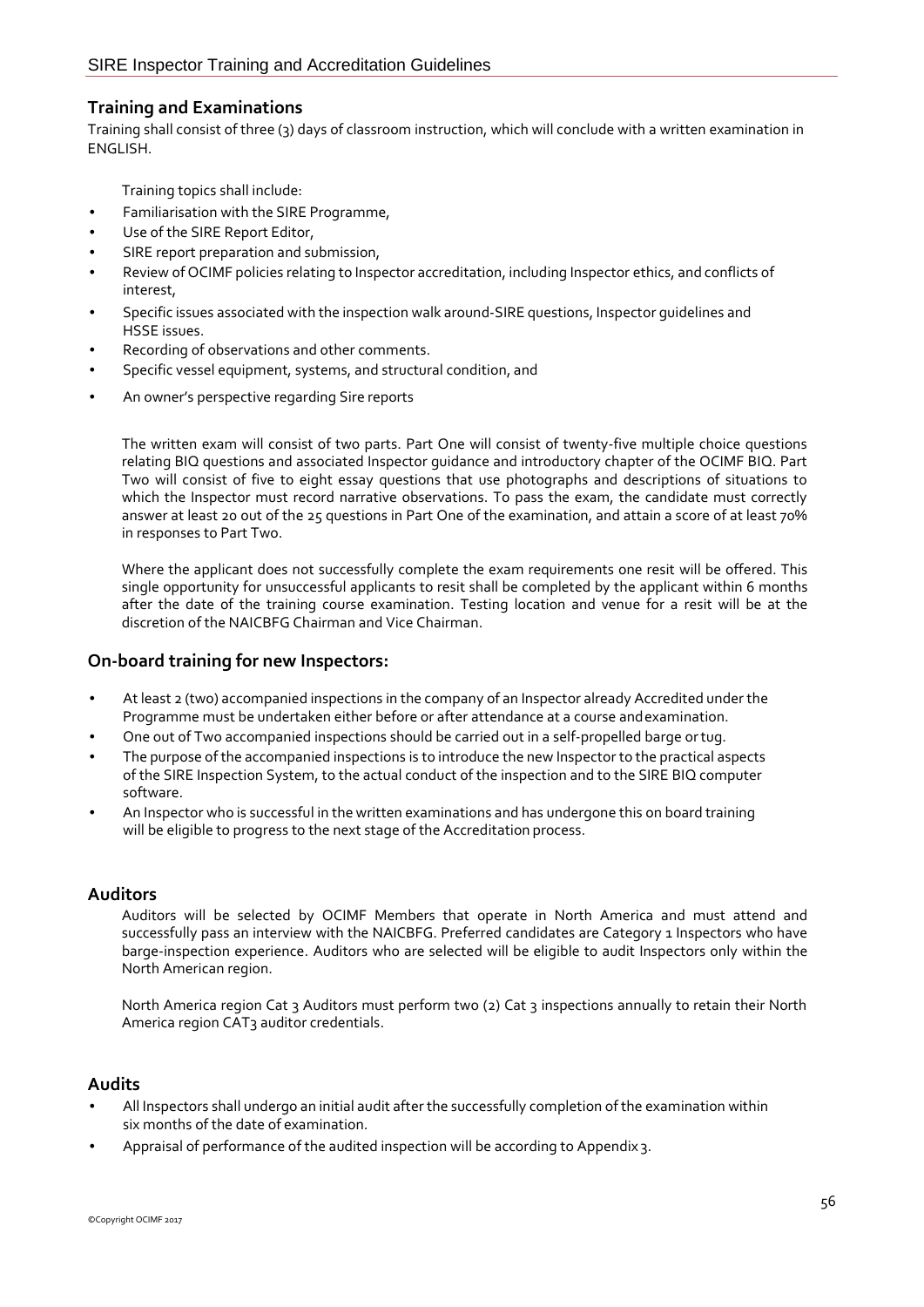- All new Inspectors must pass the examination, successfully undertake the accompanied inspections and thereafter pass an audit PRIOR to undertaking inspections.
- All Inspectors shall be re-audited every three years.
- All Inspectors shall attend a refresher course every three years.
- Audits shall only be carried out on:
	- o Self-propelled barges DW > 600tn
		- o Tug Boats in oil/chemical/gas trade (Push Boat or Tow Boat)

#### **Failing an Audit**

- An existing inspector who fails the audited inspection within the period of accreditation will have the Accreditation temporarily withdrawn by OCIMF.
- In the case of a failed initial audit, the applicant inspector is permitted to utilise the same auditor who conducted the initial audit, or subsequent audit in the case of a second failedaudit.
- A period of one month must elapse before any reaudit can be carried out.
- The inspector has a period of 6 months in which to undertake any subsequent reaudits.
- If after 6 months a successful audit has not been achieved the inspector will be withdrawn from the SIRE programme.
- Any inspector who fails the on-board audited inspection two times will be permanently disqualified from further participation in the OCIMF Programmes.
- An Inspector who has failed the audit and elects to retake the audit will be invoiced by OCIMF for the actual costs for the audit or audits as appropriate.

#### **Revalidation of Accreditation**

- A minimum of twelve inspection reports must be submitted to SIRE (in the case of shore based vetting personnel, six inspection reports must be submitted to SIRE)
- An Auditing Inspector will receive credit for one inspection towards the minimum when performing an audit of another Inspector.
- Attendance has been made at a refresher training course during the three-year accreditation cycle.
- Reports submitted to SIRE must be of an acceptable standard.
- The Inspector has passed the on-board Inspector audit during the three-year accreditation cycle. An OCIMF Accredited Auditing Inspector will audit each accredited Inspector during the course of an actual inspection at intervals of not less than two years and not more than three years.

#### **Qualification Administration**

• The Submitting Company will be responsible for establishing the Inspector's compliance with the above listed qualifications requirements. Sire Accreditation administration shall be controlled and undertaken by the NAICBFG who are responsible for all aspects associated with training, accreditationand auditing.

#### **Reporting/Communications with OCIMF/SIRE**

• The Chairman of the NAICBFG shall be responsible to inform the OCIMF SIRE Accreditation Administrator of activities relating to course attendees, results of exams, initial and periodic audits, etc. The OCIMF SIRE Accreditation Administrator shall be responsible to enter such details in the Master SIRE Inspector database and to retain records to indicate the number of reports that are submitted by individual Inspectors.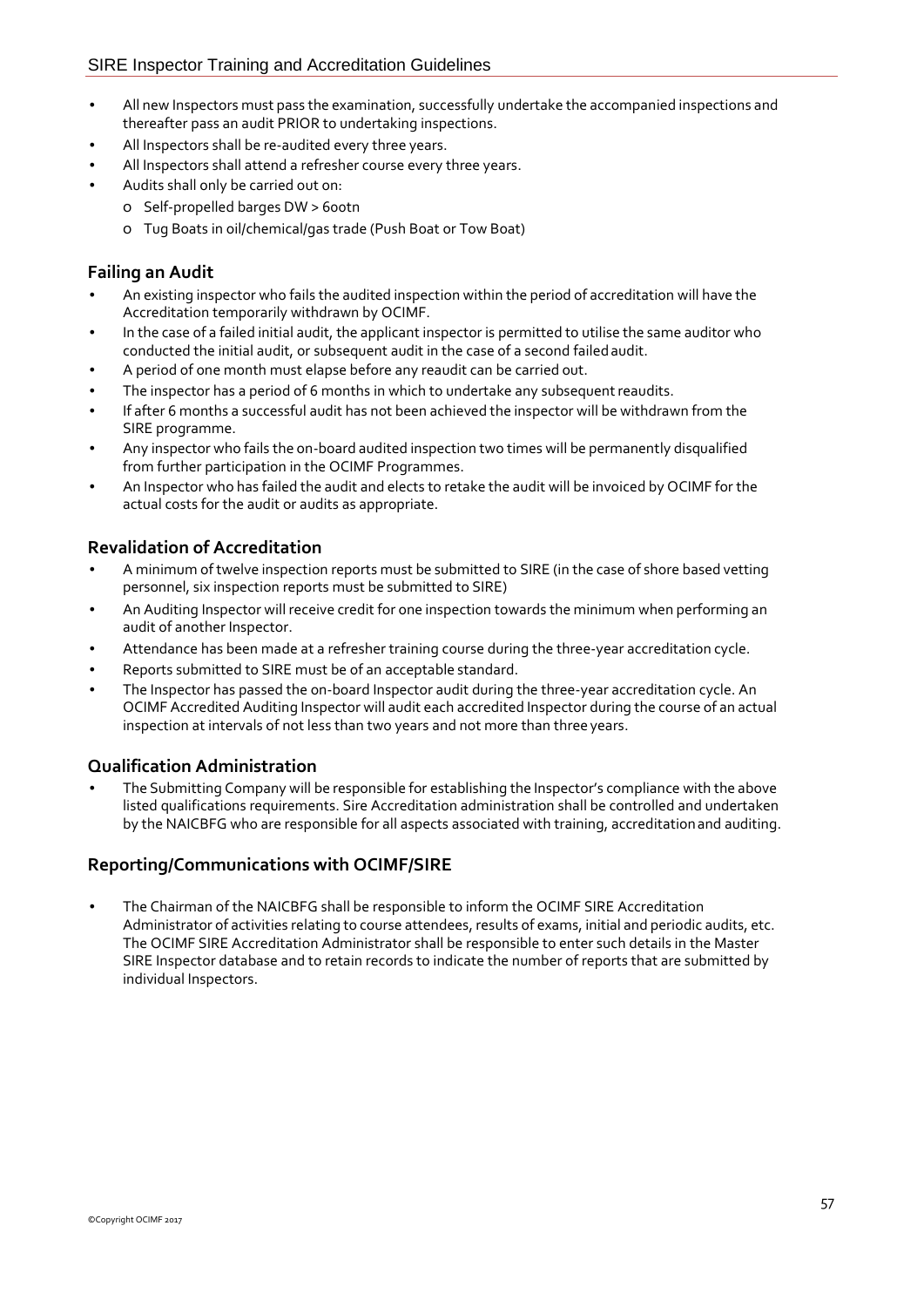#### **Appendix 7: Training and Accreditation Programme for Category 3 Inspector who inspect Category 3 Vessels in South and Central America**

#### **SIRE Accreditation**

In the case of Inspectors who inspect Category 3 vessels in South & Central America, it is a mandatory requirement for such Inspectors to have undertaken the training, accreditation, auditing and revalidation processes listed in this Appendix and to hold a valid Accreditation under the OCIMF Ship Inspector Training and Accreditation for the Inspection of Category 3 vessels. A Regional Accreditation Committee will be responsible for operating the Category 3 Scheme in South and Central America under the control of the SIRE Focus Group.

#### **Certification**

Category 3 Inspectors must hold, or have held:

- Certificate of competency for Officers in charge of navigation watch or as Master of a ship of less than 500 gross tonnage issued by recognized flag state, or
- Certificate of Competency as Second Engineer issued by recognised flag state, or
- Nationally recognised Barge Master license, or
- Nationally recognised barge Chief Engineers license, or
- Extensive day to day experience in barge operations or barge terminal management.

#### **Work Experience Category 3 Inspectors**

Category 3 Inspectors who inspect Category 3 vessels in South & Central America Region:

- -Must have served at least two years on the vessels of the type to be inspected, served means in this instance actual accumulated time on board and not calendar years.
- or
- - Have undertaken suitable training to meet the agreed inspecting requirements for Category 3 vessels.

#### **Knowledge**

Category 3 Inspectors must be able to demonstrate familiarity with, and knowledge of:

- the type of the equipment he/she is going to inspect.
- International Regulations, National Regulations as appropriate, Codes Conventions, and Industry Guidelines, Procedures and Standards appropriate to the type of vessels being inspected. This knowledge will be assessed by the OCIMF Report Submitting Company at a local level and deemed to be acceptable prior to a prospective Inspector being nominated to undertake the Accreditation training processes.

#### **Capabilities**

Category 3 Inspectors in South & Central America Region must:

- Be capable of communicating proficiently in written and spoken ENGLISH.
- Be capable of understanding technical English.
- Have been provided with training associated with the SIRE Programme and the inspection of Category 3 vessels. Such training is to be conducted by the SCAICBFG on behalf of the Submitting Company that sponsors the Inspector and in accordance with the OCIMF agreed syllabus and
- Be capable of communicating proficiently in ENGLISH and the spoken language ofthe vessels personnel.

#### **Training and Examinations**

Training shall consist of three (3) days of classroom instruction, which will conclude with a written examination in ENGLISH.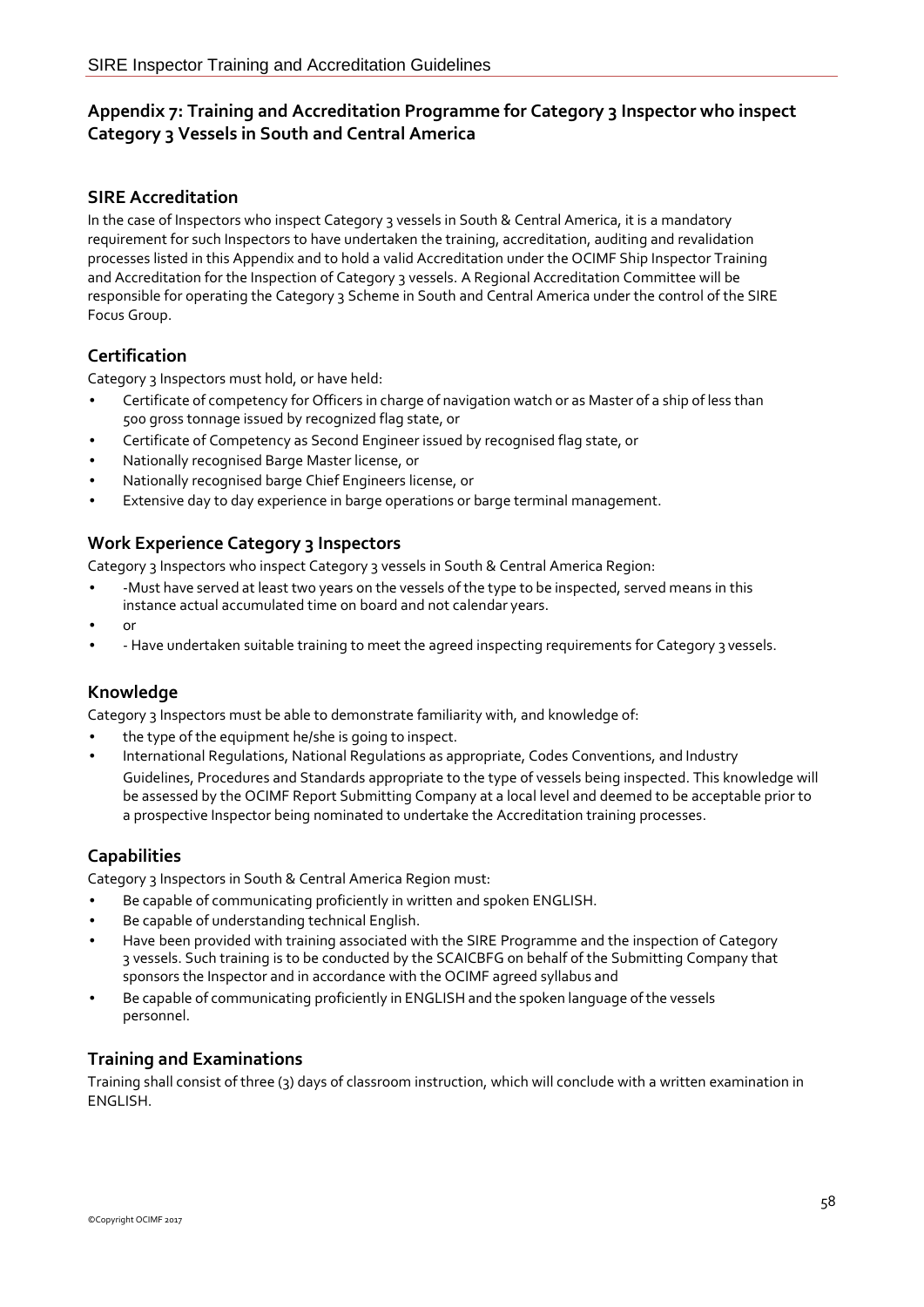Training topics shall include:

- Familiarisation with the SIRE Programme,
- Use of the SIRE Report Editor,
- SIRE report preparation and submission,
- Review of OCIMF policies relating to Inspector accreditation, including Inspector ethics, and conflicts of interest,
- Specific issues associated with the inspection walk around-SIRE questions, Inspector guidelines and HSSE issues.
- Recording of observations and other comments.
- Specific vessel equipment, systems, and structural condition, and
- An owner's perspective regarding Sire reports

The written exam will consist of two parts. Part One will consist of twenty-five multiple choice questions relating BIQ questions and associated Inspector guidance and introductory chapter of the OCIMF BIQ. Part Two will consist of five to eight essay questions that use photographs and descriptions of situations to which the Inspector must record narrative observations. To pass the exam, the candidate must correctly answer at least 20 out of the 25 questions in Part One of the examination, and attain a score of at least 70% in responses to Part Two.

Where the applicant does not successfully complete the exam requirements one resit will be offered. This single opportunity for unsuccessful applicants to resit shall be completed by the applicant within 6 months after the date of the training course examination. Testing location and venue for a resit will be at the discretion of the SCAICBFG Chairman and Vice Chairman.

#### **On-board training for new Inspectors:**

- At least 2 (two) accompanied inspections in the company of an Inspector already Accredited under the Programme must be undertaken either before or after attendance at a course andexamination.
- One out of Two accompanied inspections should be carried out in a self-propelled barge or tug.
- The purpose of the accompanied inspections is to introduce the new Inspector to the practical aspects of the SIRE Inspection System, to the actual conduct of the inspection and to the SIRE BIQ computer software.
- An Inspector who is successful in the written examinations and has undergone this on board training will be eligible to progress to the next stage of the Accreditation process.

#### **Auditors**

Auditors will be selected by OCIMF Members that operate in South & Central America and must attend and successfully pass an interview with the SCAICBFG. Preferred candidates are Category 1 Inspectors who have barge-inspection experience. Auditors who are selected will be eligible to audit Inspectors only within the South & Central American region.

South & Central America region Cat 3 Auditors must perform two (2) Cat 3 inspections annually to retain their South & Central America region CAT<sub>3</sub> auditor credentials.

#### **Audits**

- All Inspectors shall undergo an initial audit after the successfully completion of the examination within six months of the date of examination.
- Appraisal of performance of the audited inspection will be according to Appendix 3.
- All new Inspectors must pass the examination, successfully undertake the accompanied inspections and thereafter pass an audit PRIOR to undertaking inspections.
- All Inspectors shall be re-audited every three years.
- All Inspectors shall attend a refresher course every three years.
- Audits shall only be carried out on: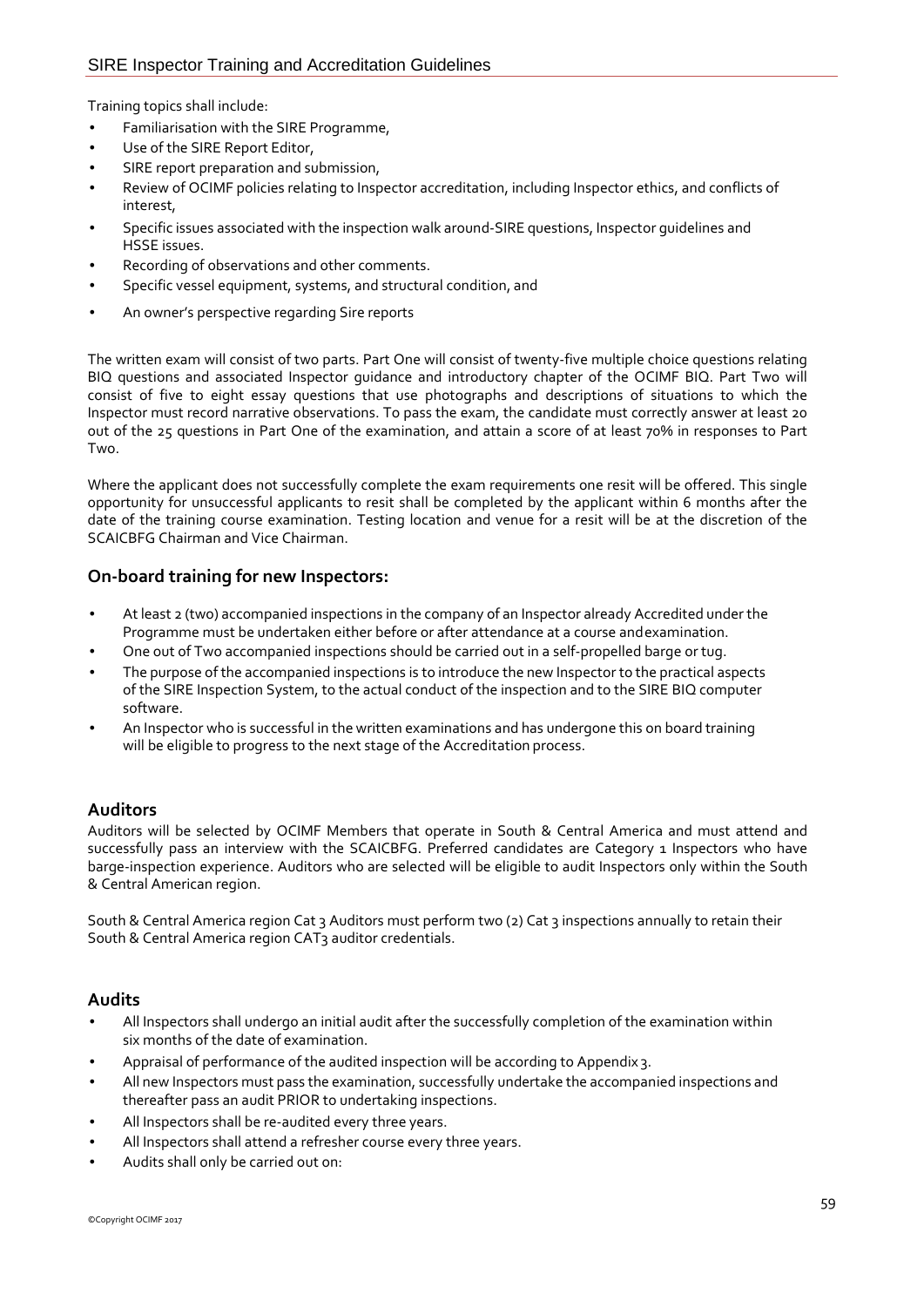- o Self-propelled barges DW > 600tn
- o Tug Boats in oil/chemical/gas trade (Push Boat or Tow Boat)

#### **Failing an Audit**

- An existing inspector who fails the audited inspection within the period of accreditation will have the Accreditation temporarily withdrawn by OCIMF.
- In the case of a failed initial audit, the applicant inspector is permitted to utilise the same auditor who conducted the initial audit, or subsequent audit in the case of a second failedaudit.
- A period of one month must elapse before any reaudit can be carried out.
- The inspector has a period of 6 months in which to undertake any subsequent reaudits.
- If after 6 months a successful audit has not been achieved the inspector will be withdrawn from the SIRE programme.
- Any inspector who fails the on-board audited inspection two times will be permanently disqualified from further participation in the OCIMF Programmes.
- An Inspector who has failed the audit and elects to retake the audit will be invoiced by OCIMF for the actual costs for the audit or audits as appropriate.

#### **Revalidation of Accreditation**

- A minimum of twelve inspection reports must be submitted to SIRE (in the case of shore based vetting personnel, six inspection reports must be submitted to SIRE)
- An Auditing Inspector will receive credit for one inspection towards the minimum when performing an audit of another Inspector.
- Attendance has been made at a refresher training course during the three-year accreditation cycle.
- Reports submitted to SIRE must be of an acceptable standard.
- The Inspector has passed the on-board Inspector audit during the three-year accreditation cycle. An OCIMF Accredited Auditing Inspector will audit each accredited Inspector during the course of an actual inspection at intervals of not less than two years and not more than three years.

#### **Qualification Administration**

• The Submitting Company will be responsible for establishing the Inspector's compliance with the above listed qualifications requirements. Sire Accreditation administration shall be controlled and undertaken by the SCAICBFG who are responsible for all aspects associated with training, accreditation and auditing.

#### **Reporting/Communications with OCIMF/SIRE**

• The Chairman of the SCAICBFG shall be responsible to inform the OCIMF SIRE Accreditation Administrator of activities relating to course attendees, results of exams, initial and periodic audits, etc. The OCIMF SIRE Accreditation Administrator shall be responsible to enter such details in the Master SIRE Inspector database and to retain records to indicate the number of reports that are submitted by individual Inspectors.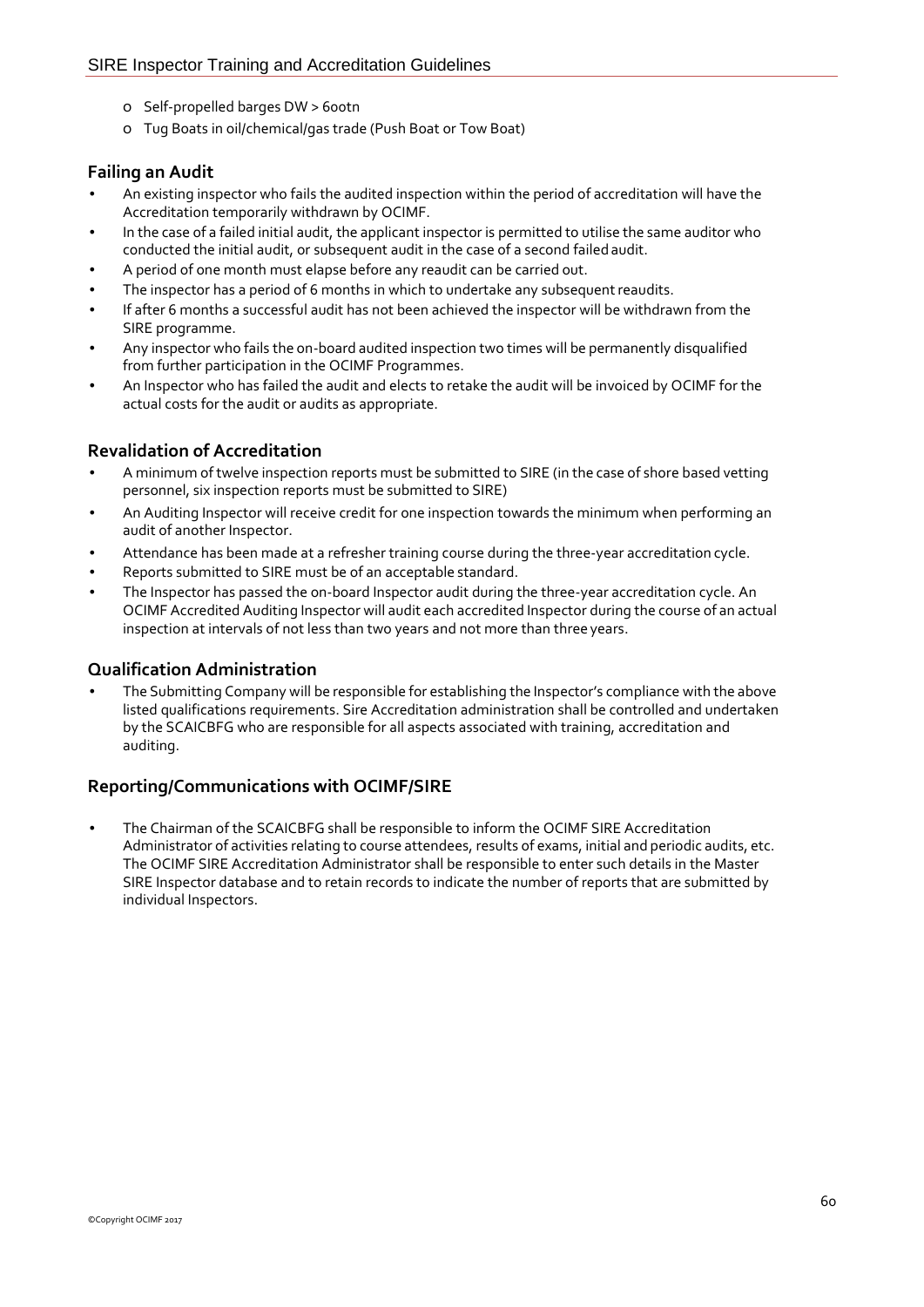**Appendix 8: Guidelines for Auditing Inspectors**



Oil Companies International Marine Forum

# *Guidelines for SIRE Auditing Inspectors*

1st Edition Rev 1 1st August 2016

*The OCIMF mission is to be the foremost authority on the safe and environmentally responsible operation of oil tankers, terminals and offshore support vessels, promoting continuous improvement in standards of design and operation.*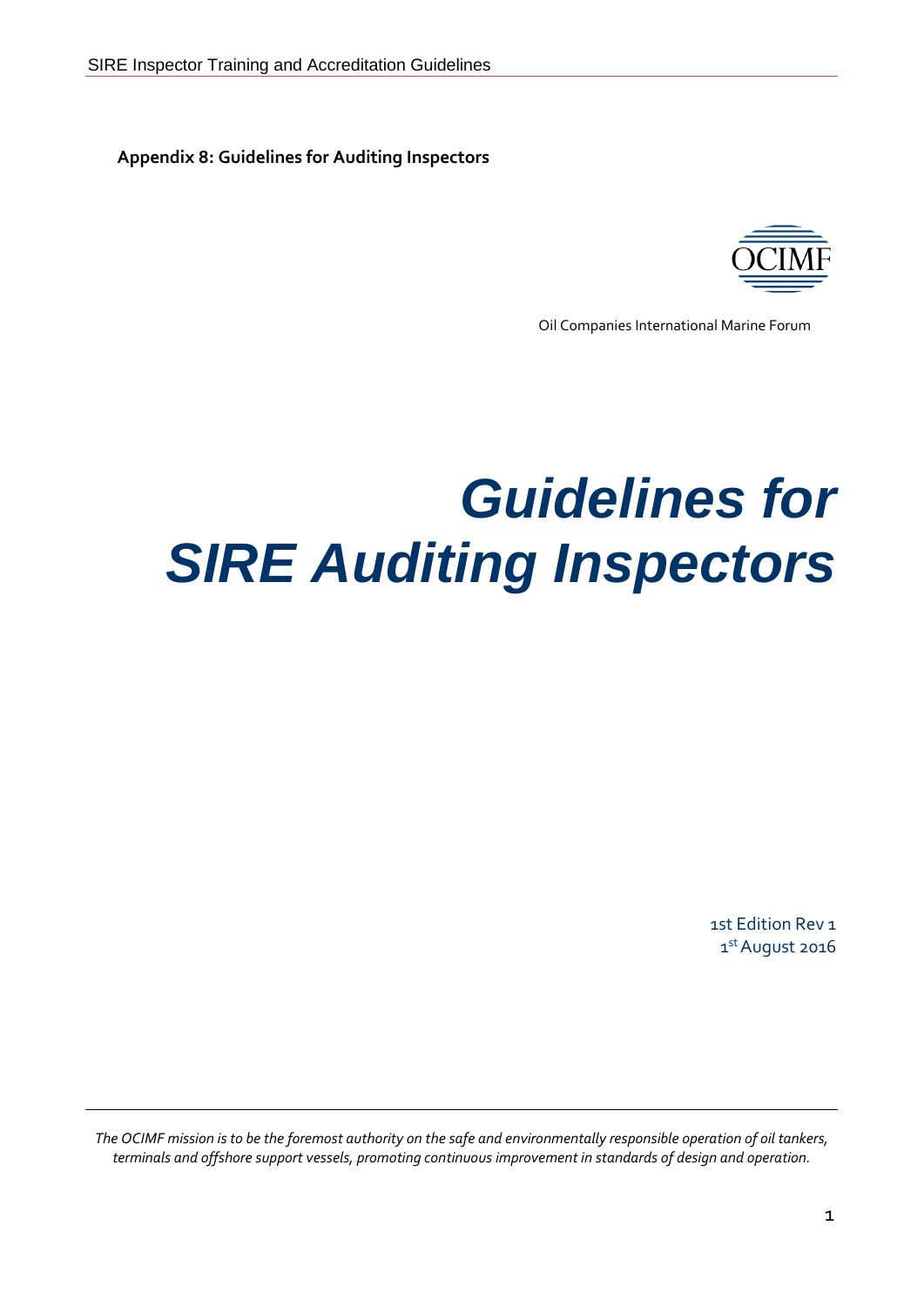## *Contents*

- 1 General Information 4
- 1.1 Guidance to Auditing Inspectors 4
- 1.2 The Role of the Auditing Inspector 4
- 1.3 The Inspector Audit System 4
- 1.4 Confidentiality 5
- 1.5 Safety 5
	- 2 Procedures 5
- 2.1 Arranging the Audit 5
	- 2.1.1 List of OCIMF Accredited Auditing Inspectors 5
	- 2.1.2 Request for attendance of an OCIMF Accredited Auditing Inspector 6
- 2.2 Notification to the OCIMF Accredited Auditing Inspector 6
- 2.3 The Pre-Audit Meeting 6
- 2.4 Conducting the Audit 6
- 2.5 The Audit Review Meeting 7
- 2.6 Completion of the Report 7
- 2.7 Results of the Audit 8
- 2.8 Transmission of the Report 8
- 2.9 Payment 8
- 3 The Appraisal of Performance 9
- 3.1 Format of the Appraisal Form 9
- 3.2 Competency Rating 9
- 3.3 Overall Appraisal of Performance 9
- 3.4 Audit Review 10

#### Appendices

- Annex 1 Audit Plan 11 Annex 2 – Review and Submission Flow Chart 21
- Annex 3 Audit Appraisal Document (See Appendix 4) 23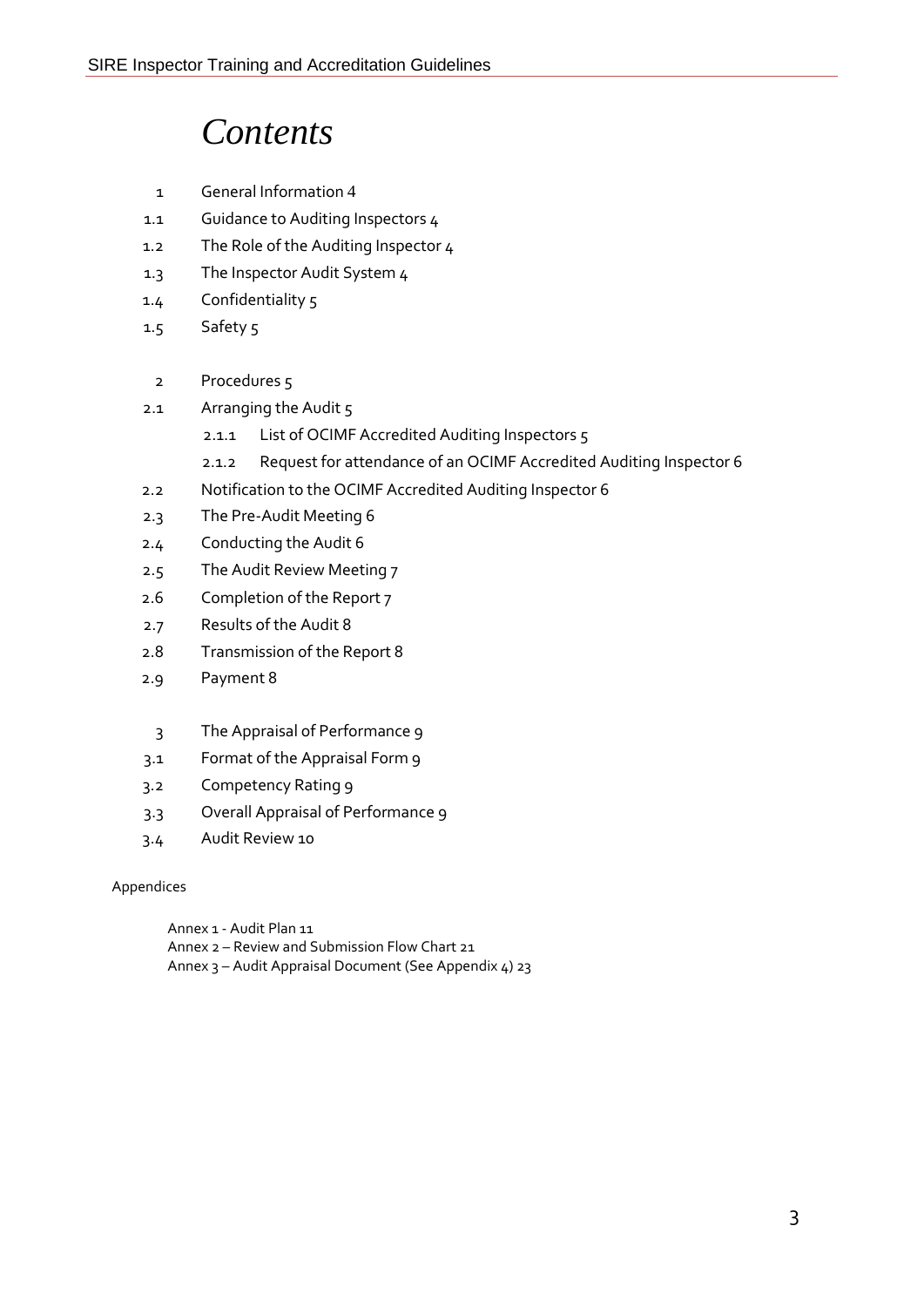## **1 General Information**

#### **1.1 Guidance to Auditing Inspectors**

This Guidance Manual is provided to OCIMF Accredited Auditing inspectors (auditors) and is to be used when auditing other ship inspectors as part of the SIRE Ship Inspector Training and Accreditation Programme.

It is to be used solely by ship inspectors who are Accredited under the OCIMF Ship Inspection Report (SIRE) Programme and who are qualified under the Ship Inspector Training and Accreditation Procedures to act as OCIMF Accredited Auditing inspectors.

This Manual is the property of OCIMF and must not be copied or distributed to any parties. It must be returned to OCIMF if, for whatever reason an Auditing Inspector ceases to be accredited to the OCIMF SIRE Programme.

The Guidance is intended to assist in the uniform application of the requirements contained in the Inspector Training and Accreditation Procedures Manual and the Appraisal of Performance Form by all OCIMF Accredited Auditing inspectors when conducting audits of new applicants and existing inspectors.

#### **1.2 The Role of the Auditing Inspector**

The auditorperforms one of the most important roles in the SIRE Ship Inspector Training and Accreditation Programme and has three key functions:-

- i. To accompany and audit newly qualified inspectors to assess their abilities to satisfactorily conduct ship inspections to meet the requirements of the SIRE Programme, and
- ii. To periodically audit OCIMF accredited existing inspectors to ensure that these inspectors continue to conduct inspections and compile and submit reports that meet the required standards of the SIRE Programme.
- iii. To periodically audit existing OCIMF accredited Auditing inspectors to ensure that these inspectors continue to conduct inspections and compile and submit reports that meet the required standards of the SIRE Programme

Collectively, the three categories of inspectors listed above are referred to in these Guidelines as the Inspector to be Audited. ("ITBA")

OCIMF's commitment to continually improve the SIRE Programme rests ultimately upon the quality of the reports that are provided by the inspectors themselves. The best opportunity to determine whether new or existing inspectors meet the required standards of the SIRE Programme is during the course of an actual inspection.

An auditor has the responsibility to ensure that OCIMF's standards are met and that inspectors are ofthe required calibre. This demanding role requires both a high level of technical knowledge and considerable tact and diplomacy.

#### **1.3 The Inspector Audit System**

The system used to audit new and existing inspectors under the SIRE Ship Inspector Training and Accreditation Programme uses an Appraisal of Performance form with a scoring system from which the determination as to whether an Inspector passes or fails the audit is made.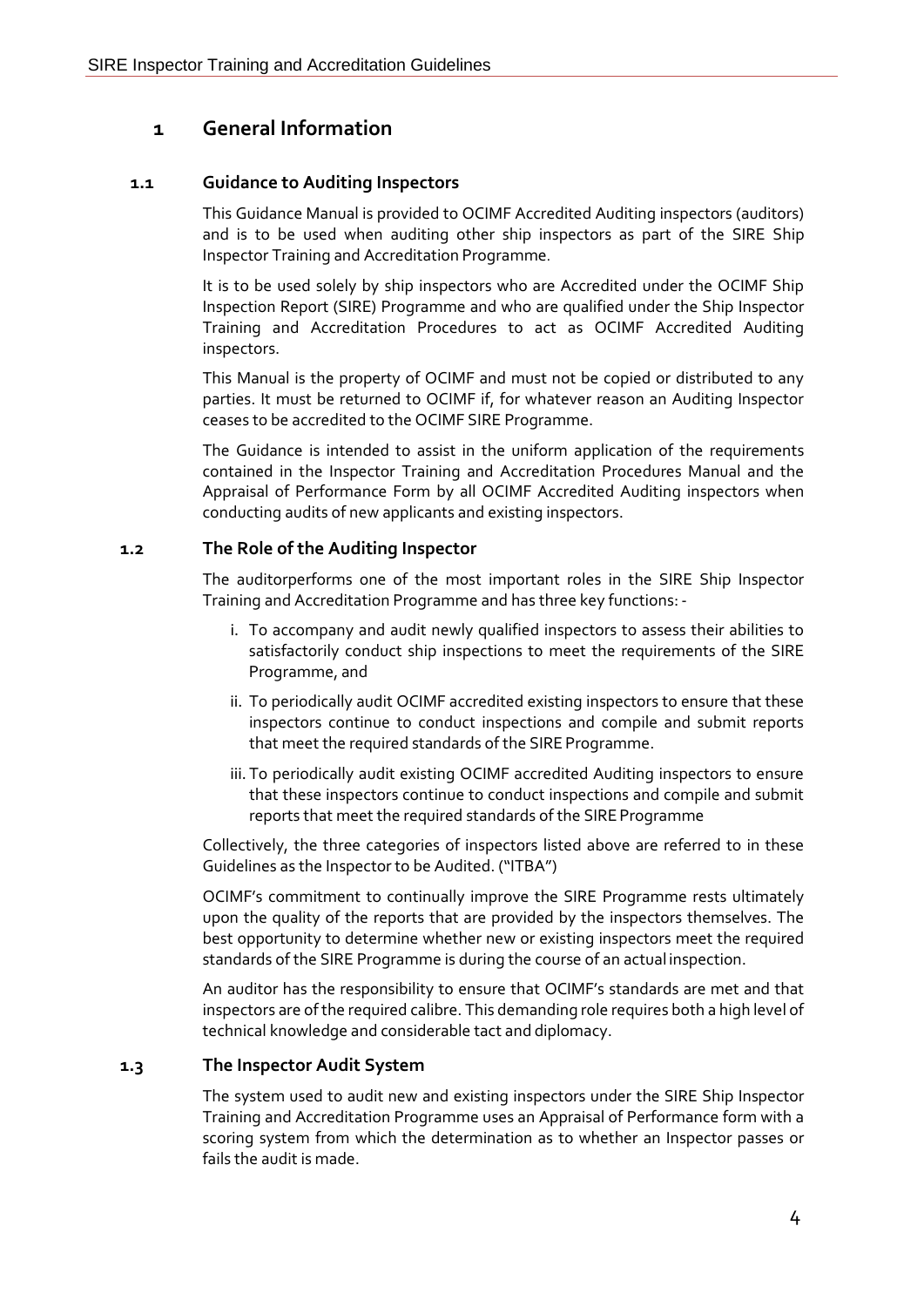This Appraisal form must be used on every occasion that an audit is conducted. A copy of the Audited Inspection Appraisal of Performance is contained in Appendix 3 to these Guidelines.

#### **1.4 Confidentiality and Behaviours**

All matters relating to the auditing of inspectors are to be treated in strict confidence between the OCIMF Accredited Auditing Inspector, the ITBA, the Submitting Member nominating the Inspector being audited and the OCIMF Inspector Accreditation Administrator. The auditor must conduct the audit in a professional and unbiased way and produce a factual report on the ITBA's performance without any prejudice.

#### **1.5 Safety**

At all times before, during and after the audit, the safety of the auditor and the ITBA is of primary importance. The procedures as set out in the Vessel Inspection Questionnaire and (if applicable) as required by the OCIMF Accredited Auditing Inspector's own Principals, must be adhered to at all times and without exception. If, during the course of the audited inspection, an ITBA engages in, or is about to engage in an unsafe act, the auditor must draw attention to it and attempt to prevent the ITBA from continuing that act.

#### **2 Procedures**

#### **2.1 Arranging the Audit**

An auditor will be appointed by the OCIMF Secretariat. A new inspector will be appointed an auditor immediately after he has successfully passed the examinations following the New Inspector Course, however the audit cannot take place until the requisite number of accompanied inspections have been carried out. An existing inspector will be appointed an auditor on the second Anniversary of their accreditation date. If either the auditor or the ITBA considers that a Conflict of Interest exists between the two parties, then this must be declared using the online Conflict of Interest system on the SIRE website. This Conflict of Interest will be reviewed by the OCIMF Secretariat and if a conflict is deemed to exist then a different auditor will be appointed.

Neither the auditor nor the ITBA can refuse either party unless a Conflict of Interest exists. A different auditor can be appointed by the OCIMF secretariat if necessary due to unavailability or other reasons, but these will be assessed on a case by case basis.

#### **2.1.1 List of OCIMF Accredited Auditing Inspectors**

A list of OCIMF Accredited Auditing inspectors will be maintained by the OCIMF Secretariat and distributed among all of the OCIMF Members who submit reports to SIRE ("Submitting Members") and will be posted on the OCIMF SIRE Website.

This list provides:

- The name of the auditor
- The regional location of the auditor and,
- The contact details of the auditor.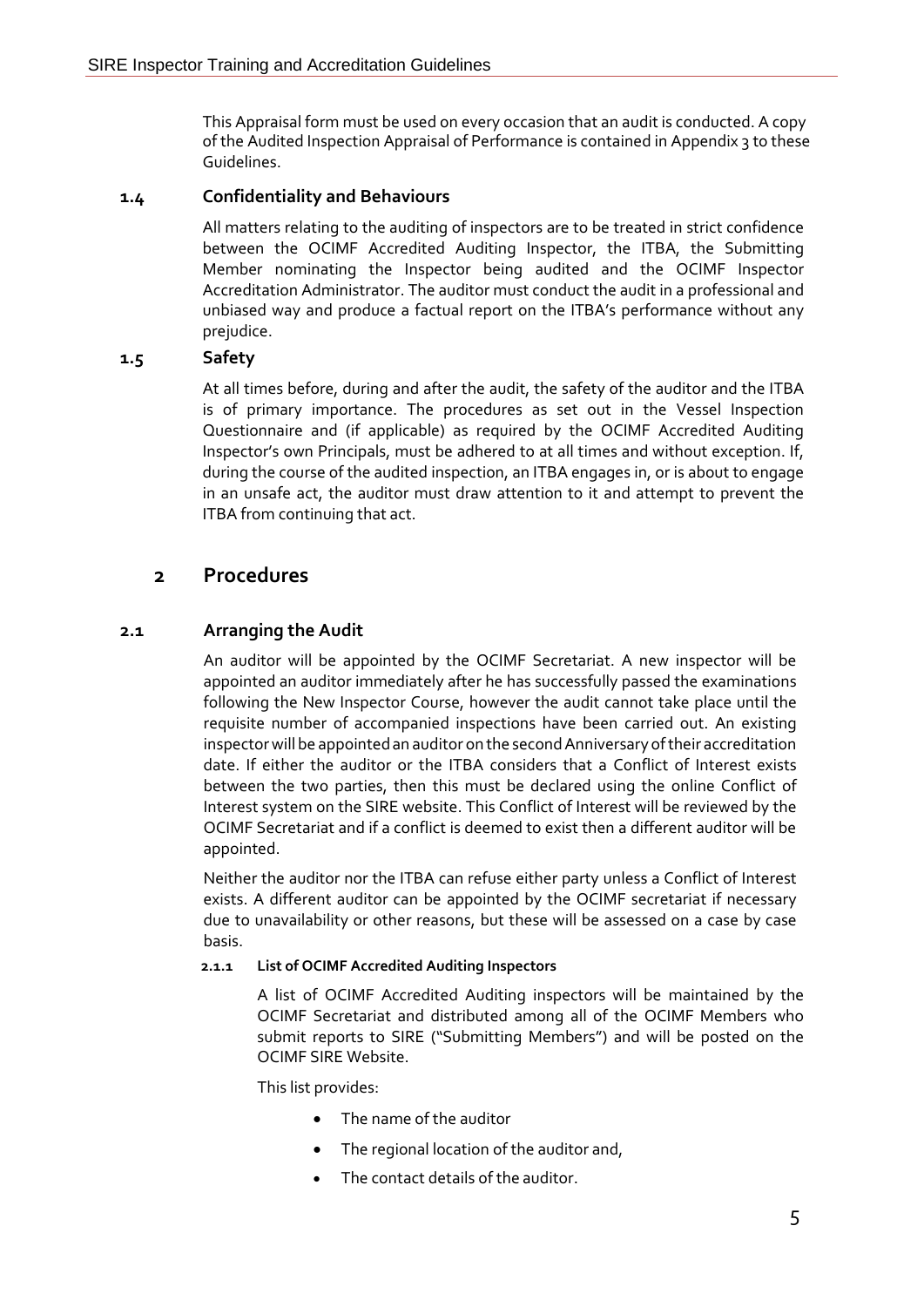#### **2.1.2 Inspection logistics and arrangements**

The OCIMF Member who the ITBA is inspecting for must arrange for a suitable vessel and obtain the permission of the vessel operator for the audit to go ahead. It is a matter between the auditor and the ITBA as to the port of the inspection, the agent's contact details, schedule etc.

#### **2.2 Audit Plan and Accompanied Inspections.**

New inspectors must complete an 'Audit Plan' as set out in Appendix 1, and in this audit plan must list the accompanied inspections that have been conducted both prior to attendance at the New Inspector course, and those after the course. The ITBA is to send the audit plan to the auditor at least 7 days prior to the audit.

The auditor is to review this plan, and ensure the minimum number of accompanied inspections have been undertaken. If, in the opinion of the auditor, he considers the Audit Plan not satisfactory, he should instruct the ITBA to rework the document.

#### **2.3 The Pre-Audit Meeting**

Discussion between the auditor and the ITBA must be made prior to the commencement of the Audit and before boarding the vessel to be inspected. This meeting must address: -

- i. for New inspectors a further review of the audit plan,
- ii. how the inspection is to be conducted,
- iii. the format of the audit procedure,
- iv. use of the Appraisal of Performance form,
- v. the post audit review meeting, and
- vi. the facility of the ITBA to add comments on the Appraisal of Performance form relating to any part of the Audit, or upon comments that are recorded on the Appraisal of Performance by the auditor
- vii. the contact details of the Submitting Member nominating the ITBA.

The auditor should explain to the ITBA his role in the audit process, and that he may intervene at any stage of the inspection. However, the auditor should make it clear to the ITBA that if he does intervene that this does not necessarily mean that the audit has been failed and that the inspection should continue.

#### **2.4 Conducting the Audit**

The conduct of the auditor must, at all times be beyond reproach and the Audit must be conducted in a professional manner.

The ITBA will conduct the inspection under the supervision of the auditor. The auditor can at any time intervene with the inspection, ask additional questions, inspect other areas of the vessel as he thinks fit to ensure that a complete inspection of the vessel occurs. The auditor should allow ample time for the ITBA to ask the appropriate questions before intervening and asking additional questions. This 'Supervised Inspection' should not result in more observations being raised than if the inspection was undertaken by an individual inspector. It is envisaged that for an audit of an experienced inspector that results in a pass, then the auditor would only need minimal intervention. Where it is clear to the auditor that the ITBA has missed a defect that will result in an observation, it is left to the auditor's discretion as to when this omitted defect is brought to the attention of ship's staff.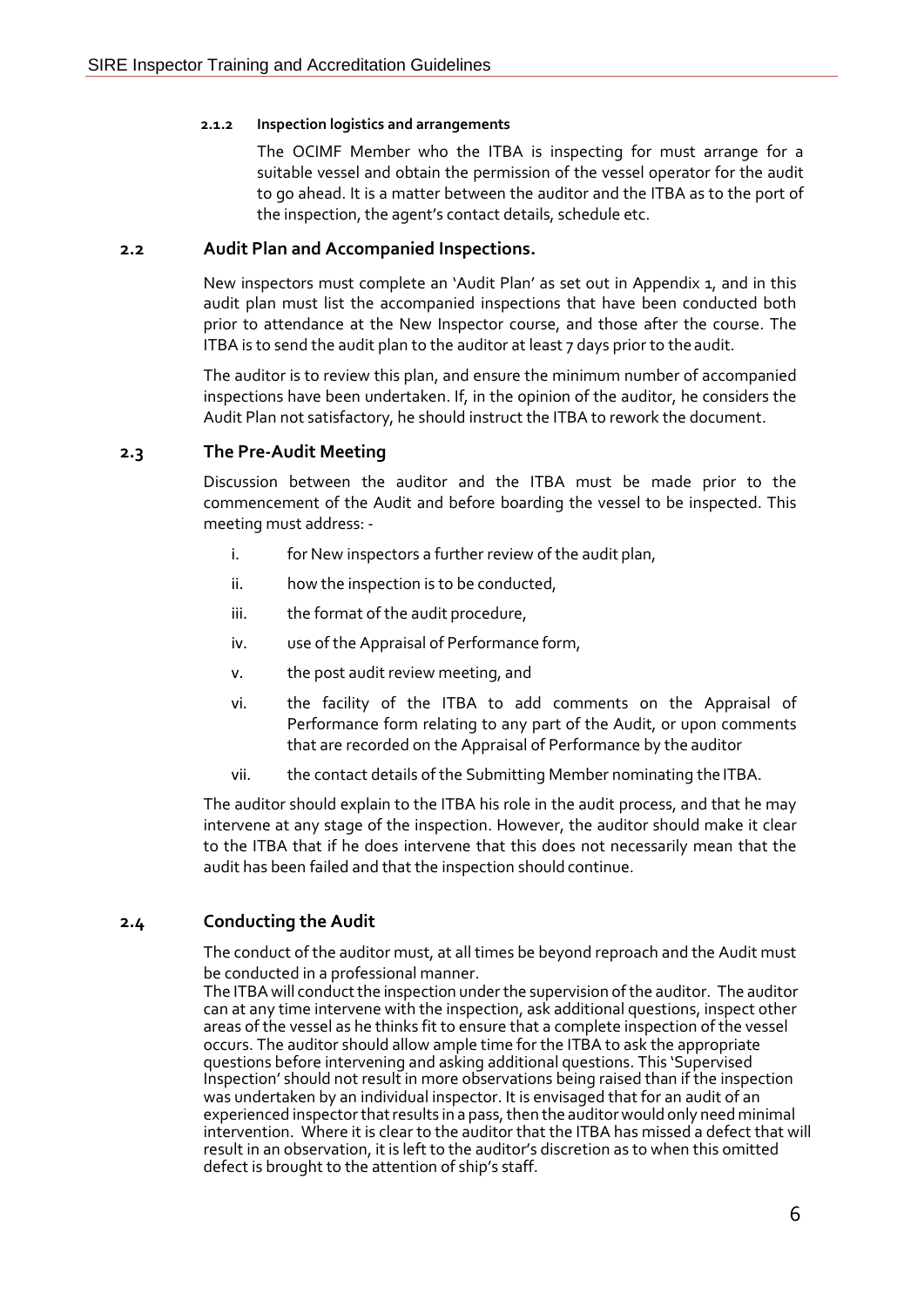On completion of the inspection a 'close out' meeting with the vessel's Master must be held and the ITBA should lead this meeting under the supervision of the auditor.

Prior to the 'close out' meeting the ITBA should prepare a draft list of observations and discuss this list with the auditor. At this point the auditor may instruct the ITBA to add or remove any observations he noted and intends to include in the final report.

The closing meeting will then be convened and the ITBA will lead discussions under the supervision of the auditor. It is the responsibility of the ITBA to provide any requested justification for an observation initiated by ITBA and the responsibility of the auditor to do likewise with any observation the ITBA was instructed to add. During the course of the closing meeting the auditor will carefully listen to any further evidence or counter view expressed in relation to each of the observations raised and will determine which, if any, will be removed or amended before preparing a final list. If the Submitting Member permits, a written list of those observations to be included in the report will be drawn up and signed by the auditor and handed to the Master who will be invited to sign it. If no written list is produced, there must be a clear verbal understanding between the auditor and Master of the observations intended for inclusion in the report.

#### **2.5 The Audit Review Meeting**

A review of the Audit must be made at a meeting between the auditor and the ITBA after the inspection is completed. This review should under normal circumstances be made once they have departed the vessel, but under exceptional circumstances this can be held on board the vessel if the Master of the vessel has no objections.

At this meeting the auditor may give an initial decision as to whether the audit has been passed subject to satisfactory completion of the report, or whether the audit is a 'Fail'.

#### **2.6 Completion of the Report**

On completion of the inspection the ITBA must complete the inspection report using the SIRE Report Editor Software. The ITBA must, unless there are exceptional circumstances, transmit the completed ship inspection report to the auditor within 48 hours of leaving the vessel. If for any reason this 48-hour deadline cannot be achieved, the ITBA must advise the auditor the reason why and when the report can be expected to be completed. The report must be transmitted to the auditor using the '.ocimf' file type to enable the auditor to 'adopt' the file into their version of the report editor.

The auditor must review the completed report, and determine whether the report accurately reflects condition of the vessel at the time of inspection (See Flow Chart in Appendix 2).

In the event of a 'Pass', the auditor may make comments/suggest changes to the report. The auditor will then export the report back to the ITBA. On completion of the review the auditor will authorise the ITBA to submit the report to the SIRE database (See 2.8 below).

In the event of a 'fail', the ITBA will complete the report and export it to the auditor, who will then edit the report and submit the report to the SIRE database.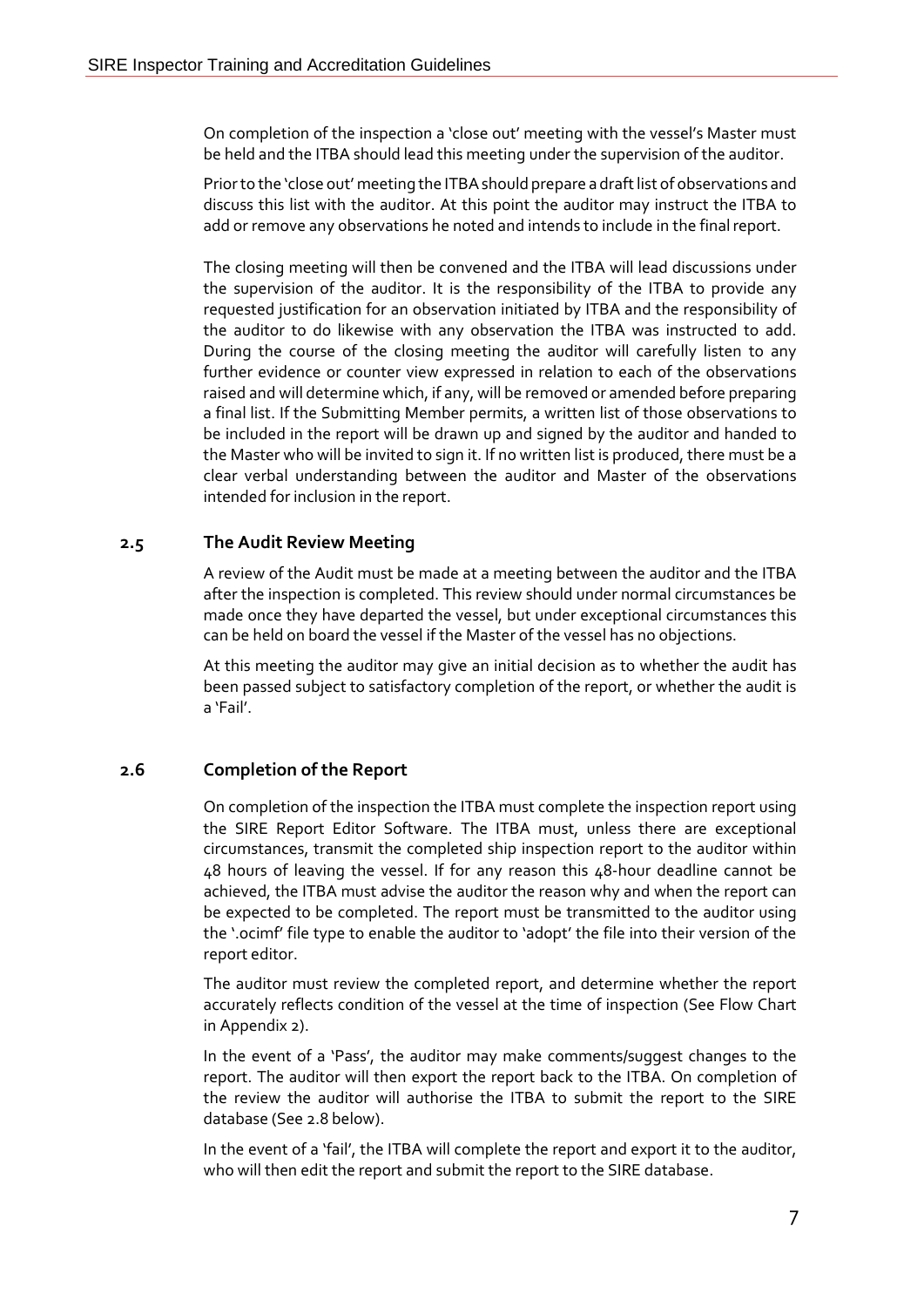#### **2.7 Results of the Audit**

On completion of the inspection and a review of the report, the auditor will determine whether the audit results in a 'Pass or a 'Fail'. The auditor will advise the ITBA as soon as practical as to the result of the audit. The auditor may at this time give feedback as to the ITBA performance or may wait until the Audit Appraisal document is completed. Feedback must be given in both cases of a 'Pass' or a 'Fail'. In the case of a 'Pass' any areas for further improvement, and in the case of a 'Fail', clearly identify why a 'Fail' was awarded.

The completed Appraisal of Performance document must be provided to: -

- i. The ITBA immediately on completion of the interview and after the ITBA has made any written comments relating to the audit on the Appraisal of Performance.
- ii. The Submitting Member nominating the ITBA by email as soon as possible after completion of the audit.
- iii. Uploaded onto the OCIMF SIRE website as soon as possible after completion of the audit.

The decision as to whether a new inspector or existing inspector passes the audit rests with the auditor and this decision must be made known to the ITBA after the report has been reviewed. However, as per section 3.4 below, the audit will be reviewed by the OCIMF Secretariat.

As discussed in Section 2.3 (iv) above, a section in the Appraisal of Performance is provided for comments by the ITBA. The ITBA must be advised at the start of the audit that opportunity to pass written comment upon any aspect of the audit forms part of the Appraisal of Performance and is available if necessary.

#### **2.8 Transmission of the Report**

In the event of a 'Pass' the auditor will review the report and ensure appropriate changes are made and then authorise the ITBA to submit the report. In the event of a 'Fail' the auditor will complete the report and then upload it to OCIMF. The auditor should ensure the report is uploaded in a timeframe and in a method commensurate with the submitting member's requirements. The report editor will automatically allow the auditor to submit the report, even if that auditor does not hold the 'Token' for that member. Both the auditor and the ITBA will be credited with an inspection on their profile pages on the SIRE website if the audit is a 'Pass'. In the event of a 'Fail' only the auditor will be credited with an inspection.

#### **2.9 Payment**

Payment for the services of the auditor is to be made direct from the OCIMF secretariat, subject to the conditions set out in Appendix 9 of the 'Ship Inspector Training and Accreditation Guidelines'.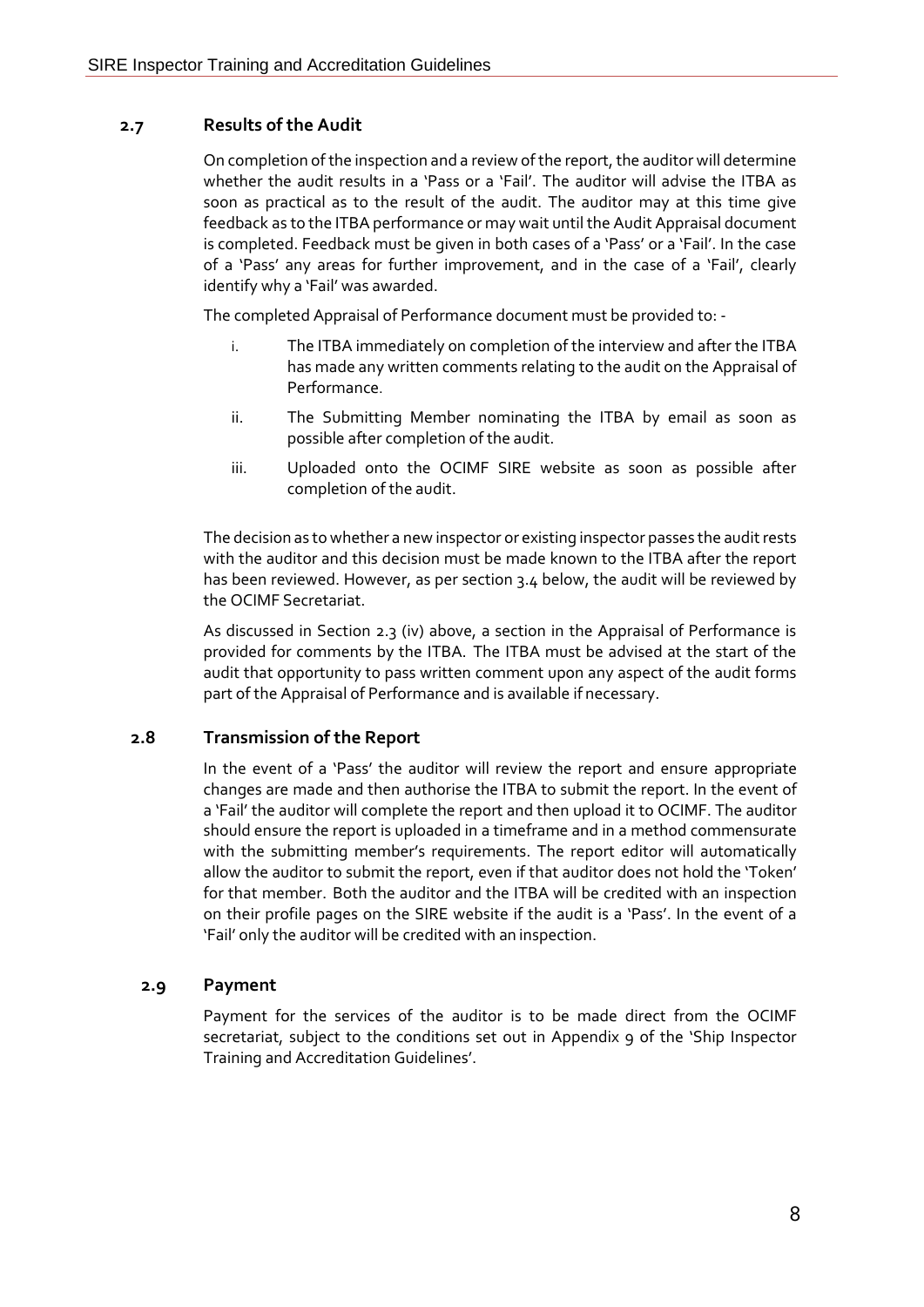## **3 The Appraisal of Performance**

#### **3.1 Form of the Appraisal Form**

The OCIMF Audited Inspection Appraisal of Performance form has been developed to provide an objective assessment as to the competence of either New inspectors or Existing inspectors during the course of an actual inspection.

- 1. It comprises five sections that address:
- 2. Minimum Standards
- 3. General Performance
- 4. Personal Attributes
- 5. Inspection performance
- 6. Debriefing and preparation of the inspection report

Each of these sections contain a number of questions that assess the competency of the ITBA.

On the Appraisal Form many of the competencies are coloured red. The ITBA must attain a minimum rating of "Satisfactory" for each of these competencies in order to pass the audit. An ITBA who scores an unsatisfactory rating for any one of these competencies will fail the entire audit, regardless of the total points attained. Notwithstanding an ITBA being rated as unsatisfactory in any single category, the audit must not be terminated as it is essential to provide a full appraisal as to the overall performance of the ITBA and to ensure a completed report is available for upload.

#### **3.2 Competency Rating**

The Appraisal of Performance uses a rating system that scores the ITBA on a scale with 10 points being awarded for demonstration of exceptional qualities, through to 0 points awarded for demonstration of unsatisfactory qualities. The rating system as laid out in the 'Appraisal of Performance' must be adhered to.

Each of the competencies listed must be scored in accordance with this rating and at the end of the audit, the total results calculated in accordance with the rating as listed on the Appraisal of Performance. A minimum of 60% must be attained in order to gain a satisfactory score.

If a score indicating only 'Satisfactory' performance (6.0-6.9) is achieved for any question, the auditor must state the reasons in the 'Appraisal Summary' section of the 'Appraisal of Performance' document.

In the event that the performance of the inspector was judged to be unsatisfactory in any of the categories and a 'fail' recorded, the reason(s) should be explained by the auditor and also be recorded on the appraisal form.

#### **3.3 Overall Appraisal of Performance**

The auditor shall, after the completion of the inspection and a review of the completed report, determine an overall rating for the ITBA based on the guidance as laid out in the 'Appraisal of Performance' document. The auditor must also describe in writing on the 'Appraisal of Performance' form the reason the rating was achieved.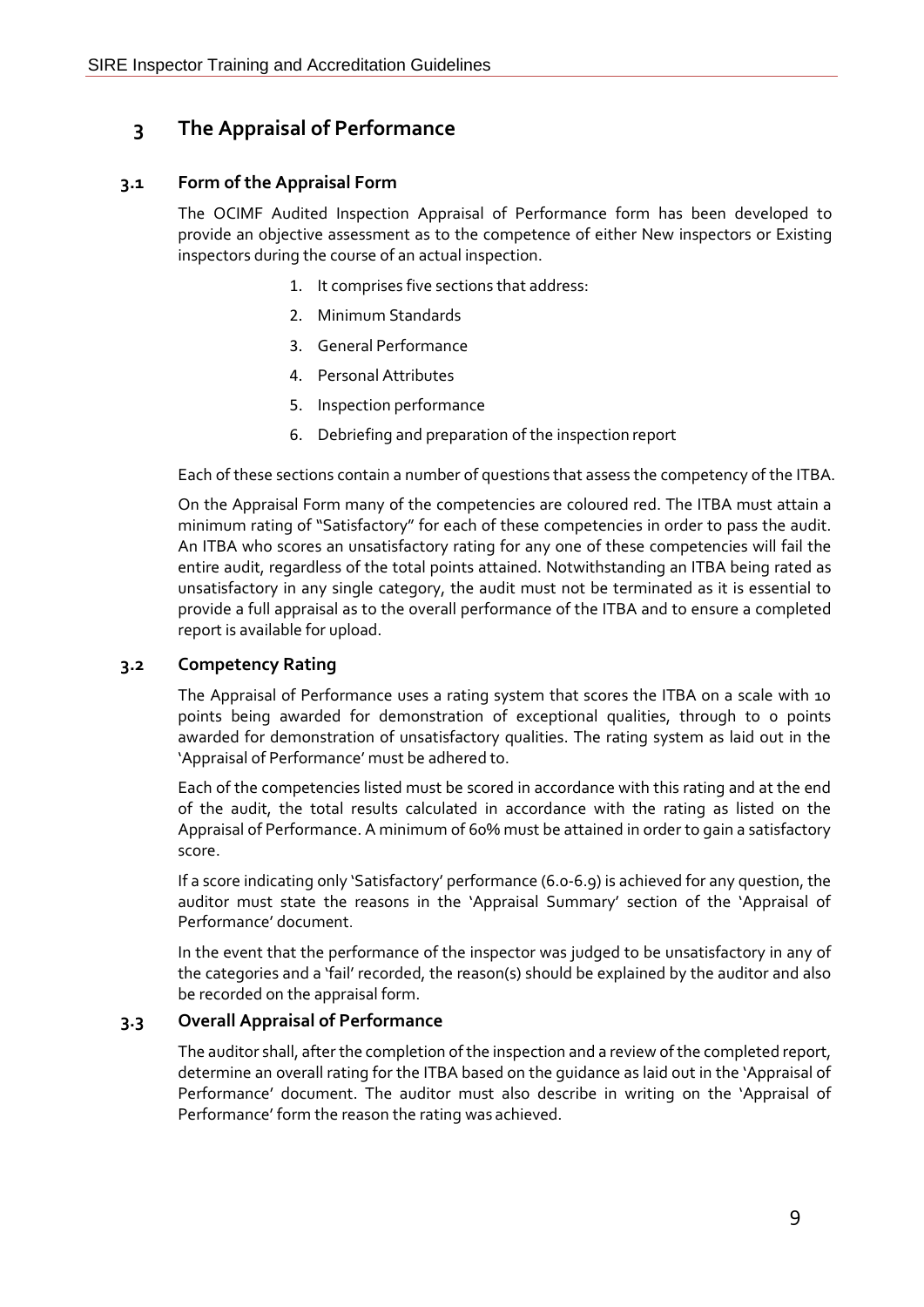#### **3.4 Audit Review**

On competition of the audit, the 'Appraisal of Performance' document must be uploaded onto the OCIMF SIRE website by the auditor. The OCIMF Training and Accreditation Manager or the OCIMF Compliance Manager will review the completed document and will update the ITBA profile page and arrange for new documents to be sent out.

All audit reports must be reviewed by either the OCIMF Training and Accreditation Manager or the OCIMF Compliance Manager. After the review the OCIMF Training and Accreditation Manager or the OCIMF Compliance Manager can reverse the audit result, from a 'Fail into a 'Pass' or a 'Pass' into a 'Fail'. In the event that an audit result is changed to a 'Fail' then another audit will be necessary. A reasonable time shall be given to the inspector to arrange a new audit to be conducted.

In this situation either the OCIMF Training and accreditation Manager or the OCIMF Compliance Manager will advise the auditor as to why this action has been taken.

------------------------------END OF DOCUMENT-----------------------------------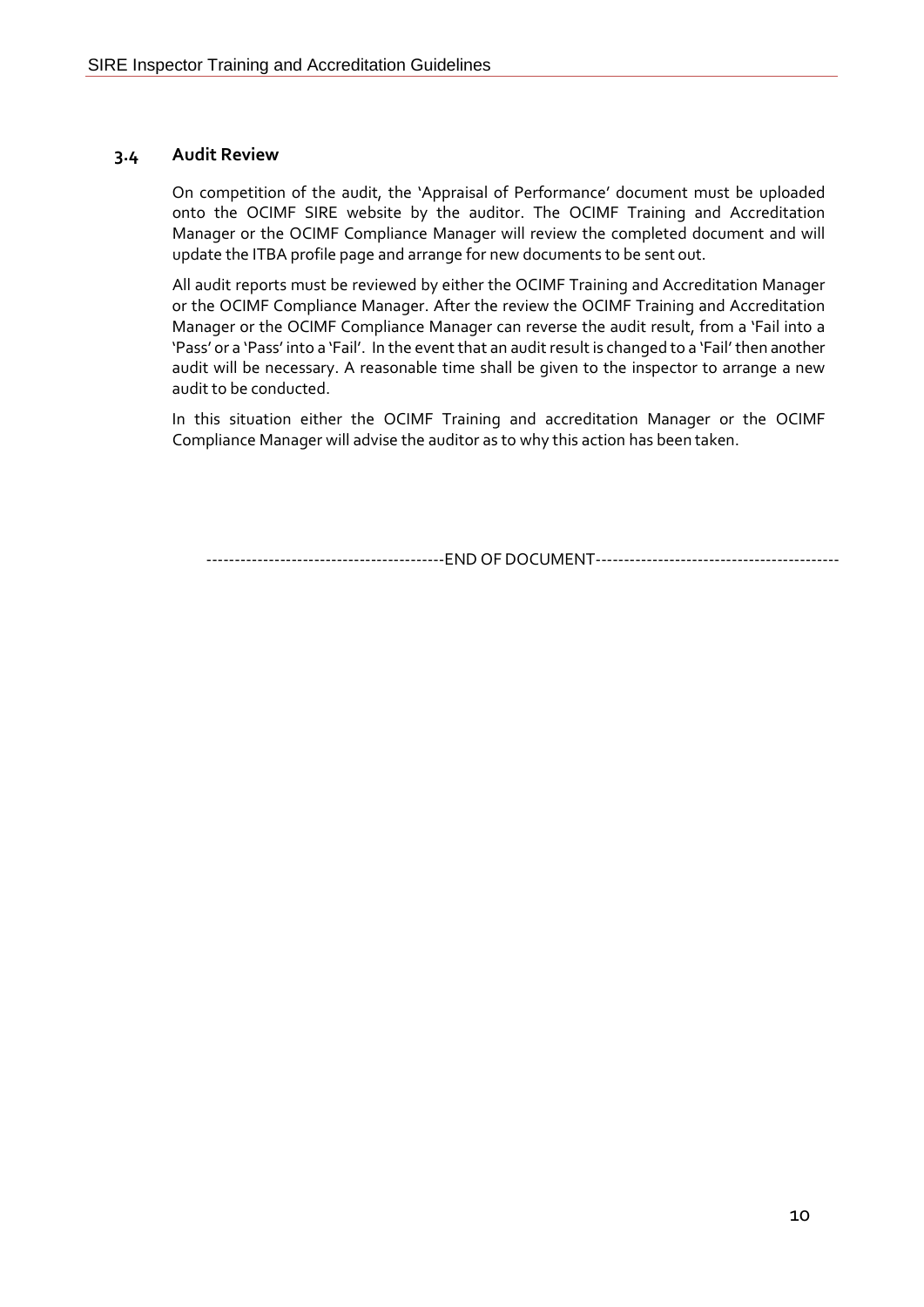**Annex 1.**



# **TRAINING RECORD and AUDIT PLAN For NEW SIRE INSPECTORS**

**Inspector Name: …………………………………………….**

## **INDEX**

| Page 3Guidance Notes for New SIRE Inspector Candidates.    |
|------------------------------------------------------------|
|                                                            |
| Page 5Records of Accompanied Inspections and Exam Results. |
|                                                            |
|                                                            |
| Page 9. Inspection Schedule.                               |
|                                                            |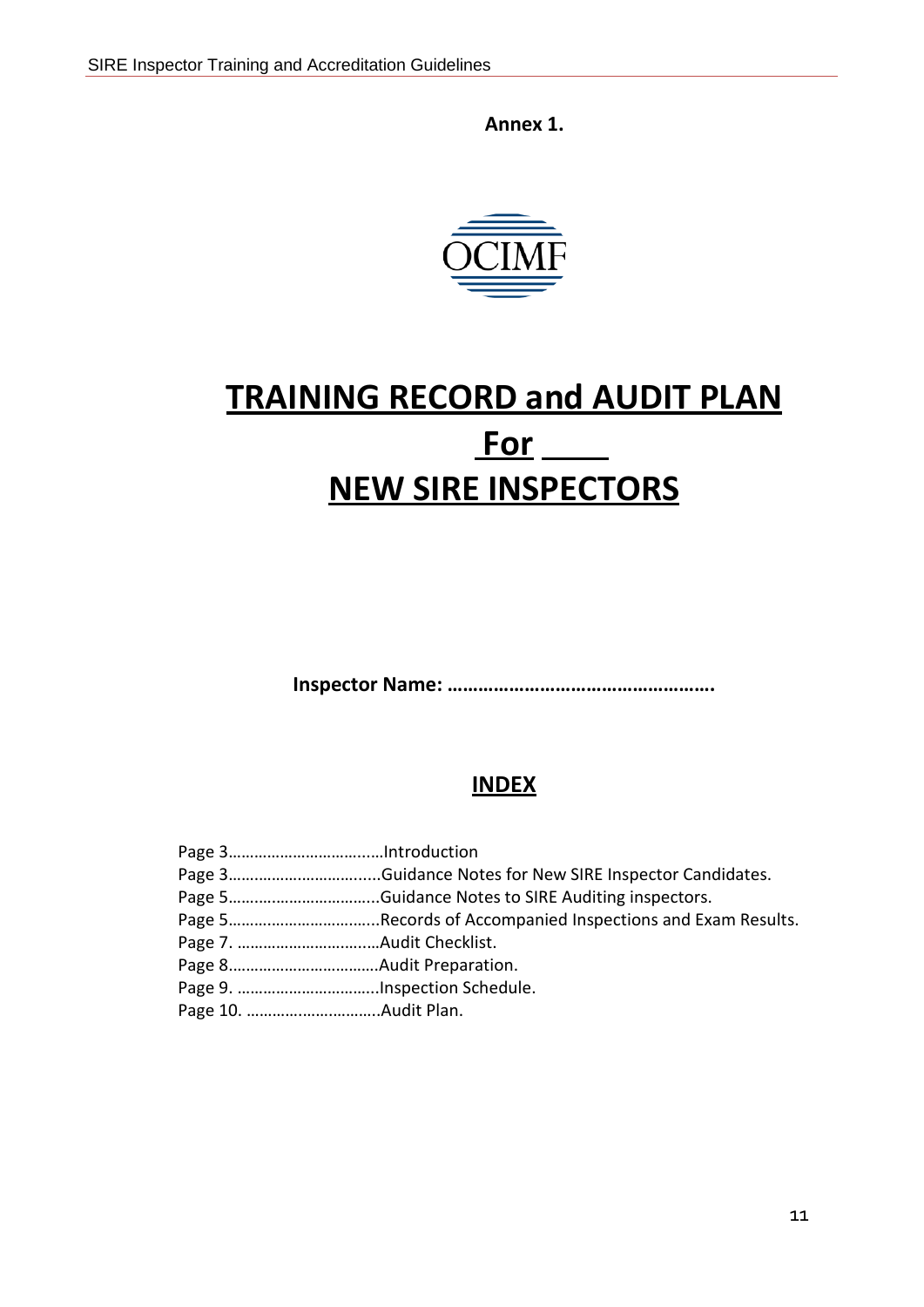#### **Introduction**

The SIRE Accreditation process requires candidate inspectors to complete a training module comprising a series of accompanied inspections, written examinations and an on board audit. This Training Record & Audit Plan for New SIRE inspectors will document all training & preparatory activities from initial sponsorship from an OCIMF Member to through to final SIRE Accreditation. It is the responsibility of the candidate inspector to keep these records up-todate and complete at all times. The training record has sections for the candidate to record the accompanied inspections with SIRE inspector's comments, written examination results and preparations for audit. The on board audit requires the candidate to perform a SIRE inspection whilst their performance is monitored and assessed by an OCIMF SIRE auditor. The audit process brings together all elements of the training and demands a high standard of technical knowledge combined with an ability to manage and drive a structured inspection within a reasonable time frame. This process is a cornerstone of the robust training required to become a SIRE inspector and can only take place with the consent and participation of all stakeholders. Statistically, a significantly higher percentage of new inspectors stumble at this final hurdle and the SIRE Focus Group have changed the procedure to try and ensure candidates are better prepared. Increased minimum numbers of accompanied inspections, more detailed audit planning requirements and this formal record of training activities form part of the enhancements to the new SIRE inspector training program.

#### **Guidance Notes for New SIRE Inspector Candidates**

SIRE New inspector candidates are now required to perform a minimum of four accompanied inspections, at least two each either side of attending the new SIRE inspector training course. It should be stressed these are the minimum number and exclude additional accompanied inspections stipulated in the current SIRE Accreditation Guidelines for candidates who lack formal qualifications and/or experience on specific types of vessel. Candidates must objectively assess their own readiness for audit and take additional accompanied inspections as necessary. The step up from accompanying an inspector in an observer capacity to taking fullresponsibility for managing an inspection is a considerable one. To bridge this gap, the trainee inspector will be required to demonstrate sufficient effort and forethought has been invested into their audit preparations. It is accepted there are limitationsimposed on the trainee inspector when strictly adhering to an observer role. The trainee may not have the opportunity to sight or discuss all information provided to the SIRE inspector; the trainee may consider asking different questions or asking questions in a different way when they are in charge of managing an inspection. However, the trainee is afforded the opportunity to witness an entire inspection and is expected to compile a report based on the information they were able to collect and their own observations. Where the observer role results in gaps in information, it is acceptable for the trainee to answer the question as "Not Seen" without need to explain the reason. Candidates must, however, briefly indicate in "Other Inspector Comments" the positive verification they would have sought in determining how to answer the question had they controlled the inspection.

On completion of the accompanied inspections, candidates are required to prepare an Audit Plan and complete the Audit Checklist. The Audit Plan must contain at least the following mandatory elements and must demonstrate a satisfactory level of preparation and structure to enable an inspection to be managed to the required standard: -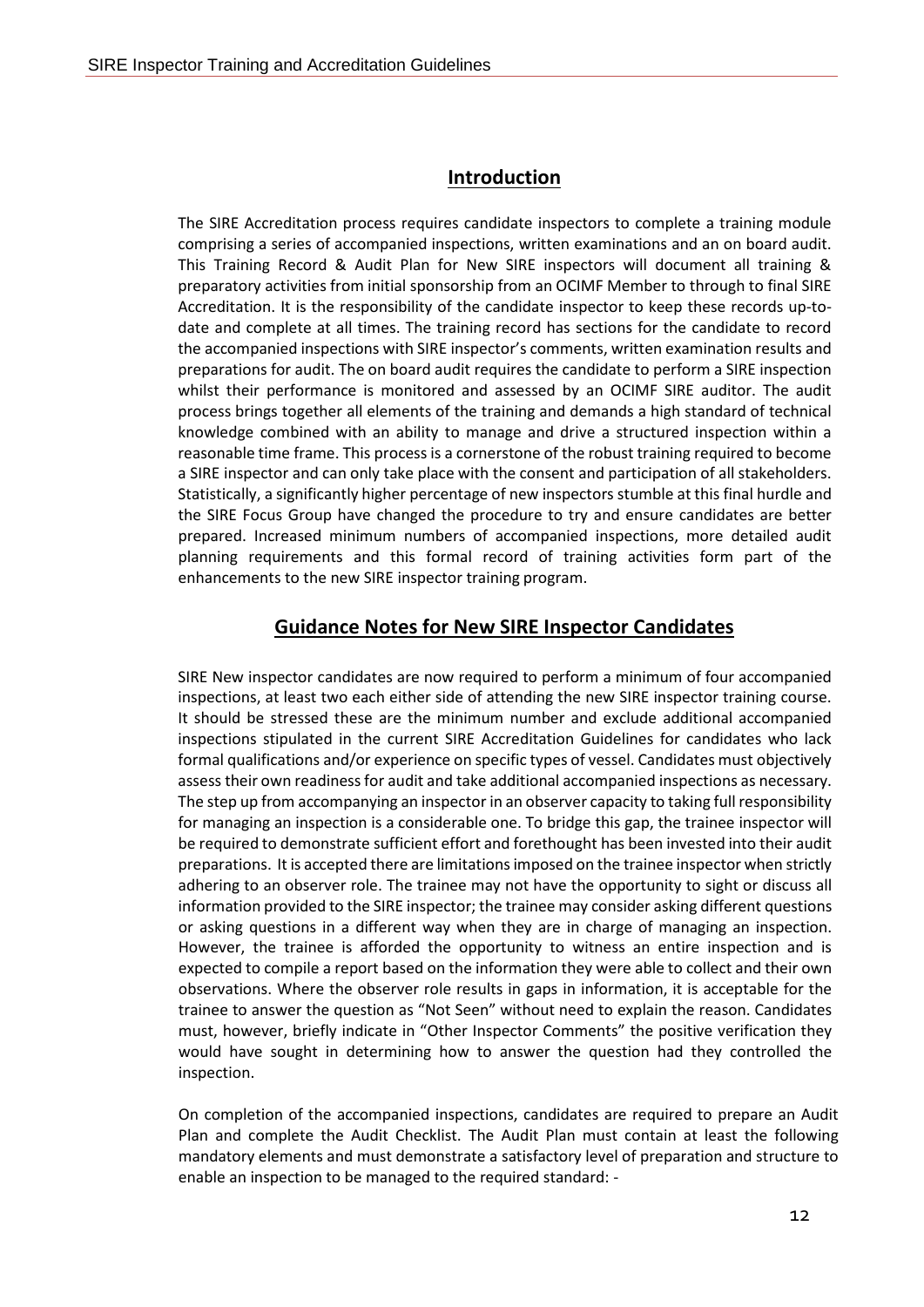- A master list indicating all documentation the inspector will require to review during the inspection. The list should either be transmitted to the vessel in advance of the inspection or presented to the Master at the opening meeting.
- A working copy of the documentation list complete with any notes or prompts and spaces for the inspector to record information extracted from the document under review. It may be beneficial to organise the working copy according to the shipboard personnel expected to be in attendance at the time ofreview.
- A template request for information to be presented to ship staff at the opening meeting. This should identify any date related or other information the inspector requires to be supplied by vessel staff.
- A master list of equipment the inspector plans to routinely request for demonstration or test during an inspection. The inspector should indicate by tick box which items he intends to witness on the inspection being performed, but is encouraged to vary the equipment targeted at each inspection to avoid being predictable.
- Provide a systematic means of ensuring all mandatory comments are addressed during the physical inspection. This may take the form of a narrative list of information required or a list of VIQ questions for ease of cross-reference. During the course of the inspection the inspector should tick off these items when the information has been obtained. The ITBA is separately required to use and frequently reference the ROVIQ or equivalent throughout the inspection.

The nominated SIRE auditor will review the Training Record & Audit Plan for New SIRE inspectors and the completed SIRE reports from accompanied inspections as part of the preliminary exchange between the ITBA and his assigned auditor. Incomplete records or planning which is deemed sub-standard will be rejected. The SIRE auditor will not coach or provide specific amendments but will simply provide general feedback such as "records incomplete", "plan lacked detail", "SIRE report substandard", etc. The candidate must address the deficiency before proceeding further with accreditation and this may involve the inspector seeking further accompanied inspections. The ITBA can proceed with making audit arrangements only when the auditor has indicated approval for the training records and audit planning.

## **Guidance Notes to SIRE Auditing Inspectors**

SIRE Auditing inspectors have a crucial role in ensuring that on a 3 yearly cycle the competency of inspectors is assessed. Their other role is the auditing of new candidates to become SIRE inspectors and to assess whether they have all the necessary skills to conduct a full and proper inspection of a ship.

Audits should be conducted according to the 'auditor Guidelines' and using the audit assessment form as contained in the 'Sire Inspector Training and Accreditation Procedures'. It should be recognised that this will be first time that an individual has conducted an inspection and will naturally be nervous and will not be as knowledgeable or experienced as an existing inspector who may have conducted hundreds of inspections. This should be taken into account during this audit.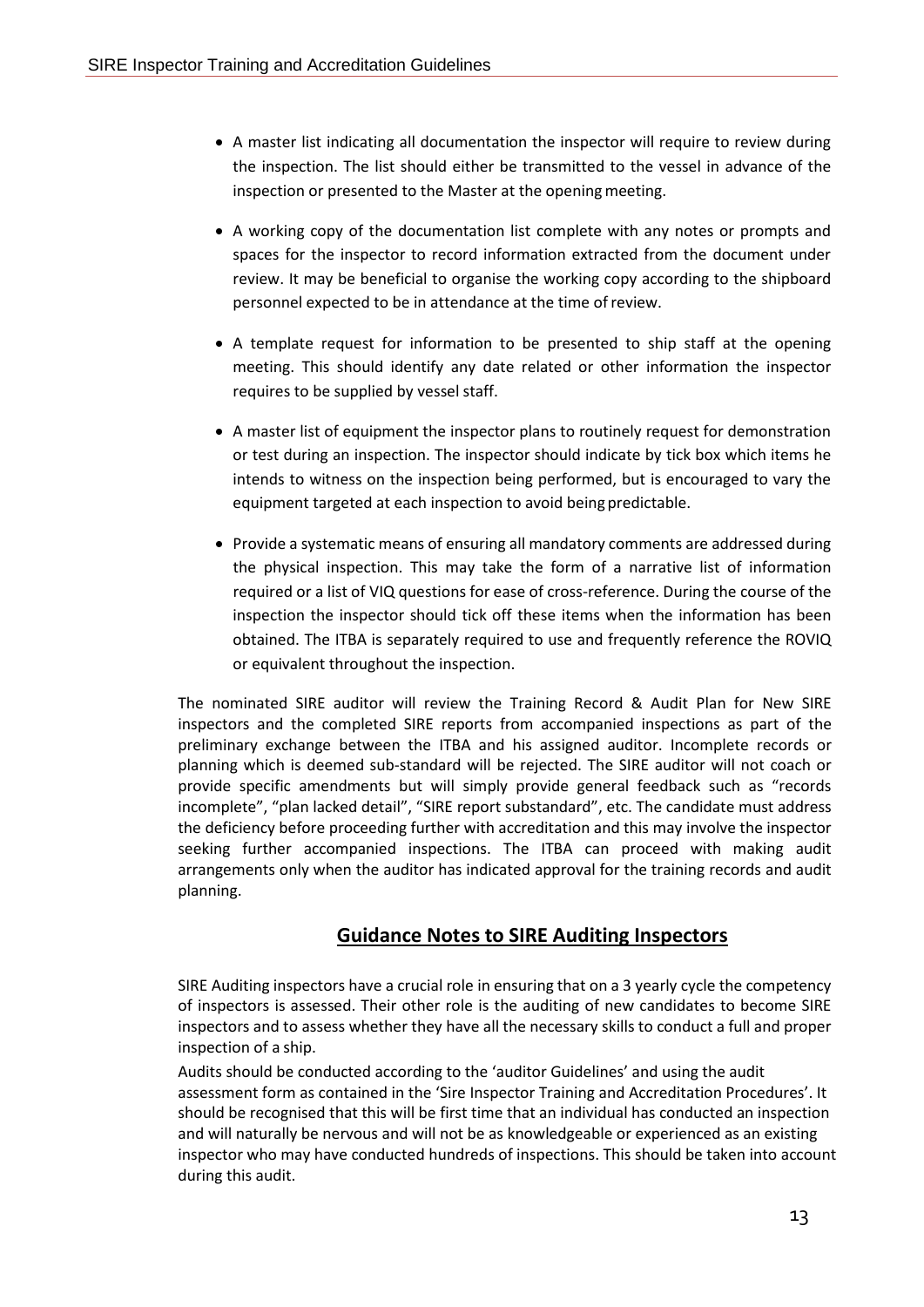## **Records of Accompanied Inspections and Exam Results**

| Ship's<br>Name | Date of<br>Insp. | <b>IMO</b><br>Number | Type<br>(oil,<br>Chems<br>etc.) | <b>DWT</b> | Age of<br>vessel | Inspector | Inspector<br>Discipline<br>(Deck or<br>Eng) |
|----------------|------------------|----------------------|---------------------------------|------------|------------------|-----------|---------------------------------------------|
|                |                  |                      |                                 |            |                  |           |                                             |
|                |                  |                      |                                 |            |                  |           |                                             |
|                |                  |                      |                                 |            |                  |           |                                             |
|                |                  |                      |                                 |            |                  |           |                                             |
|                |                  |                      |                                 |            |                  |           |                                             |
|                |                  |                      |                                 |            |                  |           |                                             |
|                |                  |                      |                                 |            |                  |           |                                             |
|                |                  |                      |                                 |            |                  |           |                                             |
|                |                  |                      |                                 |            |                  |           |                                             |
|                |                  |                      |                                 |            |                  |           |                                             |

List below the accompanied inspections prior to attendance at the New Inspector Course.

| <b>Date of Initial Exams</b> |     |                   |              | Date of Resit (if Applicable) |
|------------------------------|-----|-------------------|--------------|-------------------------------|
| Oil (Part $1$ ) :            | /20 | (Pass Mark 17/20) | Oil (Part 1) | (Pass Mark 17/20)<br>/20      |
| Oil (Part 2)                 | %   | (Pass Mark 70%)   | Oil (Part 2) | % (Pass Mark 70%)             |
| Chemical                     | %   | (PassMark 70%)    | Chemical     | % (Pass Mark) 70%)            |
| Gas                          | ℅   | (PassMark 70%)    | Gas          | % (Pass Mark 70%)             |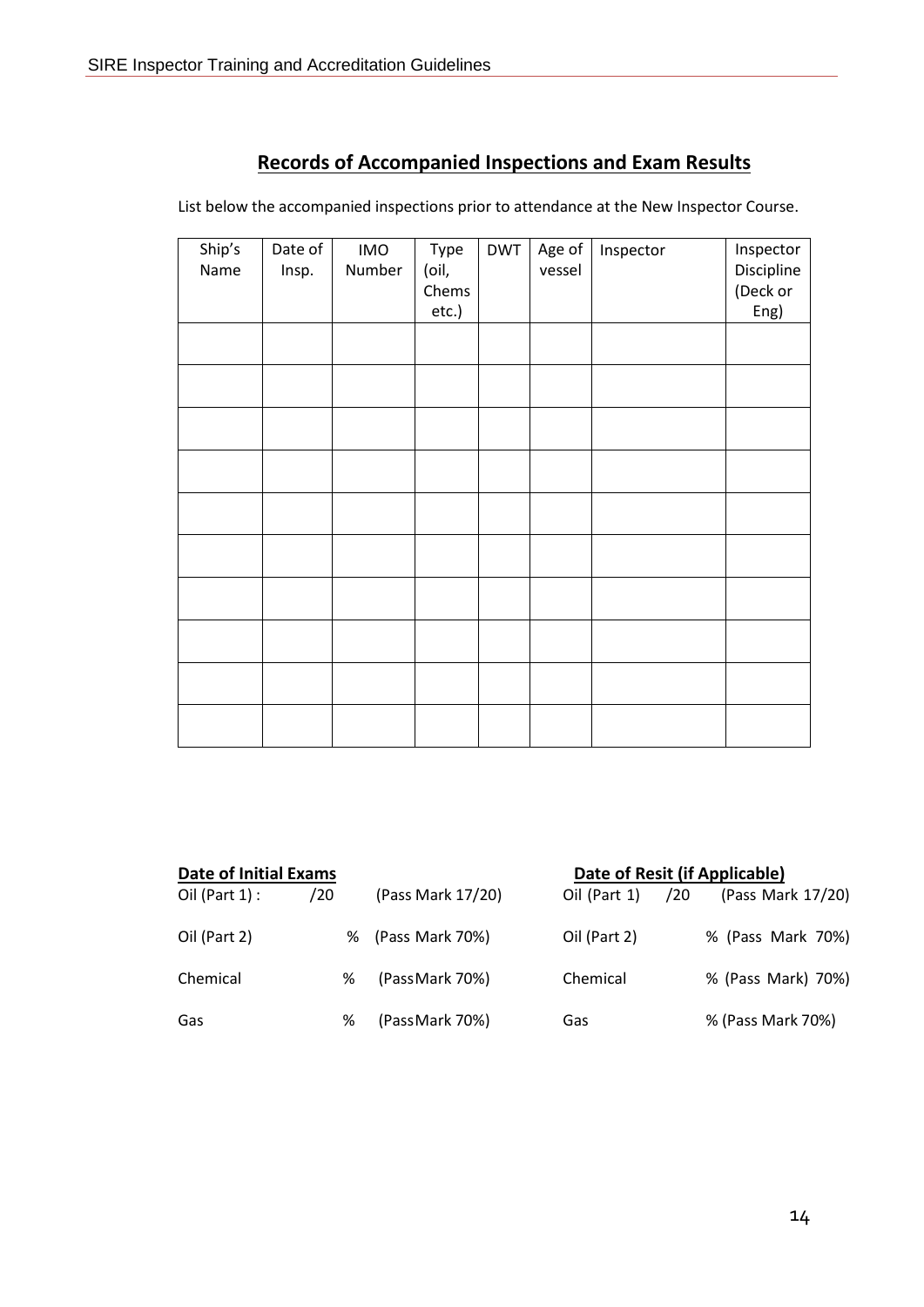## **Record of Accompanied Inspections after SIRE New Inspector Course**

List below the accompanied inspections after attendance at the New Inspector Course.

| Ship's | Date of | <b>IMO</b> | Type  | <b>DWT</b> | Age of | Inspector | Inspector  |
|--------|---------|------------|-------|------------|--------|-----------|------------|
| Name   | Insp.   | Number     | (oil, |            | vessel |           | Discipline |
|        |         |            | Chems |            |        |           | (Deck or   |
|        |         |            | etc.) |            |        |           | Eng)       |
|        |         |            |       |            |        |           |            |
|        |         |            |       |            |        |           |            |
|        |         |            |       |            |        |           |            |
|        |         |            |       |            |        |           |            |
|        |         |            |       |            |        |           |            |
|        |         |            |       |            |        |           |            |
|        |         |            |       |            |        |           |            |
|        |         |            |       |            |        |           |            |
|        |         |            |       |            |        |           |            |
|        |         |            |       |            |        |           |            |
|        |         |            |       |            |        |           |            |

## **Audit Checklist**

- $\Box$  Knowledge gaps, identified during written examination and accompanied inspections, have been corrected.
- $\Box$  The Audit Plan has been submitted to the nominated auditor and the auditor has confirmed acceptance of the plan and consent to proceed with audit arrangements.
- $\Box$  The vessel identified for audit has a suitable port stay and ship operator agreement for audit has been confirmed.
- $\Box$  The auditor has confirmed availability to attend on the indicated dates and will thereafter be kept regularly updated on the inspection schedule.
- $\Box$  The vessel agent has been notified of attendance well in advance and provided with ISPS details for Inspector and auditor.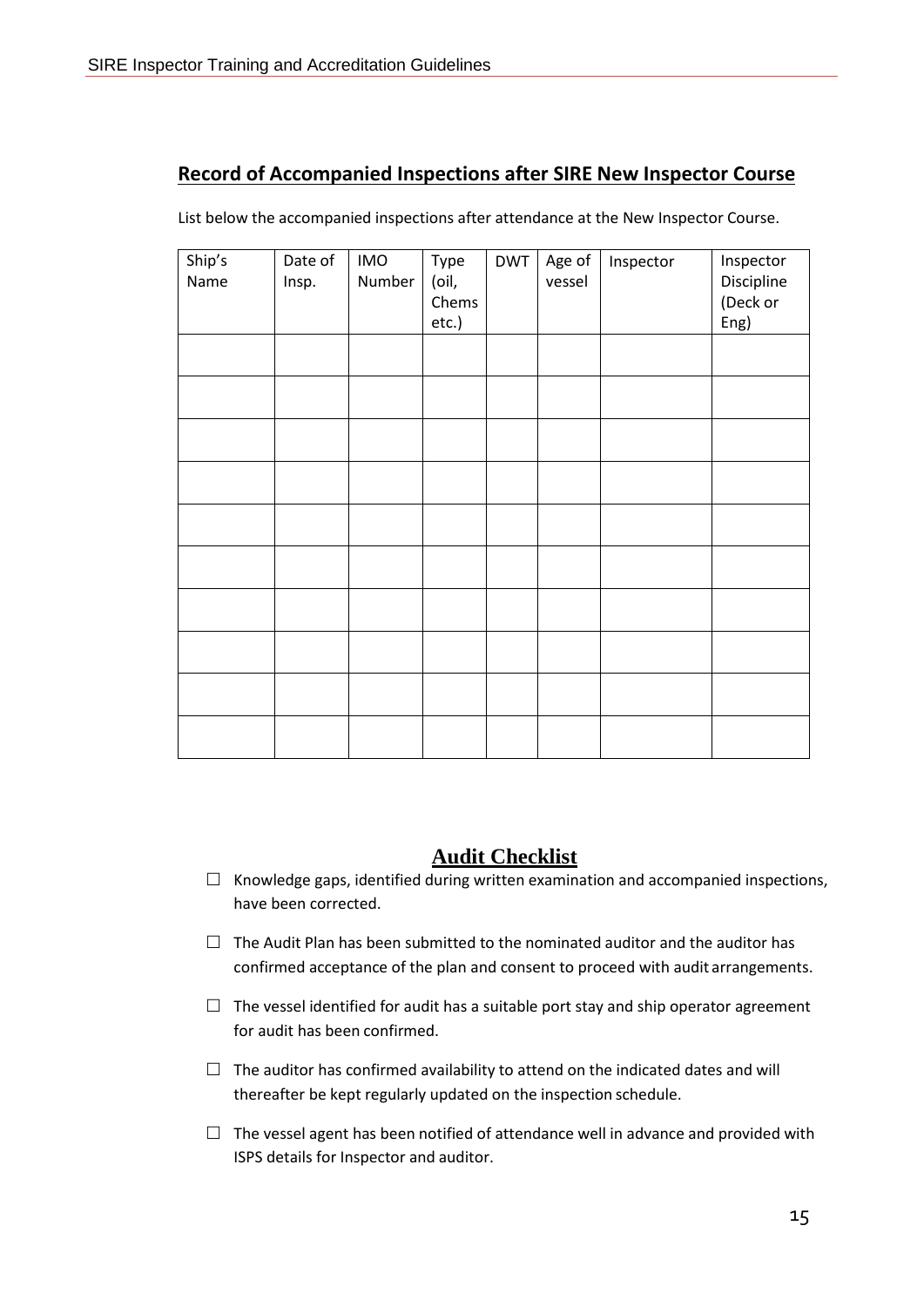- $\Box$  The inspector has obtained preliminary information on the vessel (VPQ downloaded and reviewed; Crew Matrix downloaded and reviewed; Equasis PSC websitechecked).
- $\Box$  The inspector will use, and regularly refer to, a structured format for the inspection (ROVIQ or its equivalent) and will cover all accessible areas of the vessel seeking positive verification to answer all questions in the VIQ.
- $\Box$  Appropriate PPE for the inspection (minimum coveralls, eye protection, safety helmet, safety shoes, hearing protection, high visibility vest) used.
- $\Box$  Pre-inspection meeting with the auditor agreed.
- $\Box$  Training Records and Audit Plan completed to date and presented to auditor.
- $\Box$  Discuss audit expectations and any concerns with the auditor in the pre-audit meeting.
- $\Box$  Post inspection, agree the time scale for provision of the inspection report to the auditor (maximum 48 hours) and the '.ocimf' file must be exported to the auditor
- $\Box$  Review the auditor feedback and make any necessary and agreed changes to the report.

## **Audit Preparation**

### **Details of vessel.**

#### **Details of vessel selected for audit.**

In the box please supply name of vessel, type of vessel, age, IMO Number. Also give brief details of vessel characteristics, expected variant options to be used. Also give details of any other relevant information obtained from various websites, Equasis, USCG, Paris MOU, Tokyo MOU etc.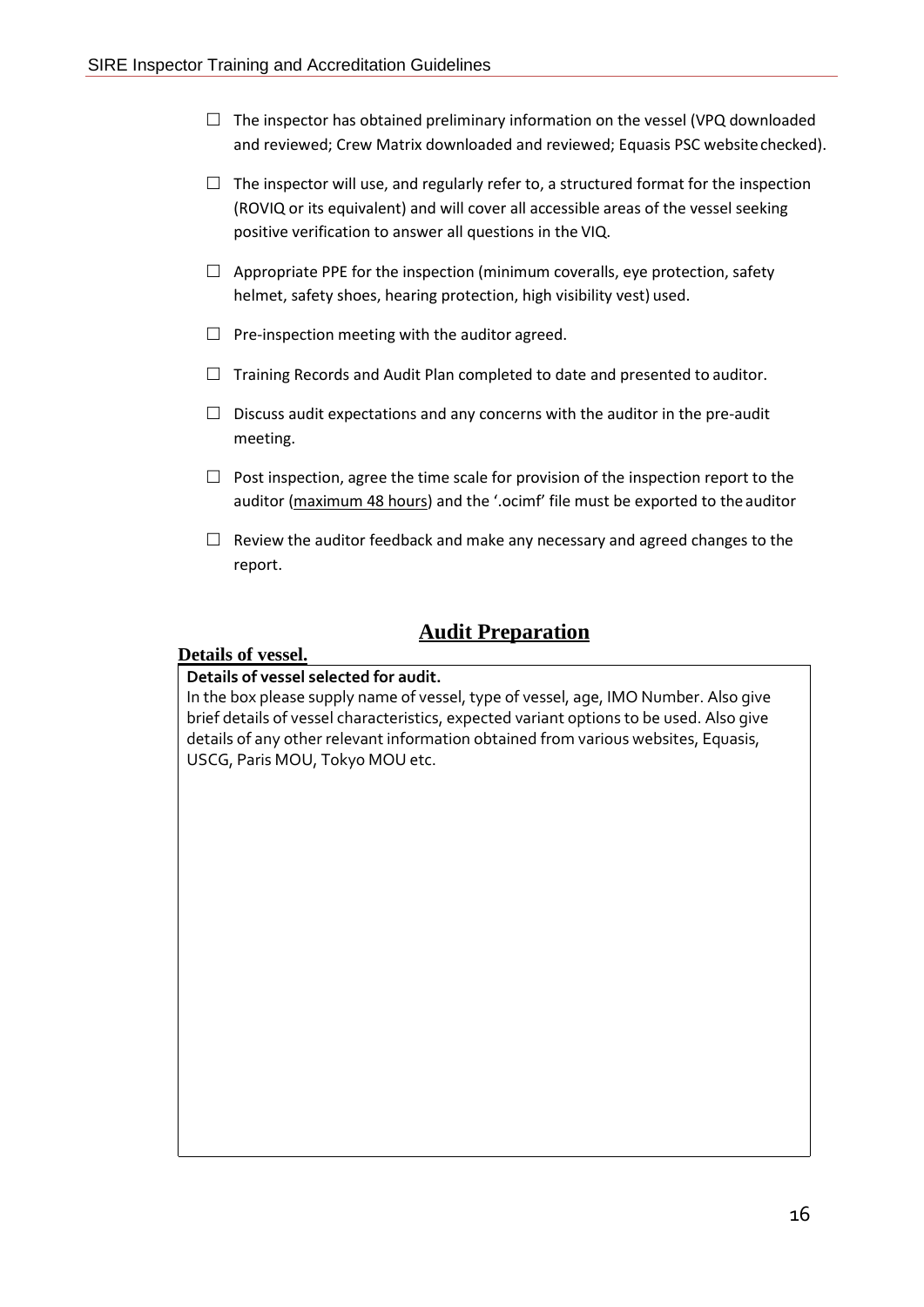#### **Inspection Schedule**

The inspection proposes to follow the sequence laid out below subject to approval of ships staff at the opening meeting. This schedule can be amended to suit vessel operational requirements if required.

Inspector to complete the target times below prior to meeting the auditor. Actual times to be monitored during the inspection to verify time management is on target. The inspector must be capable of completing the inspection within the SIRE recommended guidance time of **8 to 10 hours.** If the inspection is suspended for any reason (crew meal times, operational requirements, etc.) the times of suspension & resumption and reason should be recorded and entered into the SIRE report.

| <b>ACTIVITY</b>                                       | <b>TARGET TIME</b> |            | <b>ACTUAL TIME</b> |     |
|-------------------------------------------------------|--------------------|------------|--------------------|-----|
| <b>Opening Meeting</b>                                | Hr                 | <b>Min</b> | Hr                 | Min |
| <b>Documentation Review</b>                           | Hr                 | Min        | Hr                 | Min |
| Wheelhouse - Navigation & Radio                       | Hr                 | Min        | Hr                 | Min |
| <b>External Accommodation &amp; Poop Deck</b>         | Hr                 | Min        | Hr                 | Min |
| <b>Cargo Deck Area</b>                                | Hr                 | Min        | Hr                 | Min |
| <b>Pumproom</b>                                       | Hr                 | Min        | Hr                 | Min |
| <b>Cargo Control Room</b>                             | Hr                 | Min        | Hr                 | Min |
| <b>Engine Room</b>                                    | Hr                 | Min        | Hr                 | Min |
| <b>Galley, Messrooms &amp; Stores</b>                 | Hr                 | Min        | Hr                 | Min |
| <b>Prepare observation list &amp; Closing Meeting</b> | Hr                 | Min        | Hr                 | Min |
| <b>TOTALS</b>                                         | Hr                 | Min        | Hr                 | Min |

### **Audit Plan**

#### **MANDATORY ELEMENTS**

The candidate inspector must prepare an audit plan and send it to the appointed auditor as soon as is practical after the vessel has been nominated together with this completed form, containing the following: -

- A master list indicating all documentation the inspector will require to review during the inspection. The list should either be transmitted to the vessel in advance of the inspection or presented to the Master at the opening meeting so they can make the necessary preparations for the on board review.
- A working copy of the documentation list, complete with any notes or prompts and spaces the inspector needs to record information extracted from the document under review. It may be beneficial to organise the working copy according to the shipboard personnel expected to be in attendance at the time of review.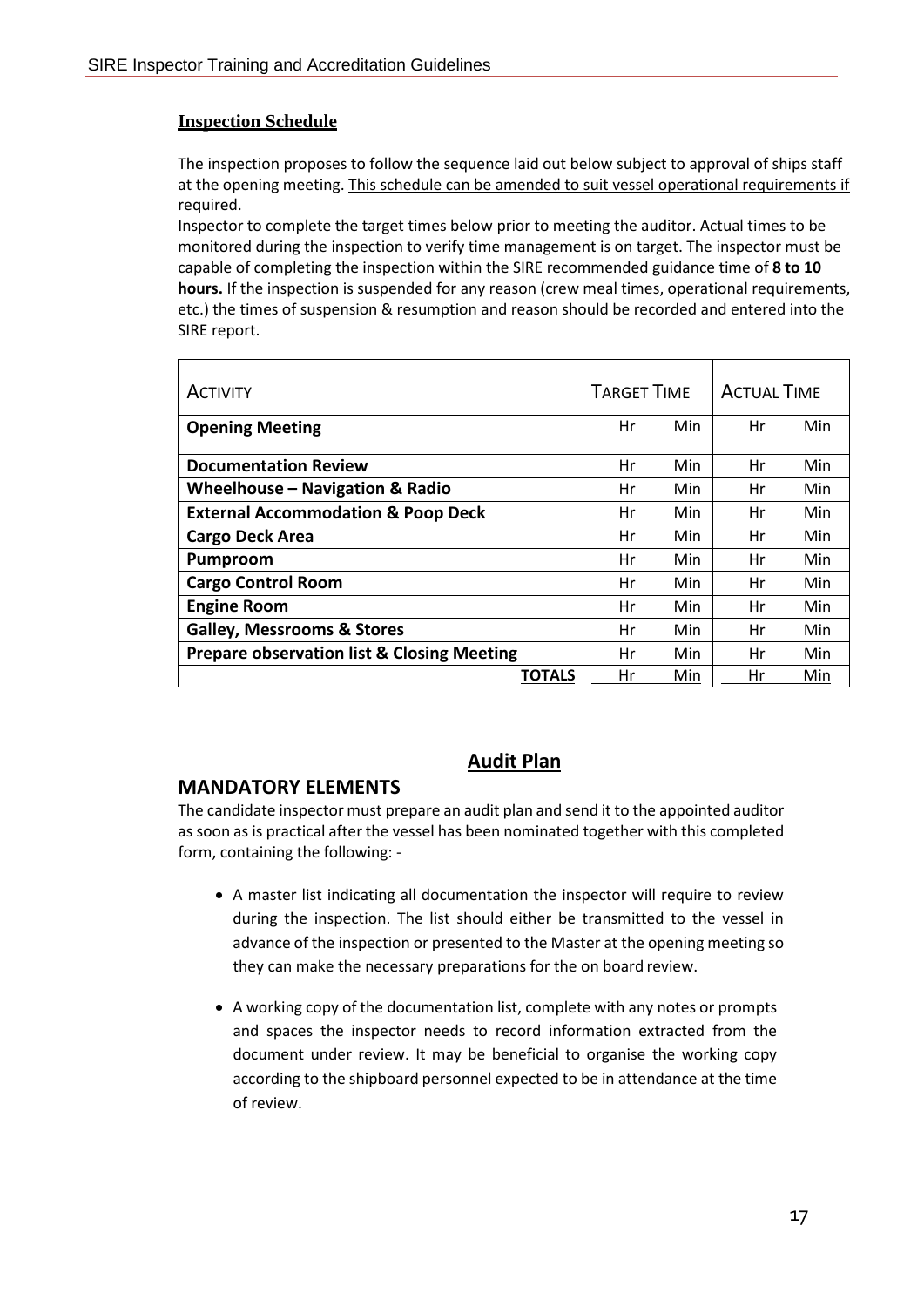- A template request for information to be presented to ship staff at the opening meeting. This will identify any date related or other information the inspector requires to be supplied by vessel staff.
- A master list of equipment the inspector plans to routinely request for demonstration or test during an inspection. The inspector should indicate by tick box which items he intends to witness on the inspection being performed, but is encouraged to vary the equipment targeted at each inspection to avoid being predictable.
- Provide a systematic means of ensuring all mandatory comments are addressed during the physical inspection. This may take the form of a narrative list of information required or a list of VIQ questions for ease of cross-reference. During the course of the inspection the inspector should tick off these items when the information has been obtained. The ITBA is separately required to use and frequently reference the ROVIQ or equivalent throughout the inspection.

## **Master List for Equipment Tests/Demonstrations**

The inspector intends to request a demonstration or test of the following equipment during the inspection, subject to vessel operation. Indicate equipment planned for test/demonstration.

List in the box below, the equipment that you expect to test during the inspection.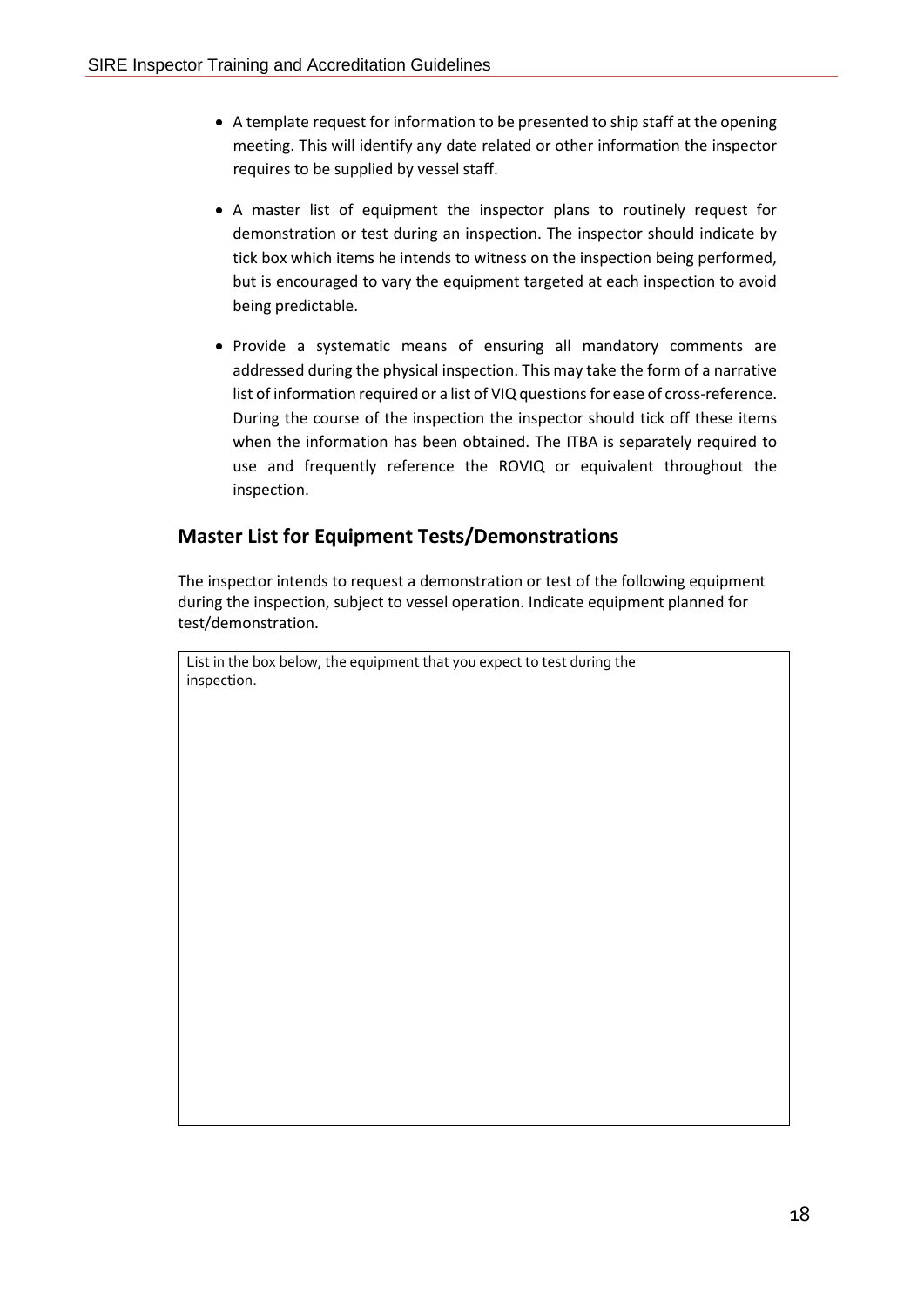# **Any Other aspects of the Inspection.**

Include anything else pertinent to the inspection. i.e. Shuttle tanker, Ice class notations, STS etc.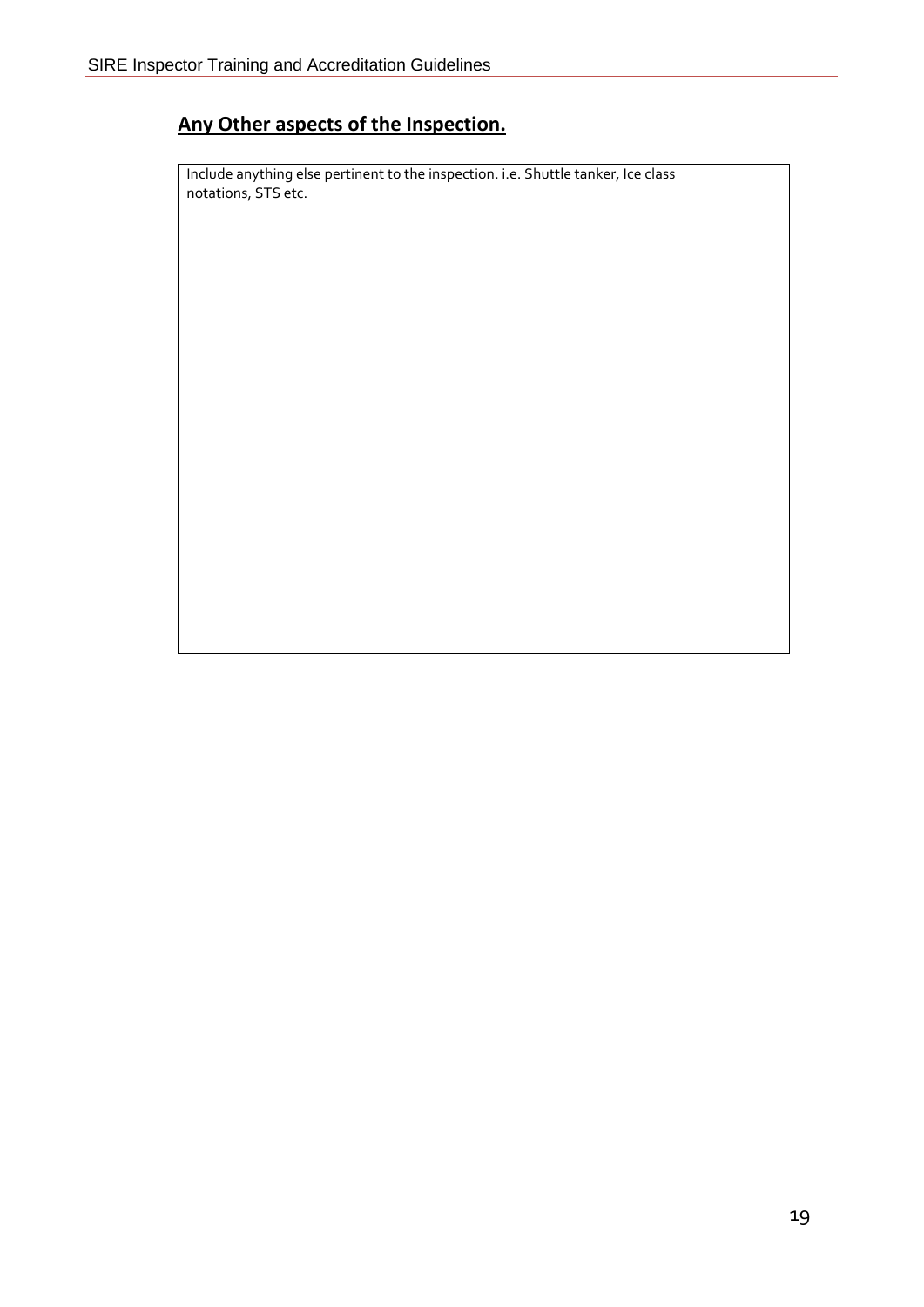# **Annex 2 Flow Chart for Report Submission**

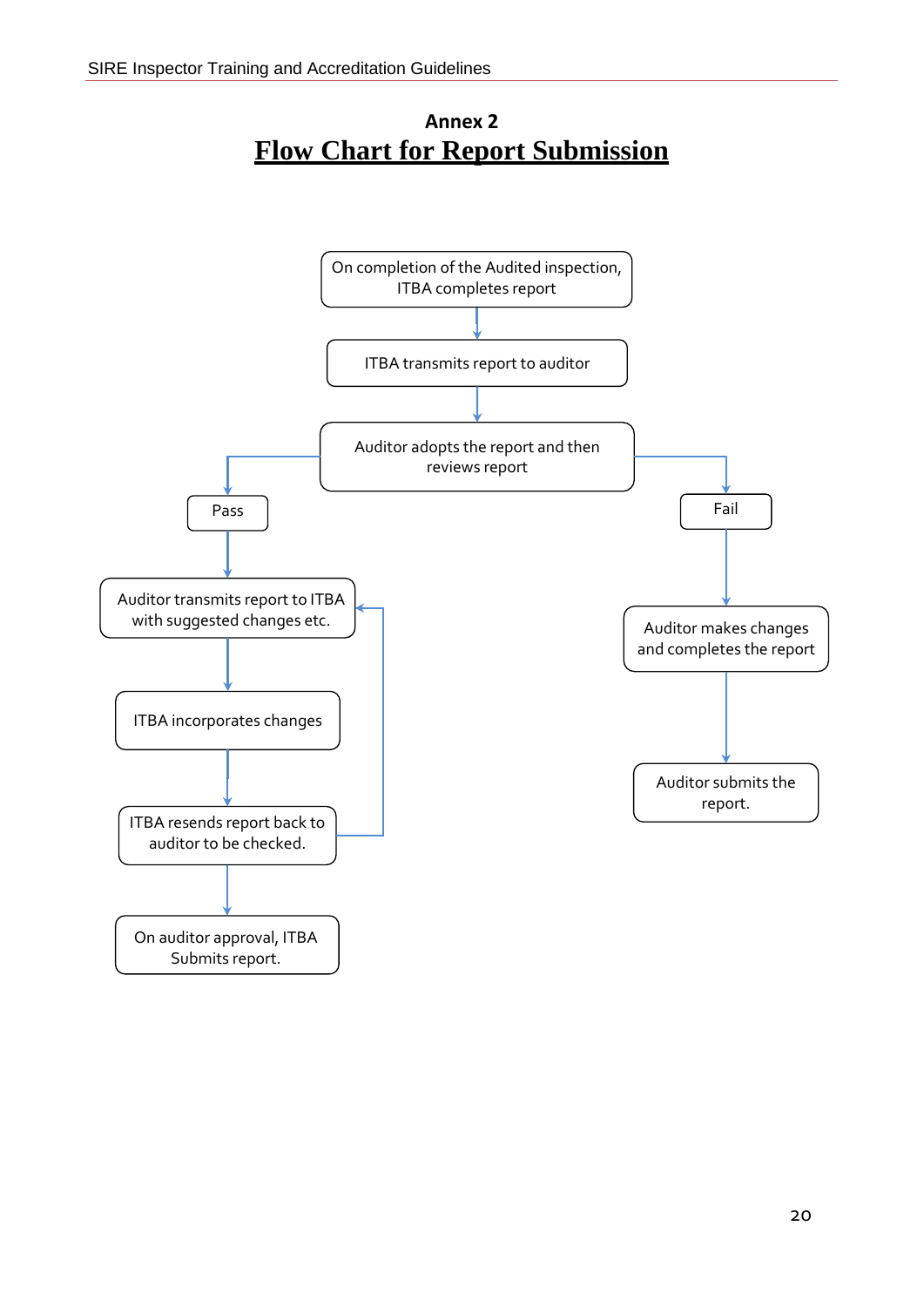## **Appendix 9: Payment and Travel Policy for SIRE Accredited Auditors**



# **OCIMF Payment and Travel Policy for SIRE Accredited Auditors**

#### **Introduction**

This OCIMF Payment and Travel Policy have been endorsed by the Director of OCIMF to deliver business value and facilitate the achievement of best practices with respect to travel expense management. This policy applies to OCIMF Accredited Auditors conducting audits and the Auditor should use the most cost effective travel method.

#### **Flat Rate Payments**

OCIMF will pay a Flat payment as set by the Director on the 1st January each year. The Flat rate payment will be set according to distance from the Auditors domicile to the port of inspection. Two flat rate payment distances will apply:-

- Less than 100 miles from Auditors domicile (Near Home Audit)
- Greater than 100 miles from Auditors domicile (Far Away Audit)

#### **Air Travel**

As a general principle, air travel must be at best value/lowest cost subject to business purpose, security, safety and effectiveness of the individual. As a matter of sound business practice, OCIMF seeks to tightly control its costs. For travel, this means control of both the business need to take an air journey and also the category of travel that is undertaken.

#### **Class of Travel**

In general, the lowest logical (non-stop) economy fare is to be used for air travel where the total elapsed air journey time is 4 hours or less. For all air travel, Auditors are encouraged to consider the use of restricted fares, one-stop flights and Saturday night stays (where practical). Any flight of total duration of more than 4 hours duration must be approved by either the OCIMF Training and Accreditation Manager or the OCIMF Compliance manager. Business Class flights are not to be used unless approved by either the OCIMF Training and Accreditation Manager or the OCIMF Compliance Manager.

#### **Accommodation**

In general, Auditors are to use standard, single-room accommodations at hotels/motels of 3 or 4 star rating that are reasonably convenient to the place where business is being transacted. Auditors are responsible for cancelling reservations in time to avoid a "no-show" charge, either by notifying the relevant travel agency or directly with the hotel/motel.

### **Car Rentals**

The use of mid-sized or intermediate cars is acceptable; however the Auditor should use his judgment whether the use of a Hire car is the most cost effective mode of transport.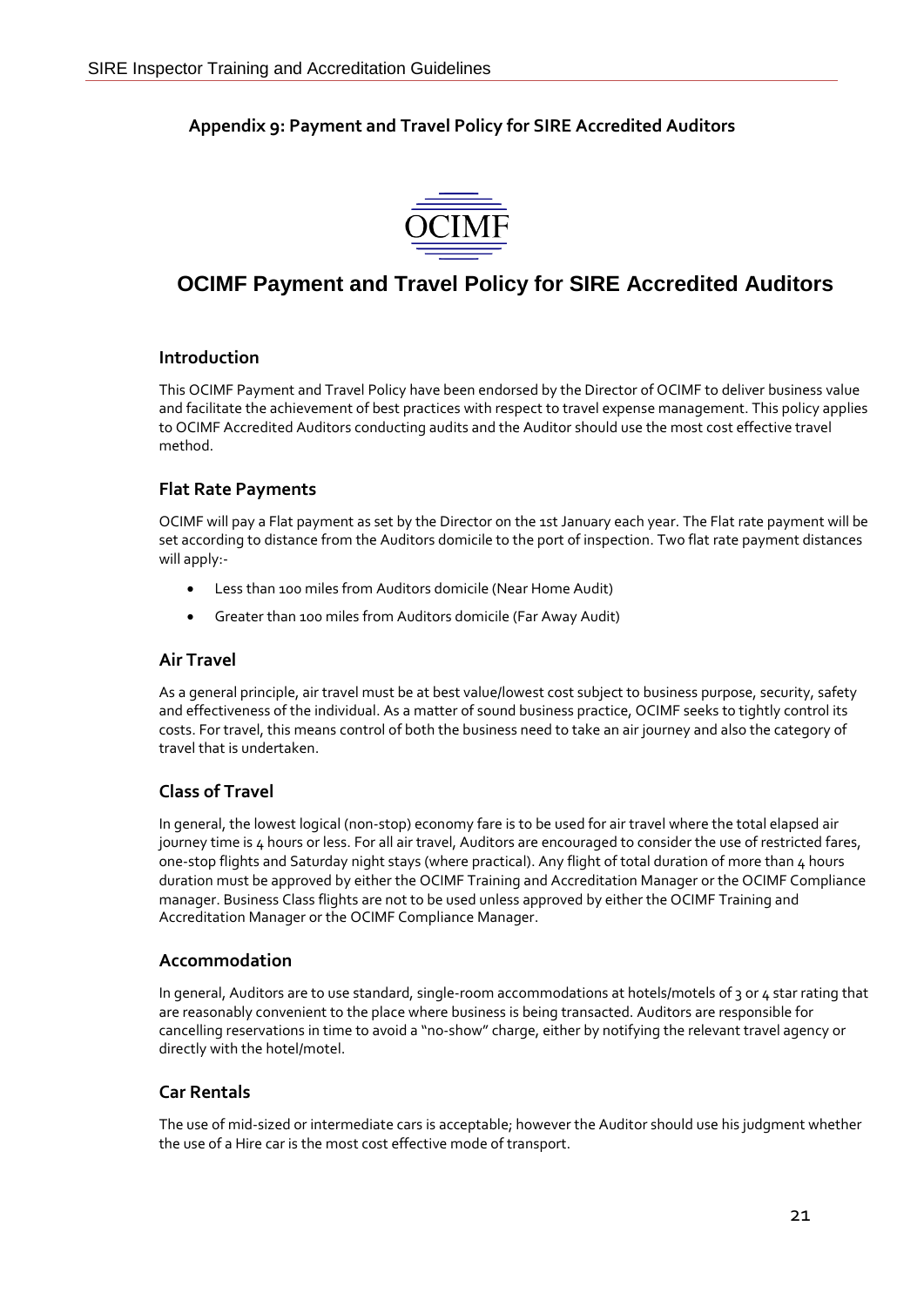#### **Use of Own Car**

An Auditor may use their own car and claim back the mileage at a rate of 42 pence per mile. However the Auditor should make a judgment as to the use of their own car as against use of a hire car and should use the most cost effective method.

#### **Rail Travel**

Rail travel for one and a half hour or less will be at standard class, for travel over one and a half hours first class may be used, however Auditors should use best endeavours to make use of the cheapest available fare.

#### **Taxis and Limousine**

Where public transport or car rental is not appropriate or available, Auditors should make a judgment as to the adequacy of taxis as compared to private limousine service. While cost containment must be a primary concern, unfamiliarity with language or security concerns at one destination point can influence the decision.

#### **Communication Costs**

An Auditor may charge a set fee of GBP25 per audit to cover all communication costs associated with conducting an audit.

#### **Health and Safety**

The Auditor is responsible for confirming that all necessary requirements are met before overseas travel, specifically the requirement to have the necessary vaccinations.

### **Exceptions**

OCIMF will not pay for the following:-

- Any Alcoholic Beverages
- The cost of any Laundry
- The cost of any films/movies/entertainment, typically in hotelrooms.

#### **Invoicing**

Invoices must be provided for any items that are claimed, with the exception of when an Auditor uses their own car. Where an Auditor is only charging for part of an invoice where the costs are being split with another inspection, this must be clearly marked. All invoices and supporting documentation will be uploaded in 'PDF' format onto the OCIMF website.

#### **Payment**

All invoices will be paid within 30 days of receipt of the invoice and all supporting documentation.